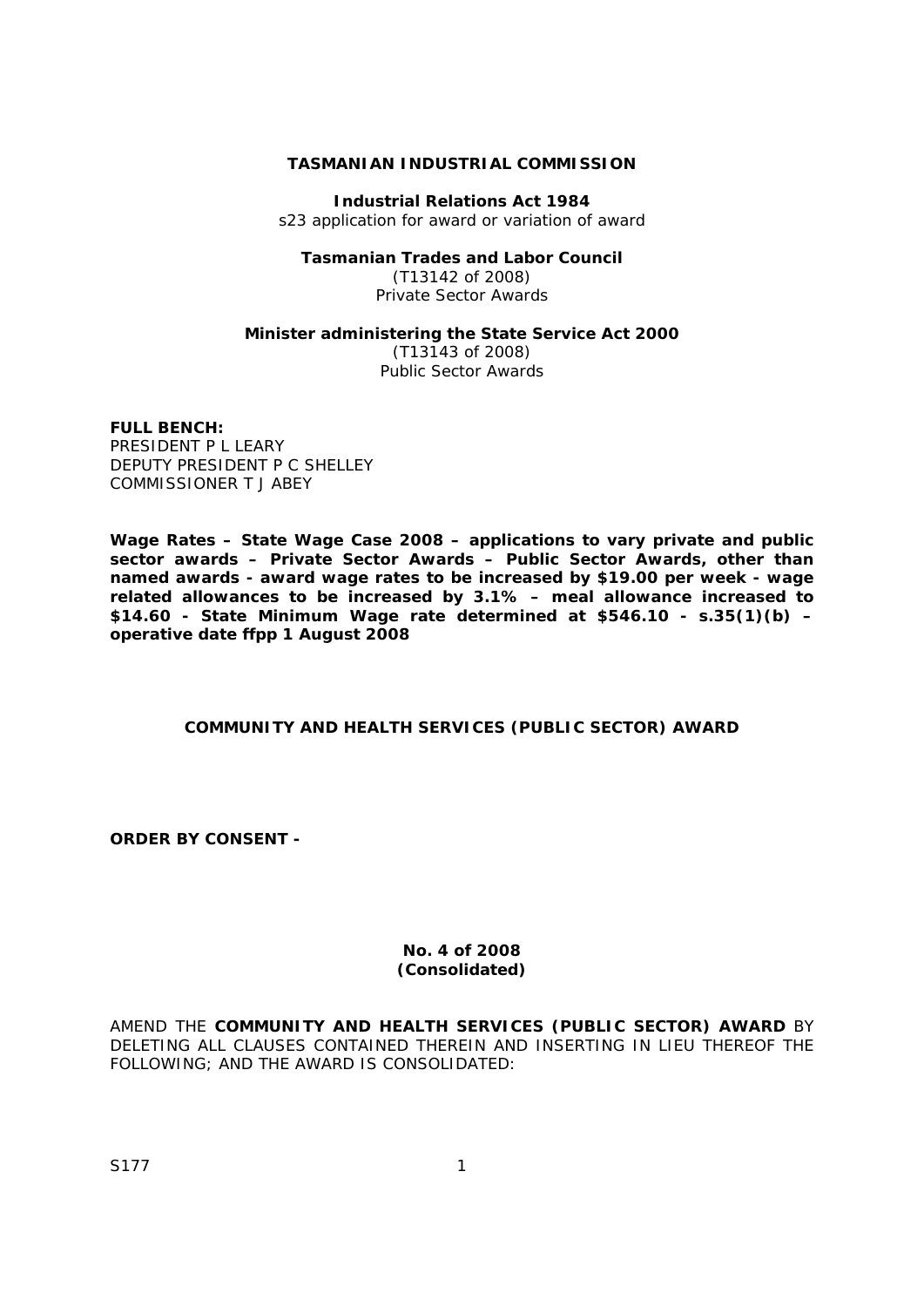# **PART I – APPLICATION AND OPERATION OF THE AWARD**

# **1. TITLE**

This award shall be known as the "Community and Health Services (Public Sector) Award".

# **2. INDEX**

| Subject Matter                                                                                                                                                                                                                                                                               | Clause No.                                                                       | Page No.                                                                  |  |
|----------------------------------------------------------------------------------------------------------------------------------------------------------------------------------------------------------------------------------------------------------------------------------------------|----------------------------------------------------------------------------------|---------------------------------------------------------------------------|--|
| Part I - Application and Operation of the Award                                                                                                                                                                                                                                              |                                                                                  |                                                                           |  |
| Title<br>Index<br>Scope<br>Date of Effect<br>Supersession and Savings<br>Award Interest and Parties Bound<br>Definitions                                                                                                                                                                     | 1<br>$\overline{2}$<br>3<br>4<br>5<br>6<br>$\overline{7}$                        | 2<br>$\overline{2}$<br>3<br>4<br>4<br>4<br>5                              |  |
| Part II - Conditions of Employment                                                                                                                                                                                                                                                           |                                                                                  |                                                                           |  |
| Contract of Employment<br>Abandonment of Employment<br><b>Classification Standards</b><br>Apprentices<br>Casual Employees<br>Lifting of Patients<br>Protective Clothing and Safety Appliances<br>Uniforms<br>State Service Accumulated Leave Scheme<br>Part III - Wage and Salary Provisions | 1<br>$\overline{2}$<br>3<br>$\overline{4}$<br>5<br>6<br>$\overline{7}$<br>8<br>Q | 7<br>$\overline{7}$<br>$\overline{7}$<br>25<br>26<br>26<br>27<br>27<br>27 |  |
| <b>Salaries</b><br>Calculation of Hourly Rate - Part-time Employees<br><b>Salary Increments</b><br>Payment of Wages                                                                                                                                                                          | 1<br>$\overline{2}$<br>3<br>4                                                    | 35<br>42<br>43<br>43                                                      |  |
| <b>Part IV - Allowances</b>                                                                                                                                                                                                                                                                  |                                                                                  |                                                                           |  |
| Accommodation and Other Requirements<br>District Allowance - Part-time Employees<br>Allowances<br>Board and Lodging                                                                                                                                                                          | 1<br>$\overline{2}$<br>3<br>$\overline{4}$                                       | 45<br>45<br>45<br>55                                                      |  |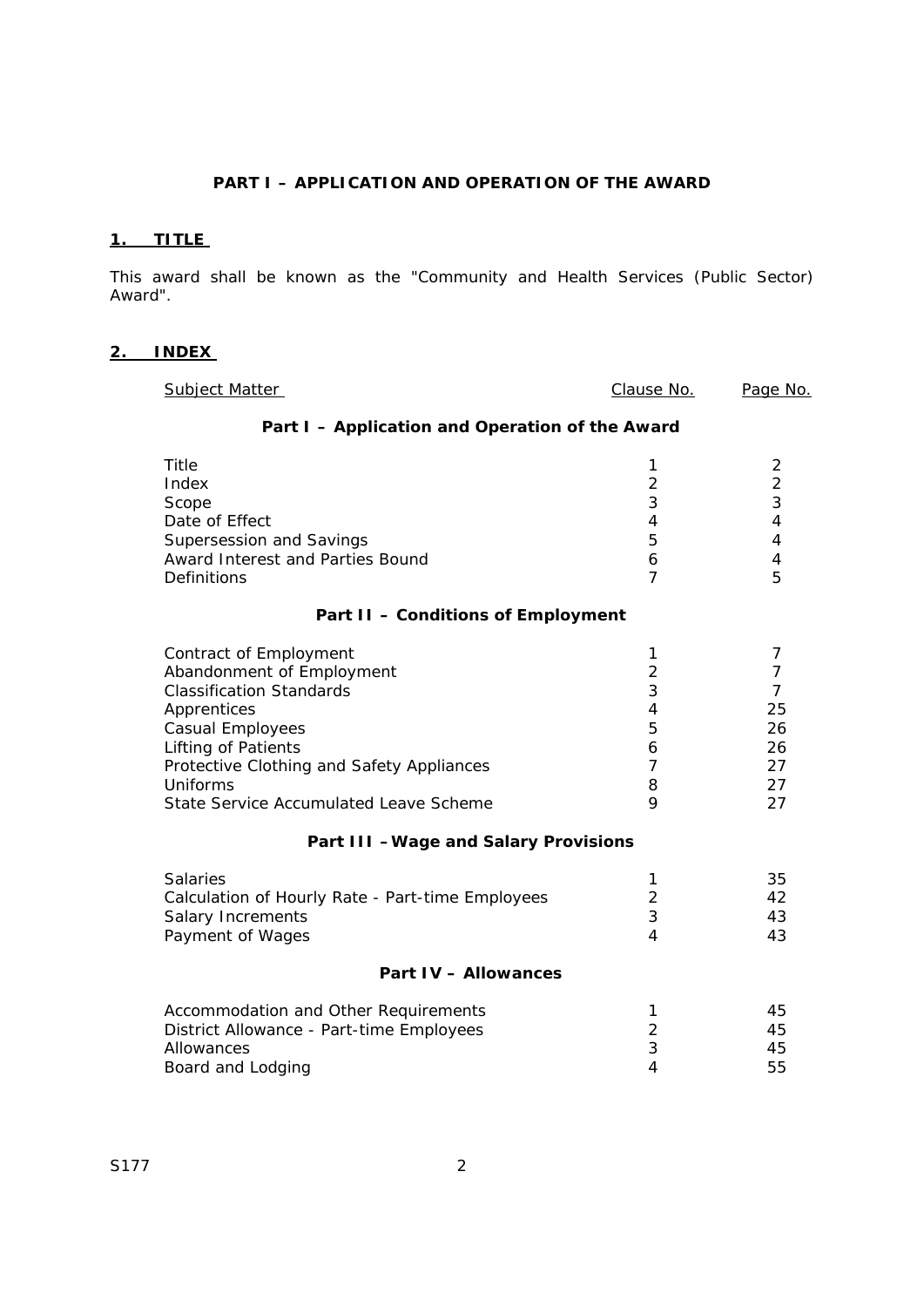| Excess Fares                         | b  | 56  |
|--------------------------------------|----|-----|
| Leave Expenses - Bass Strait Islands |    | 56. |
| Meals on Duty                        |    | 57  |
| <b>Special Rates</b>                 |    | 57  |
| Work Above Floor Level               |    | 58. |
| Work Away from Normal Place of Duty  | 10 | 58. |

## **Part V - Hours of Work and Overtime**

| Hours of Work - Day Worker          |   | 59. |
|-------------------------------------|---|-----|
| Hours of Work - Part-time Employees |   | 60. |
|                                     |   |     |
| Overtime - Other than Shiftworkers  | 3 | 60. |
| Overtime - Part-time Employees      | 4 | 62. |
| Availability and Recall             | 5 | 62. |
| Shift Work                          | 6 | 65. |
| Shift Work - Part-time Employees    |   | 68. |

## **Part VI – Leave and Holidays with Pay**

| Annual Leave                            |   | $\prime$ $\prime$ |
|-----------------------------------------|---|-------------------|
| Annual Leave - Part-time Shiftworkers   |   | 73                |
| Holidays with Pay                       | 3 | 74                |
| Personal Leave                          | 4 | 75.               |
| Personal Leave for Part-time Employees  | 5 | 80.               |
| Bereavement Leave                       | 6 | 80                |
| Leave Without Pay - Part-time Employees |   | 81                |
| <b>Parental Leave</b>                   |   | 82.               |

## **Part VII - Procedure for Settling Grievances and Avoiding Disputes**

| Grievance and Dispute Settlement Procedure | 90. |
|--------------------------------------------|-----|
| Notice Board                               | 90. |
| Union Officials - Right of Entry           |     |
| Union Representatives/Stewards             |     |

### **3. SCOPE**

This award is established in respect of employees, within the meaning of the Tasmanian *State Service Act 1984*, employed in the Department of Community and Health Services, who occupy positions which require the performance of operational, clerical and administrative, technical or professional work as defined by the classification standards contained in this award.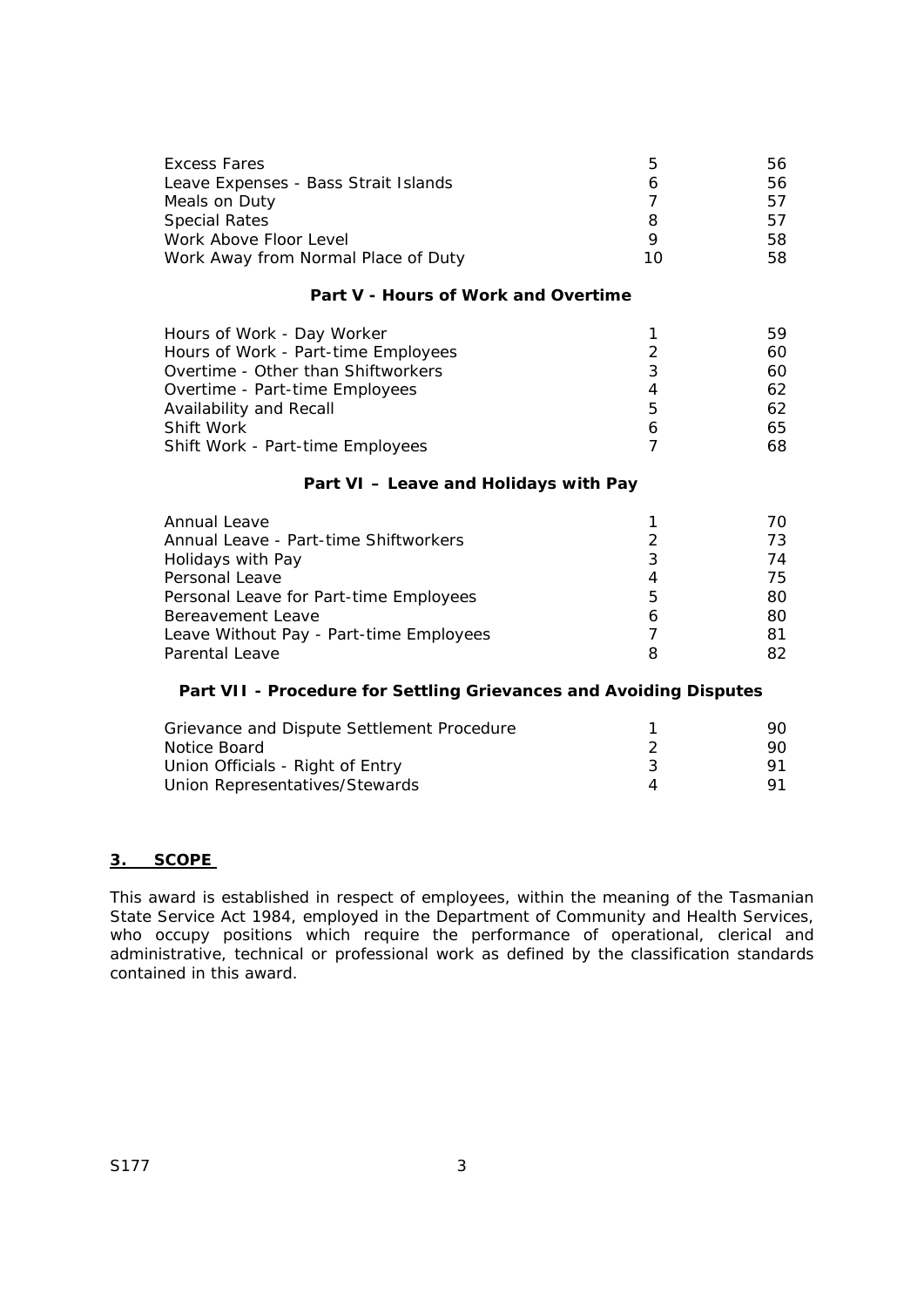No other award of the Tasmanian Industrial Commission shall apply to employees of the Department of Community and Health Services, with the following exceptions:

- (a) Medical Practitioners (Public Sector) Award;
- (b) Dental Employees Award;
- (c) Tasmanian Ambulance Service Award.

### **4. DATE OF EFFECT**

This award shall have effect from the first full pay period to commence on or after 1 August 2008.

**PROVIDED** that no entitlement accrued or obligation incurred is to be affected by the supersession.

#### **5. SUPERSESSION AND SAVINGS**

This award supersedes the Community and Health Services (Public Sector) Award No 2 of 2008 (Consolidated) and No. 3 of 2008.

**PROVIDED** that no entitlement accrued or obligation incurred is to be affected by the supersession.

### **6. AWARD INTEREST AND PARTIES BOUND**

- (a) The following employee organisations have an interest in this award under Section 63(10) of the Act:
	- (i) the Health Services Union of Australia, Tasmania No. 1 Branch;
	- (ii) The Community and Public Sector Union (State Public Services Federation Tasmania) Inc;
	- (iii) the Communications, Electrical, Electronic, Energy, Information, Postal, Plumbing and Allied Services Union of Australia.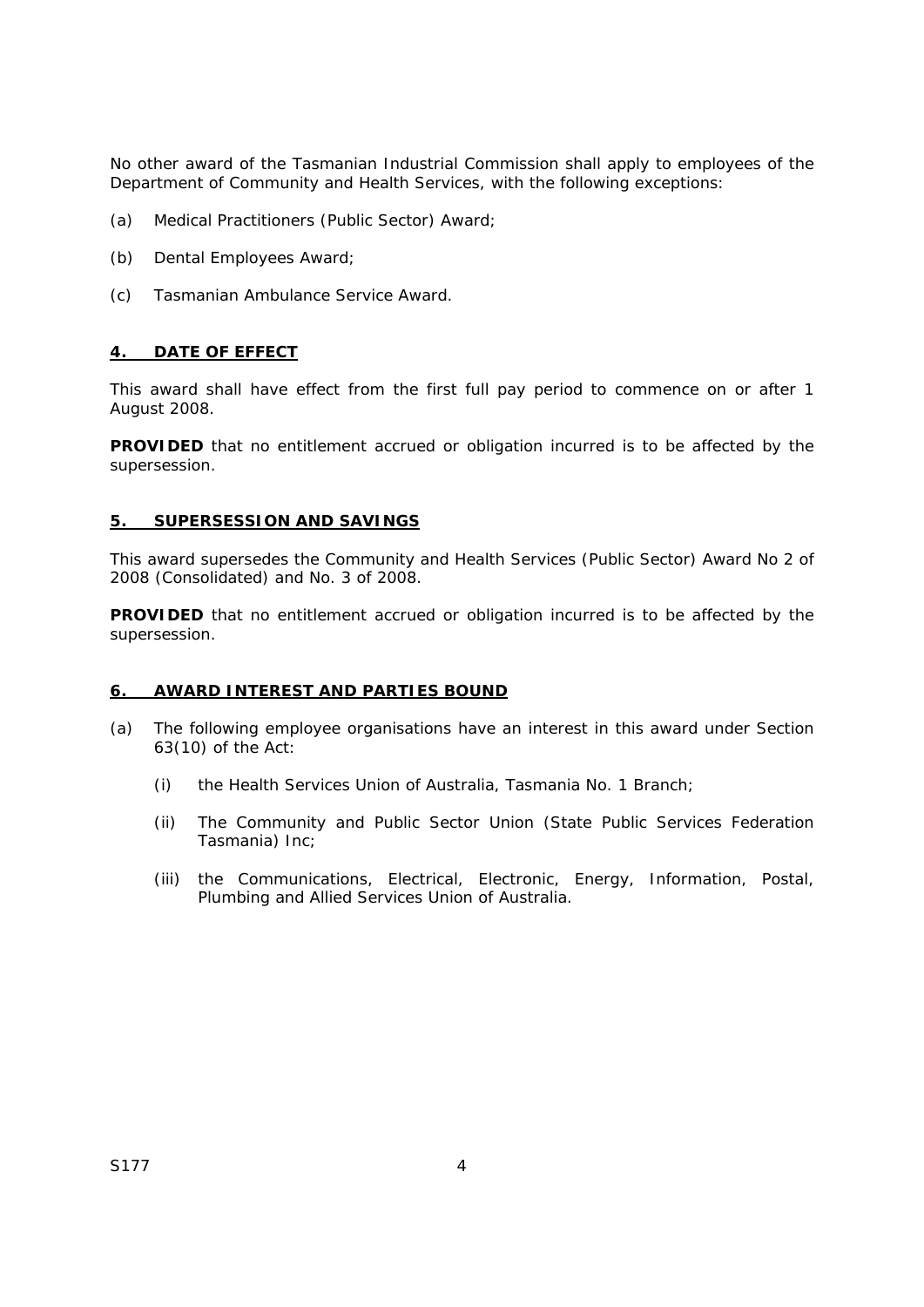- (b) This award is binding upon:
	- (i) the Minister administering the *State Service Act 2000* in relation to all employees covered by this award;
	- (ii) all employees covered by this award.

## **7. DEFINITIONS**

### **General Definitions**

**'Afternoon shift'** means a shift terminating after 6.00pm and at or before midnight.

**'Casual employee'** means a person who is employed as a temporary employee whether full-time or part-time, with a detailed contract for a period not exceeding one calendar month to provide relief as required.

**'Cup Day'** means not more than one full day or less than one-half day holiday which shall be observed on the days specified in accordance with the proclamation of the local 'Cup Day' holidays, appearing in the Tasmanian Government Gazette in accordance with the provisions of the *Bank Holidays Act 1919* having regard to the municipalities declared therein and the period of observance of the holiday within such declared municipalities.

**'Day worker'** means an employee whose normal hours of duty fall between the hours of 7am and 5.30pm, Monday to Friday (subject to the provisions of Part V, Clause 1 - Hours of Work - Day Worker).

**'Day shift'** means a shift commencing at or after 6.00am and terminating at or before 6.00pm and is worked in accordance with a roster and includes Saturdays and Sundays.

**'Employer'** means the Minister for Public Sector Administration.

**'Employee'** means a person permanently, temporarily or on a casual basis, employed under the provisions of the Tasmanian *State Service Act 1984.*

**'Head of Agency'** means the Secretary of the Department of Community and Health Services and his/her delegated representative.

**'Isolated area'** means any area, centre, district or location embraced by the Commonwealth Taxation Zone B prescription, together with such other areas, centres, districts or locations as may be approved by the Tasmanian Industrial Commission, including the following: King Island, Flinders Island, Cape Barren Island, Maria Island and Bruny Island.

**'Night shift'** means a shift commencing at or after 4.00pm and before 6.00am.

**'Overtime'** means work performed outside the ordinary hours of duty.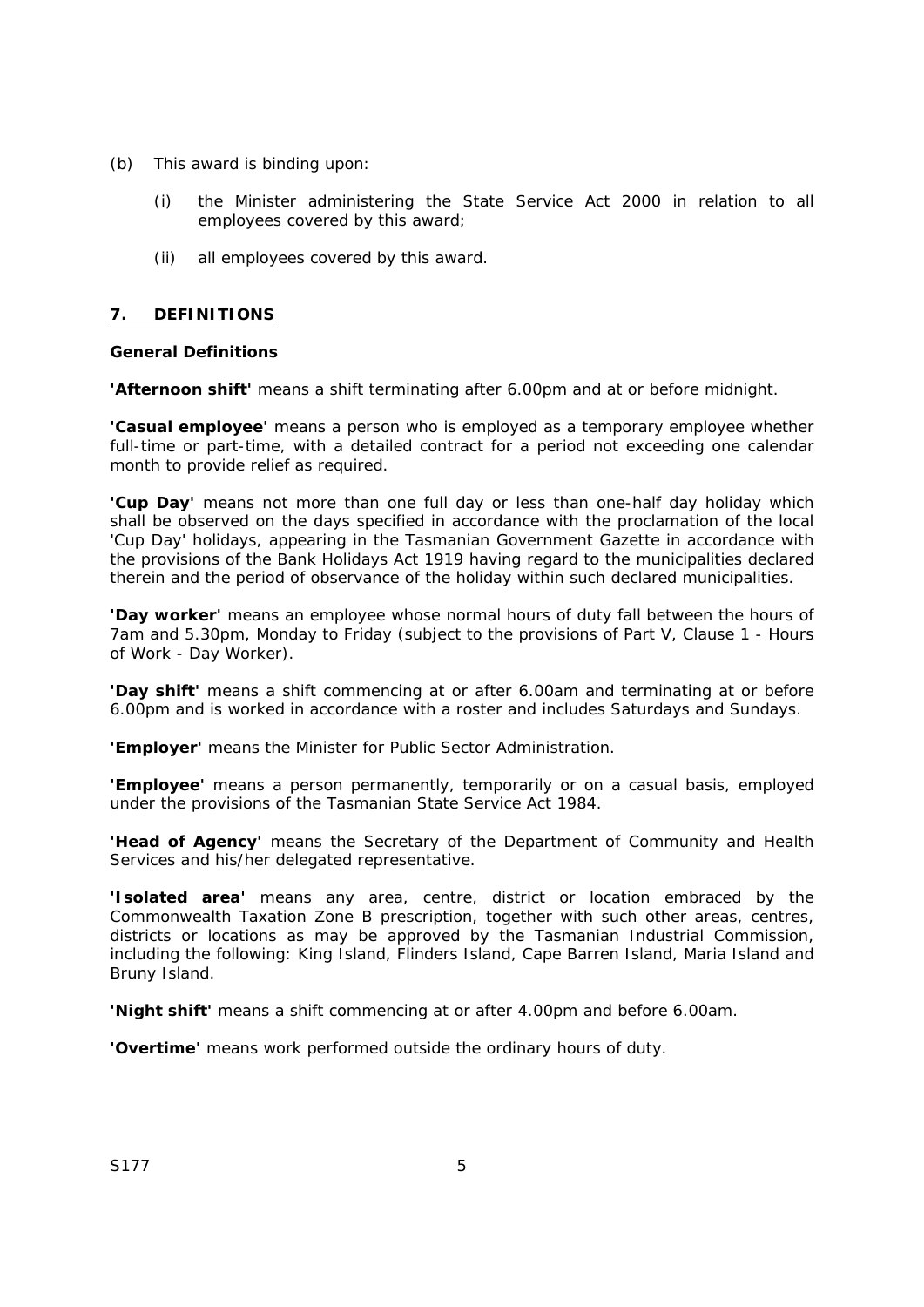**'Part-time employee'** means an employee engaged to regularly work for less hours per day or week than those prescribed for full-time employees.

**'Relevant award rates'** means the ordinary rate specified for the appropriate classification, the appropriate level and the appropriate year of employment applicable to an employee as specified in Part III, Clause 1 - Salaries of this award.

**'Roster'** means a work pattern designed for a specific work area for all work performed outside the spread of ordinary hours contained in Part V, Clause 1 - Hours of Work - Day Worker excluding work performed outside the spread of hours and paid in accordance with Part V, Clause 3 - Overtime - Other Than Shiftworkers.

**'Rostered shift'** means a shift of which the employee concerned has at least 48 hours notice.

**'Shift work'** means work performed in accordance with a roster and may include day shift, afternoon shift, night shift and Saturdays and Sundays.

**'Shiftworker'** means an employee who works in accordance with a roster.

**'Show Day'** means not more than one local show day observed on an employee's ordinary working day, other than a Saturday or a Sunday, in the city, town or district in which the employee is employed; or such other day which, in the absence of such a local show day, is agreed on by the employee and the employer.

**'Temporary employee'** means a person engaged by the employer to relieve a full-time or part-time employee for specific periods of leave or temporarily for specific duties over a fixed term period determined by the employer.

**'Union'** means the relevant registered organisation listed in Part 1, Clause 6 - Award Interest and Parties Bound of this award.

**'Year of service'** shall mean 12 months of employment including rostered days off, holidays with pay, paid annual leave and paid personal leave.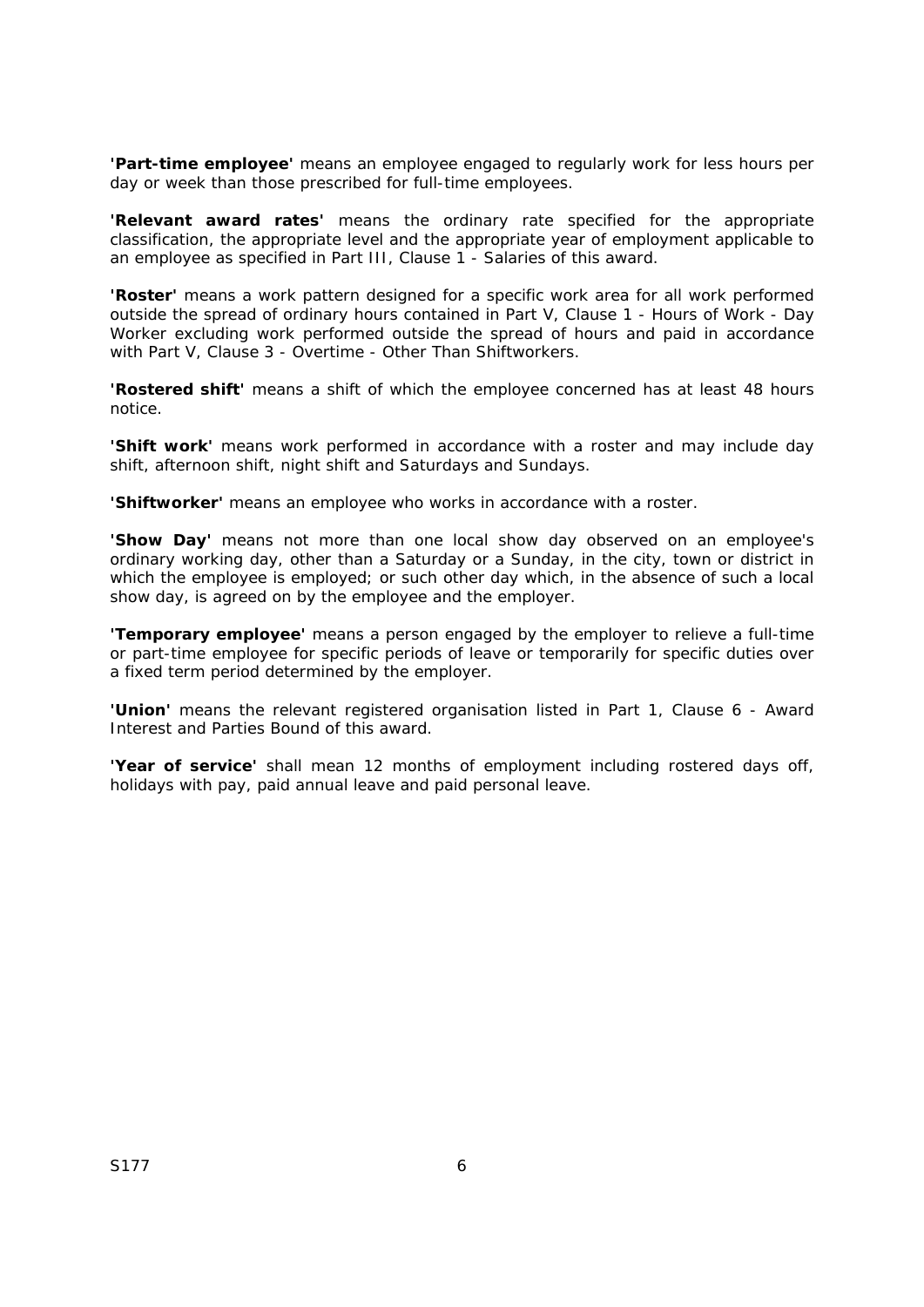## **PART II – CONDITIONS OF EMPLOYMENT**

## **1. CONTRACT OF EMPLOYMENT**

- (a) Except as otherwise provided by the *State Service Act 1984*, employment shall be by the fortnight. Any employee not specifically engaged as a casual employee shall be deemed to be employed by the fortnight.
- (b) An employee (other than a casual employee) willing to work, who works for less than a full working fortnight, shall be entitled to a full fortnight's wages.
- (c) Employment shall be terminated by two weeks notice given by either side or by the payment or forfeiture of two weeks wages as the case may be. This shall not affect the right of the employer to dismiss an employee for serious misconduct or serious neglect of duty, in which case wages shall be paid up to the time of dismissal only.

## **2. ABANDONMENT OF EMPLOYMENT**

Where an employee is absent from work without justifiable cause for more than 14 days without notifying the Head of Agency of the reason for that employee's absence from work, it shall be considered on face value that the employee has abandoned his/her employment. Service shall be deemed to have ceased from that time (ie 14 days from the first day of absence).

### **3. CLASSIFICATION STANDARDS**

(a) Operational Employees

A position falling within the scope of this classification shall have assigned to it a level determined in accordance with the following classification standards:

### **Level 1**

Training programme and classification standards to be jointly developed.

- Involves work at a basic level in one functional area;
- An employee who has satisfactorily completed induction training;
- Works under direct supervision, generally with assistance from a more experienced employee;
- Undertakes routine tasks in an environment in which the routines and work methods are well established;
- May be required to operate basic equipment.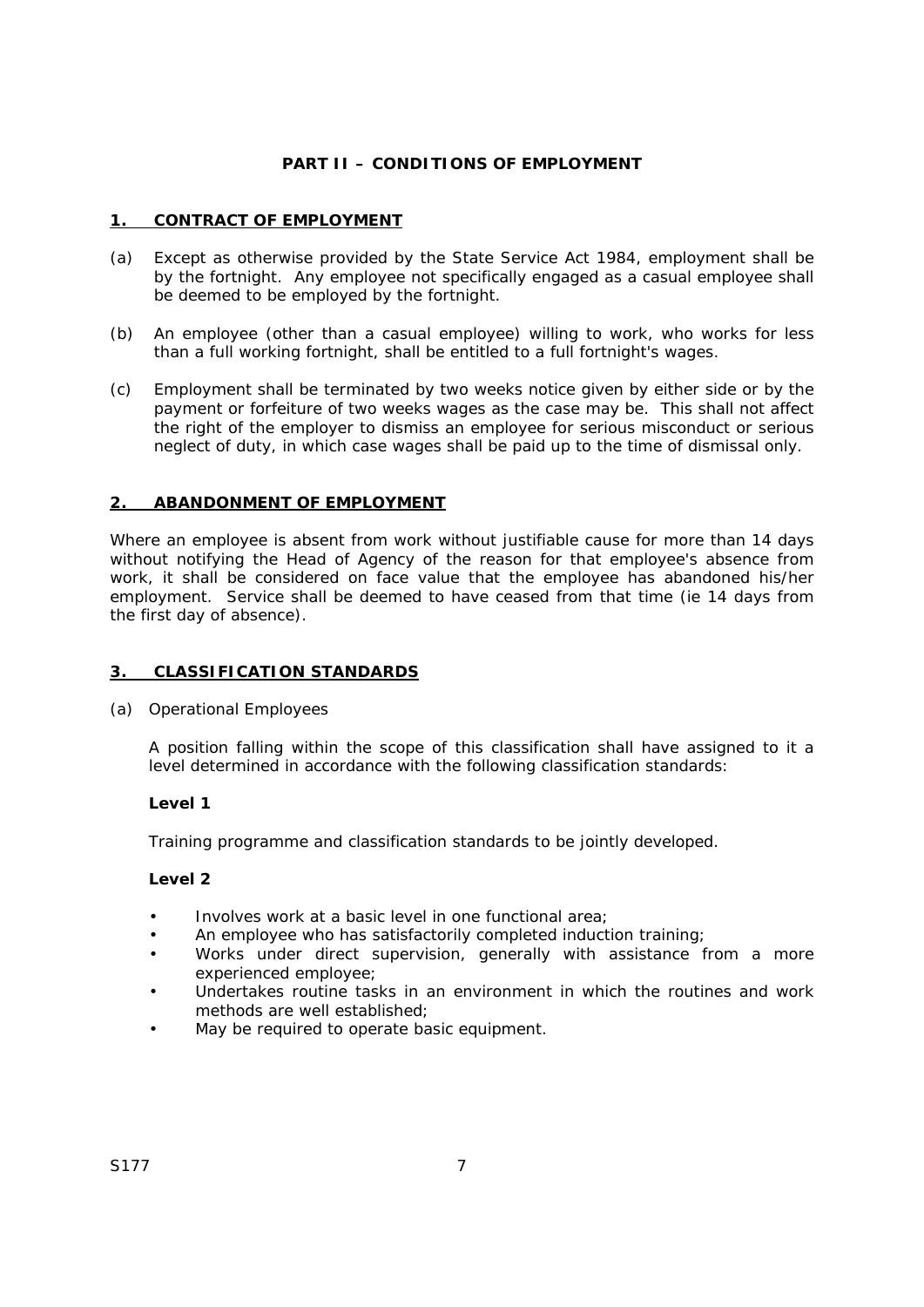## **Level 3**

- Works under regular supervision either individually or in a team;
- Performs a wide range of tasks within one functional area requiring training;
- Exercises minimal judgment in how tasks are to be performed and determines priorities to a limited extent;
- May be required to operate equipment;
- May be required to assist less experienced employees;
- Exercises good interpersonal and communication skills.

## **Level 4**

- Works under general supervision either individually or in a team environment in a position requiring training;
- Performs a variety of tasks across more than one but no more than three functional area(s);
- Exercises judgment in how tasks are to be performed;
- May be responsible for supervising staff or leading a team engaged in a variety of routine, manual tasks, including assignment and quality control of work for staff working below Level 4;
- Exercises good interpersonal and communication skills;
- Exercises specialist skills over and above those required in Level 3.

### **Level 5**

- Works under general supervision, either individually or in a team environment performing a variety of tasks requiring knowledge of standardised practices and procedures for the work area and requiring skills obtained though considerable training and experience;
- Under general direction supervises a significant number of staff engaged in a variety of manual tasks across more than one functional area; OR
- Provides routine assistance to technical and/or professional staff requiring a limited level of technical knowledge; OR
- Operates plant and equipment requiring skills acquired through considerable training or experience;
- Exercises judgment in deciding how tasks are to be performed;
- Exercises good interpersonal and communication skills.

- Works under general supervision either individually or in a team;
- Performs trade work requiring trade certificate qualifications or work requiring an equivalent level of skill; OR
- Under general supervision, operates vehicles/equipment requiring a high level of operational skill; OR
- Supervises a large number of non trade staff, or a number of non trade work teams that may be multi skilled in function;
- Exercises independent judgment in deciding how tasks are to be performed;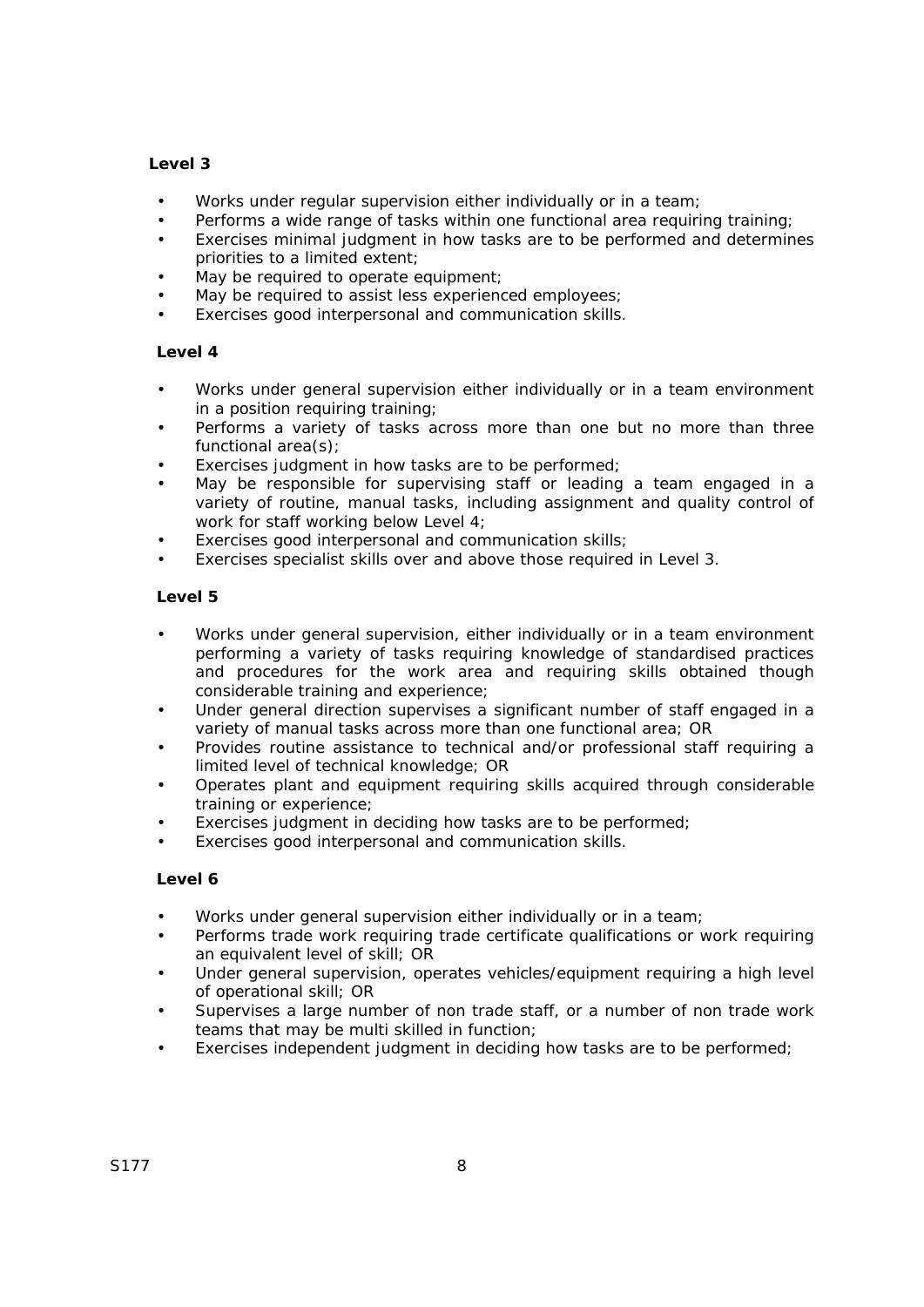- Exercises good interpersonal and communication skills.
- Able to apply quality control techniques to own work and to the work of other staff.

## **Level 7**

- Under general supervision either individually or in a team environment, performs trade work requiring a high level of trade skill, employs initiative and judgment above that undertaken at the trades level; OR
- Under limited direction, operates vehicles/equipment requiring an advanced level of skill; OR
- Under limited supervision, supervises, plans and co-ordinates the work of small work teams or controls the operations of an organisational element of a program which undertakes predominantly a variety of manual tasks.
- A person in a supervisory role at this level could be expected to exercise initiative and judgment in solving day to day operational problems including:
	- \* estimating and ordering
	- \* work prioritising
	- \* staffing control and training
	- maintenance of records and basic reporting.

- Under limited supervision, either individually or in a team environment undertakes special class trade work, employs an independent approach and a high degree of initiative. These tasks may encompass the provision of trade and equivalent level guidance and assistance to other members of a work team; OR
- Under administrative supervision, takes charge of an occupational group of staff engaged in a wide range of activities normally within a work stream and is responsible for a range of functions including: implementation of quality control, training and/or teaching, staff recruitment, estimation of costs, preparation of orders, and setting of and review of procedures; OR
- Under administrative supervision, takes charge of and carries out maintenance and repair of government owned and/or leased buildings and residences together with associated services and equipment, and develops: plans, schedules, and cost preventive maintenance programmes.
- A person at this level in a supervisory role could be expected to exercise a high degree of initiative and judgment in solving day to day problems including:
	- \* staff training and/or teaching;
	- \* estimating and ordering;<br>\*  $W$  work prioritising:
	- \* work prioritising;<br>\* verseeing records
	- \* verseeing records maintenance and preparation of<br>\* minor reports: OR
	- minor reports; OR
	- as a specialist make recommendations and/or implement alternative methods of approach to complex operational problems.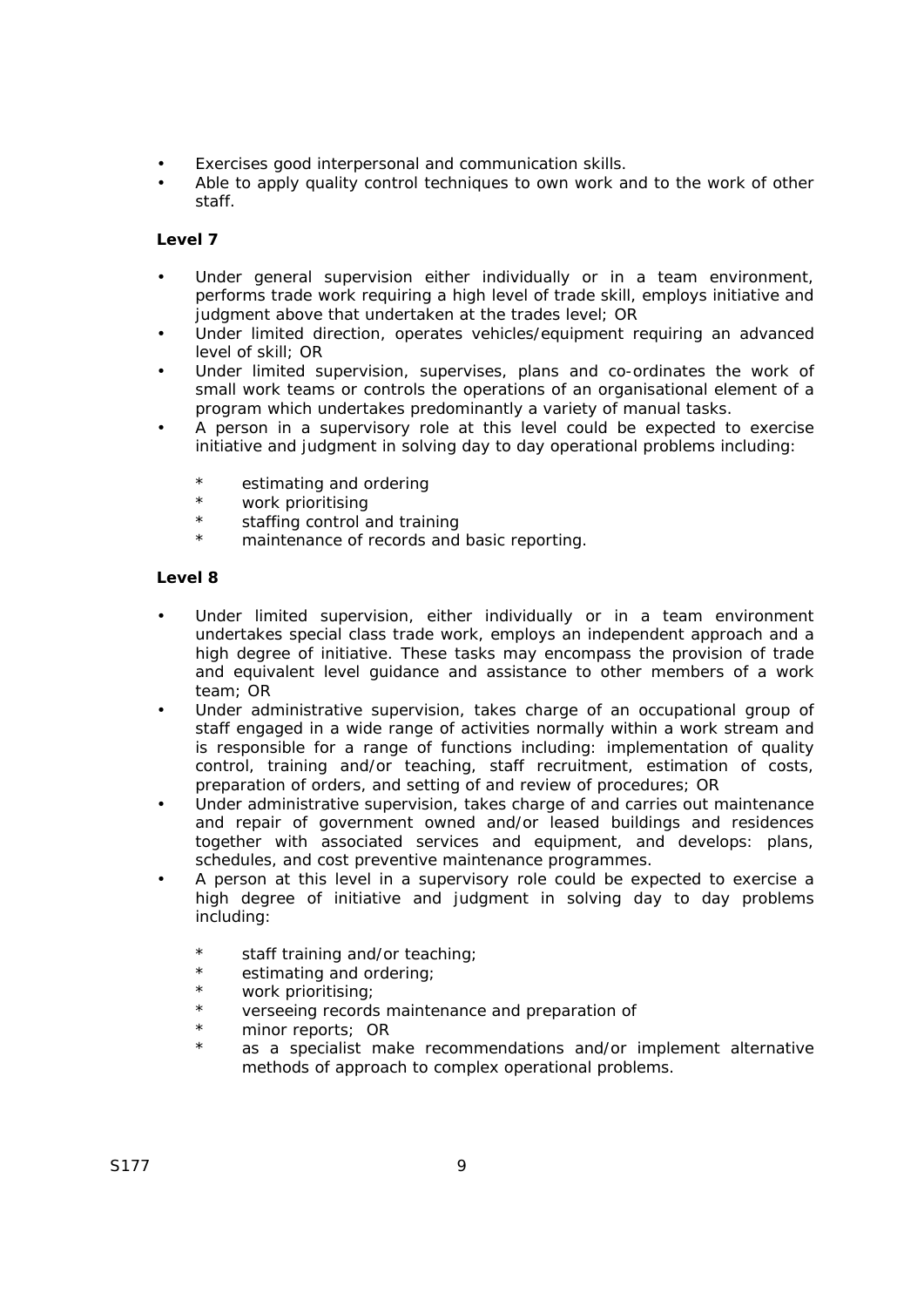### **Level 9**

- Under limited supervision, either individually or in a team environment, supervises a large group of trades and/or non-trades staff in more than one field employed on a varied range of more complex operational equipment or projects; OR
- As an advanced engineering tradesperson under limited supervision, performs work beyond the special class tradesperson involving intricate systems and designs: OR
- Under administrative supervision, takes charge of and carries out maintenance and repair of government owned and/or leased buildings and residences together with associated services and equipment and develops: plans, schedules and costs preventive maintenance; OR
- Under general supervision, inspects houses to determine repair and maintenance requirements and estimate the costs of such requirements; OR
- Under administrative supervision, exercises direct and indirect control over a large group of staff, including subordinate supervisory staff, undertaking a varied range of work within a stream;
- Dual qualified tradesperson;
- A person at this level in a supervisory role would be expected to exercise a high degree of initiative, judgment and flexibility in solving complex trade related problems including:
	- co-ordination of resources
	- \* overseeing training<br>\* astimation of costs
	- \* estimation of costs
	- arranging recruitment
	- oversight safety measures
	- \* review work methods and oversee quality control

OR as an inspector carry out inspections of valuable assets and ensure they meet quality standards, approve completed jobs;

OR as an advanced engineering tradesperson make recommendations and/or implement alternative methods of approach to complex operational problems using a high level of initiative.

- Under limited direction, controls three or more significant groups of trades staff, or staff with an equivalent level of skills and knowledge, engaged in specialised activities including subordinate supervisory staff; OR
- Under administrative supervision, controls a major service operation including a large number of trades, non-trades and/or associated staff; OR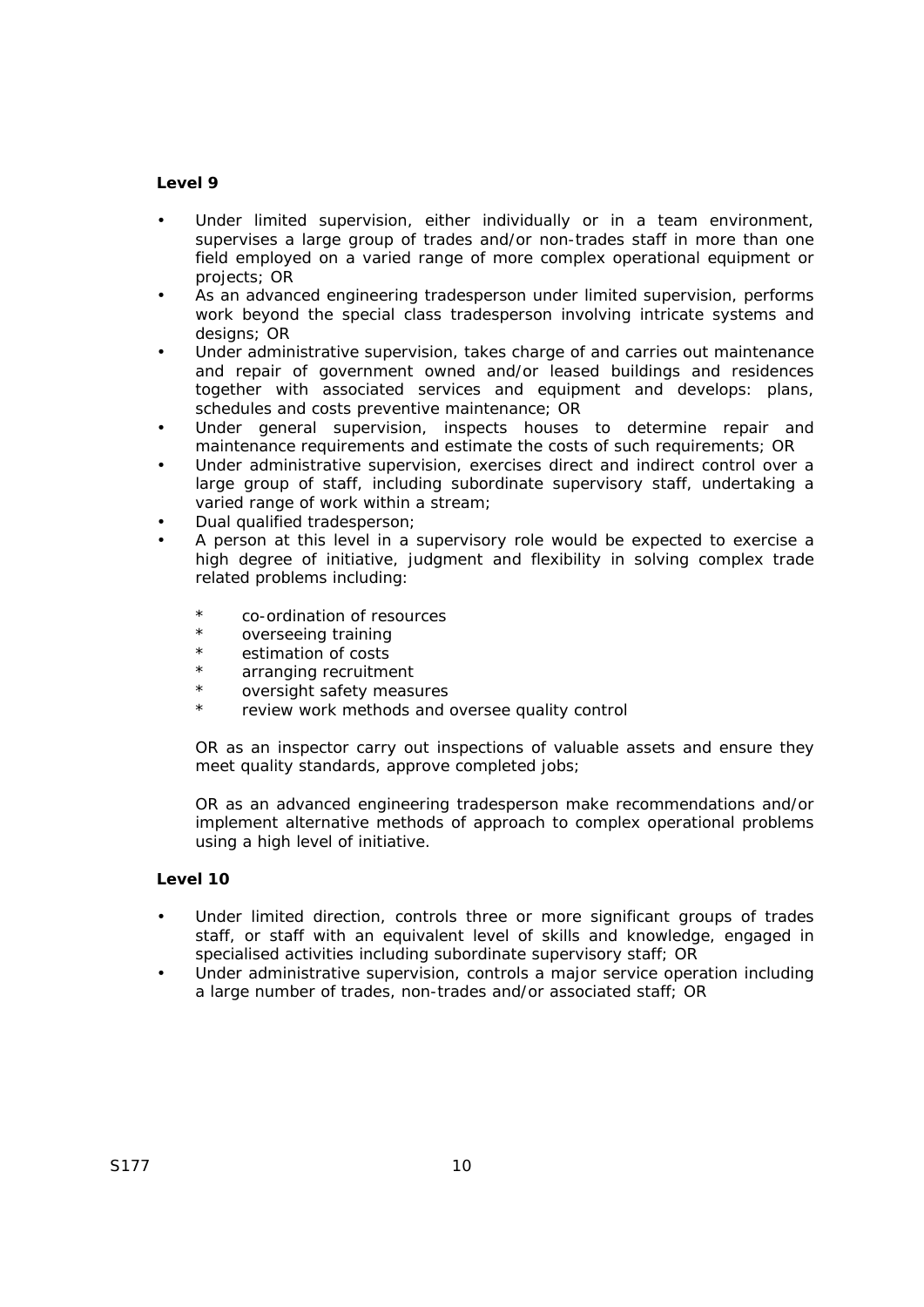- Under limited supervision, oversee and conduct trade training courses in theory and practice including the supervision of instructors.
- A person at this level is expected to exercise a high degree of initiative, independent judgment and leadership in solving complex operational problems.

For the purpose of this definition, unless the contrary intention appears:

**'Direct supervision**' means where persons working under direct supervision are clear easily understood instructions.

Deadlines and priorities are given.

Deviations from normal routines, problems and unfamiliar situations would be referred to the supervisor.

**'Functional area'** refers to a work unit providing a distinct service, eg. cleaning, catering, kitchen, attendants, hospitals aides, stores, workshops, laundry, etc.

**'Limited direction**' means where a person working under limited direction are provided with a clear statement of overall objectives and the resources available. In conjunction with the supervisor they decide on projects and assignments to be carried out and set deadlines.

The person is fully competent and very experienced in a technical sense and requires little guidance during the performance of assignments. The person would have authority to plan and carry out assignments, using some latitude in approach to achieve the desired objectives.

**'Limited supervision**' means where a person working under limited supervision would be expected to have a broad trade or subject matter knowledge and wide experience. They perform work in accordance with broadly based standing instructions. In a technical sense, the person is fully competent and very experienced requiring little guidance.

The person is expected to report on the work of the area when required. The area's progress and performance would normally only be inspected at irregular intervals. The standard of products or performance of the area is kept under review.

**'General supervision'** means that general instructions are given and tasks are undertaken to achieve the required outcomes or objectives Discretion and choice in selecting the most appropriate method for completing the allotted tasks is expected and encouraged.

**'Regular supervision'** means employees working under regular supervision are given broad instructions.

Employees would exercise limited judgment on how to complete tasks and priorities.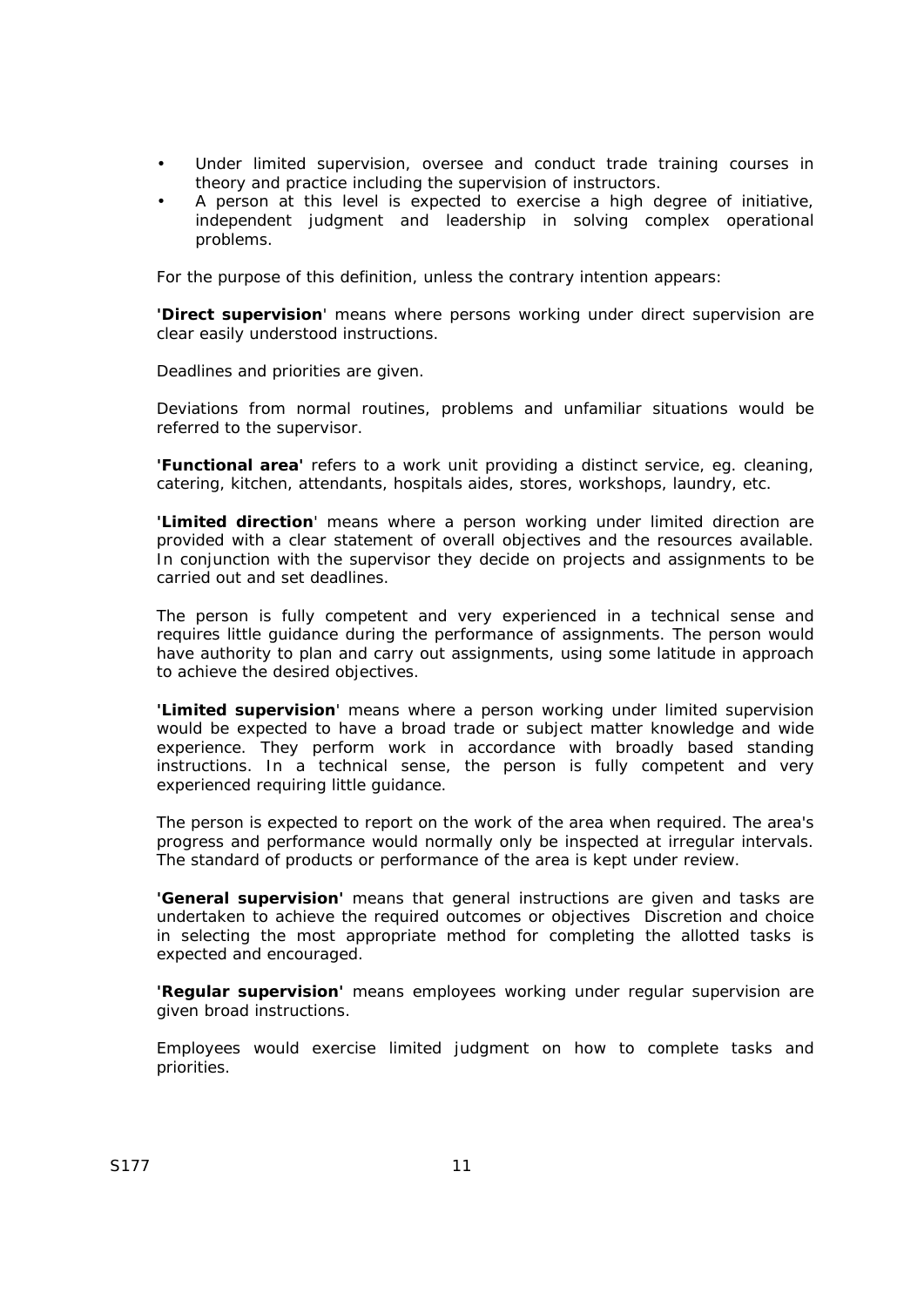The employee has competence in a range of tasks within one functional area.

Supervision is generally provided at the commencement and at the completion of tasks.

Employees are capable of working alone.

## (b) Administrative and Clerical Employees

A position falling within the scope of this classification shall have assigned to it a level determined in accordance with the following classification standards.

## **Level 1**

Trainee Level concerned with basic clerical work undertaken under specific direction and direct supervision. Ability to acquire the required knowledge and skills derived from a reasonable standard of education.

## **Level 2**

Routine work generally by specific direction undertaken under direct and/or routine supervision. Choices made based on established guidelines/instructions written or verbal. Ability to acquire the required knowledge and skills to effectively undertake the work.

### **Level 3**

Experienced clerical level - to achieve set outcomes, undertaken under routine supervision. Choices made based on established guidelines/instructions written or verbal. Directly responsible for completion of tasks. A knowledge of established work practices is required. Experienced clerical level requiring good communication skills.

### **Level 4**

Specialist functions undertaken under general direction and general supervision based on established procedures and practices. Exercise of limited discretion is required. Supervision of a small number may be a feature. Experienced clerical level requiring a comprehensive understanding of relevant procedures and high level communication skills.

### **Level 5**

Clerical and administrative work of a value impacting on the efficient operation of the work unit or Agency. A supervisory level. Work undertaken under general direction and general supervision requiring initiative and the exercise of discretion.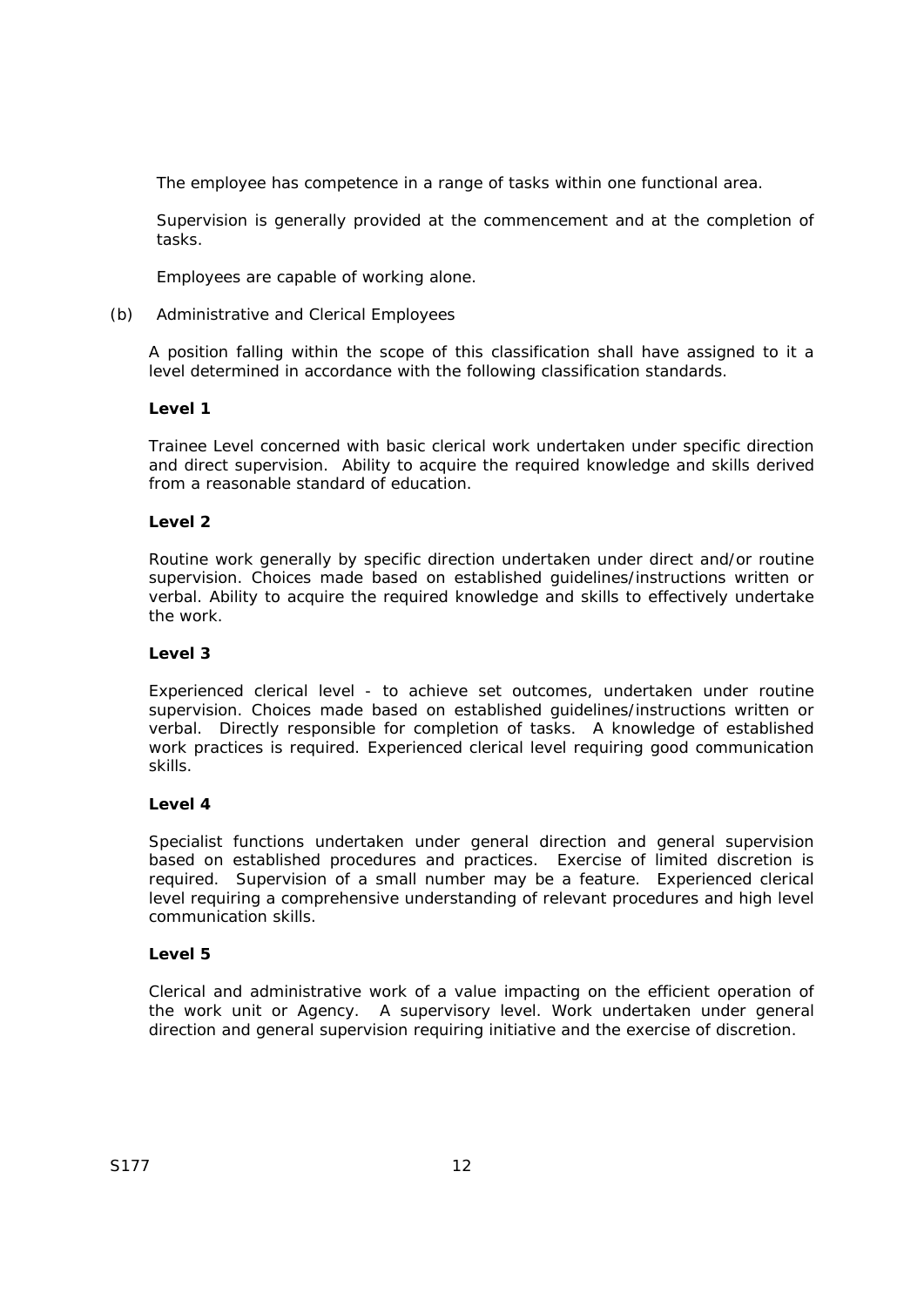The exercise of a formal delegation may be required. Extensive knowledge of the specific discipline with well developed communication and problem solving. Ability and experience in staff supervision.

### **Level 6**

Administrative work which may require the management of human and material resources in carrying out a variety of complex functions under a broad range of conditions under general supervision. The exercise of judgment and initiative consistent with the possession of sound knowledge in the field of work within which the position operates. Guidelines and procedures are generally well recognised but there may be some interpretation required in order to establish and select the most appropriate approach to functions. Ability to research, evaluate and formulate information is critical. Experience in resource management is essential.

#### **Level 7**

Positions require a high degree of proficiency in the use of established administrative or managerial skills such as human resource management or accounting. Positions usually have responsibility for resource allocation and management and supervision of lower level employees in the achievement of divisional or organisational goals. Interpretation of policy and guidelines is a feature and functions are undertaken with general or limited supervision. A high level of experience in management practices is paramount.

#### **Level 8**

Positions at this level work with limited supervision usually manage the operations of an organisational element, undertake a management function or provide consultative or administrative support and advice to a particular program or activity. The tasks may be either complex or specific in nature but directed to the organisation's corporate goals. Immediate subordinate positions may include staff in technical or professional structures, in which case supervision is for administrative purposes only. In other circumstances, supervision may involve the exercise of technical or professional skill and judgment. Independence of action including the use and allocation of resources within laid down constraints may be a feature. Decisions taken or responsibilities exercised may have a major impact on the operation of the work area. General management skills and the ability to contribute to the development of policy initiatives are required as is a high level of interpersonal and communication skills.

#### **Level 9**

Positions at this level operate as for level eight but only work under broad direction and are required to provide more authoritative specialist consultative or management advice generally or as it relates directly to a particular work area. Positions at this level are required to operate with a significant degree of independence of action and autonomy in day to day activities, accountable to management in terms of strategic direction and meeting objectives. The tasks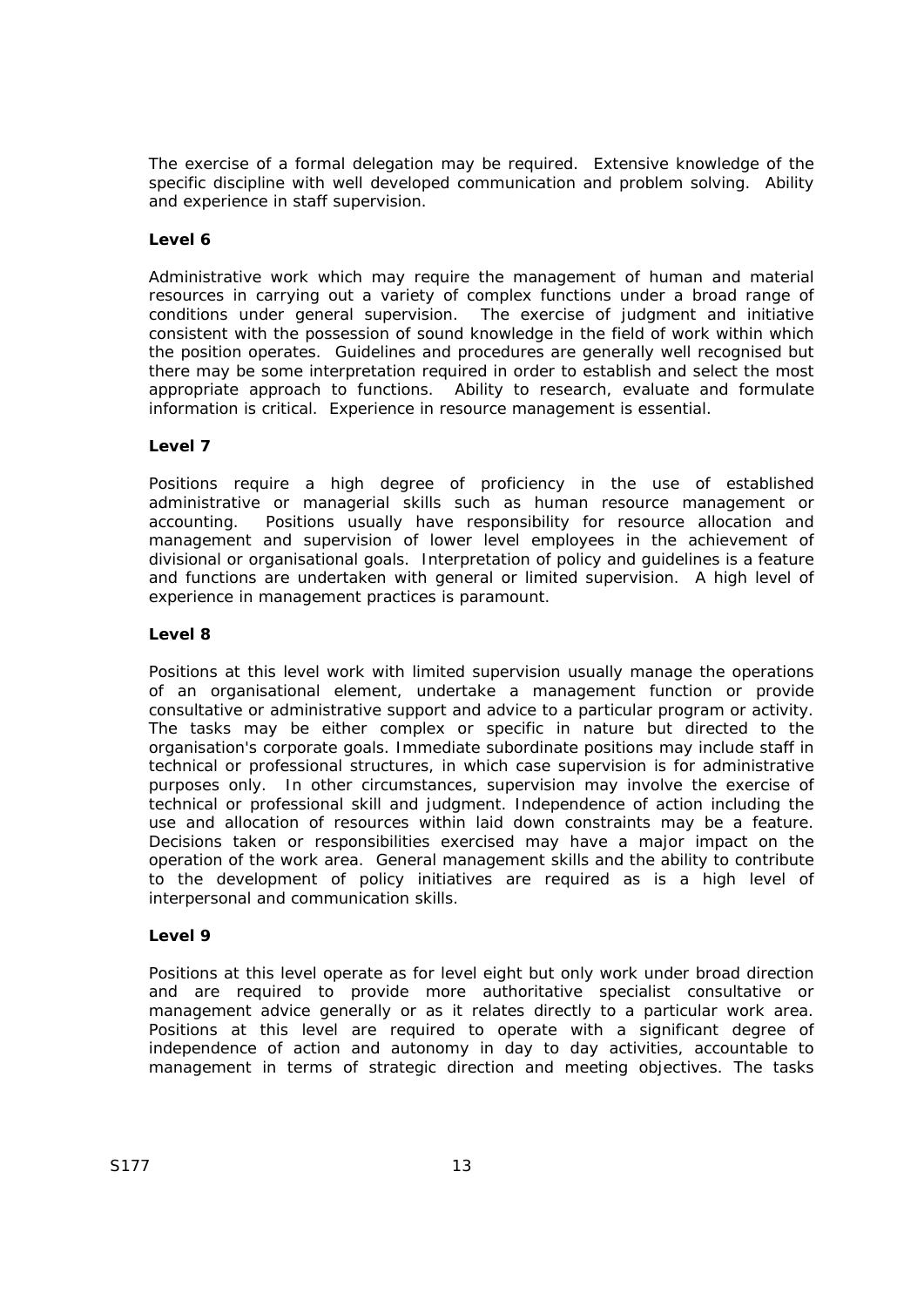carried out would be of a highly complex nature encompassing a significant element of total agency operations. Significant independence and autonomy of action is expected in achieving desired outcomes. Delegations exercised at this level may include being the final authority in the process of approving the expenditure of funds; undertaking specific action in line with the policy of the Agency, or reviewing previous action or decisions. The development of rules, regulations and guidelines may be co-ordinated at this level. High level management skills are essential. Liaison and communication skills of a high order, including the ability to consult, negotiate or communicate on behalf of the agency with clients or other groups, often to finality, may be needed. A detailed understanding of legislation and the capacity to undertake specific or major research, investigations or reviews is required.

## **Level 10**

A specialist consultative advisory level reporting to senior management under broad direction to achieve outcomes. The position would play a key role in planning, developing and implementing programs. The position would have a significant effect on the operation of the agency and requires specialist administrative research or analytical skills. Positions at this level would require highly developed marketing, conceptual and strategic skills.

### **Level 11**

A specialist with direct effect on government policy development and commentary. Required to initiate, develop and implement systems for effective forecasting, monitoring and control of government programs. Positions at this level are required to take initiative in providing a high standard of policy advice to government requiring a high level of expertise and/or extensive practical experience in relation to the implementation of a specialised program. Extensive investigative research and analytical skills with a high degree of proficiency in communication including the capacity to represent the department/Minister in public forums.

### **Level 12**

A principal adviser to government in relation to specific programs which have a direct and critical impact on government objectives. The highest level of professional and technical competency is required. The work is carried out in direct consultation with the Chief Executive or the government. Duties are undertaken without supervision and complete autonomy within the field of expertise is exercised. The highest level of skill in relation to communication, conceptual and strategic skills and investigative research and analytical skills.

For the purposes of this definition, unless the contrary intention appears: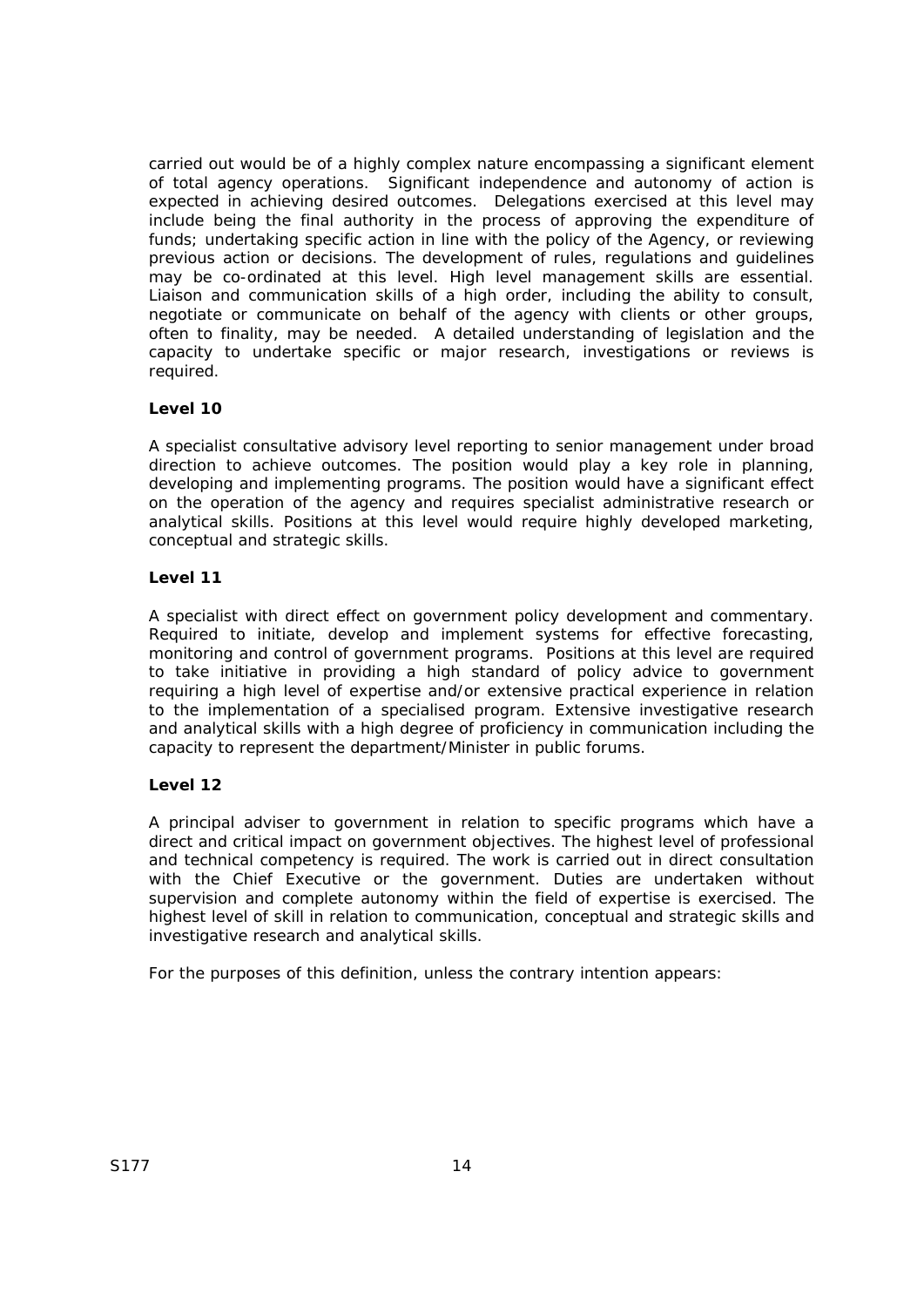**'Administrative work'** means the exercise of an appropriate level of responsibility and discretion in undertaking functions of an administrative nature; where administration is concerned with achievement of the organisation's corporate goals through Planning, organising, directing and controlling resources and/or activities. Administration is also concerned with the development and implementation of policy to achieve set objectives and desired outcomes.

**'Broad direction**' means that staff working under broad direction are expected to develop and achieve objectives for specific functions under their control which will ensure the attainment of results critical to the efficient functioning of the unit, section branch or agency.

**'Clerical direction**' means instructions and guidance on particular tasks and programs given by supervisors or managers to subordinate staff. It includes direction from non-human sources such as legislation, manuals, standards etc.

**'Clerical supervision**' means supervision provided by supervisors or managers to subordinate staff, to ensure adherence to directions given, to decide on proposed solutions or courses of action, and to review and check the work of clerical staff.

**'Clerical work**' means the exercise of an appropriate level of responsibility and clerical knowledge and skill under a requisite degree of direction and supervision in the understanding of the preparation, processing and maintenance of documents, records and electronic data representing the transactions or business of the work unit or organisation being served. Clerical work is performed within a framework of legislation, policies, procedures, regulations, guidelines, precedents, instructions, or custom and practice, both written and oral.

**'Direct supervision**' means there is limited responsibility for the final outcome of work undertaken because limited discretion only is available to select the appropriate means of completing the task. Conformity with instruction is measured by the satisfactory completion of allocated tasks.

**'General direction**' refers to situations where detailed or specific instructions are limited to unusual features.

**'General supervision**' means that general instructions are given and tasks are undertaken to achieve the required outcomes or objectives Discretion and choice in selecting the most appropriate method for completing the allotted tasks is expected and encouraged.

**'Limited supervision**' means that work is undertaken within established objectives and with little guidance. Conformity with instructions is usually measured in terms of the achievement of stated objectives to senior management agreed standards.

**'Routine supervision**' means that responsibility for the final outcome is still limited because the work is carried out in accordance with established guidelines and practices; however, there is scope for the exercise of discretion in the choice of work methods.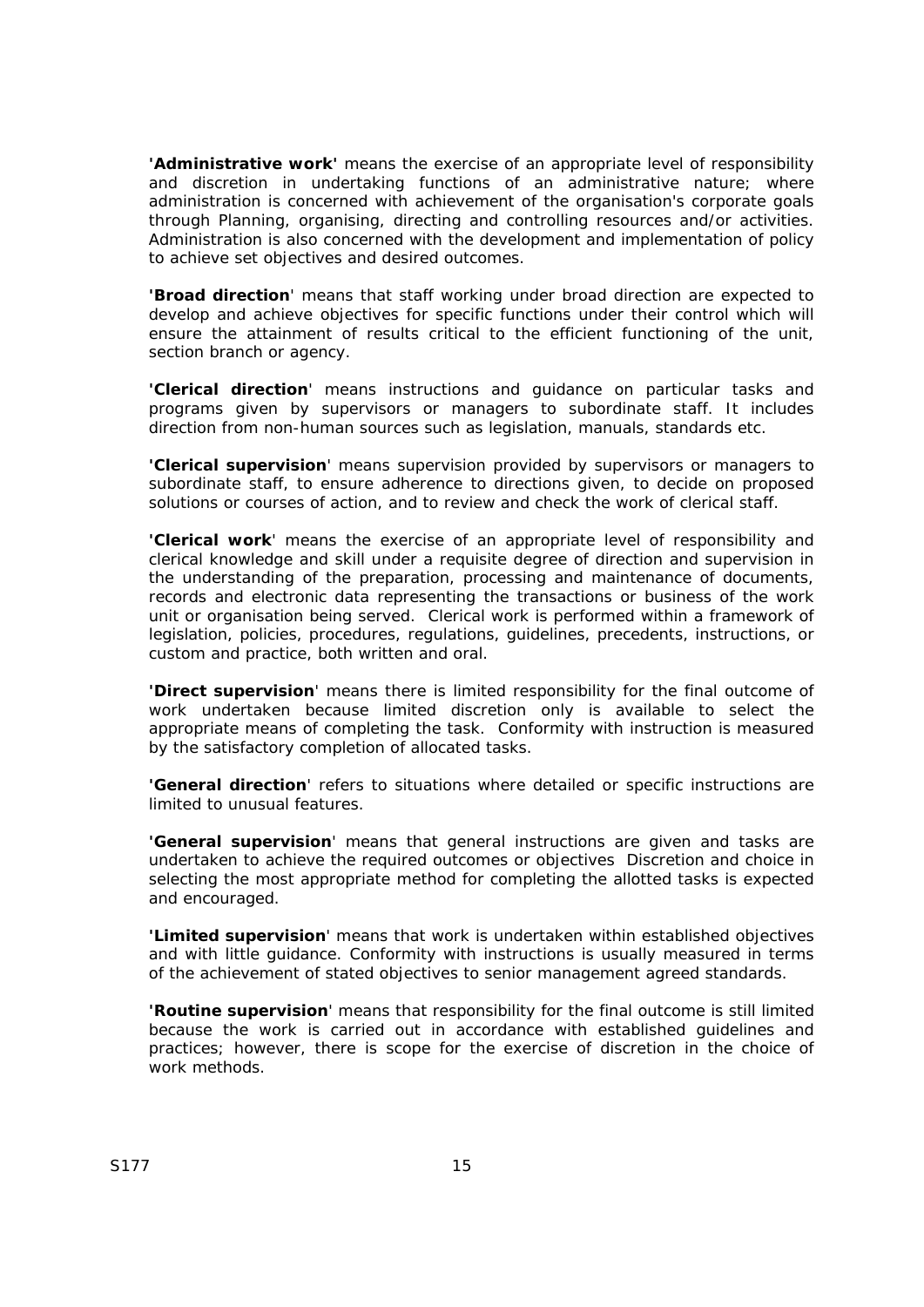**'Specific direction**' refers to situations where precise instructions are given with little or no choice provided.

(c) Technical Employees

A position falling within the scope of this classification shall have assigned to it a level determined in accordance with the following classification standards.

#### **Level 1**

Technical work requiring learning and application of conventional practices, methods and standards performed under detailed technical direction and close technical supervision.

This is the trainee level. During the learning phase the work given is consistent with the level of theoretical knowledge being gained by the trainee while undertaking an appropriate course of study. Initially the work is limited in scope and complexity, but as knowledge and experience is gained the scope and complexity of the work is expanded. Detailed technical direction is given in all aspects of the work and close technical supervision is exercised over every phase of its execution.

Minimum qualifications are:

- Eligible for admission to the relevant course of study at a recognised TAFE institution OR
- Relevant training and/or experience determined in accordance with the provisions of Section 37 of the Tasmanian *State Service Act 1984* appropriate to the nature of the work.

### **Level 2**

Technical work requiring application of conventional practices, methods and standards performed under general technical direction and general technical supervision

#### and/or

Complex technical work performed under detailed technical direction and close technical supervision.

This is the fully qualified technical practitioner level. The duties include ongoing technical work performed in accordance with conventional practices, methods and standards and comprehends adjustment, adaptation, interpretation or modification of those factors where necessary. Work may include technical application and administration of regulations. Work may be organised on a laboratory, field, office, geographical or functional basis, and may be performed in an individual or team situation.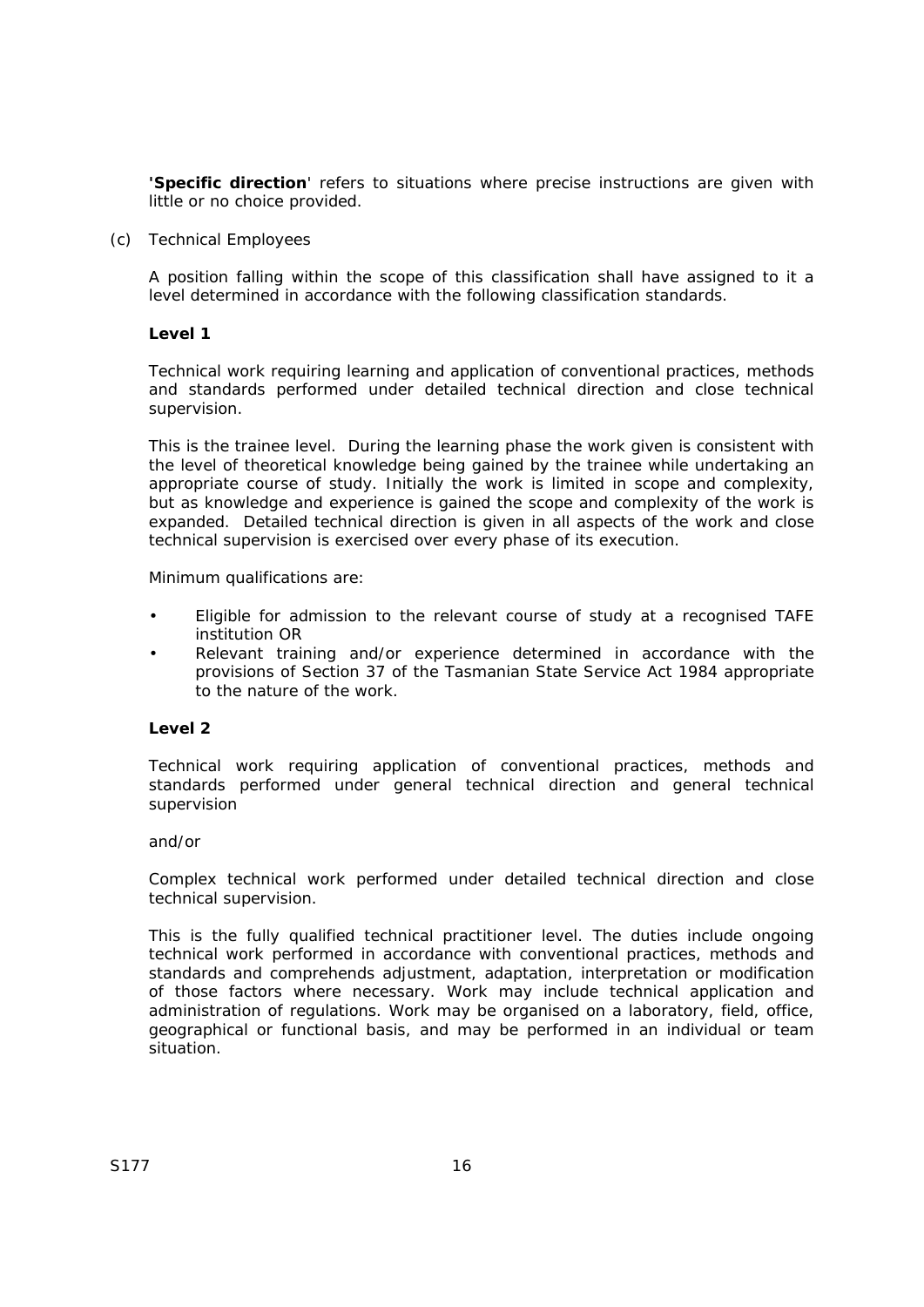Work may include or wholly consist of complex technical work.

Technical direction and/or technical supervision may be given to less experienced personnel in this level and/or to Trainees.

Minimum qualifications are:

- An Associate Diploma from a recognised TAFE institution, or an equivalent qualification, appropriate to the nature of the work OR
- Relevant training and/or experience determined in accordance with the provisions of Section 37 of the *Tasmanian State Service Act 1984* appropriate to the nature of the work.

### **Level 3**

Technical work requiring significant adjustment, adaptation, interpretation or modification of conventional practices, methods and standards performed under limited technical direction and general technical supervision but not including complex technical work and/or

Complex technical work performed under general technical direction and general technical supervision and/or

Co-ordination and supervision of conventional technical work performed under limited technical direction and general technical supervision.

Work at this level requires the exercise of considerable technical knowledge, experience and judgment by a senior practitioner who in certain situations may be considered a specialist.

Work may include or wholly consist of complex technical work.

The co-ordination and supervision functions involve technical management of the work of a small number of technical and other staff and which may span more than one discipline or field. Normally, from two to four other technical staff would be supervised.

#### **Level 4**

Complex technical work which may span more than one discipline or field performed under limited technical direction and limited technical supervision and/or

Co-ordination and supervision of the activities of a unit engaged in conventional and specialist technical work performed under limited technical direction and limited technical supervision.

Complex technical work requires the exercise of significant technical knowledge, experience and judgment by a senior practitioner who in certain situations may be considered a specialist. The work may cover one or more discipline or field.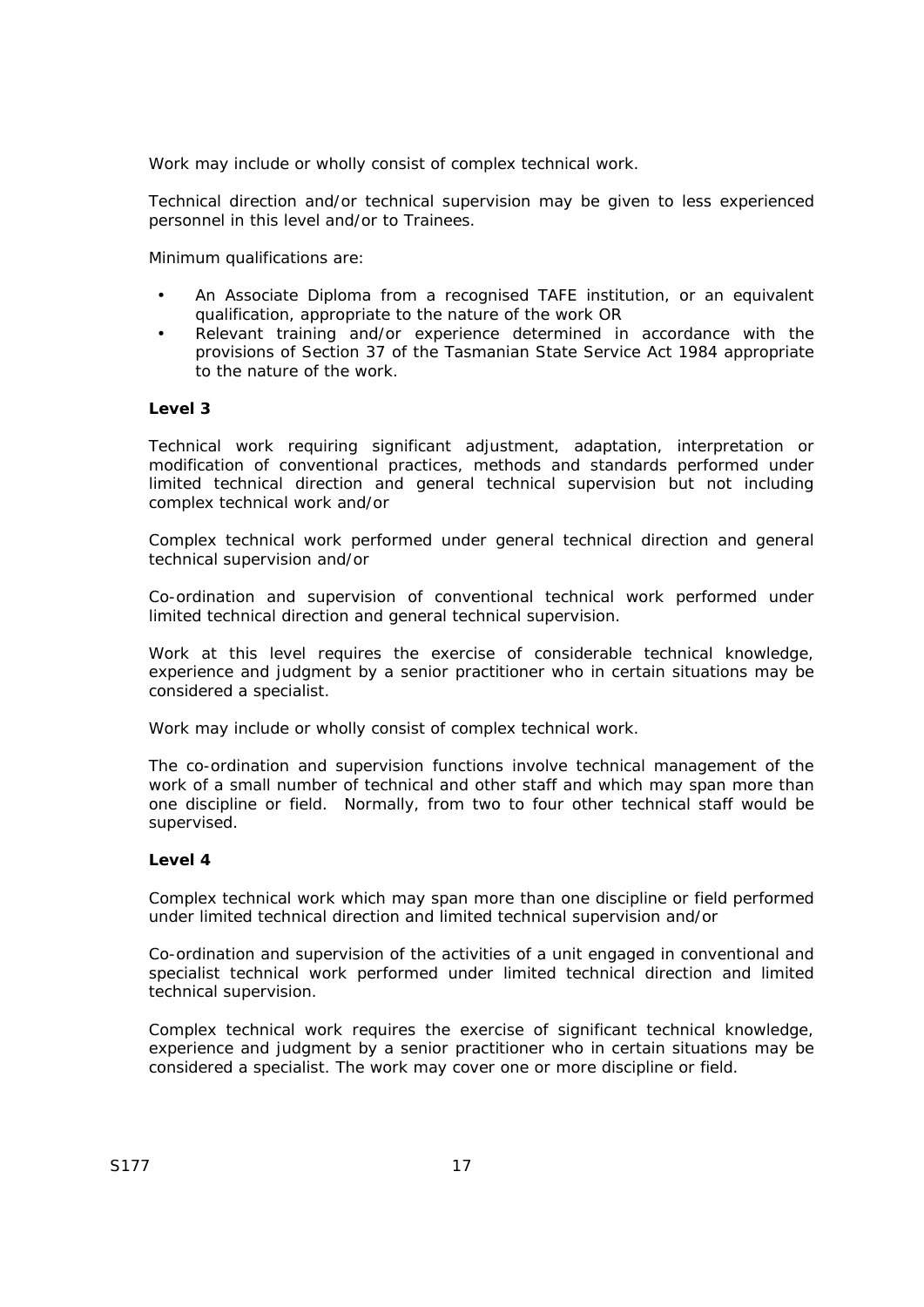The supervisor/project leader work involves the technical management of the work of a number of technical and other staff. Normally at least five other technical staff would be supervised for this level to apply.

### **Level 5**

The technical management of a significant technical work unit engaged in complex activities under general supervision.

The technical management function includes using technical knowledge, expertise and experience to determine technical objectives and priorities, and to conduct technical support activities within the Agency's operating programs.

It includes interpreting relevant policy, setting standards, evaluating performance, and may involve resolving complex technical problems.

Technical direction and technical supervision not given but general guidance on agency objectives is provided. Normally, a position at this level reports to a senior manager or co-ordinator.

#### **Level 6**

The technical management and co-ordination of two or more significant work units engaged in complex activities involving two or more technical disciplines or fields.

A position only would be established at this level when the policies, strategies, technical complexities, and interrelationships are directly related to the technical work and are outside the scope of non technical senior managers or co-ordinators.

For the purposes of this definition, unless the contrary intention appears:

**'Complex technical work**' means work which includes various tasks involving different and unrelated intricate processes and/or methods, and which depends upon detailed analysis of the subject, phase or issue involved and the selection of the appropriate course of action from many alternatives. It includes work requiring a degree of creativity, originality, ingenuity and initiative.

**'Close technical supervision**' means all work is thoroughly reviewed and checked.

**'Detailed technical direction**' refers to situations where precise instructions are given and little or no discretion is allowed.

**'General supervision**' means supervision given to technical and other staff consisting of the allocation, direction, oversight and co-ordination of the work of subordinate staff. It differs from technical supervision in that it relates to the general management of the work of all subordinate staff.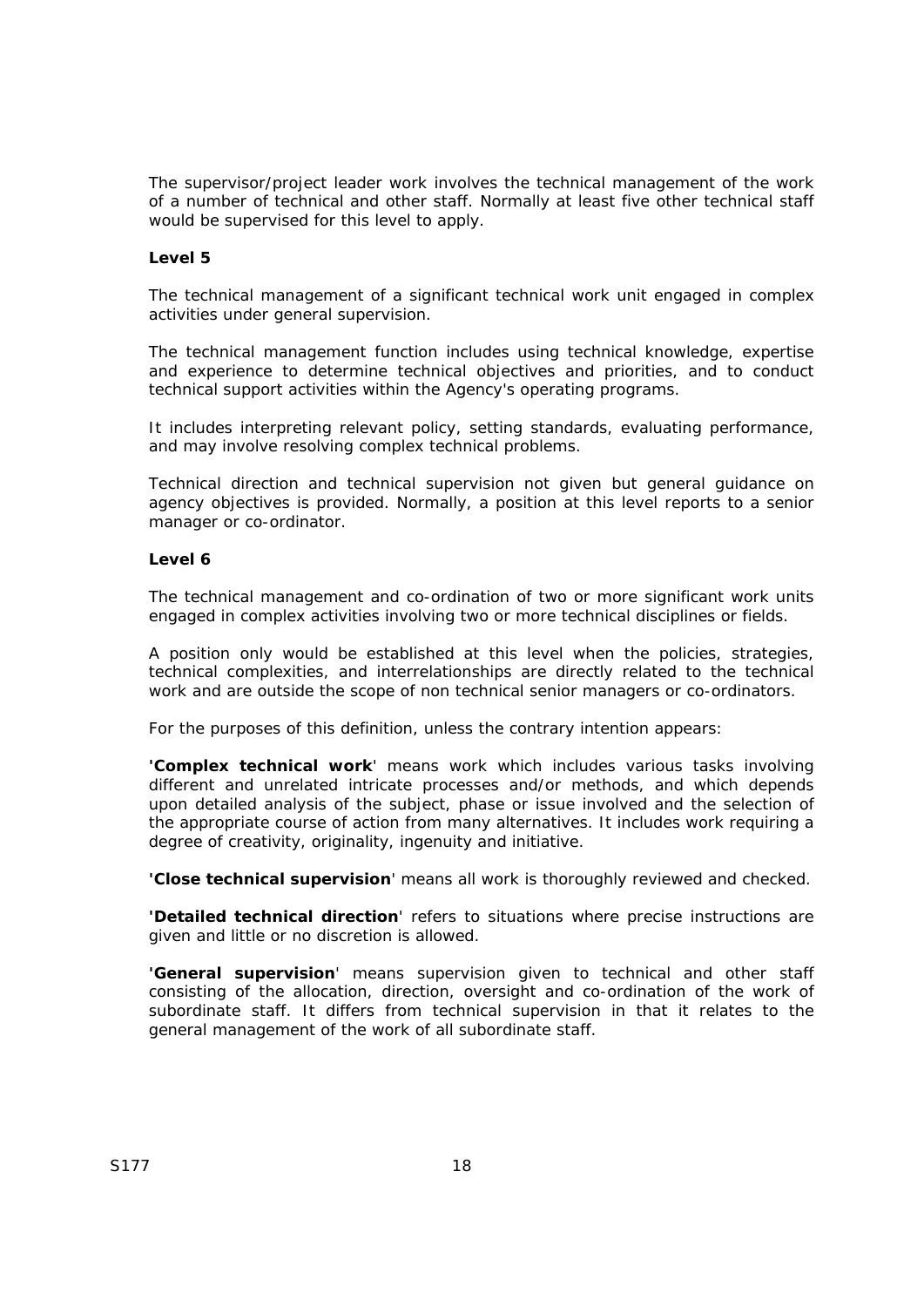**'General technical direction**' refers to situations where general guidelines are given and detailed instructions are limited to unusual features. Some discretion is given in selection appropriate courses of action.

**'General technical supervision**' means that work is regularly reviewed and checked for conformity with directions and other requirements with specific attention given to unusual and/or critical features.

**'Limited technical direction**' refers to situations where instructions are not normally given, but advice is available if required. Wide discretion is given in selecting appropriate courses of action.

**'Limited technical supervision**' means provision of technical advice when requested and ensuring overall compliance with objectives.

**'Technical direction**' means instructions and guidance given to subordinate technical staff by technically or professionally qualified personnel. It includes direction from non-human sources such as manuals, codes, standards, etc.

**'Technical supervision**' means supervision given to subordinate technical staff by technically or professionally qualified personnel and consists of ensuring adherence to technical directions, solving technical problems, giving decisions on technical solutions proposed by subordinate personnel and reviewing and checking the work of technical staff:

**'Technical work**' means the application of technical knowledge (initially gained by satisfactorily completing an appropriate course of study at a recognised TAFE institution, or equivalent qualification), experience and judgment to undertake, support and/or supervise research, design, development, construction, processing, maintenance, information management or regulatory activities utilising scientific, mathematical, engineering, drafting and/or laboratory principles and practices involving investigations, observations, field trials, testing, measurements, interpretations, evaluations, application of regulations, diagnosis/prognosis and remediation/treatment in laboratory, field or other situations. May work independently of professional and other technical staff.

(d) Professional Employees

A position falling within the scope of this classification shall have assigned to it a level determined in accordance with the following classification standards.

#### **Level 1**

A Professional Practitioner, initially under close professional supervision as to method of approach and requirements, performs normal professional work under general professional guidance, and with professional development may perform novel, complex or critical professional work under professional supervision.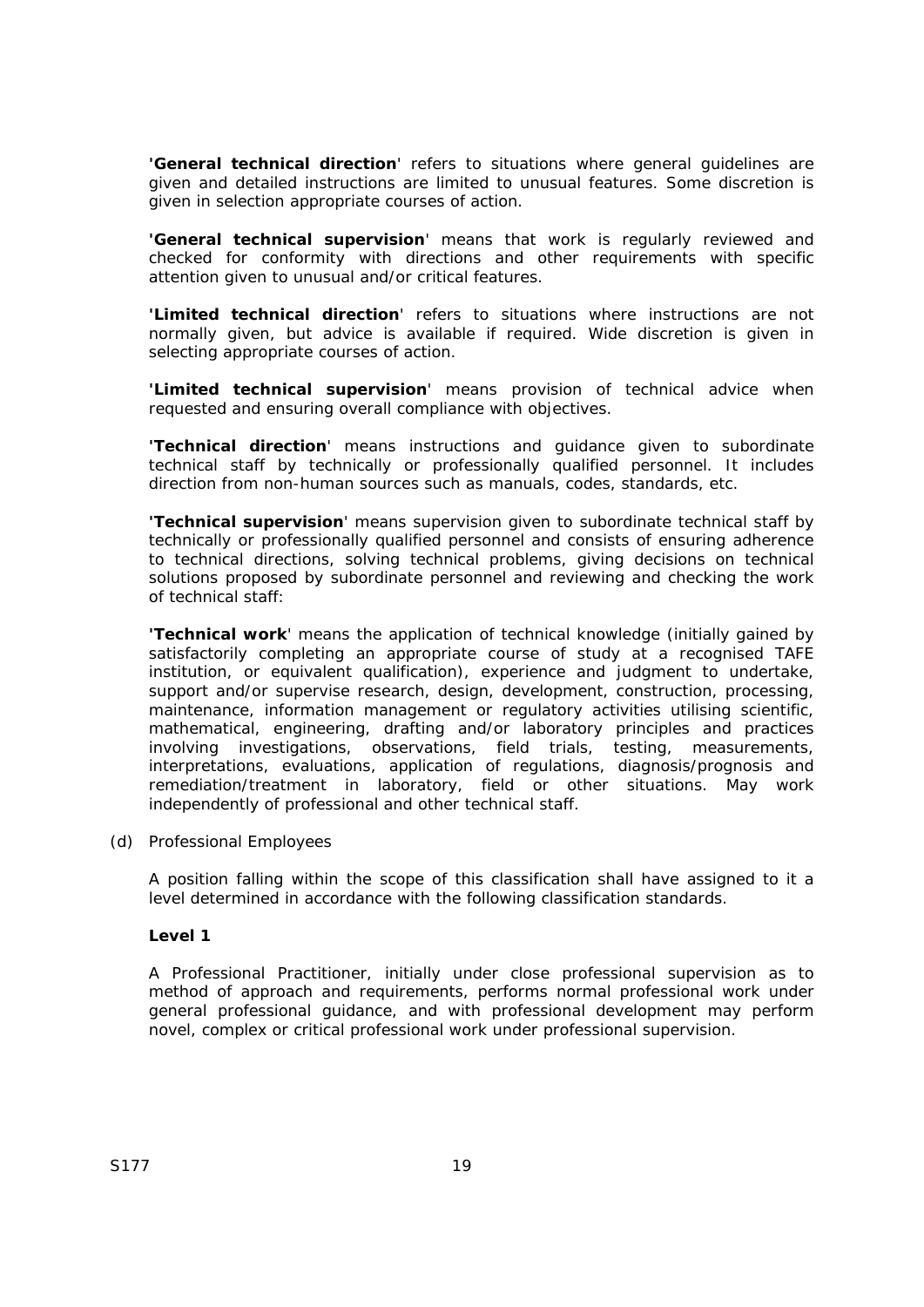The work involves any or all of the following:

- The normal professional work of an organisational unit, or of a specialised professional field encompassed by the work of the unit;
- Normal professional work where it is isolated from immediate professional supervision, for example, because of remoteness of the functional work area;
- Difficult or novel, complex or critical professional work under professional supervision;
- Research carried out under professional supervision and which may be expected to contribute to advances in the techniques used; and/or
- Professional supervision of less experienced Professional Officers together with general supervision over technical and other personnel.

Initially the work of a new graduate is subject to professional supervision. As experience is gained, the contribution and the level of professional judgment increases and professional supervision decreases, until a wide range of professional tasks is capable of being performed under general professional guidance. It is expected that independent professional judgment will be exercised, when required, particularly in recognising and solving problems and managing cases where principles, procedures, techniques and methods require expansion, adaptation or modification.

Persons initially are required top have sound theoretical professional knowledge gained through satisfactory completion of an appropriate course of study at a recognised tertiary institution.

#### **Level 2**

Under broad policy control and direction is a senior Professional Practitioner who performs novel, complex or critical professional work, or performs a limited range of the duties of Professional Manager or Professional Specialist with general professional guidance.

The work includes the formulation of professional or policy advice for senior management and may involve provision of such advice to senior executives in other departments, the private sector and the wider community. Normally there is limited corporate impact at this level as technical advice is often reviewed by higher authority.

The work includes the role of team/project leader requiring the co-ordination of the work of a number of professionals and/or other staff. The staff co-ordinated need not necessarily be in the same discipline as the leader. Persons at this level may oversee the operations of a section comprising professional and/or technical staff engaged in field, laboratory, clinical, production or operational work and which may be organised on a geographical or functional basis.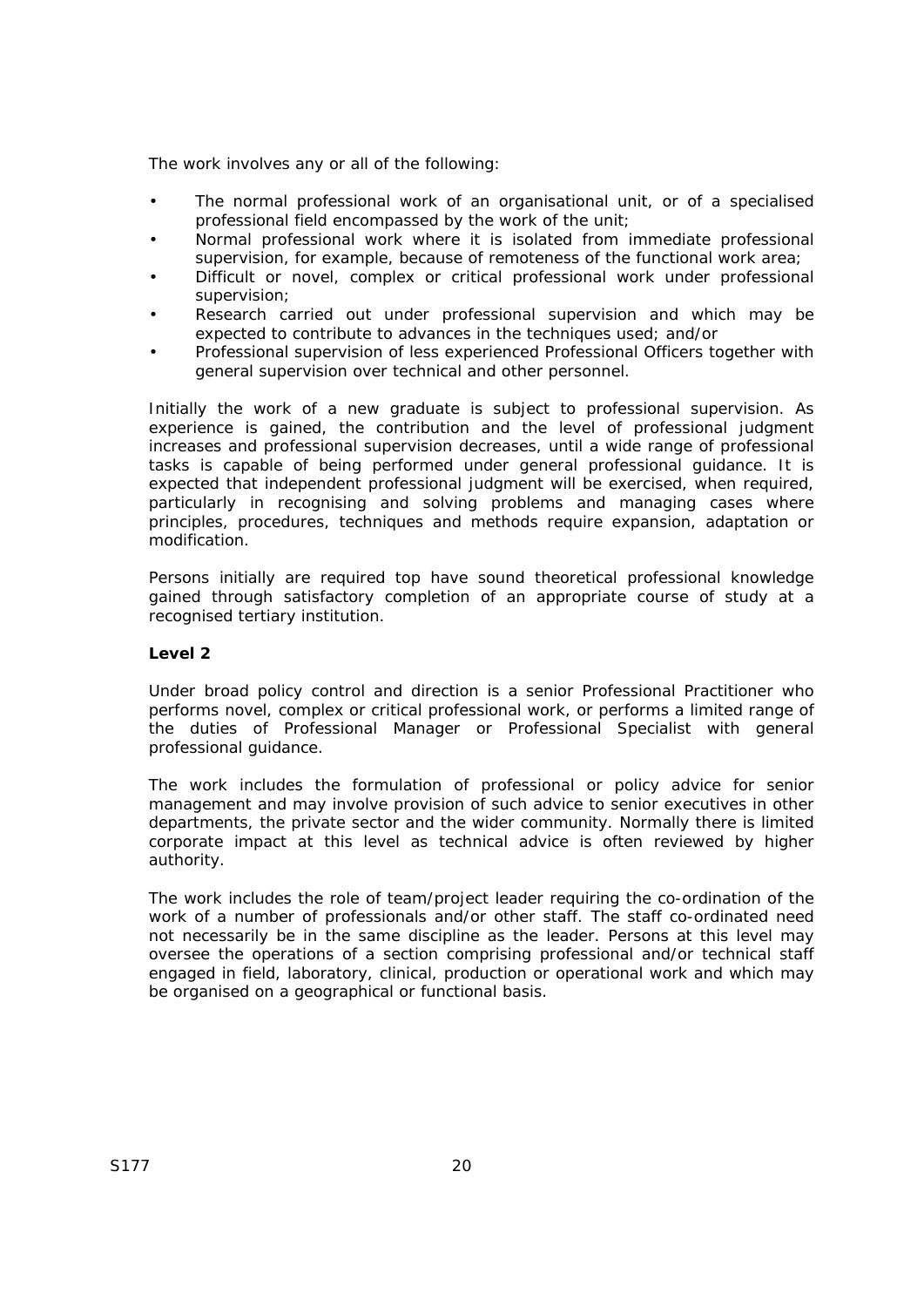Persons at this level are expected to have wide experience in their professional field. They perform a variety of tasks of a novel, complex or critical nature, either individually or as a leader or member of a team. Direction is provided in terms of a clear statement of overall objectives with limited direction as to work priorities.

Where a professional at this level works as a member of a team he/she should have skills and the experience necessary to perform all the tasks undertaken by the team or to have knowledge and professional judgment to seek and utilise specialist advice when it is required.

Specialists require substantial or higher knowledge in a particular professional discipline or field and the exercise of independent professional judgment to resolve complex problems or issues.

### **Level 3**

Under broad policy control and direction is

- a senior Professional Practitioner; or
- a Professional Manager; or
- a Professional Specialist.

The work contributes directly to the formulation of agency policies for the work area. It requires an understanding of the wider policy and strategic context. Technical or professional advice generally has consequences beyond the immediate work area and is normally only reviewed for policy and general approach. The work has moderate corporate impact.

The work is performed under broad direction in terms of objectives, policies and priorities. Programs, projects, assignments or other work are generally decided by higher level management but at this level authority is given to decide on how to achieve end results within limits of available resources. Decisions at this level have direct consequences on the achievement of results for the function or group of activities for which the person is responsible.

Persons at this level are expected to have extensive experience in their professional field and to perform a range of tasks in the absence of general professional guidance.

A senior Professional Practitioner at this level operates in the absence of general professional guidance and is expected to apply significant professional knowledge and professional judgment in one or more professional disciplines or fields in relation to more novel, complex and critical work. The Senior Professional Practitioner need not necessarily be supported by other professionals.

A Professional Manager at this level leads and directs an organisational element or team of professionals and other staff requiring considerable co-ordination, and is responsible for human, physical and financial resources under the control of the position.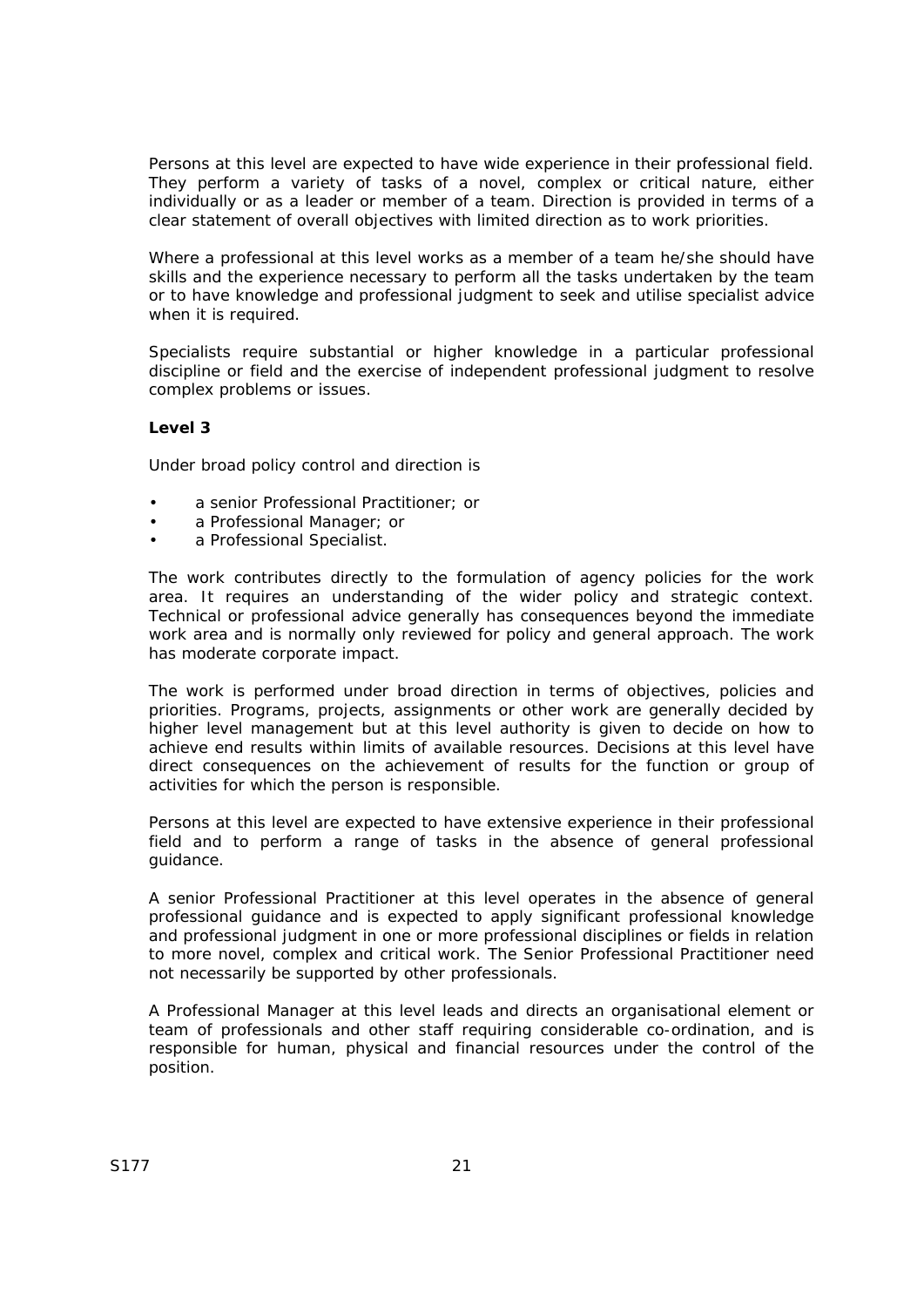The units or teams may comprise professional and other staff engaged in field, laboratory, clinical, production or operational work and which may be organised on a geographical or functional basis. The management role may require professional leadership and direction over subordinate staff including supervisors. This involves setting standards for and evaluating performance, interpreting policy relevant to the work area; and may involve resolving more complex technical or professional problems.

Professional Specialists at this level exercise a high degree of independent professional judgment in the resolution of more novel, complex and critical problems or issues. They are required to provide authoritative technical or policy advice which draws on in-depth knowledge in a professional or technical field or discipline. Analysis, design and interpretation of results of research or investigations represent authoritative and final professional conclusions. An original continuing contribution to the knowledge in the relevant discipline(s) or field(s) and the application of that advance in knowledge to the organisation's work would be expected.

## **Level 4**

Under broad policy control and direction is

- a senior Professional Practitioner; or
- a senior Professional Manager; or
- a senior Professional Specialist.

The work requires the exercise of a high degree of independence in the determination of overall strategies, priorities, work standards and the allocation of resources. Judgments made at this level form the basis of advice to senior levels within a department and are often critical to the achievement of overall objectives of a departmental program or organisational unit. Work is monitored against broad objectives and has a high corporate impact. Administrative direction is given on the Agency's policies and objectives and to ensure co-ordination with other major work units.

A senior Professional Practitioner at this level operates in accordance with broad objectives and is expected to apply unusually significant professional knowledge and professional judgment in one or more disciplines or fields directly relevant to the work area and in relation to most novel, complex or critical work.

A senior Professional Manager at this level leads, directs and co-ordinates a major function or work area in an agency involving a considerable variety of activities and organised on a geographical (including Statewide) or functional basis. Relative to other Senior Professional Officer positions, senior Professional Managers at this level have unusually significant responsibility for the human, physical and financial resources under their control, and the work may also include extensive coordination of projects involving unusually large numbers of professional and other staff engaged in field, laboratory, clinical, production or construction work. They direct professional and technical staff working in different fields.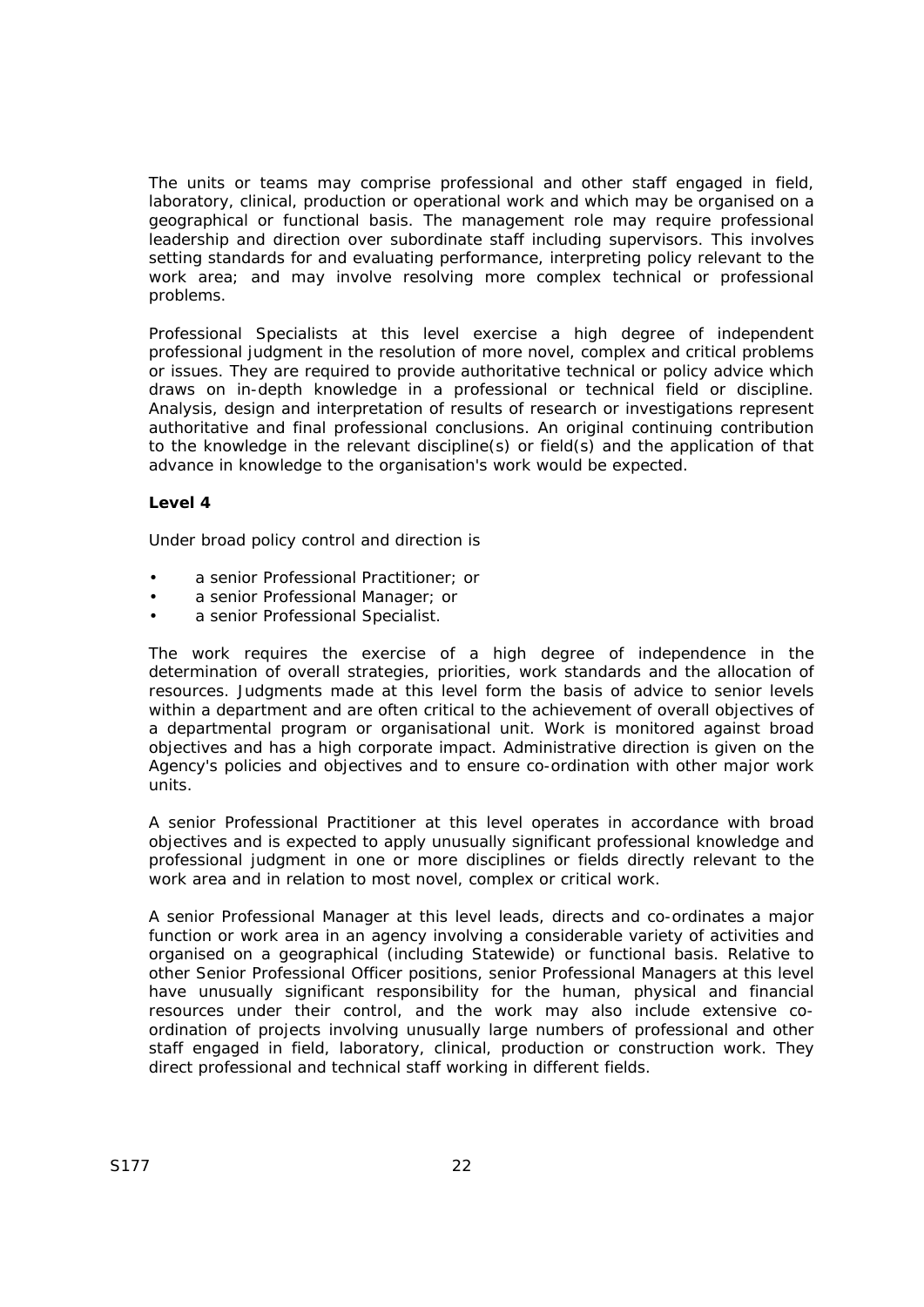Persons at this level may also be responsible for initiating, planning and conducting research projects of considerable breadth which contribute significantly to the development of agency or government policy or are highly complex in terms of problem-definition and methodology.

A senior Professional Specialist at this level is expected to have a depth of knowledge in his/her discipline or field of significance to the department concerned. Persons at this level often have a national reputation. There is a requirement for a high degree of originality and analytical and conceptual skills in the resolution of particularly complex technical or policy issues. The work requires expert knowledge in a professional or technical field or range of fields and in most cases a comprehensive knowledge of relevant legislation and policies. In some circumstances, specialists also have a management and/or co-ordination role. The work requires constant adaptation of existing principles to new and unusual problems and involves frequent changes in policy, program or technological requirements.

## **Level 5**

Under broad policy control is an executive Professional Manager.

The work involves executive management of several major work areas in an agency involving a very wide variety of activities associated with the development, coordination and implementation of State-wide policies. Only broad Government objectives govern the position within which total flexibility exists for developing policies, strategies and tactics to achieve objectives. Direction would be an exception and limited only to issues which have impact upon other external operational policy areas. Work at this level has the higher corporate impact.

For the purposes of this definition, unless the contrary intention appears:

**'Complex professional work**' means work which includes various tasks involving different and unrelated processes and methods. It depends on analysis of the subject, phase or issues involved in each assignment and the appropriate course of action may have to be selected from many alternatives. The work involves conditions and elements that must be identified and analysed to discern interrelationships.

**'Corporate impact**' means a measure of the effect of decisions made or advice required in a position on agency policies and operations and the achievement of program objectives. Corporate impact is direct in the case of decisions taken, e.g. in determining policy or committing resources, or indirect where advice or recommendations are involved. The effect of advice or recommendations is a measure of the influence of the advice or recommendations upon the decisionmaker and the consequences for the organisation of the decision made. Recommendations of a highly technical or specialised nature, for example, may influence the work of a major function or area of an agency's operations or have an effect beyond the agency.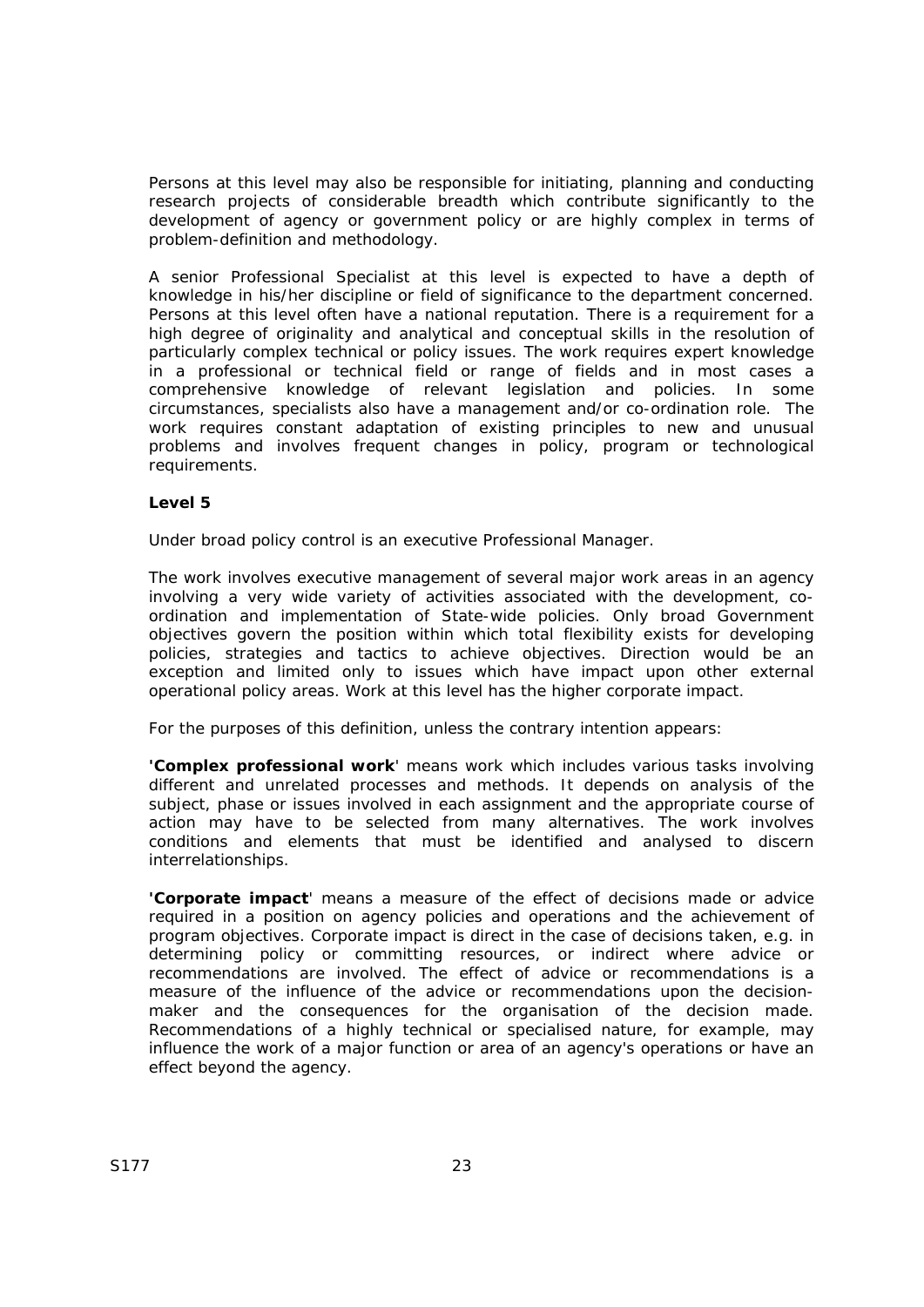**'Critical professional work**' is a term used in the sense commonly accepted in technological areas in relation to a critical component, critical issue or critical decision. It means a cornerstone, or fundamental decision, requiring the exercise of sound professional judgment of the effects of a decision within a particular professional discipline or field of work.

**'General professional guidance**' means direction and guidance given by a senior Professional Officer on a range of professional assignments. There is discretion in selecting the most appropriate method of completing these, and conformity with directions is measured by satisfactory completion of allocated professional assignments.

**'General supervision**' means the supervision given by a Professional Officer to technical and other staff. It consists of the allocation, direction, oversight and coordination of the work of subordinate staff. Professional Officers may receive supervision on non-technical administrative matters from non-professional staff.

**'Normal professional work**' includes ongoing professional duties performed in accordance with conventional established professional practice, methods and standards, but excludes professional work of a novel, complex or critical nature.

**'Novel professional work**' encompasses work requiring a degree of creativity, originality, ingenuity and initiative and of a type not normally undertaken in a department or significant organisational unit within a department. The term may refer to the introduction of a new technology or process used elsewhere.

**'Professional discipline**' means a branch of a profession.

**'Professional field of work**' means a major subdivision of a professional discipline.

**'Professional judgment**' means the application of professional knowledge and experience in defining objectives, solving problems, establishing guidelines, reviewing the work of others, interpreting results and providing and assessing advice or recommendations and other matters which have an element of latitude or decision-making.

**'Professional knowledge**' includes knowledge of principles and techniques applicable to the profession. It is obtained during the acquisition of professional qualifications and relevant experience.

**'Professional manager**' is a person required to have a sound knowledge of the relevant principles, practices and procedures applicable to a professional discipline or field of work. Professional Managers are responsible for the achievement of particular objectives or completion of a project. This responsibility includes accountability for material, human and financial resources allocated to that objective or project.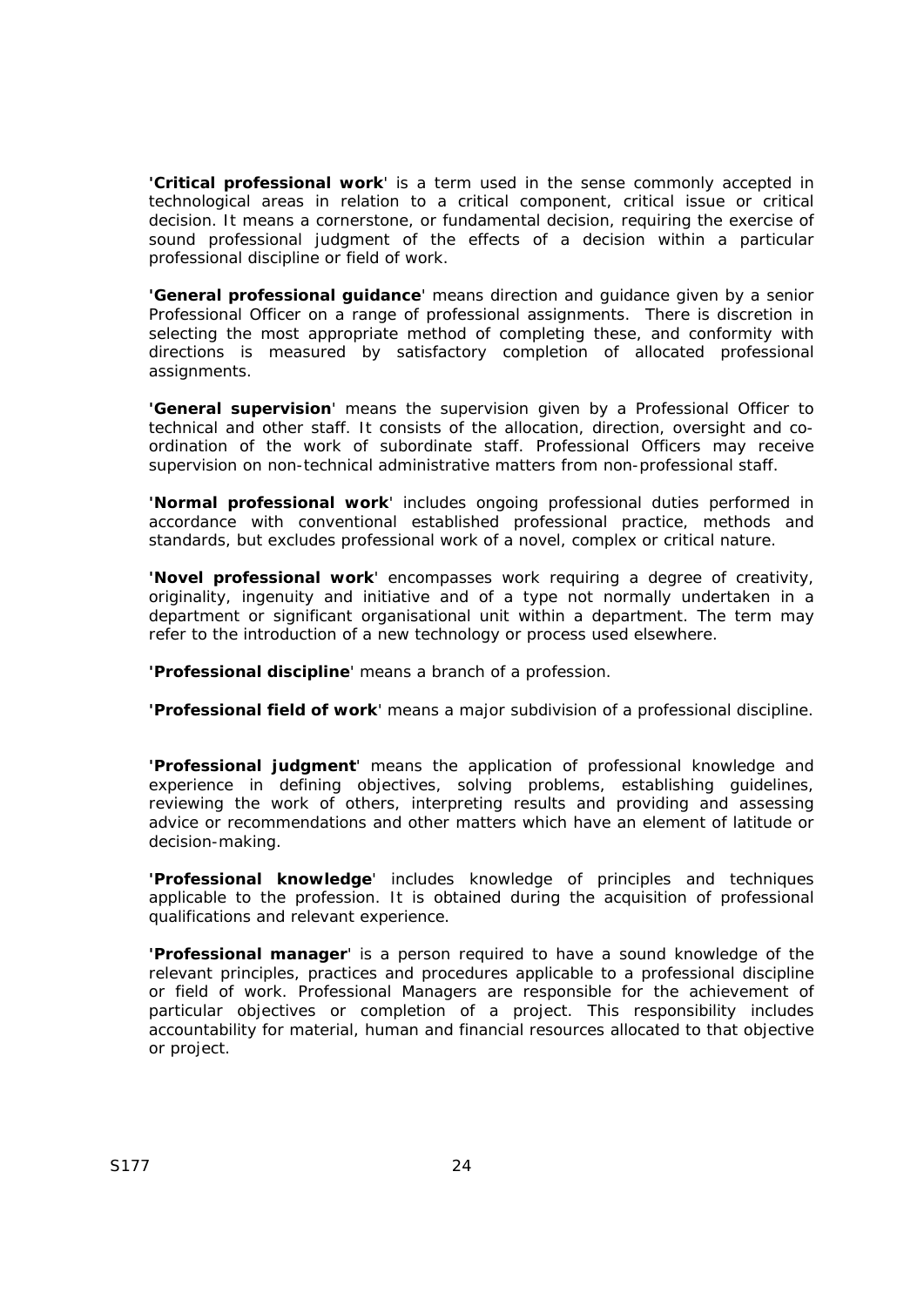**'Professional practitioner**' means an individual, team member or team leader. In their initial years at Professional Officer Level 1 they apply professional judgment across a limited range of activities. Professionals may perform normal professional work under different types of supervision and guidance. Professional supervision is required, but it may not need to be continuous. As they gain experience at Level 1 and at the higher levels they carry out a broad range of activities or functions using relevant practices or procedures within a professional discipline or field of work. This role can provide advice to others on aspects of the discipline or field and can be expected to contribute in an original and innovative manner to activities of the work area. This role includes the supervision of subordinate professional staff and staff from other fields of work.

**'Professional specialist**' means a person who has an in-depth knowledge of, and is acknowledged as an authority both by senior management and by professional peers in a professional discipline, field of work or a range of disciplines or fields. An original and continuing contribution to the discipline(s) or field(s) is an essential element of this role.

**'Professional supervision**' means supervision given to subordinate professional officers which requires the exercise of professional judgment and consists of:

- setting quidelines for the work of Professional officers
- suggesting approaches to the conduct of professional work
- solving technical problems raised by subordinate Professional Officers
- giving decisions on technical solutions proposed by subordinate Professional **Officers**
- reviewing and sometimes checking the work of other Professional Officers

**'Work of a professional nature**' means the application of professional knowledge initially gained by satisfactorily completing an appropriate course of study at a recognised tertiary institution, experience and judgment in the development, management and use of technology; investigation; survey; analysis; testing; observation; evaluation; applied research; planning; provision and maintenance of facilities and services; diagnosis/prognosis; remediation/treatment; liaison; administration of safety regulations; and education in laboratory, field or other situations.

### **4. APPRENTICES**

(a) Except where otherwise specifically determined by this award, the terms and conditions of the employment of apprentices in respect of period of indenture, form and effect of indenture, assignment of indenture, cancellation of, and determination of disputes in relation to indentures, proportionate number of apprentices to tradesperson employed preparatory education, course of apprenticeship and the standards of education and trade experience for such course in each trade, attendance of apprentices at compulsory classes and time off for attendance, payment for examinations passed, and disciplinary measures shall be in accordance with the provisions of the *Vocational, Education and Training Act 1994* and Regulations.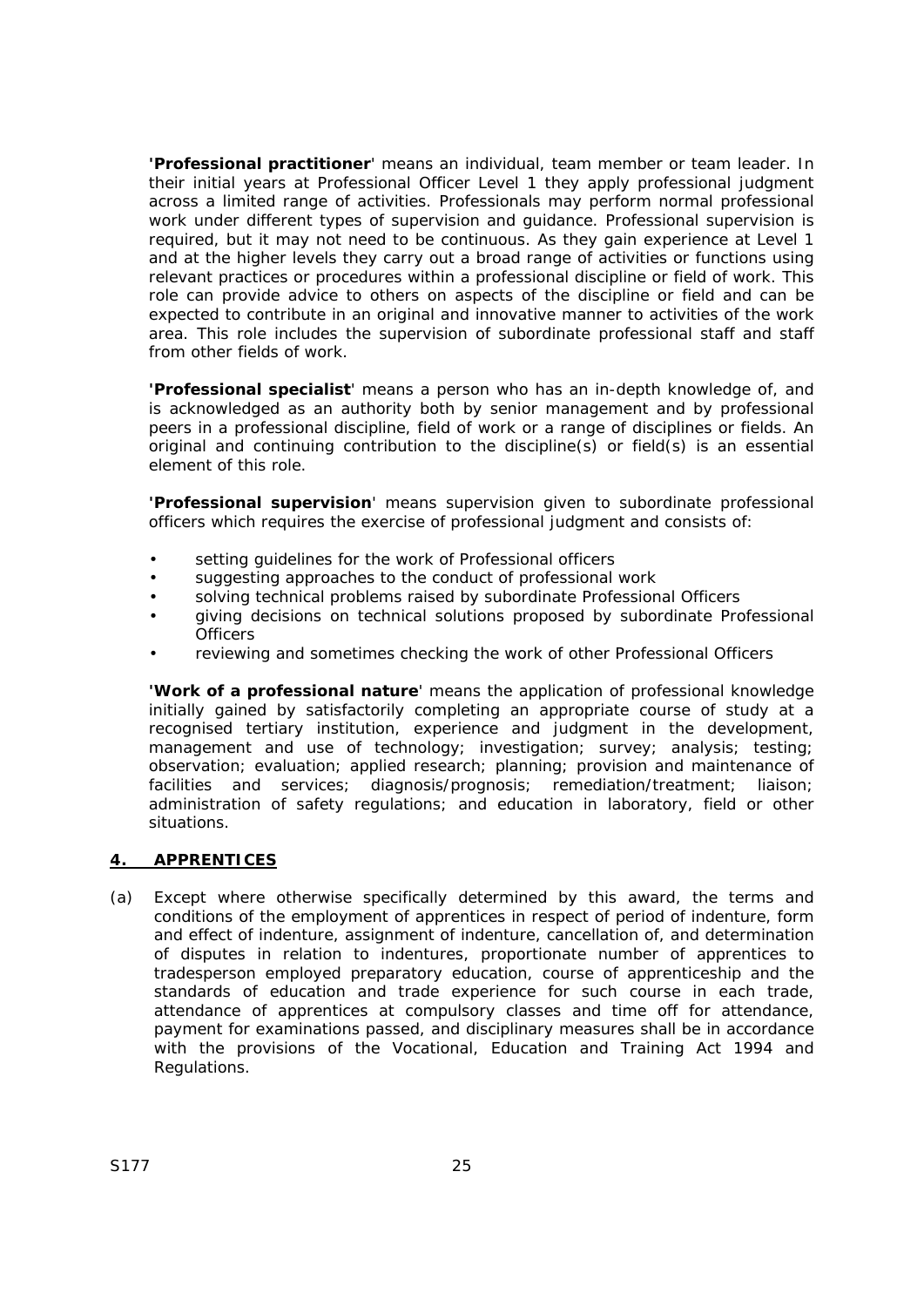- (b) The ordinary hours of employment of apprentices shall not in any case exceed those of a tradesperson.
- (c) No apprentice shall, except in an emergency, work or be required to work overtime or shiftwork at times which would prevent their attendance at any course of instruction as required by the *Vocational, Education and Training Act 1994* and Regulations.
- (d) Apprentices who are attending approved education training institutions and who present reports of satisfactory conduct shall be reimbursed all fees paid by them.

#### **5. CASUAL EMPLOYEES**

A casual employee shall:

- (a) be engaged by the hour up to a maximum of one calendar month;
- (b) receive a 20 per cent loading at the appropriate rate to compensate for annual leave, personal leave and holidays with pay as prescribed in Part VI, Clause 1 - Annual Leave, Part VI, Clause 4 - Personal Leave and Part VI, Clause 3 - Holidays with Pay;
- (c) be given a minimum of two hours work or pay on each occasion they are required to attend work unless otherwise mutually agreed by the employee, employer and relevant union;
- (d) be paid penalty payments over and above the 20 per cent loading.

### **6. LIFTING OF PATIENTS**

No employee shall be required or permitted to lift or carry by hand any patient who is unable to provide reasonable assistance and weighs over 25 kg without the assistance of another person.

**PROVIDED** that where any patient, who is unable to provide reasonable assistance, weighs over 76 kg, no employee who is of the opinion that additional assistance is necessary shall be required or permitted to lift or carry by hand such patient without the assistance of two other persons.

The expression 'lift' shall include the following:

- (a) Raising a patient in bed;
- (b) Raising or moving a patient who has fallen;
- (c) Removing a patient from a bed to a chair, wheelchair, commode, trolley, bath or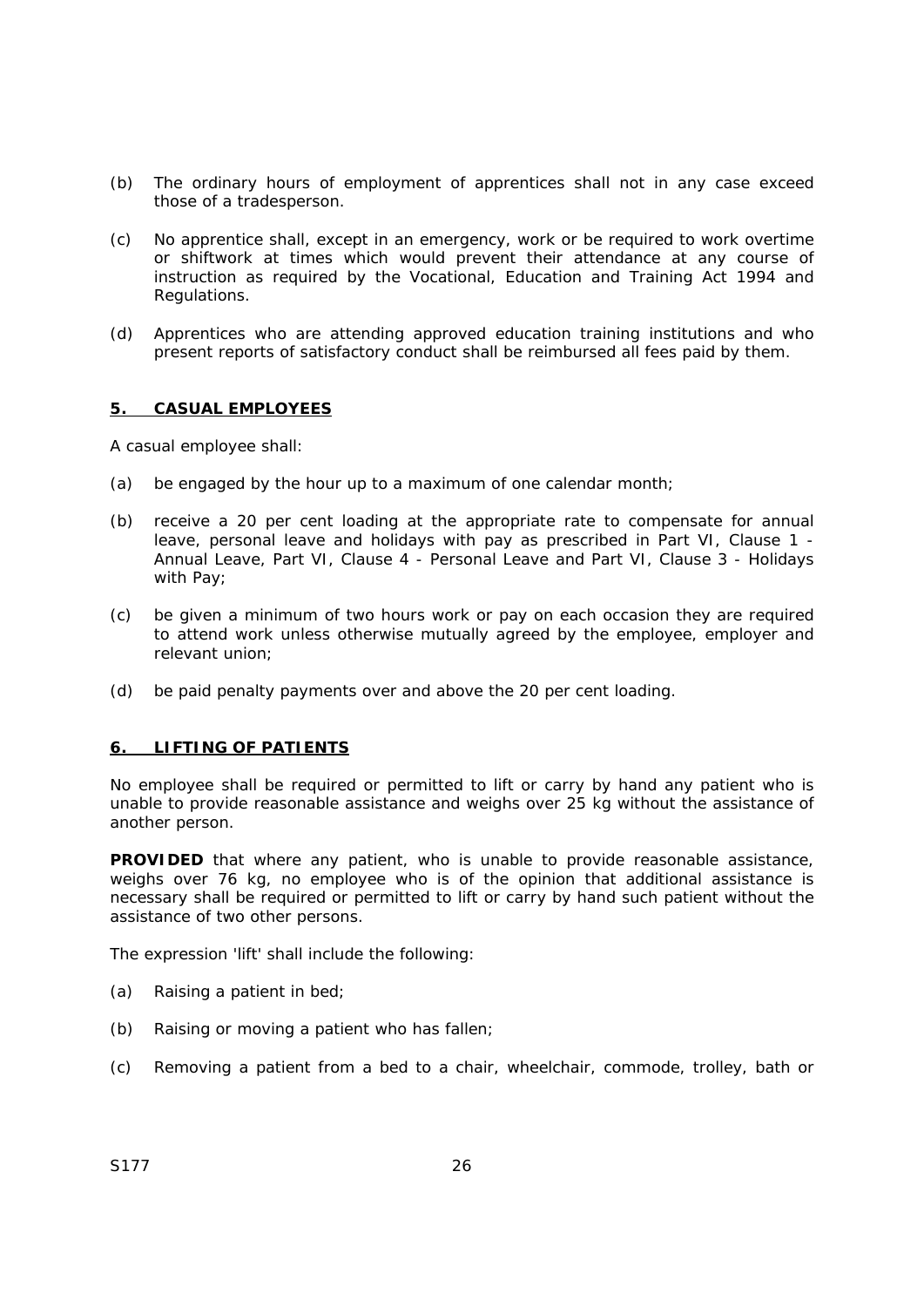other conveyance or receptacle;

(d) Removing a patient from a chair, wheelchair, commode, trolley, bath or other conveyance or receptacle to a bed or other place.

#### **7. PROTECTIVE CLOTHING AND SAFETY APPLIANCES**

- (a) The employer shall maintain at its own expense full and sufficient supplies of safety appliances, such as rubber gloves, disinfectants, etc. for the use of employees.
- (b) The employer shall provide where necessary, suitable protective clothing for the employees. An employee who is supplied with protective clothing, shall wear such clothing in such a way as to achieve the purpose for which it is supplied.
- (c) Reimbursement for the cost to the extent of the damage sustained shall be made where, in the course of the work, an employee's clothing is damaged or destroyed by fire or the use of corrosive substances.

#### **8. UNIFORMS**

- (a) Where the employer approves, sufficient suitable and serviceable uniforms shall be provided free of cost to all employees in any occupational group which is required to wear uniforms.
- (b) An employee on leaving their employment shall return any uniform or part thereof provided which is still being used prior to ceasing employment.

#### **9. STATE SERVICE ACCUMULATED LEAVE SCHEME**

An employee shall be entitled to participate in the State Service Accumulated Leave Scheme under the terms and conditions specified in this clause.

(a) Title

The scheme is to be known as the "State Service Accumulated Leave Scheme" (SSALS).

(b) Summary Of Scheme

The SSALS allows Heads of Agency to approve Plans under which participating employees will, by taking a reduction in normal salary for a given period, become entitled at the end of that period to a pre-determined amount of special ("accumulated") leave during which they will be paid salary at the same reduced rate.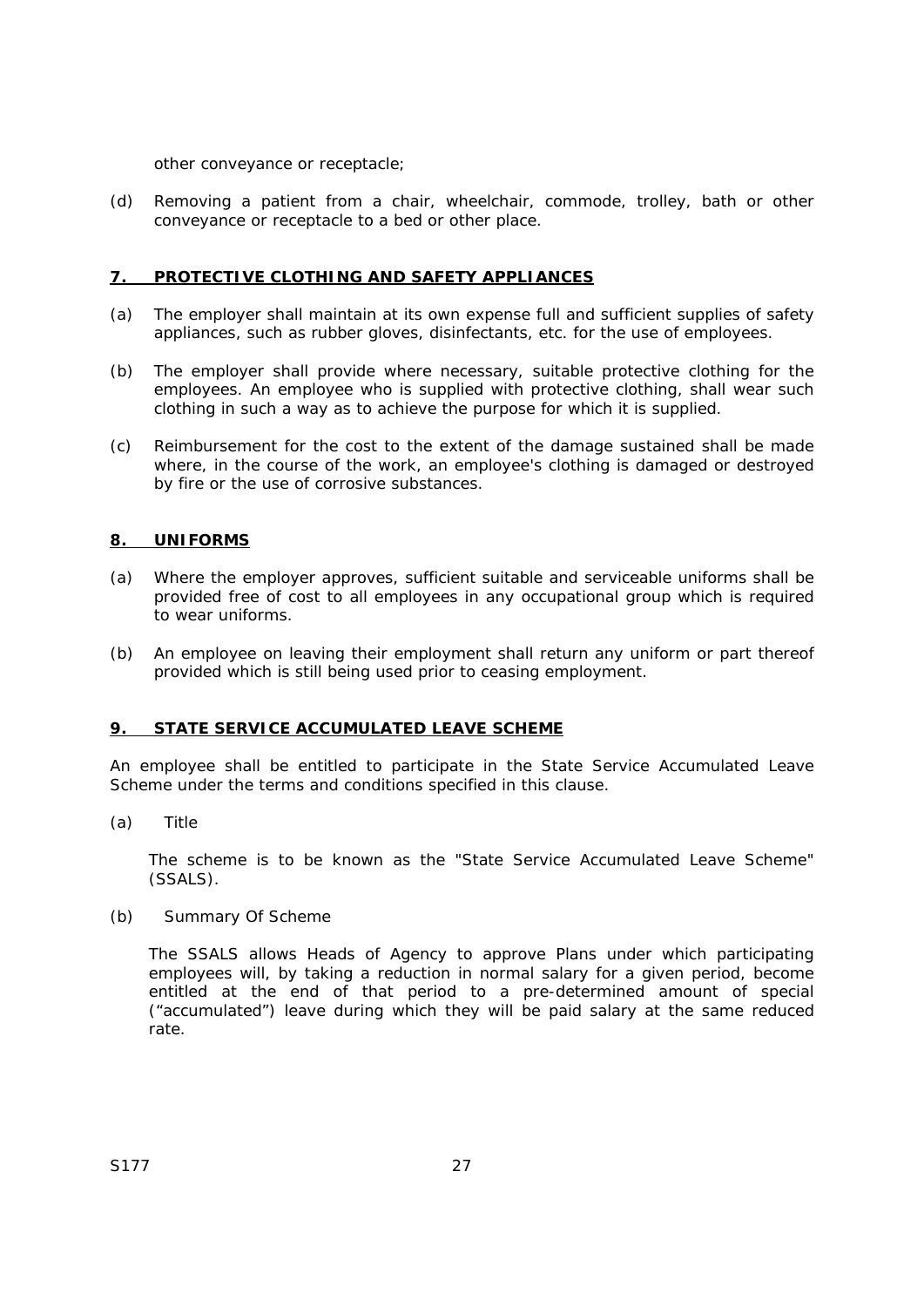#### (c) Interpretation

The conditions and administrative arrangements in the SSALS are to be administered in conjunction with the Tasmanian *State Service Act 1984*, the Tasmanian *State Service Regulations 1985*, relevant Awards, Industrial Agreements, Administrative Instructions and Employment Instructions.

**'accumulated leave'** means the period of time that is accumulated under the Plan as leave during a work period.

**'leave period'** means the period specified in a Plan when a participating employee is absent from work on accumulated leave.

**'normal salary'** means the salary that would be paid to a participating employee if that person was not participating in a Plan and includes salary expressed as an annual rate, fortnightly rate, weekly rate, daily rate or hourly rate. It includes all allowances that are paid as an annual rate, fortnightly rate, weekly rate, daily rate or hourly rate but not overtime payments and shift work penalty rates unless they are paid as a component of an annualised rate.

**'operational requirements'** means the need to ensure that the Agency is to be operated as effectively, efficiently and economically as possible.

**'participating employee'** means an employee whose election to participate in a Plan has been approved by their Head of Agency.

**'Plan'** means an arrangement in the SSALS consisting of a specified work period followed by a specified leave period.

**'work period'** means the period specified in a Plan when an employee is at work.

(d) Plans

The SSALS consists of arrangements known as Plans. For example:

| Work Period | Percentage of Normal Salary Payable<br>During the Period of the Plan | Leave Period       |
|-------------|----------------------------------------------------------------------|--------------------|
| Four        | 80%                                                                  | One Year           |
| Years       | "The Four over Five Year Plan"                                       |                    |
| Three       | 75%                                                                  | One Year           |
| Years       | "The Three over Four Year Plan"                                      |                    |
| Twenty      | 83.3%                                                                | <b>Four Months</b> |
| Months      | "The 20 over 24 Month Plan"                                          |                    |
| Eighteen    | 75%                                                                  | Six Months         |
| Months      | "The 18 over 24 Month Plan"                                          |                    |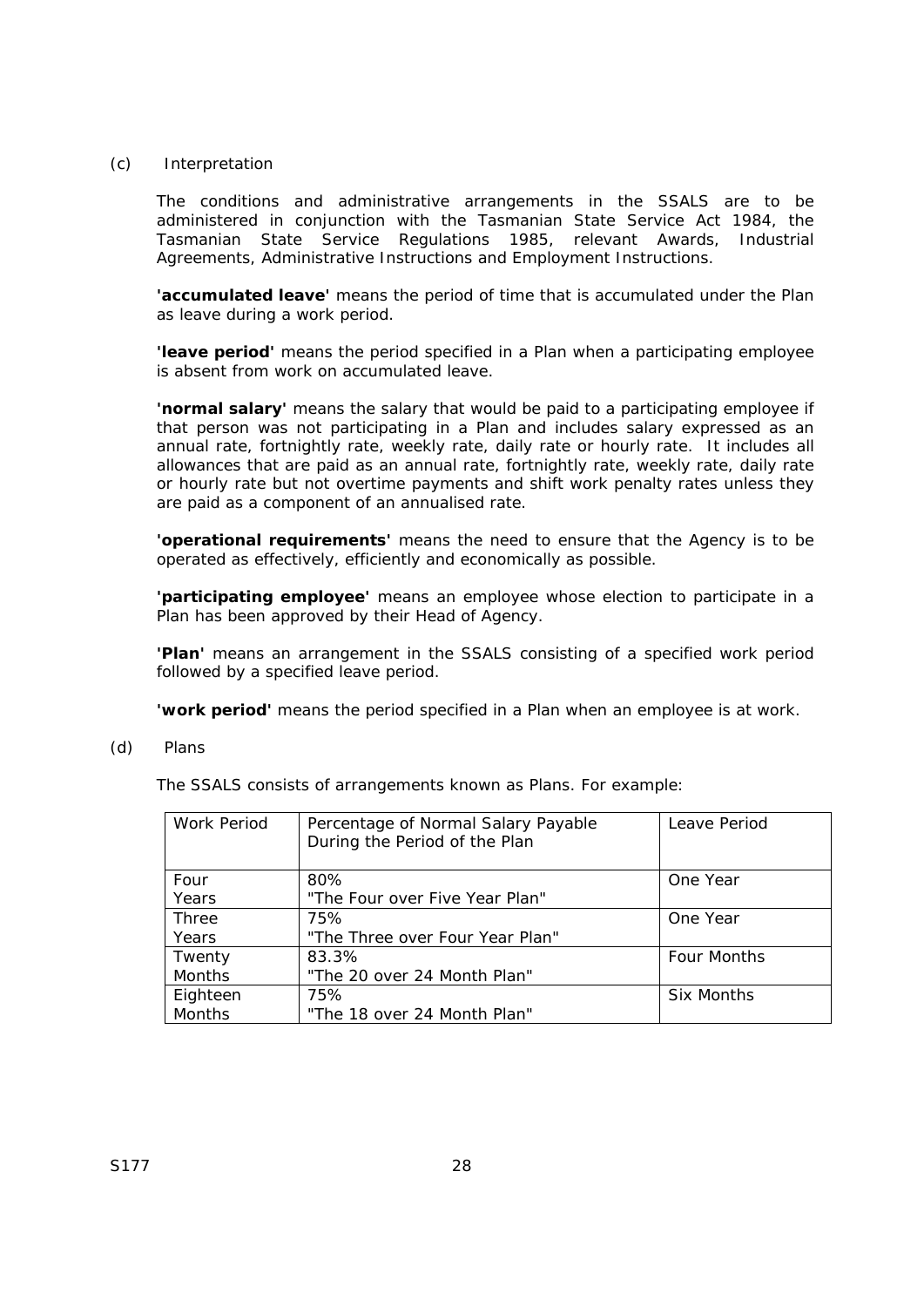| Forty Eight  | 92.3%                      | Four Weeks   |
|--------------|----------------------------|--------------|
| <b>Weeks</b> | "The 48 over 52 Week Plan" |              |
| Forty        | 76.9%                      | Twelve Weeks |
| Weeks        | "The 40 over 52 Week Plan" |              |

| $\begin{array}{c c}\n\text{(Other Plan)} & A & 100 \\ \text{A}^n & A + B \times 1 = 1\n\end{array}$ | $A+B x \quad 1 =  \%$<br>(to one decimal place) | (Other Plan)<br>$^{\prime\prime}$ B" |
|-----------------------------------------------------------------------------------------------------|-------------------------------------------------|--------------------------------------|
|                                                                                                     |                                                 |                                      |
|                                                                                                     |                                                 |                                      |
| <i>Years</i>                                                                                        | Year                                            | l  Year<br>Months                    |
|                                                                                                     | Months   The over Month Plan"                   |                                      |
| Weeks                                                                                               | Week                                            | . Weeks                              |

- (e) Application of SSALS
	- (i) The Head of an Agency, after considering the operational requirements of the Agency, determines whether any Plan or Plans are to be available to employees in the Agency.
	- (ii) A Head of an Agency may make any Plan or Plans available to employees in that Agency or an employee or employees can request the Head of Agency that a Plan be made available to them.
	- (iii) A Plan may be made available to any permanent employee (full or part-time) including an employee who works shifts. A Plan may be made available to any temporary employee the term of whose contract of employment is sufficient to cover the period of the plan.
	- (iv) The Head of Agency determines:
		- (a) whether one or more Plans will be made available to all or only some of the employees;
		- (b) whether particular Plans will be made available to particular categories of employees;
		- (c) whether quotas will apply to the number of employees who may participate in a Plan, and whether quotas will apply to any category of employees;
		- (d) the selection arrangements where quotas are imposed; and
		- (e) the commencement date of any Plan.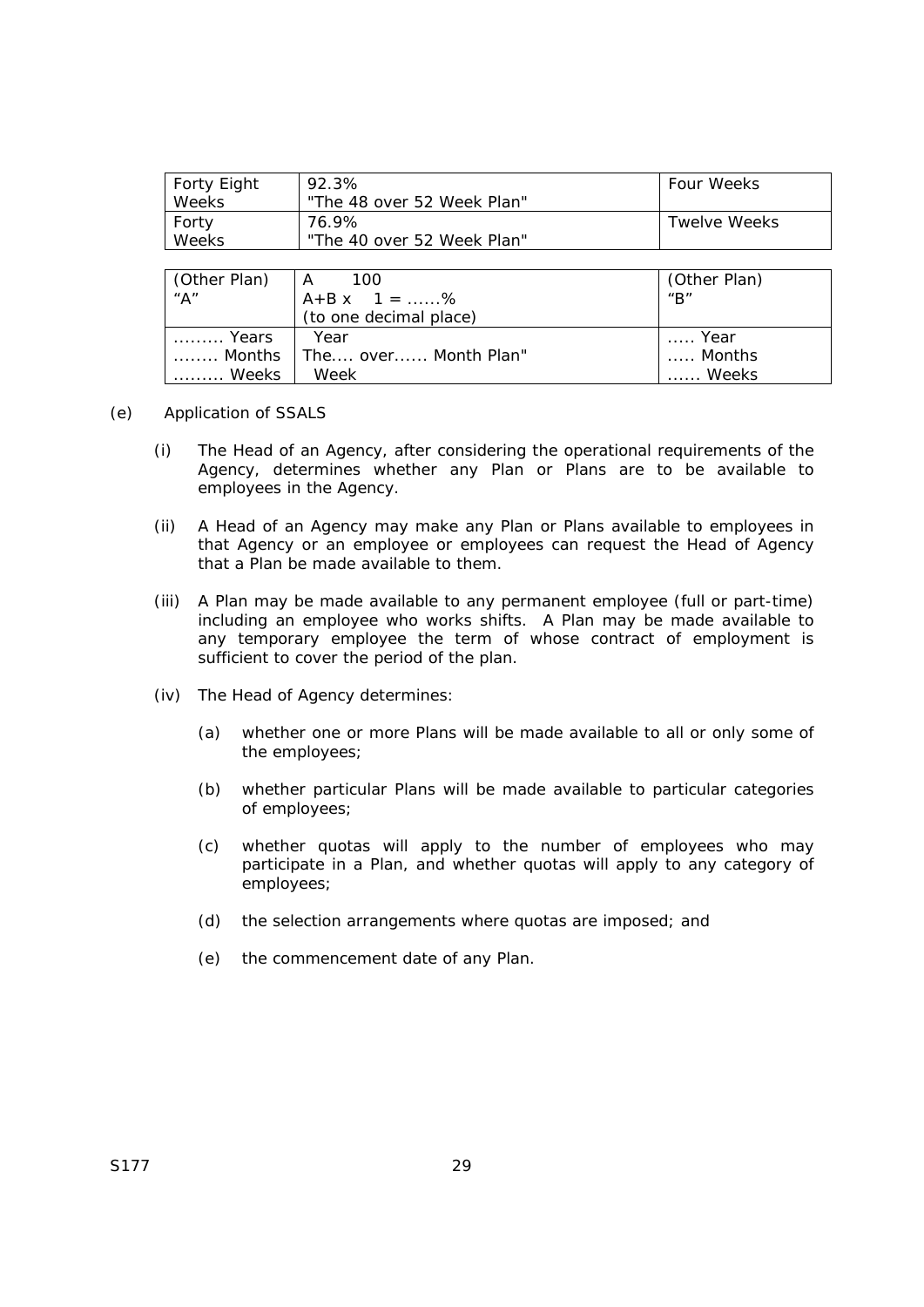- (v) Where an employee participating in a Plan is promoted, transferred, seconded or otherwise moved either into another Agency or within their own Agency the Head of the Agency in which the employee is thereafter employed will, after consultation with the employee and taking into account the operational requirements of the Agency, determine whether or not the employee is able to continue on their Plan.
- (vi) If the Head of Agency determines under subclause 10(e)(v) that the employee is not able to continue on their Plan, the Head of Agency may forthwith terminate the employee's Plan whereupon the employee becomes entitled to a period of accumulated leave which bears the same proportion to the total leave period of the Plan as the period worked under the Plan bears to the total work period, to be remunerated at the percentage of normal salary payable during the period of the Plan. The employee may apply to the Head of Agency at any time to take that leave, and it shall be granted as soon as can be, consistent with the operational requirements of the Agency.
- (f) How To Participate In SSALS
	- (i) Where the Head of an Agency offers a Plan to an employee the employee may elect to participate in the Plan by lodging an election in writing with the Head of Agency in any form which the Head of Agency may approve.
	- (ii) The Head of the Agency may accept or reject an election to participate made in accordance with subclause  $10(f)(i)$ .
	- (iii) The Head of Agency will notify the employee in writing if the employee's election has been disapproved.
	- (iv) Where the employee's election is approved, the Head of Agency will endorse approval on the form of election which was lodged by the employee, and will provide the employee with a copy of that endorsed form.
	- (v) An employee's election under subclause  $10(f)(i)$  does not entitle the employee to participate in a Plan until it is approved by the Head of Agency in accordance with subclause 10(f)(iv).
	- (vi) A participating employee wishing to withdraw from a Plan must apply in writing to their Head of Agency who may refuse the application if he or she considers such refusal to be reasonably required to meet the operational requirements of the Agency.
- (g) Conditions and Administrative Arrangements
	- (i) Work Period to be completed prior to Period of Leave

The work period specified in a Plan must be completed before a participating employee can commence the leave period specified in that Plan.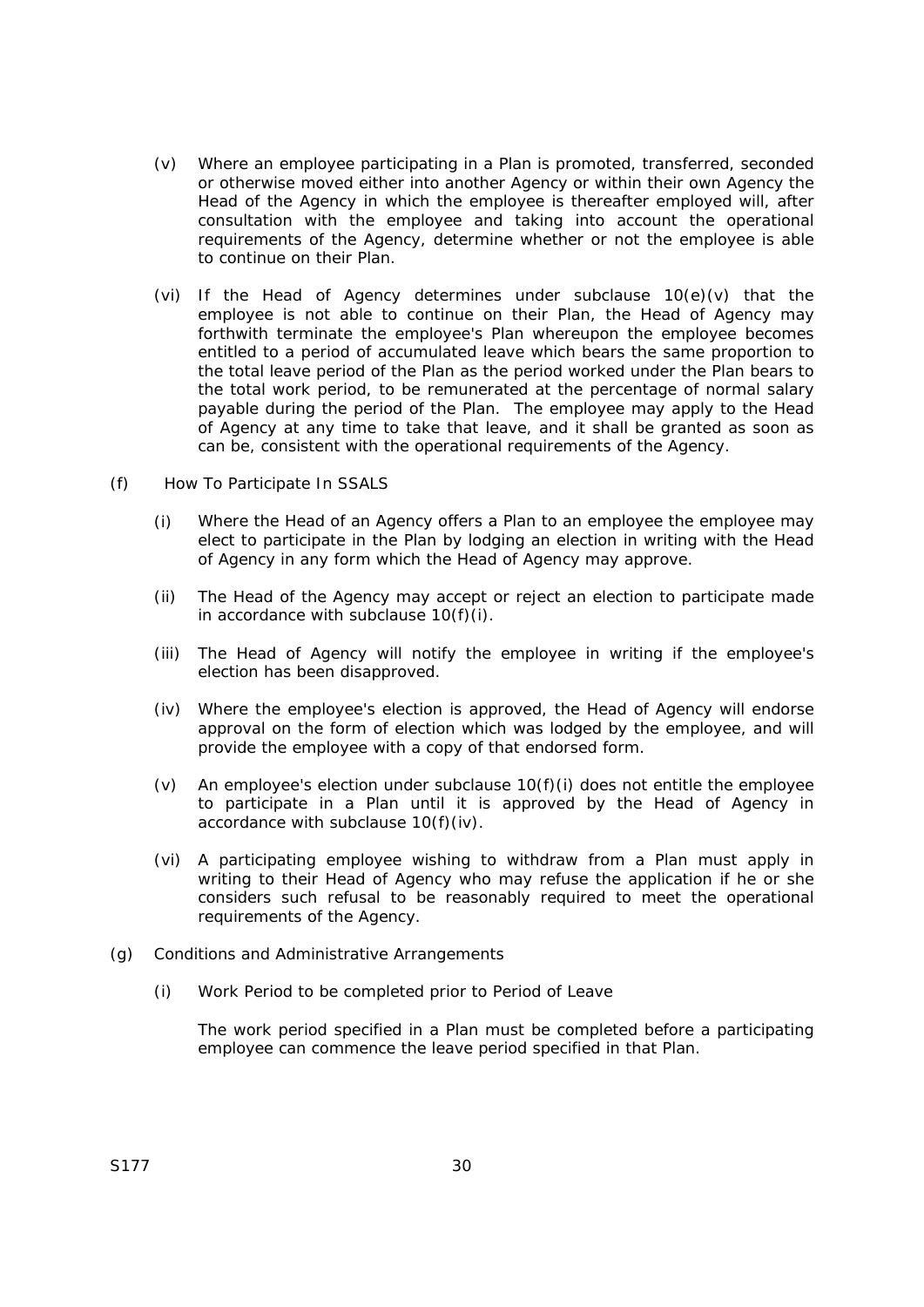(ii) Suspension of Plan

The Head of Agency on the application of the employee or otherwise can in writing suspend a Plan.

In deciding to suspend a plan, either on application of the employee or otherwise, the Head of Agency will take into account the employee's circumstances and response to any proposal to suspend, and what is reasonably required to meet the operational requirements of the Agency. Suspension may occur either during the work period or the leave period of the Plan, and will be for such period as may be specified by the Head of Agency in the instrument by which the Plan is suspended.

Where the total period of the Plan comprises five years or more (for example a four over five plan) the Plan may only be suspended with the agreement of the employee.

An employee is entitled to compensation for reasonable expenses incurred by the employee, but not otherwise recoverable, as a result of the Head of Agency's decision to suspend the plan otherwise than on the application of the employee.

(iii) Accumulated Leave

Accumulated leave is to be managed in accordance with any legislative requirements and with any guidelines which may be issued by the relevant Head of Agency which are not inconsistent with the SSALS.

A record is to be kept to show at all times the exact amount of the accumulated leave for each participating employee.

On withdrawal from a Plan, the accumulated leave is to be taken immediately or either wholly or in part at a later time approved by the Head of Agency, at the percentage of normal salary payable during the period of the Plan. It is not to be paid out unless the participating employee's employment ends.

Where a participating employee moves to another Agency the exact amount of the accumulated leave and salary for that employee is to be transferred to that Agency not later than twenty working days after the date of movement.

(iv) Payment during the Leave Period

During the leave period the participating employee will receive salary at the percentage of normal salary payable during the period of the Plan. Normal employment conditions will apply as if the employee was on annual leave. An employee may, on request, receive a lump sum payment in either one or two installments.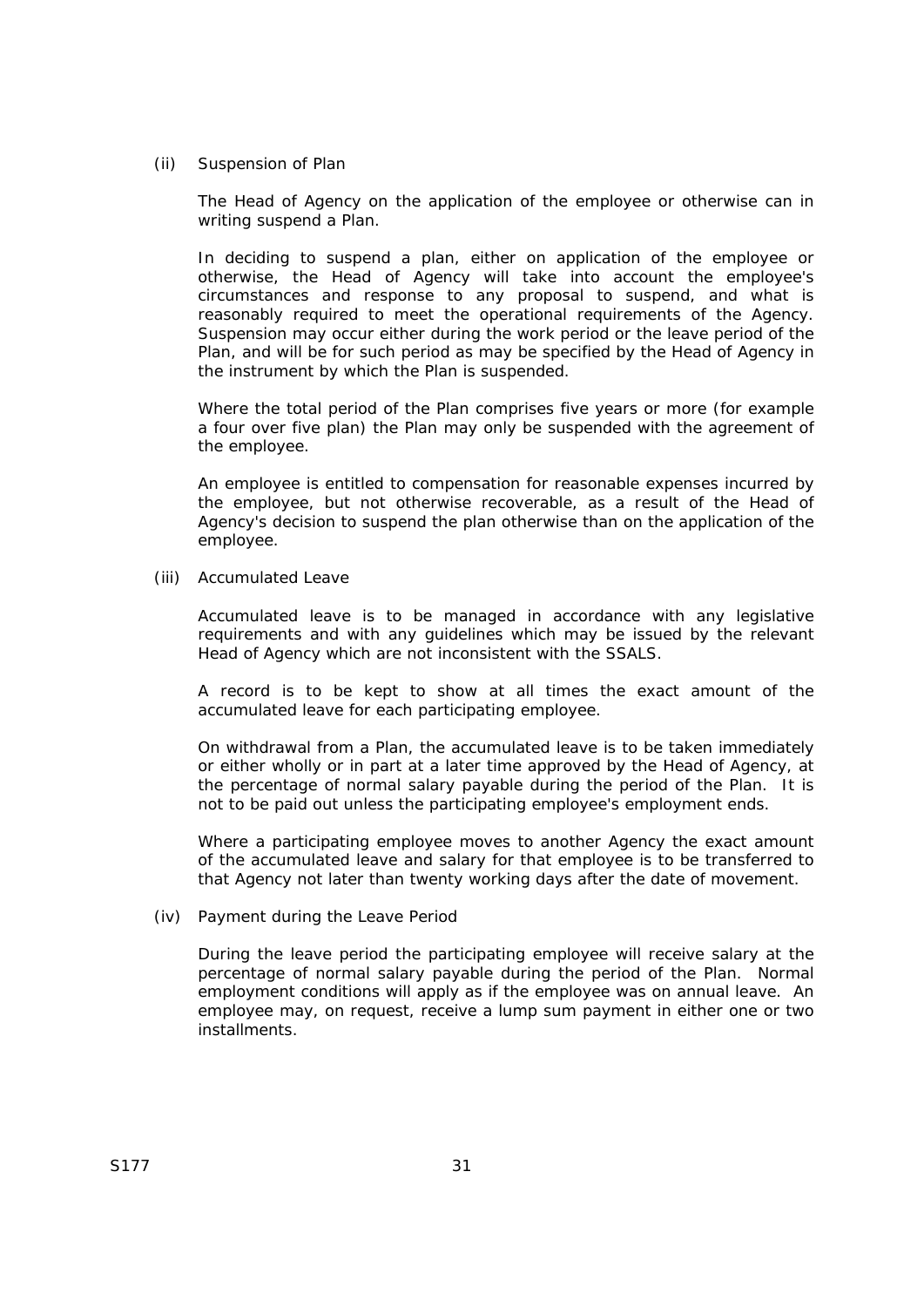(v) Salary Increments

Salary increments will accrue throughout the period of a Plan.

(vi) Superannuation

Superannuation contributions are to be paid throughout the period of a Plan and in accordance with the rate of salary applicable under the Plan.

It is the responsibility of a participating employee to obtain any personal superannuation advice from the Retirement Benefits Fund Board or from the employee's own adviser(s).

A participating employee's superannuation contributions (where the employee is a contributor to a superannuation scheme other than Retirement Benefits Fund) and entitlements depends upon the employment arrangements for that employee.

An Agency's superannuation responsibilities and financial obligations for participating employees depends upon the nature of the employment arrangements for each participating employee.

(vii) Other Compulsory Deductions from Pay

Compulsory deductions from pay will be made throughout the period of a Plan.

("Compulsory deductions" include garnishees, salary attachments, court orders, etc.)

(viii) Voluntary Deductions from Pay

Voluntary deductions from pay (including life insurance premiums, private health fund premiums, union membership fees etc) made by the Agency at the request of an employee will continue throughout the period of the Plan.

(ix) Administrative Records

An Agency administering a Plan must maintain proper separate records of accruals based upon that Plan.

(x) Recreation Leave

Recreation leave entitlements accrue throughout the period of the Plan and will be taken otherwise than during the leave period of a Plan at the percentage of normal salary payable during the period of the Plan. Whenever taken, entitlements will be deducted from credits in the normal manner.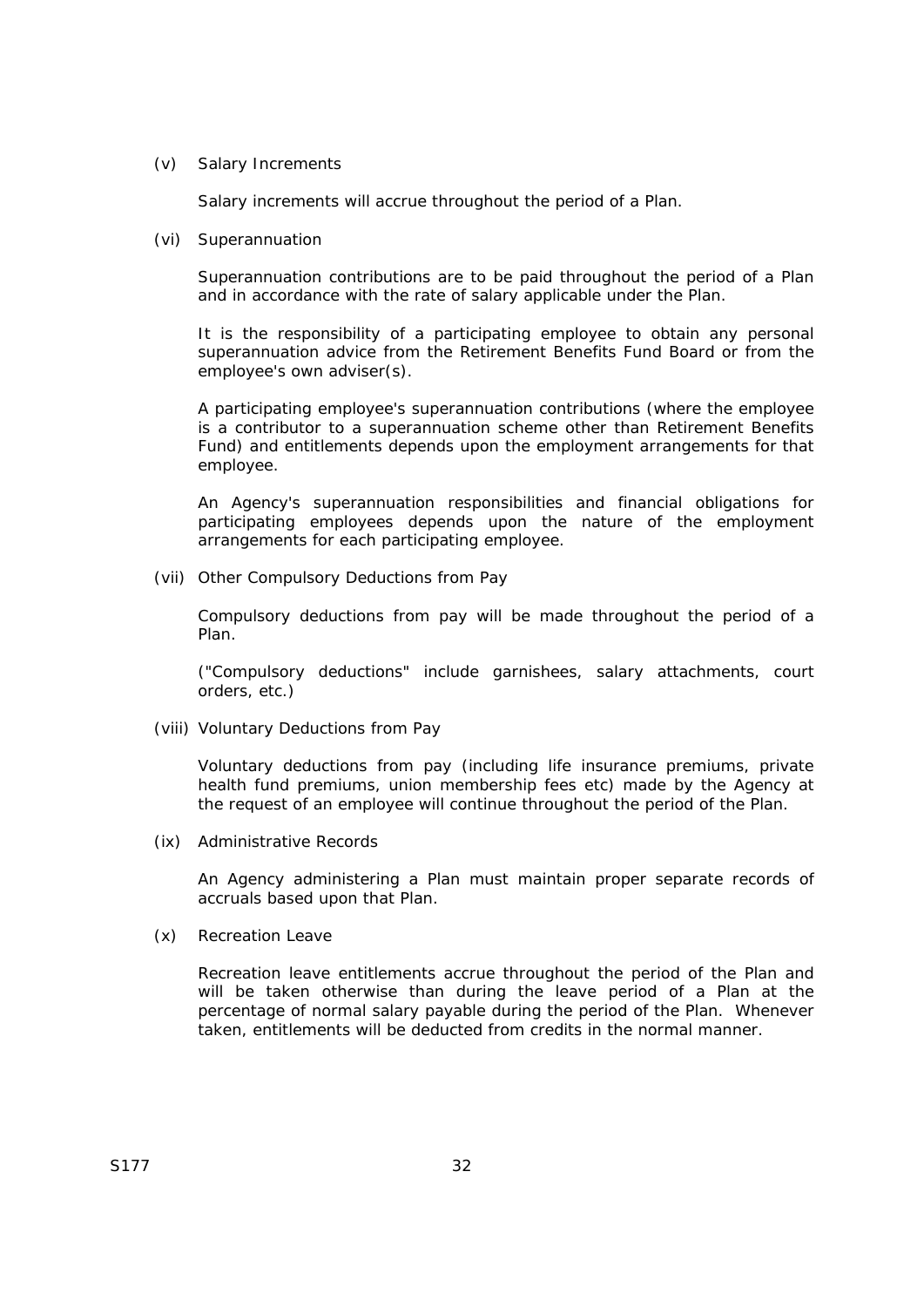(xi) Personal Leave

Personal leave entitlements taken during the period of a Plan will be taken at the rate of salary applicable under the Plan and will be deducted from credits in the normal manner.

Personal leave entitlements will accrue throughout the period of the Plan and access to those entitlements will be in accordance with the Tasmanian State Service Regulations and any relevant Award provisions.

(xii) Maternity Leave and Adoption Leave

Where a participating employee is absent on maternity leave or adoption leave, either within the work period of a Plan or during the leave period, the employee's participation in the Plan is not affected by that maternity or adoption leave. Salary arrangements established by the Plan apply during maternity or adoption leave.

(xiv) Other Leave

Payment of all other leave entitlements (including leave on account of special circumstances, bereavement leave, leave of absence with or without pay, Defence Force leave, leave for jury service, leave in lieu of overtime, etc) taken during the currency of a Plan will be at the rate of salary applicable under the Plan. Such entitlements will when taken be deducted from credits in the normal manner, and are to be taken otherwise than during the leave period of a Plan.

(xv) Long Service Leave

Long service leave is provided for in the *Long Service Leave (State Employees) Act 1994*.

Long service leave entitlements accrue throughout the work period of a Plan. The leave period is not to be regarded as a period of employment in calculating length of employment for the purposes of the Act, but is not to be taken as interrupting the continuous employment of a participating employee. Long Service leave entitlements are to be taken otherwise than during the leave period of a Plan.

Where a participating employee is absent on long service leave in the work period of a Plan the employee's participation in the Plan is not postponed for the duration of that long service leave, and salary is to be paid at the rate of salary applicable under the Plan.

(xvi) State Service Holidays (Public Holidays)

The leave period of a Plan is to be extended by the number of State Service holidays (public holidays) falling within it.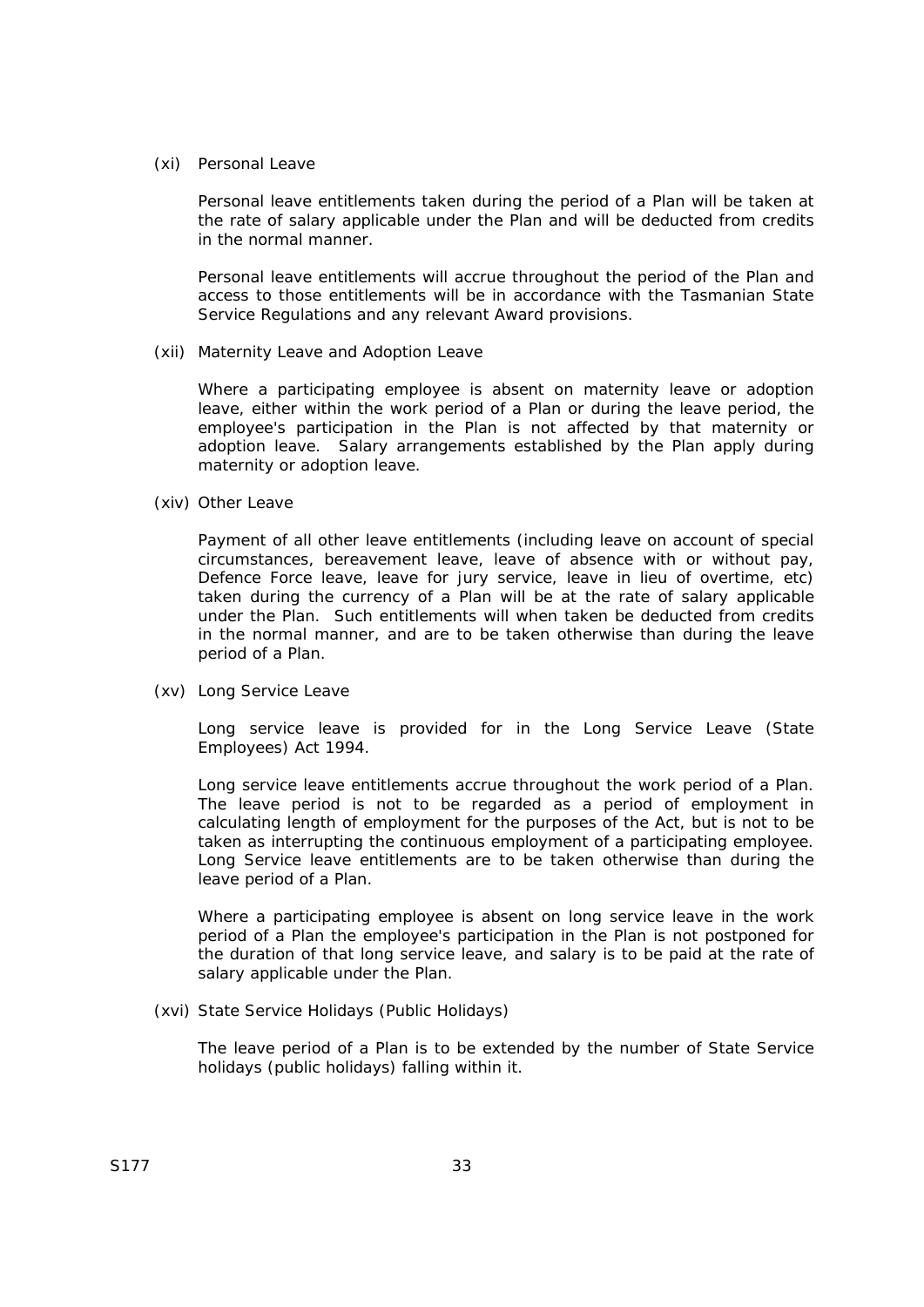#### (xvii) Workers Compensation

A Plan is to be suspended during any period of incapacity for which the worker is entitled to compensation under the provisions of the *Workers Rehabilitation and Compensation Act 1988*, effective from the day before the commencement of the period of incapacity and terminating upon the last day of the incapacity. Upon suspension of a Plan in accordance with this provision, the employee reverts to normal salary entitlement.

#### (xviii) Employment during Period of Leave

A participating employee shall not be employed elsewhere in the Tasmanian State Service during the leave period of a Plan.

Where a participating employee wishes to undertake employment outside the Tasmanian State Service during the leave period of a Plan, the employee is required to comply with the provisions of Section 79 of the Tasmanian *State Service Act 1984*.

(xix) Cessation of Employment

Where a participating employee ceases to be employed in the Tasmanian State Service, the Plan will thereupon terminate and the Head of the Agency will pay in one lump sum to that former employee, or to that person's estate, the exact amount of that former participating employee's accumulated leave entitlement less the prescribed income tax and any other compulsory deductions not later than twenty working days after termination.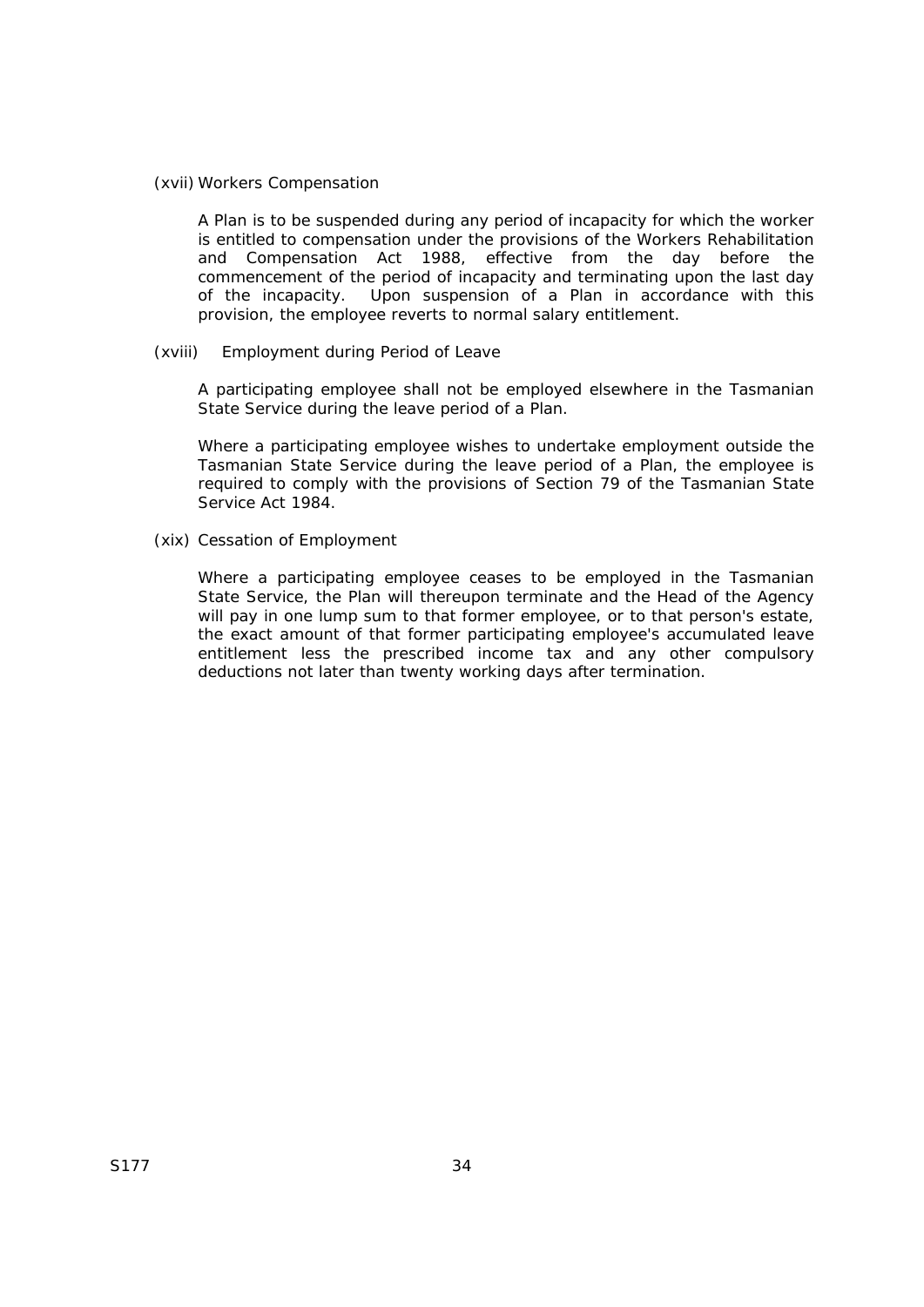## **PART III – WAGE AND SALARY PROVISIONS**

### **1. SALARIES**

An employee appointed or promoted to a position within a classification level prescribed by this award shall, subject to satisfying the prescribed requirements, be paid the salary rate determined for the relevant classification.

Furthermore the fortnightly equivalents of each relevant award rate prescribed by this award shall be calculated by dividing the annual figure payable by 26.

(a) Operational Employees

An employee appointed or promoted to a position within a level prescribed by this award shall be paid at the salary rate determined for that level by reference to the relevant classification standards as set out in Part II, Clause 3 - Classification Standards:

|                                                                                         | Salary per Annum<br>\$  |
|-----------------------------------------------------------------------------------------|-------------------------|
| Level 1<br>First 3 months<br>After 3 months and for the next 12 months                  | 30488<br>31249          |
| Level <sub>2</sub><br>1st year of service<br>2nd year of service<br>3rd year of service | 31711<br>32190<br>32655 |
| Level 3<br>1st year of service<br>2nd year of service<br>3rd year of service            | 32898<br>33194<br>33620 |
| Level 4<br>1st year of service<br>2nd year of service<br>3rd year of service            | 34059<br>34381<br>34606 |
| Level 5<br>1st year of service<br>2nd year of service<br>3rd year of service            | 34812<br>35023<br>35533 |
| Level 6<br>1st year of service<br>2nd year of service                                   | 36936<br>37478          |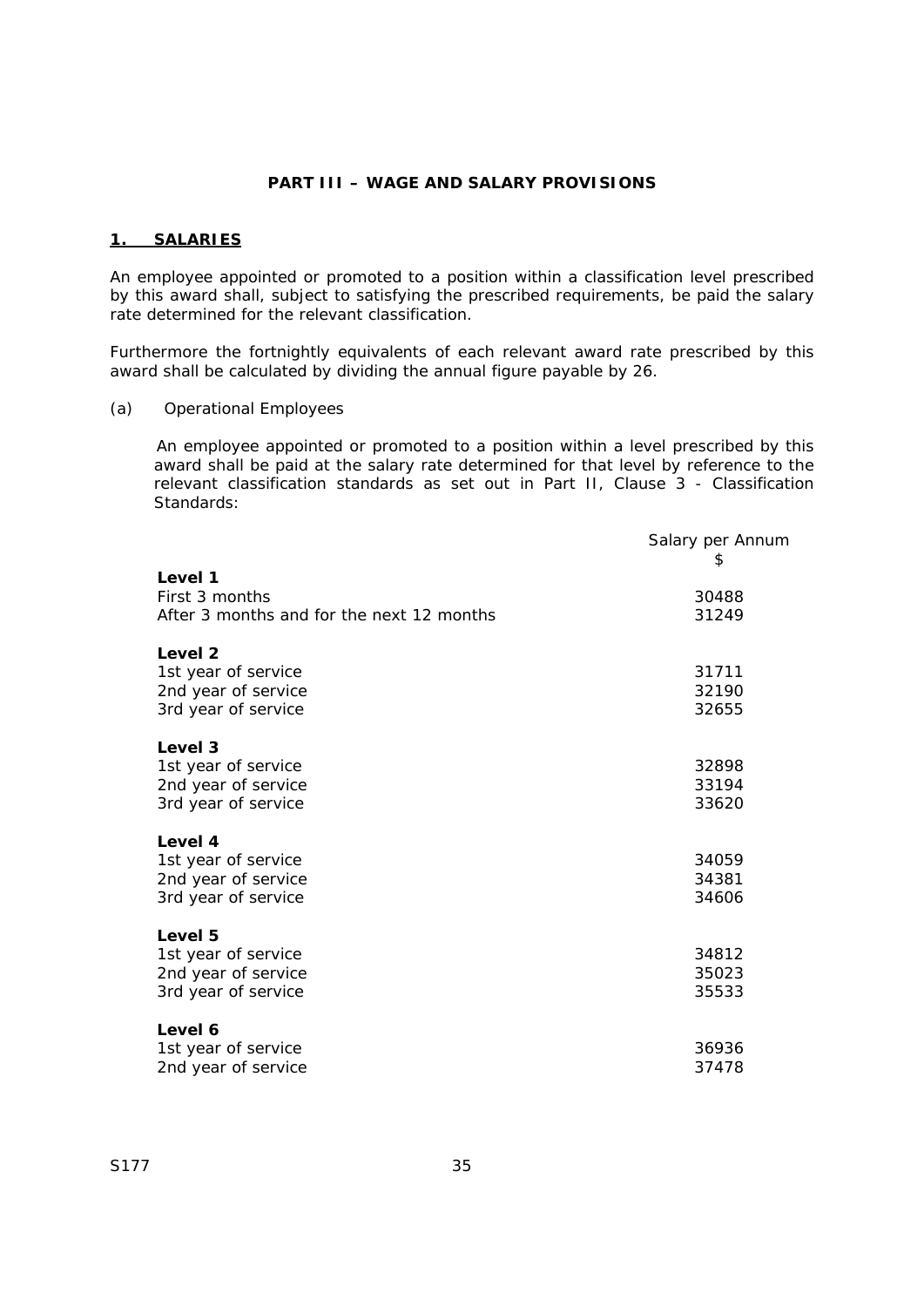| Level 7  | 38464 |
|----------|-------|
| Level 8  | 41681 |
| Level 9  | 45244 |
| Level 10 | 48862 |

## (b) Administrative and Clerical Employees

An employee appointed or promoted to a position within a level prescribed by this award shall be paid at the salary rate determined for that level by reference to the relevant classification standards as set out in Part II, Clause 3 - Classification Standards.

|                                    | Salary per Annum |
|------------------------------------|------------------|
| Level 1                            | 2                |
| 1st year of service                | 29218            |
| 2nd year of service                | 30488            |
| 3rd year of service                | 31758            |
| 4th year of service                | 33027            |
| Level <sub>2</sub>                 |                  |
| 1st year of service                | 34295            |
| 2nd year of service                | 35563            |
| 3rd year of service and thereafter | 36936            |
| Level 3                            |                  |
| 1st year of service                | 38464            |
| 2nd year of service                | 39245            |
| 3rd year of service                | 40041            |
| 4th year of service                | 40847            |
| 5th year of service and thereafter | 41681            |
| Level 4                            |                  |
| 1st year of service                | 43431            |
| 2nd year of service                | 44336            |
| 3rd year of service                | 45244            |
| 4th year of service                | 46146            |
| 5th year of service and thereafter | 47038            |
| Level 5                            |                  |
| 1st year of service                | 48862            |
| 2nd year of service                | 49767            |
| 3rd year of service and thereafter | 50671            |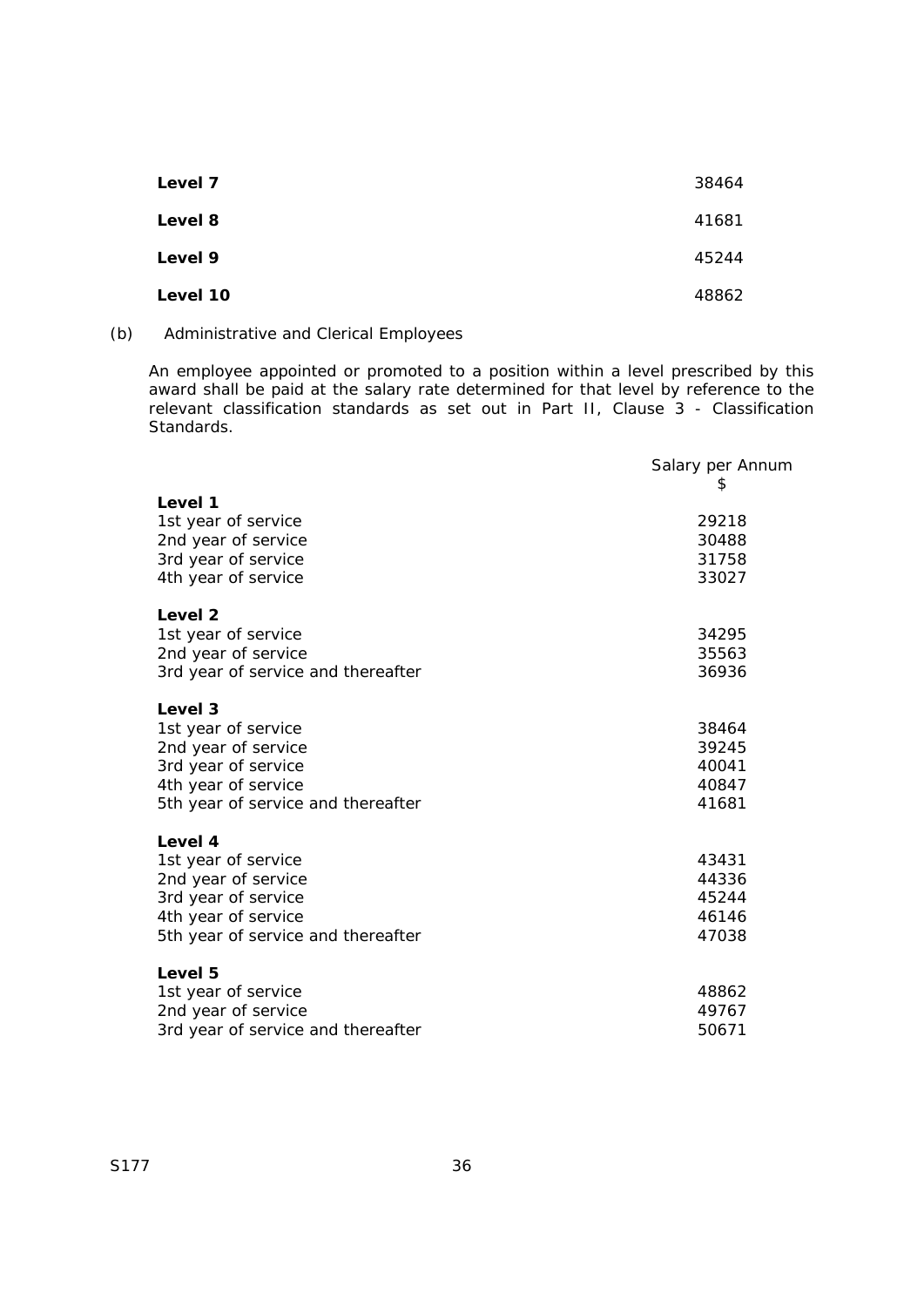| Level 6                            |       |
|------------------------------------|-------|
| 1st year of service                | 52481 |
| 2nd year of service                | 53387 |
|                                    |       |
| 3rd year of service and thereafter | 54291 |
| Level 7                            |       |
| 1st year of service                | 56101 |
|                                    | 57911 |
| 2nd year of service                |       |
| 3rd year of service and thereafter | 59721 |
| Level 8                            |       |
| 1st year of service                | 63340 |
| 2nd year of service                | 65151 |
|                                    |       |
| 3rd year of service and thereafter | 66962 |
| Level 9                            |       |
| 1st year of service                | 70573 |
|                                    |       |
| 2nd year of service and thereafter | 72385 |
| Level 10                           | 76007 |
|                                    |       |
| Level 11                           | 79629 |
|                                    |       |
| Level 12                           | 85057 |

## (c) Technical Employees

An employee appointed or promoted to a position within a level prescribed by this award shall be paid at the salary rate determined for that level by reference to the relevant classification standards as set out in Part II, Clause 3 - Classification Standards.

|                                    | Salary per Annum |
|------------------------------------|------------------|
|                                    | \$               |
| Level 1                            |                  |
| 1st year of service                | 33660            |
| 2nd year of service                | 34295            |
| 3rd year of service                | 34929            |
| 4th year of service                | 35563            |
| 5th year of service and thereafter | 36936            |
| Level 2                            |                  |
| 1st year of service                | 38464            |
| 2nd year of service                | 40041            |
| 3rd year of service                | 41681            |
| 4th year of service                | 43431            |
| 5th year of service and thereafter | 45244            |
|                                    |                  |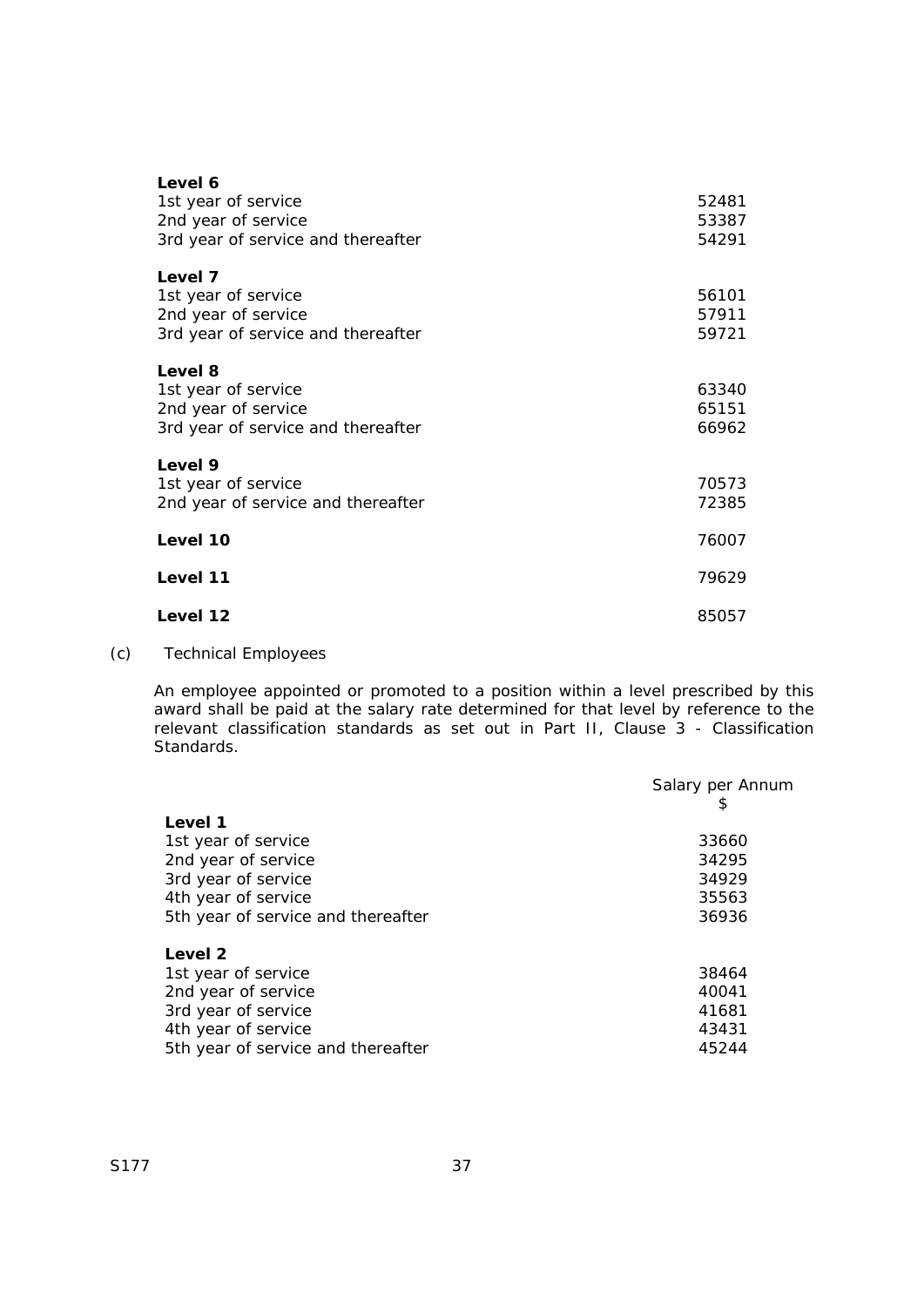| Level 3<br>1st year of service<br>2nd year of service<br>3rd year of service and thereafter | 47038<br>48862<br>50672 |
|---------------------------------------------------------------------------------------------|-------------------------|
| Level 4<br>1st year of service<br>2nd year of service<br>3rd year of service and thereafter | 52481<br>54291<br>56100 |
| Level 5                                                                                     | 61532                   |
| Level 6                                                                                     | 65151                   |

(d) Professional Employees

An employee appointed or promoted to a position within a level prescribed by this award shall be paid at the salary rate determined for that level by reference to the relevant classification standards as set out in Part II, Clause 3 - Classification Standards.

|                                    | Salary per Annum |
|------------------------------------|------------------|
|                                    | \$               |
| Level 1                            |                  |
| 1st year of service                | 40041            |
| 2nd year of service                | 42541            |
| 3rd year of service                | 45242            |
| 4th year of service                | 47958            |
| 5th year of service                | 50671            |
| 6th year of service                | 53386            |
| 7th year of service                | 56100            |
| 8th year of service and thereafter | 58813            |
|                                    |                  |
| Level <sub>2</sub>                 |                  |
| 1st year of service                | 61532            |
| 2nd year of service                | 64245            |
| 3rd year of service and thereafter | 66962            |
|                                    |                  |
| Level 3                            |                  |
| 1st year of service                | 70579            |
| 2nd year of service                | 74199            |
| 3rd year of service and thereafter | 76007            |
|                                    |                  |
| Level 4                            |                  |
| 1st year of service                | 79628            |
| 2nd year of service                | 82341            |
| 3rd year of service and thereafter | 85057            |
|                                    |                  |
| Level 5                            | 92296            |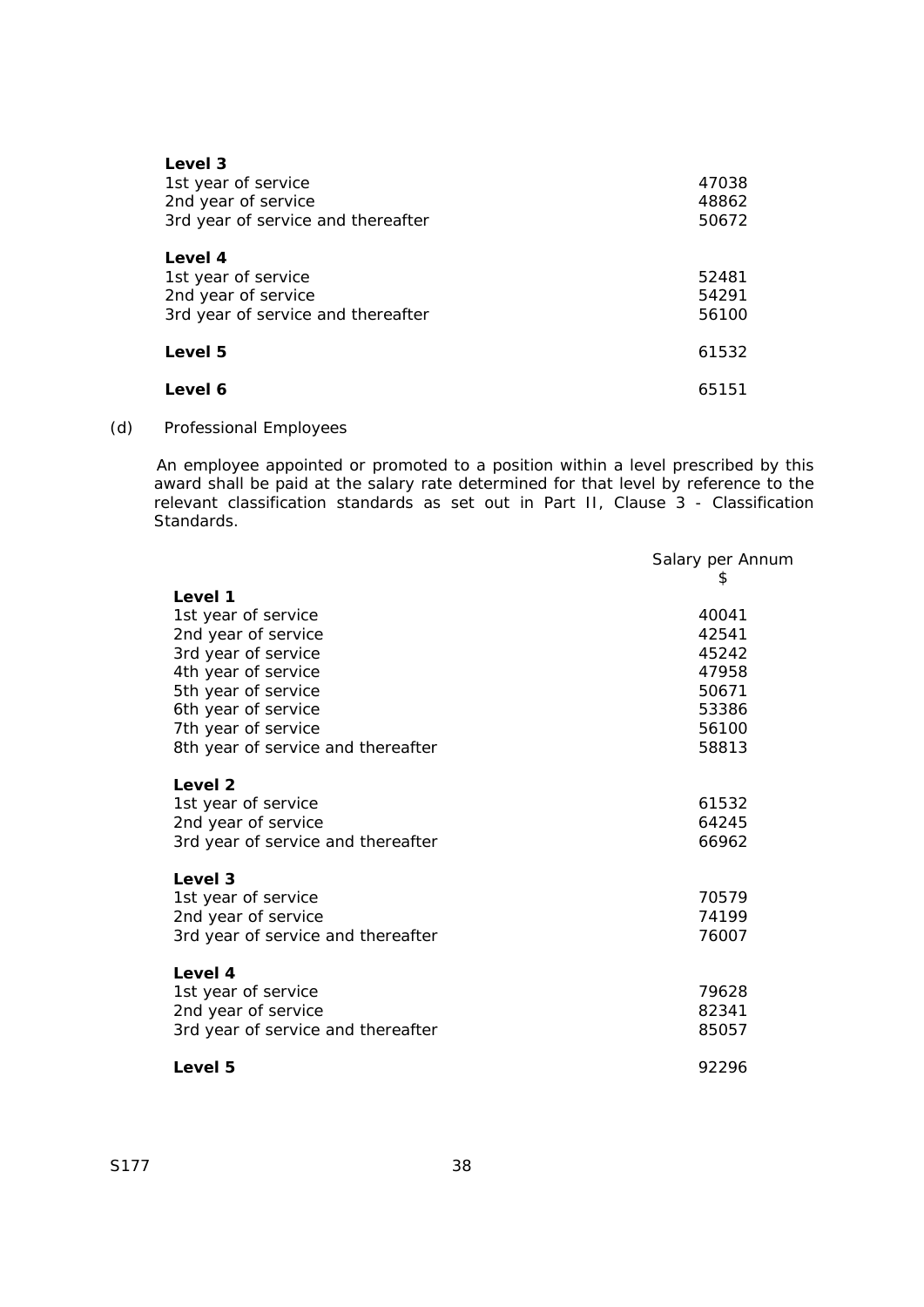### (e) Apprentices

The salary rates of apprentices shall be:

| 1st year apprentice | 45% of Level 6, 1st year rate Operational Employee   |
|---------------------|------------------------------------------------------|
| 2nd year apprentice | 57.5% of Level 6, 1st year rate Operational Employee |
| 3rd year apprentice | 75% of Level 6, 1st year rate Operational Employee   |
| 4th year apprentice | 88% of Level 6, 1st year rate Operational Employee   |

### (f) Supported Wage System

(i) Eligibility Criteria

Subject to this subclause an employer may engage employees at a supported wage rate (as set out in paragraph (iii) of this subclause) who meet the impairment criteria for receipt of a Disability Support Pension and who, because of their disability, are unable to perform the range of duties to the competence level normally required for the class of work for which they are engaged.

**PROVIDED** that this subclause does not apply to any existing employee who has a claim against the employer which is subject to the provisions of workers' compensation legislation or any provision of this award relating to the rehabilitation of employees who are injured in the course of their current employment.

**PROVIDED FURTHER** that this subclause does not apply to employers in respect of their facility, programme, undertaking, service or the like which receives funding under the *Disability Services Act 1986* and fulfils the dual role of service provider and sheltered employer to people with disabilities who are in receipt of or are eligible for a disability support pension, except with respect to an organisation which has received recognition under Section 10 or under Section 12A of the above Act, or if a part only has received recognition, that part.

(ii) For the purposes of this subclause:

**'Supported Wage System'** means the Commonwealth Government System to promote employment for people who cannot work at full award wages because of a disability.

**'Accredited Assessor'** means a person accredited by the management unit established by the Commonwealth under the Supported Wage System to perform assessments of an individual's productive capacity within the Supported Wage System.

**'Disability Support Pension'** means the pension available under the Commonwealth pension scheme to provide income security for persons with a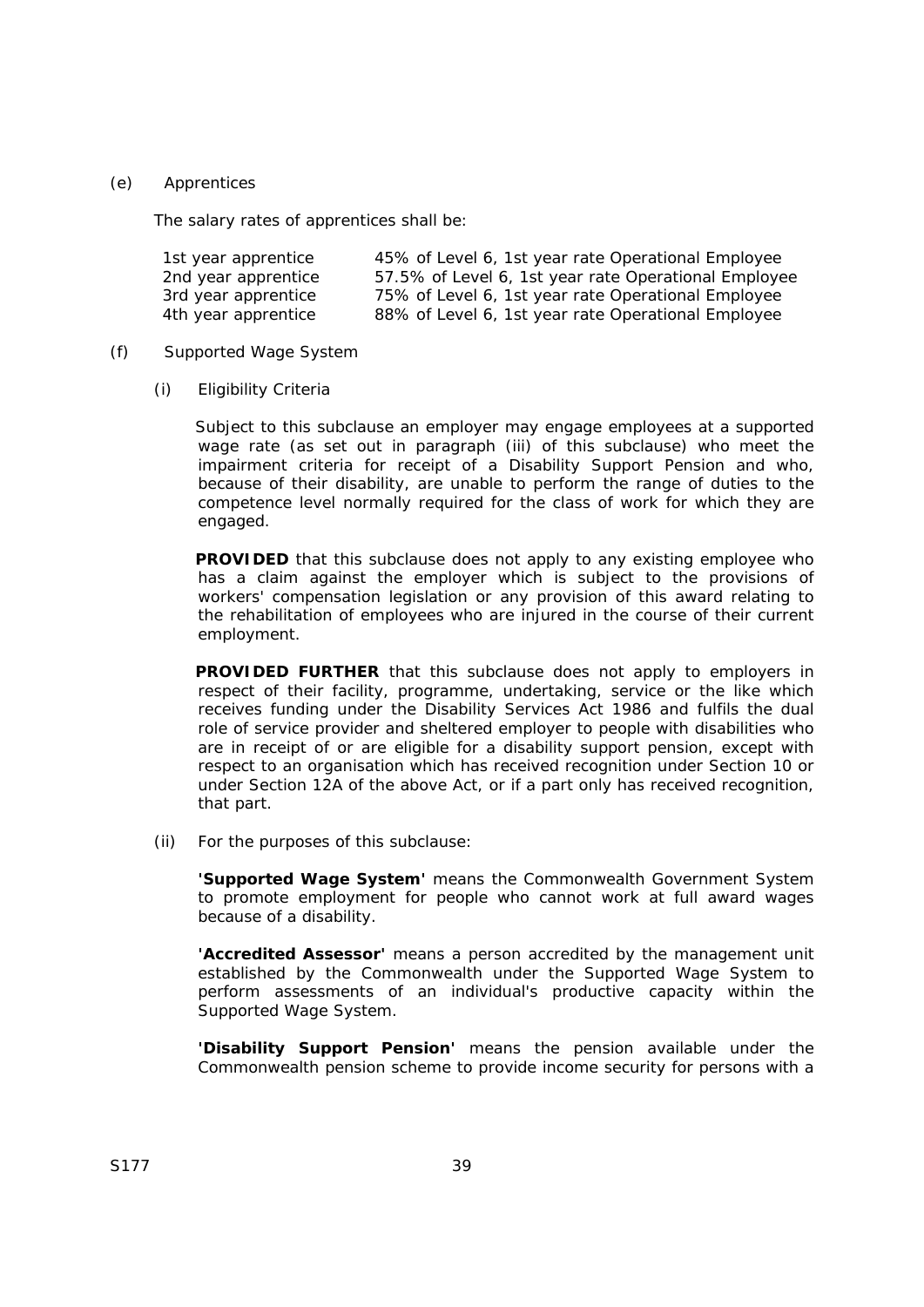disability as provided under the *Social Security Act 1991*, as amended from time to time, or any successor to that scheme.

**'Assessment instrument'** means the form provided for under the Supported Wage System that records the assessment of the productive capacity of the person to be employed under the Supported Wage System.

(iii) Supported Wage Rates

Employees to whom this subclause applies shall be paid the applicable percentage of the minimum rate of pay prescribed by this award for the class of work which the person is performing according to the following schedule:

| % of prescribed<br>award rate |
|-------------------------------|
| 10%                           |
| 20%                           |
| 30%                           |
| 40%                           |
| 50%                           |
| 60%                           |
| 70%                           |
| 80%                           |
| 90%                           |
|                               |

**PROVIDED** that the minimum amount payable shall be not less than \$66 per week.

(iv) Assessment of Capacity

For the purpose of establishing the percentage of the award rate to be paid to a supported wage employee under this award, the productive capacity of the employee will be assessed in accordance with the Supported Wage System and documented in an assessment instrument by either:

- (1) the employer and a union party to the award, in consultation with the employee or, if desired by any of these;
- (2) the employer and an accredited Assessor from a panel agreed by the parties to the award and the employee.
- (v) Lodgment of Assessment Instrument
	- (1) All assessment instruments under the conditions of this subclause, including the appropriate percentage of the award wage to be paid to the employee, shall be lodged by the employer with the Registrar of the Tasmanian Industrial Commission.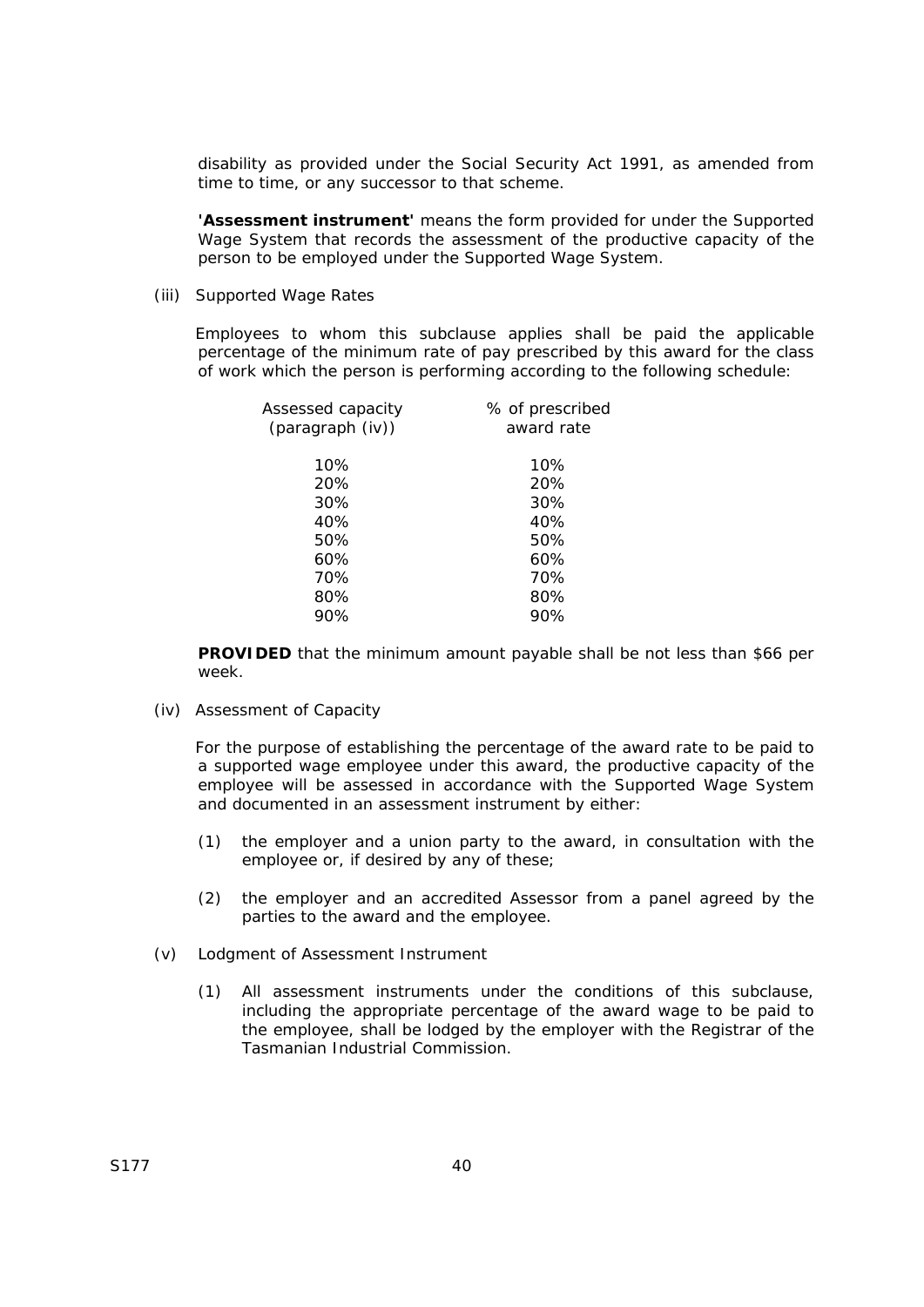- (2) All assessment instruments shall be agreed and signed by the parties to the assessment, provided that where a union which is party to the award, is not a party to the assessment, it shall be referred by the Registrar of the Tasmanian Industrial Commission to the union by certified mail and shall take effect unless an objection is notified to the Registrar of the Tasmanian Industrial Commission within 10 working days.
- (vi) Review of Assessment

The assessment of the applicable percentage shall be subject to annual review or earlier on the basis of a reasonable request for such a review. The process of review shall be in accordance with the procedures for assessing capacity under the Supported Wage System.

(vii) Other Terms and Conditions of Employment

Where an assessment has been made, the applicable percentage shall apply to the wage rate only. Employees covered by the supported wage provisions of this subclause shall be entitled to the same terms and conditions of employment as all other workers covered by this award who are paid on a pro rata basis.

(viii) Workplace Adjustment

An employer wishing to employ a person under the provisions of this subclause shall take reasonable steps to make changes in the workplace to enhance the employee's capacity to do the job. Changes may involve redesign of job duties, working time arrangements and work organisation in consultation with other workers in the area.

- (ix) Trial Period
	- (1) In order for an adequate assessment of the employee's capacity to be made, an employer may employ a person under the provisions of this subclause for a trial period not exceeding 12 weeks, except that in some cases additional work adjustment time (not exceeding four weeks) may be needed.
	- (2) During that trial period the assessment of capacity shall be undertaken and the proposed wage rate for a continuing employment relationship shall be determined in accordance with paragraphs (iv) and (v).
	- (3) The minimum amount payable to the employee during the trial period shall be no less than \$66 per week or such greater amount as is agreed from time to time between the parties.
	- (4) Work trials should include induction or training as appropriate to the job being trialed.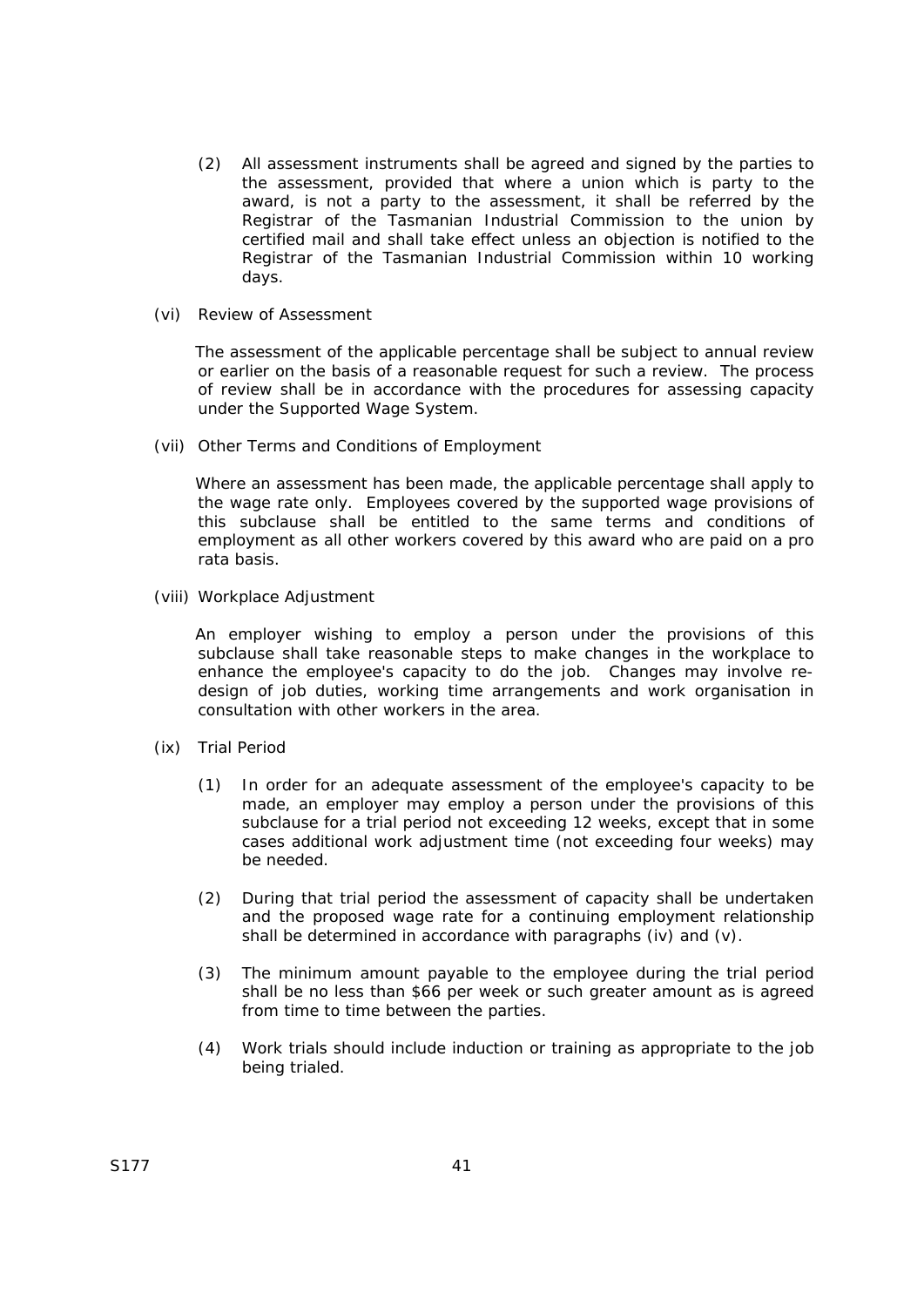(5) Where the employer and employee wish to establish a continuing employment relationship following the completion of the trial period, a further contract of employment shall be entered into based on the outcome of assessment under paragraph (iii) hereof.

## **2. CALCULATION OF HOURLY RATE – PART-TIME EMPLOYEES**

Part-time employees shall be entitled to the conditions prescribed by this award, except where such conditions are in conflict with those set out below, in which case this clause will apply.

- (a) The hourly rate of pay to be paid to a part-time employee shall be calculated in the following manner:
	- (i) if a part-time employee is employed in a classification where the full-time equivalent hours are 38, then that employee shall be paid at the rate of 1/38 of the salary prescribed in Part III, Clause 1 - Salaries for that classification;
	- (ii) if a part-time employee is employed in a classification where the full-time equivalent hours are 37.50, then that employee shall be paid at the rate of 1/37.50 of the salary prescribed in Part III, Clause 1 - Salaries for that classification;
	- (iii) if a part-time employee is employed in a classification where the full-time equivalent hours are 36.75, then that employee shall be paid at the rate of 1/36.75 of the salary prescribed in Part III, Clause 1 - Salaries for that classification;
- (b) Part-time employees working less than 20 hours per week may elect to receive payments for annual leave, personal leave and holidays with pay.
- (c) An employee who makes an election under paragraph (b) above will not be able to revert to the loaded rate.
- (d) Part-time employees working less than 20 hours per week who do not exercise an election under paragraph (b) above shall receive a 20 per cent loading in lieu of annual leave, personal leave and holidays with pay.
- (e) Part-time employees employed on or after 17 January 2005 working less than 20 hours per week shall receive payment for annual leave, personal leave and holidays with pay.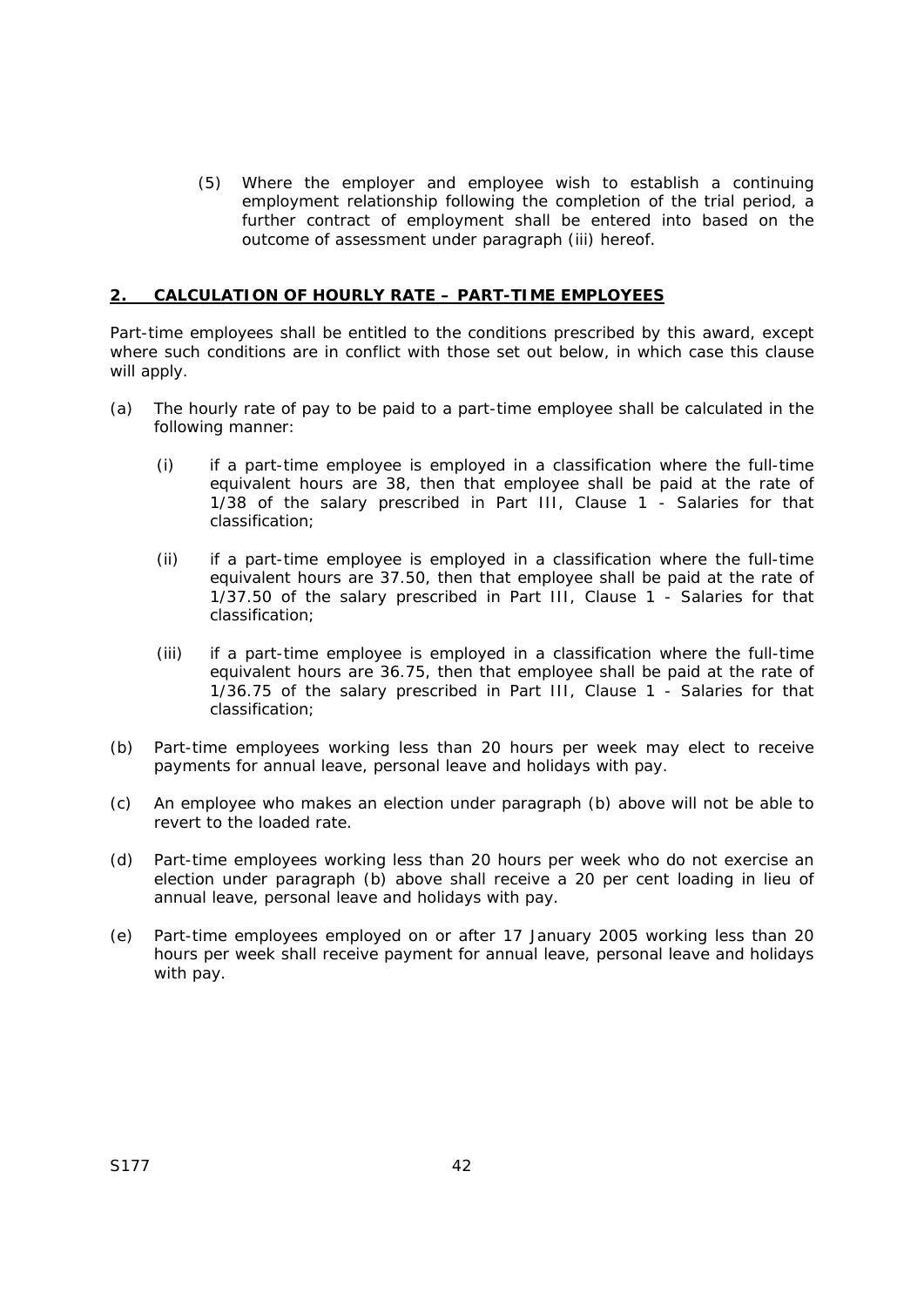### **3. SALARY INCREMENTS**

- (a) Except where otherwise specifically determined by this award or where inconsistent with any Act, an employee while holding a position within a classification level in respect of which a salary is prescribed by this award, and who for not less than 12 months has been in receipt of a salary less than the maximum salary prescribed for such classification, shall be entitled to receive the annual increment prescribed for such classification until the maximum salary is reached.
- (b) An employee who was an employee on the date of this award shall be entitled to receive such increments on the completion of a 12 months service after the date upon which the employee received his/her last salary increment in respect of the employee's present position.
- (c) An employee whilst continuing to hold the same position shall, unless the employer otherwise determines, be deemed for the purposes of this clause, to have been in receipt of a salary during any period of leave without pay in the 12 months immediately following the date upon which the employee's previous salary increment was awarded.
- (d) No employee shall be entitled to receive any increase in salary by virtue of this clause unless, in the opinion of the Head of Agency the employee's conduct, diligence and efficiency during the 12 months immediately prior to the date from which such increase would be payable shall have been satisfactory.

## **4. PAYMENT OF WAGES**

(a) Wages, including overtime, shall be paid during working hours, at intervals of not more than two weeks and not later than Thursday.

When a holiday with pay, as prescribed in Part VI, Clause 3 - Holidays with Pay, falls on a normal pay day wages shall be paid on the last working day prior to the holiday with pay.

(b) Payment shall be by direct deposit into a credit institution nominated by the employee.

The present pay day and time of payment, or method of payment shall not be varied, except after consultation with the appropriate union concerned and an agreed phasing-in period.

(c) On or prior to pay day the employer shall provide to the employee, particulars in writing, setting out full details of the wages to which the employee is entitled to the statement shall at least include the following information: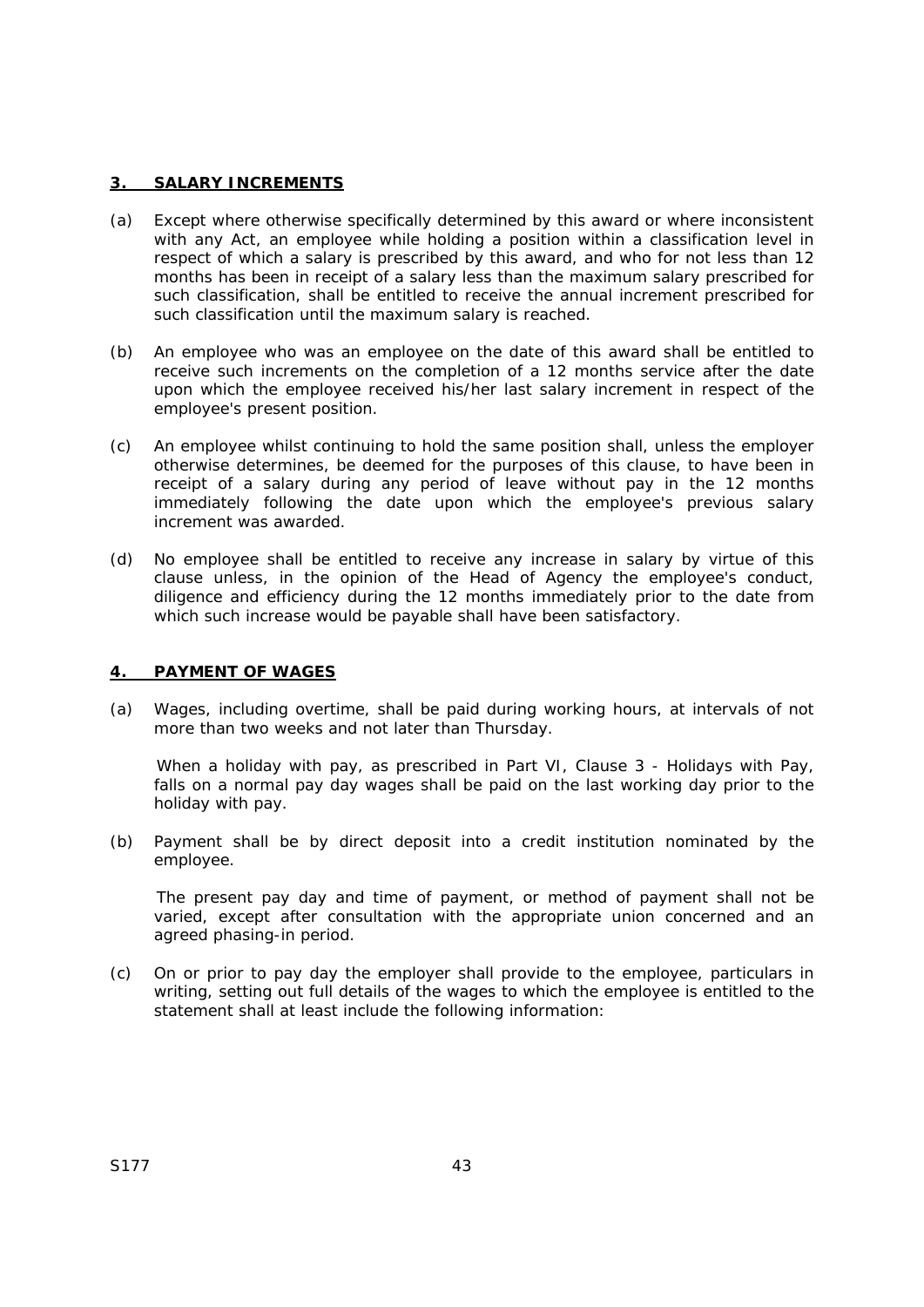- (i) date of payment;
- (ii) period covered by payment;
- (iii) the total amount of wages;
- (iv) the amount of wages at ordinary rate, including the hourly rate;
- (v) the amount of wages paid as overtime, at the rate of time and one half, including the rate;
- (vi) the amount of wages paid as overtime, at the rate of double time, including the rate;
- (vii) the amount paid as shift or other allowances, with sufficient information to allow the employee to identify each payment;
- (viii) the amount paid as penalty rates for rostered shifts, with sufficient information to allow the employee to identify each payment;
- (ix) any payment for annual leave, personal leave, workers compensation, back pay or any other payment not usually included in the employees wages, which shall contain sufficient detail so as to inform an employee how each amount has been calculated;
- (x) employees classification;
- (xi) the amount deducted for taxation purposes;
- (xii) the amount of any other deduction shall be listed individually and identified;
- (xiii) the net amount of wages.
- (d) An employee kept waiting for their wages on a normal pay day for more than a quarter of an hour after the usual time for ceasing work shall be paid at overtime rates after that quarter of an hour, with a minimum of a quarter of an hour.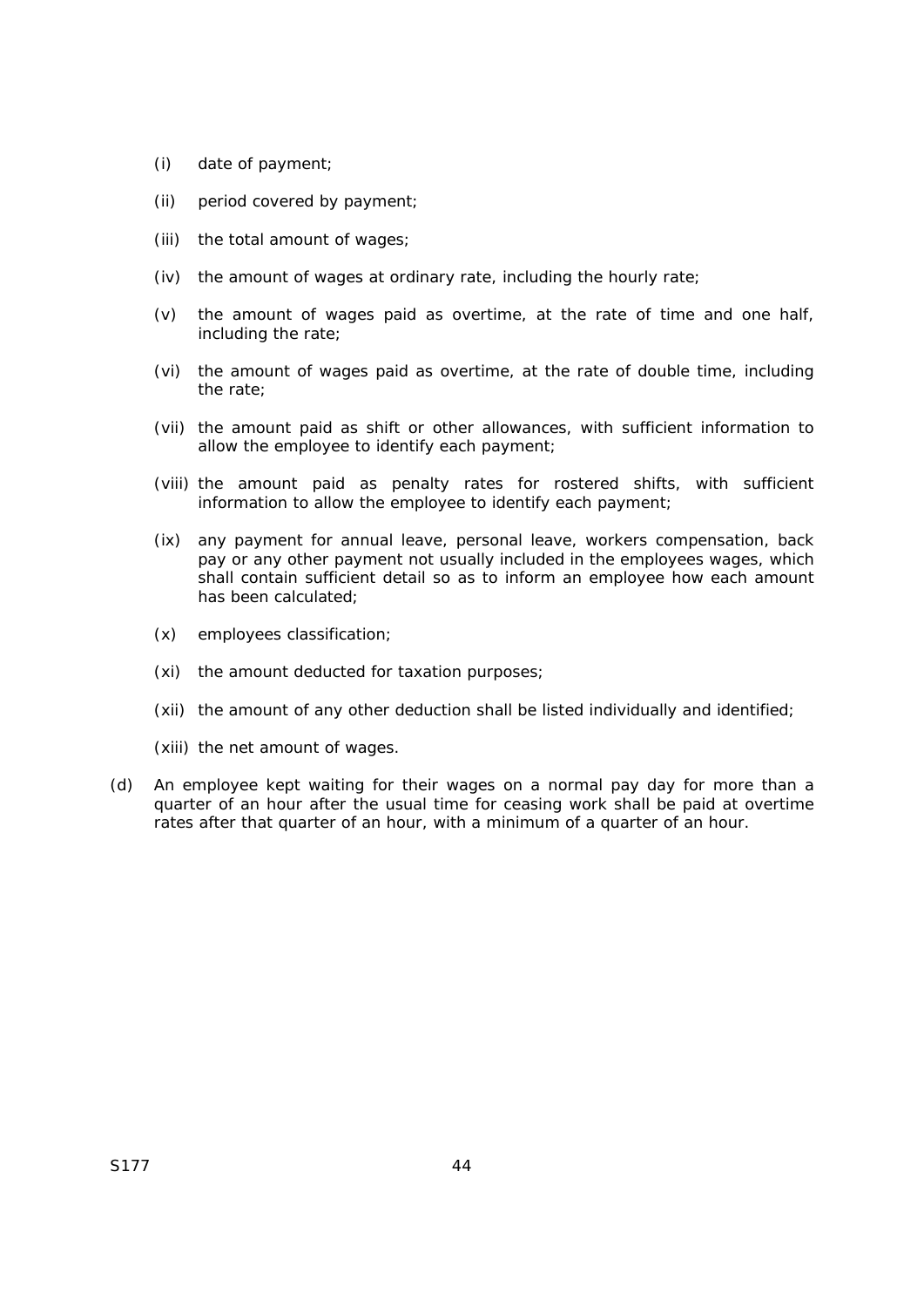## **PART IV – ALLOWANCES**

## **1. ACCOMMODATION AND OTHER REQUIREMENTS**

- (a) Suitable comfortable accommodation shall be provided for resident employees, and where practicable, single bedrooms.
- (b) Linen, cutlery, crockery and blankets shall be provided by the employer free of cost to the employee.
- (c) Dressing rooms, luncheon rooms and conveniences shall be provided for all nonresident employees.

### **2. DISTRICT ALLOWANCE – PART-TIME EMPLOYEES**

Part-time employees shall be entitled to the conditions prescribed by this award, except where such conditions are in conflict with those set out below, in which case this clause will apply.

The district allowance payable to full-time employees under the provisions of this award shall be paid to part-time employees on the following basis:

|                             |                                                                                  |  |  |  |  |                     |  |           |  | Less than 10 hours per week $\frac{1}{4}$ of the rates prescribed for similar full-time |  |  |
|-----------------------------|----------------------------------------------------------------------------------|--|--|--|--|---------------------|--|-----------|--|-----------------------------------------------------------------------------------------|--|--|
|                             |                                                                                  |  |  |  |  |                     |  | employees |  |                                                                                         |  |  |
|                             |                                                                                  |  |  |  |  |                     |  |           |  | 10 hours but less than 20 $\frac{1}{2}$ of the rates prescribed for similar full-time   |  |  |
|                             | hours per week                                                                   |  |  |  |  |                     |  | employees |  |                                                                                         |  |  |
|                             |                                                                                  |  |  |  |  |                     |  |           |  | 20 hours but less than 30 $34$ of the rates prescribed for similar full-time            |  |  |
| employees<br>hours per week |                                                                                  |  |  |  |  |                     |  |           |  |                                                                                         |  |  |
|                             | 30 hours or more per week<br>The full amount of the rates prescribed for similar |  |  |  |  |                     |  |           |  |                                                                                         |  |  |
|                             |                                                                                  |  |  |  |  | full-time employees |  |           |  |                                                                                         |  |  |

### **3. ALLOWANCES**

(a) Annual Leave Allowance

During a period of annual leave an employee shall be paid an allowance by way of additional salary, calculated at the rate of salary prescribed for the relevant classification in Part III, Clause 1 - Salaries of this award, as follows:

(i) Day Worker

A day worker (excluding employees who receive the 20 per cent loading in lieu of annual leave, personal leave and holidays with pay) who proceeds on annual leave for a period of 10 or more days shall be paid an allowance calculated at the rate of 17.5 per cent of the employee's normal salary, including any higher and more responsible duties allowance or all-purpose payments payable to the employee concerned.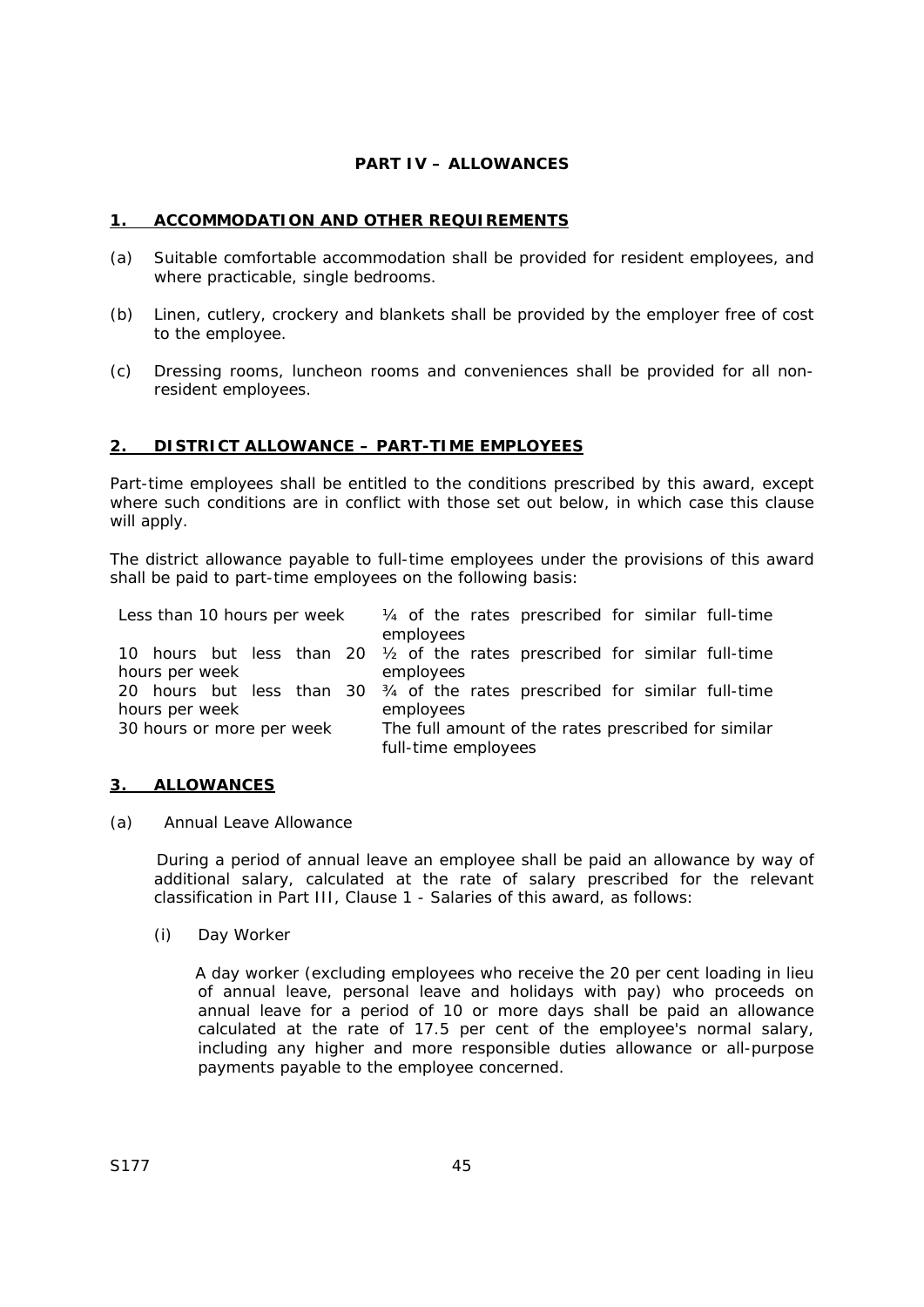### (ii) Shiftworker

An employee who, but for the period of annual leave, would have worked shiftwork, shall receive an allowance calculated at the rate of 17.5 per cent of the employee's normal salary including any higher duties allowance.

**PROVIDED** that an employee who would have received shift payments as prescribed by Part V, Clause 6 - Shift Work of this award had the employee not been on annual leave during the relevant period, and where such shift payments would have entitled to the employee a greater monetary amount than an allowance of 17.5 per cent of the employee's normal salary, the employees annual leave allowance shall be calculated as an amount equivalent to the shift payment the employee would have received in accordance with his/her projected shift roster.

**PROVIDED FURTHER** that such allowance shall:

- (1) be calculated on the basis of a maximum period in any one leave year as follows:
	- (A) in the case of a shiftworker a period of five weeks' annual leave; and
	- (B) in all other cases a period of four weeks' annual leave.

Where, in the case of a shiftworker, more than five weeks' annual leave accrues per annum the excess above five weeks shall be paid only as per projected shift roster;

- (2) in no case where the allowance is calculated on the basis of 17.5 per cent of normal salary, shall it exceed the allowance which would be payable in respect of the classification of Administrative and Clerical Employee, Level 7, first year of service of this award, on and from the employees anniversary date, in respect of all annual leave accrued during the previous 12 months;
- (3) not apply to proportionate annual leave accrued by an employee in the leave year of the year of termination of service where such employee voluntarily resigns or whose services are terminated for disciplinary or other good reason;
- (4) be calculated in the case of:
	- (A) a non-shiftworker, at the salary rate applicable to the employee concerned, on the day of annual leave accrual in the year in which the annual leave is credited; and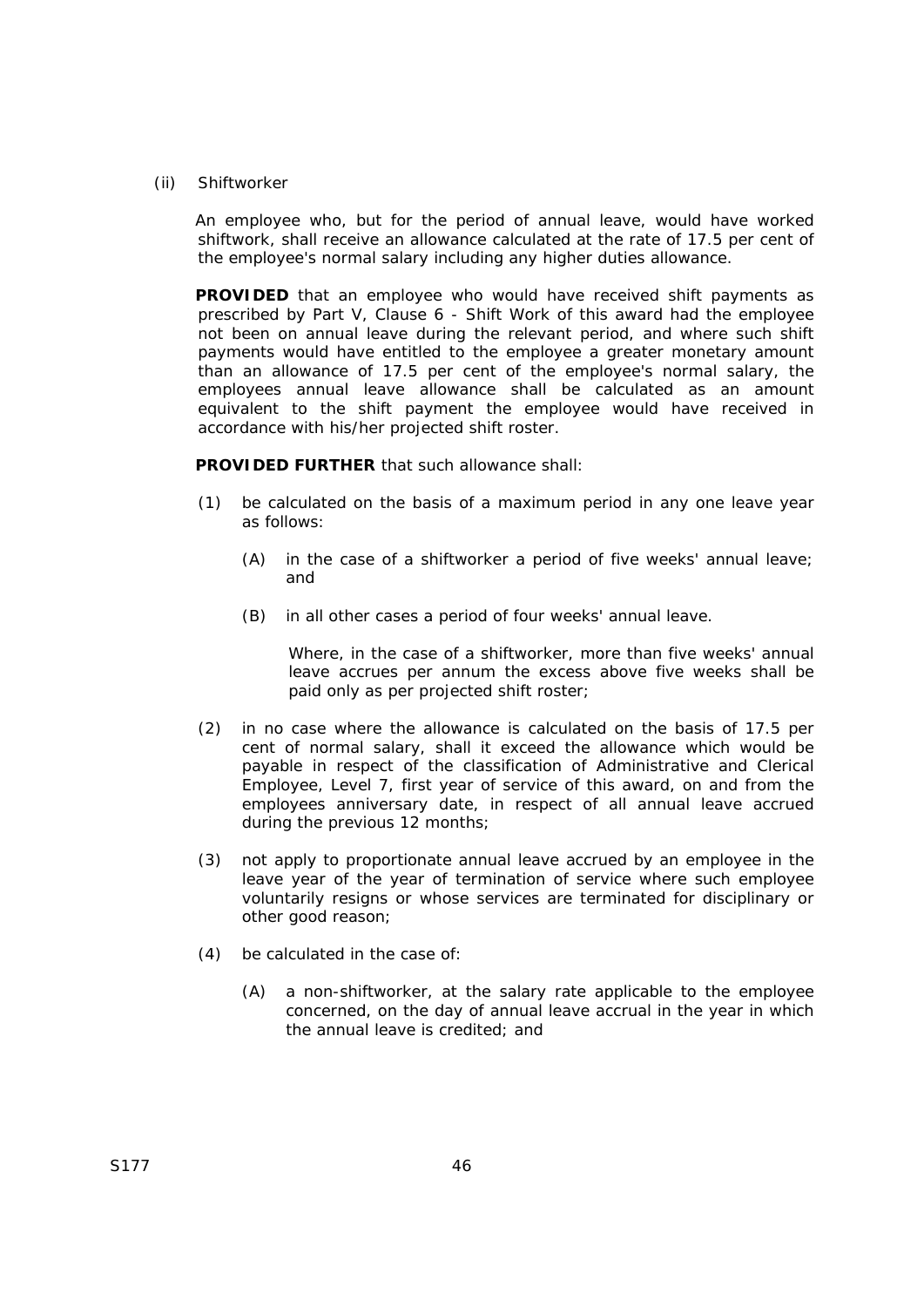- (B) a shiftworker, where the allowance is calculated as to projected shift roster, at the salary rate applicable to the employee concerned as at the date of commencement of annual leave; or
- (C) a shiftworker, where the allowance is calculated at 17.5 per cent of the employee's normal salary, at the salary rate applicable to the employee concerned on the day of annual leave accrual in the year in which the annual leave is credited;
- (5) not be cumulative. Any balance of such allowance due to an employee at the expiration of a period of one year following the date upon which the annual leave was credited shall be paid to such employee as soon as is practicable after the date of the expiration of such period.

### (b) District

- (i) The purpose of this General Allowance is to compensate for excess costs necessarily incurred by an employee living in an 'isolated area' and without limiting the foregoing includes partial reimbursement for STD, freight, fuel and depreciation costs.
- (ii) Where an employee is stationed in one or other of the following districts, the employee shall be paid an allowance in accordance with the following rates:

| (1) | Category R                                                                                                                                   | Rate per Annum<br>\$ |
|-----|----------------------------------------------------------------------------------------------------------------------------------------------|----------------------|
|     | Remote locations approved as such by the<br>Tasmanian Industrial Commission including<br>Bass Strait Islands, Maria Island, Bruny<br>Island: |                      |
|     | Employee with dependent relatives residing<br>with them                                                                                      | 3364                 |
|     | Other (no dependents)                                                                                                                        | 1681                 |
| (2) | Category B                                                                                                                                   |                      |
|     | Locations under the Commonwealth Taxation<br>Zone B prescription:                                                                            |                      |
|     | Employee with dependent relatives living with<br>them                                                                                        | 1681                 |
|     | Others (no dependents)                                                                                                                       | 841                  |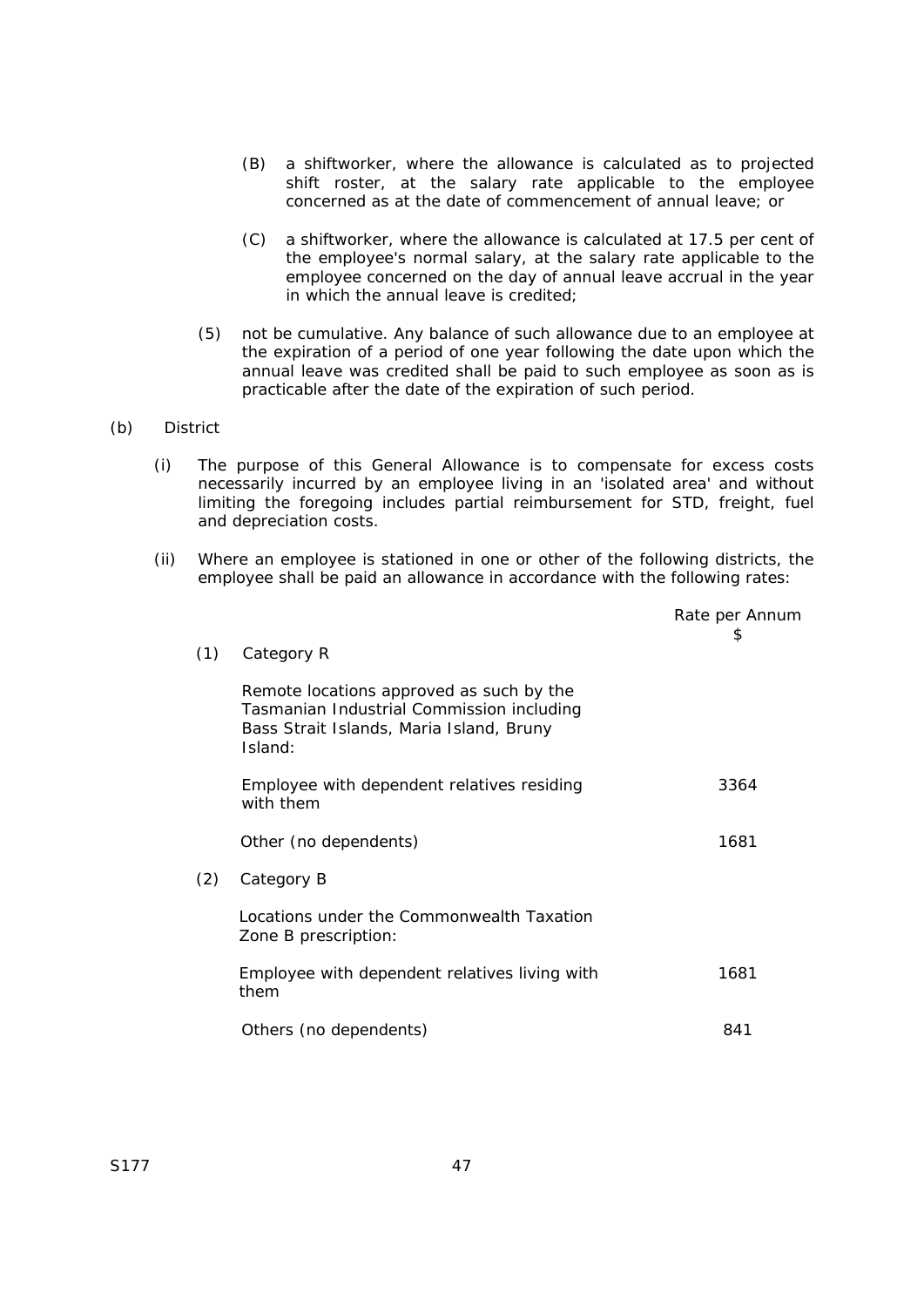(3) Category S

 Special locations as may be approved by the Tasmanian Industrial Commission:

| Employee with dependent relatives residing<br>with them | 841 |
|---------------------------------------------------------|-----|
| Others (no dependants)                                  | 420 |

**PROVIDED** that an employee who has dependants residing with the employee shall be regarded as an employee without dependants if their partner or spouse, of entitlement arising from employment, is in receipt of a district allowance

- (c) First Aid Allowance
	- (i) An employee nominated by the employer to perform first aid duties and who is the current holder of a St John Ambulance First Aid Certificate, or an equivalent certificate, shall be paid an allowance of \$602.00 per annum.
	- (ii) Where the employer requires an employee to obtain a first aid qualification, the employer shall pay all associated costs, and where necessary, shall provide paid time off for the purpose of undertaking first aid training leading to an appropriate first aid qualification such as a certificate from St John Ambulance.
	- (iii) An employee nominated to perform first aid duties shall be allowed to undertake refresher courses as in paragraph (ii) of this subclause providing the employer still requires the employee to perform such duties.
- (d) Higher Duties, More Responsible Duties and Mixed Functions Allowances
	- (i) Higher Duties Allowance
		- (1) Where an employee is directed by the employer to temporarily perform the duties of an employee with a higher classification for a period of five days or more, that employee shall be paid an allowance equal to the difference between the employee's own salary and the minimum salary of the higher position.
		- (2) Where an employee is directed by the employer to perform temporarily a part of the duties of an employee with a higher classification for a period of five days or more, that employee will receive an allowance established by reference to the proportion that the duties assumed bear to the whole of the duties of the higher position and the difference between the employee's substantive salary and the minimum salary of the higher position.
		- (3) Where an employee is promoted to a higher position in which that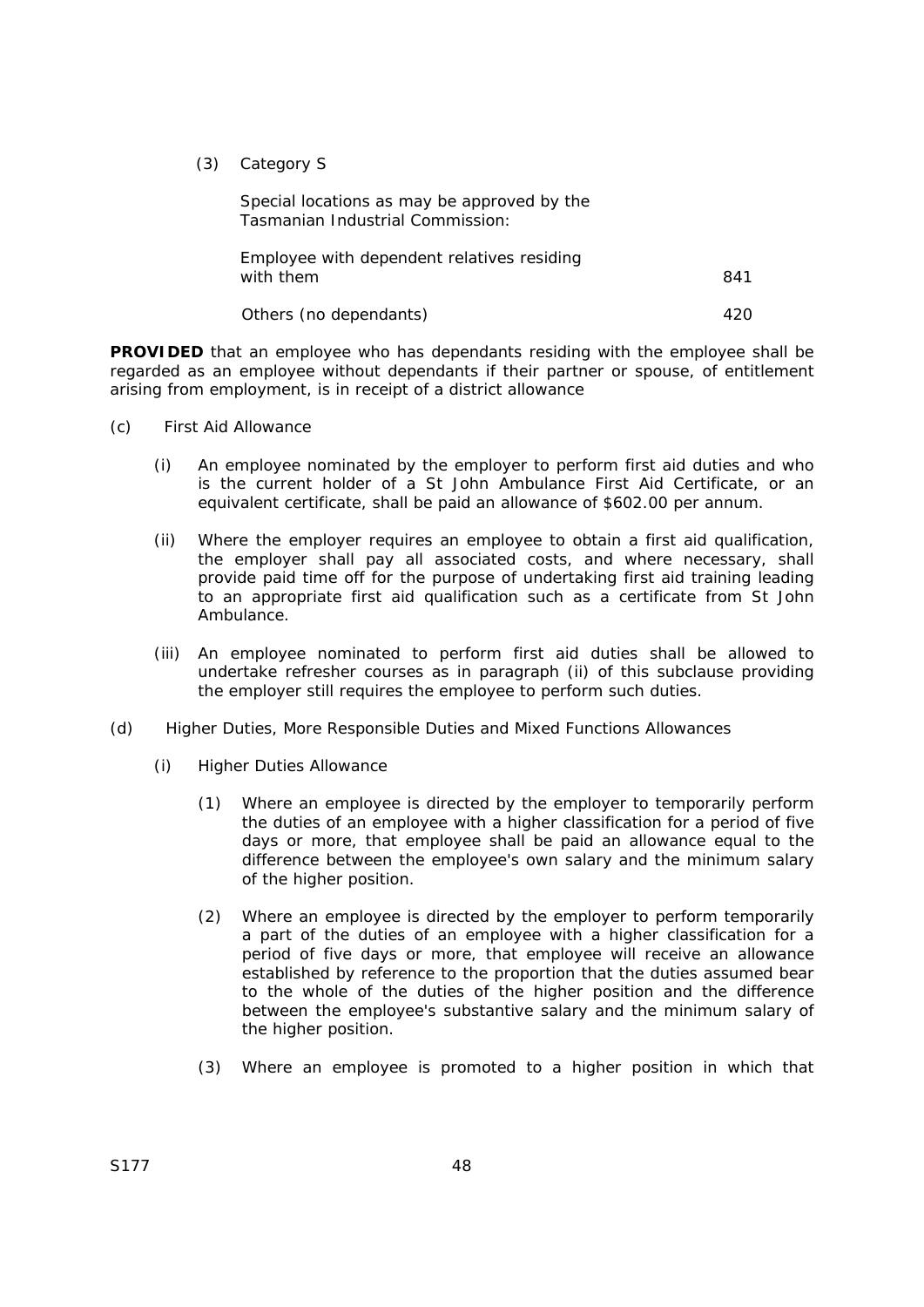employee has previously been performing the duties in a temporary capacity, that employee will receive the increment to which the employee would normally have been entitled had the employee been promoted to the position at the commencement of the period of acting duty.

- (4) Where an employee continues to perform the higher duties as provided for in subparagraph (i)(1) hereof for a period of more than 12 months an increment if provided for in the higher classified position shall be paid.
- (5) Where an employee receiving an allowance under subparagraphs (1) or (2) of this paragraph, proceeds on approved paid leave, the employee will continue to receive that allowance provided that the duties continue after the period of such leave.

**PROVIDED** that no employee shall be entitled to receive any increase in salary by virtue of subparagraph (i)(4) hereof unless, in the opinion of the employer, the employee's conduct, diligence and efficiency during the 12 months immediately prior to the date from which such increase would be payable shall have been satisfactory.

- (6) For the purposes of subparagraph (i)(4) reference to employee does not include temporary employee or casual employee.
- (ii) More Responsible Duties Allowance
	- (1) Where, for a period of five days or more an employee is required to perform more responsible duties which are not capable of being paid for in subparagraphs  $(i)(1)$  and  $(i)(2)$  of this subclause, the employer shall authorise a more responsible duties allowance.

The allowance shall be established by reference to the value of the more responsible duties involved.

- (2) Where an employee receiving an allowance under subparagraphs (1) or (2) of this paragraph, proceeds on approved paid leave*,* the employee will continue to receive that allowance provided that the duties continue after the period of such leave.
- (3) Payment for overtime shall be at the classification rate inclusive of the allowance provided in paragraphs (i) or (ii) of this subclause.
- (4) For the purposes of subparagraphs (1), (2) and (3) of this paragraph reference to employee does not include temporary employee or casual employee.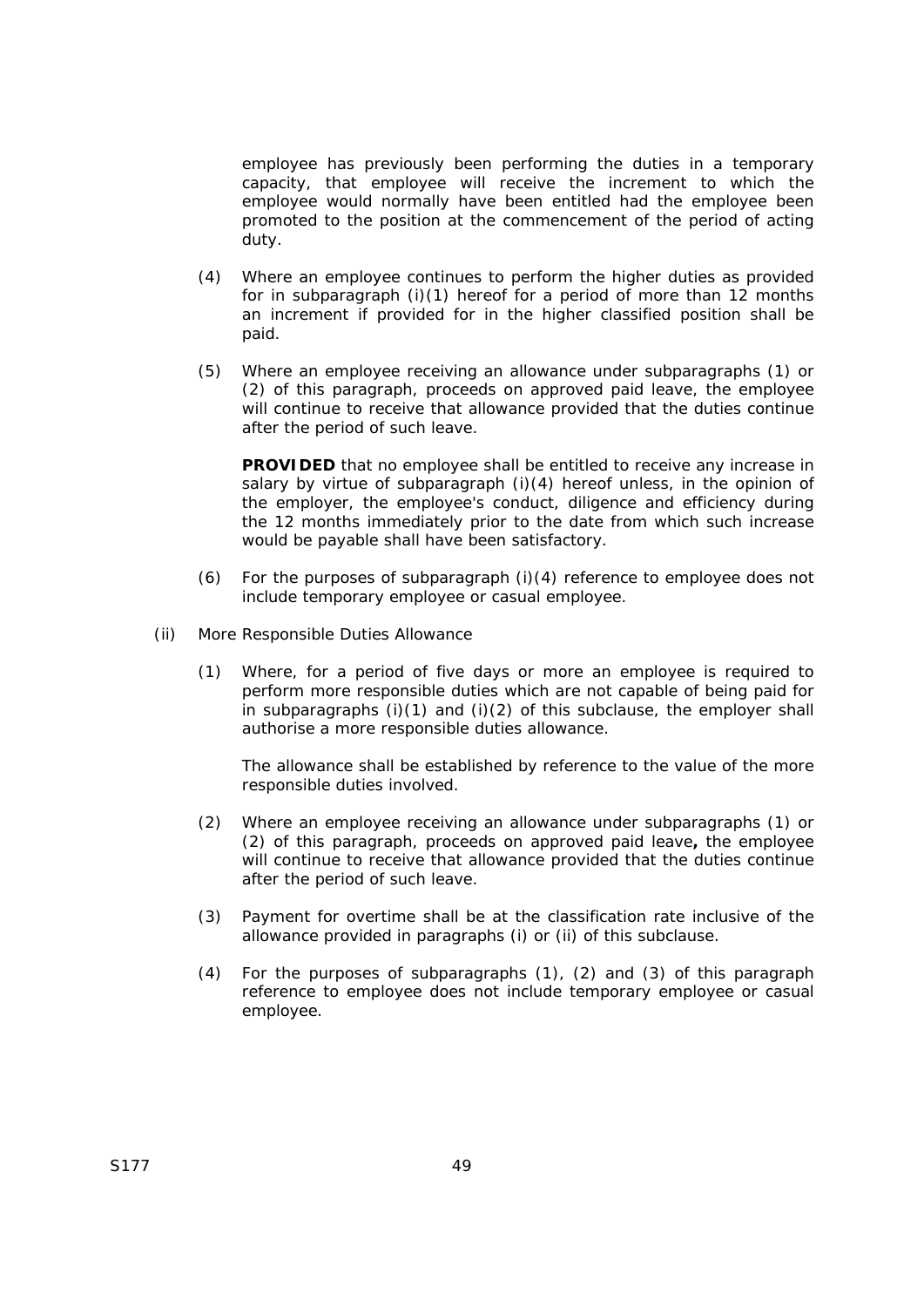(iii) Mixed Functions

Notwithstanding paragraphs (i) or (ii) of this subclause, an operational employee engaged continuously for two hours or more on duties carrying a higher rate than that employee's ordinary classification, shall be paid the higher rate for such day or shift. If for less than two hours the employee shall be paid the higher rate for the time worked.

**PROVIDED** that where an employee is required to work to relieve a person occupying a supervisory position where that person is absent on his/her nominated day off or a day in lieu thereof, this allowance shall not apply.

### (e) Kilometreage

(i) Required User Category

Where an employee is required in writing by the employer to have available on a regular basis a private motor vehicle which the employee will be required to use for official purposes, and the employee agrees in writing to do so an allowance shall be paid for such use in accordance with the following rates:

| Annual Kilometreage Travelled on Duty in a<br>Financial year | Cents per Kilometre |             |  |  |
|--------------------------------------------------------------|---------------------|-------------|--|--|
|                                                              | Rate 1              | Rate 2      |  |  |
|                                                              | 2 litres and        | Less than 2 |  |  |
|                                                              | above               | Litres      |  |  |
| First 10,000 kilometres                                      | 71.81 (100%)        | 61.76 (86%) |  |  |
| Any additional kilometres                                    | 38.06 (53%)         | 33.03 (46%) |  |  |

**PROVIDED** that where the employer wishes to withdraw the requirement to provide a private motor vehicle then, except where special circumstances exist, at least one year's notice in writing shall be given, and the notice period shall specified to end on 30 June.

(ii) Occasional User Category

Where an employee is not required to provide a private motor vehicle for official use as prescribed in subclause (e) - Kilometreage, paragraph (i) - Required User Category but otherwise receives approval from the employer to use a private motor vehicle for official purposes on a occasional basis, an allowance shall be paid in accordance with the following rates: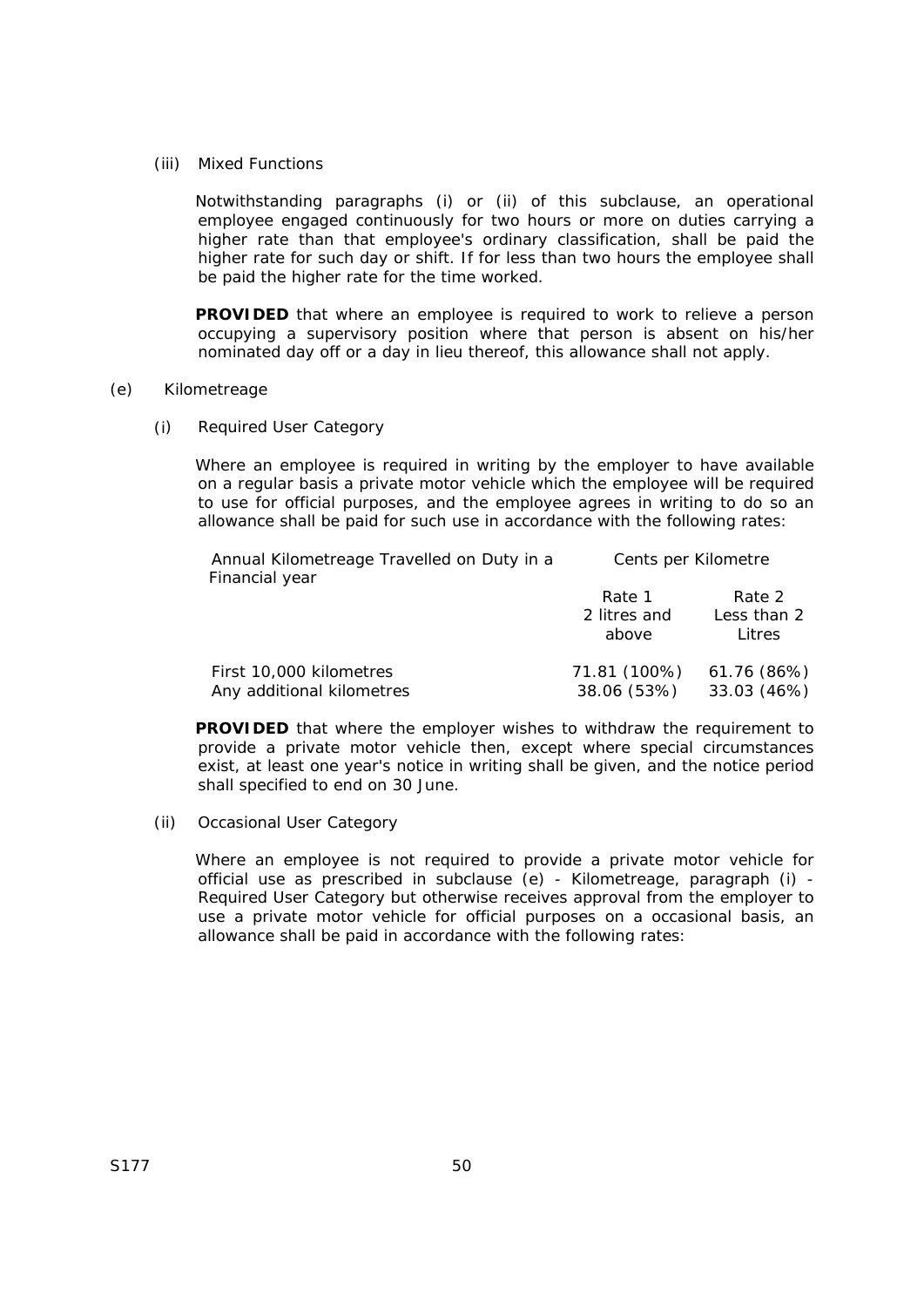| Annual Kilometreage Travelled on Duty in<br>a Financial year | Cents per Kilometre             |                                 |
|--------------------------------------------------------------|---------------------------------|---------------------------------|
|                                                              | Rate 3<br>2 litres and<br>above | Rate 4<br>Less than 2<br>Litres |
| First 10,000 kilometres<br>Any additional kilometres         | 47.87 (100%)<br>25.37 (53%)     | 41.17 (86%)<br>22.02 (46%)      |

(iii) For the purpose of subclause (e) - Kilometreage, paragraphs (i) - Required User Category and (ii) - Occasional User Category, the rates specified therein shall apply as follows:

RATES 1 and 3 Apply to motor vehicles generally recognised as having an engine capacity of 2:0 litres or more and include rotary engines.

RATES 2 and 4 Apply to motor vehicles generally recognised as having an engine capacity of less than 2:0 litres.

(iv) The rates specified in subclause (e) - Kilometreage, paragraph (i) - Required User Category and (ii) - Occasional User Category, shall not be varied as a consequence of National Wage Case decisions. The rates shall be varied upon application subsequent to 30 March and 30 September of each year after the Hobart Transportation, Private Motoring subgroup, Consumer Price Index Numbers for the quarters ending 30 March and 30 September respectively, become available. The Rate 1 and Rate 3 variations for the first 10,000 kilometres travelled shall be calculated in accordance with the formula specified in decision T.33 of 1985 dated 13 June 1985.

Variations to the other rates specified in the tables in subclause (e) - Kilometreage, paragraphs (i) - Required User Category and (ii) - Occasional User Category, shall be calculated by applying the percentage shown in brackets to the relevant first 10,000 kilometres rate (as varied) shown as 100 per cent.

- (v) An employee shall not receive an allowance for kilometres travelled in excess of 16,000 kilometres in any one financial year unless authorised by the employer concerned on the recommendation of the Head of Agency, to travel a greater distance in that year.
- (vi) In addition the following allowances shall be paid to employees:
	- (1) Where stationed in Category R as provided in subclause (b) District Allowances, paragraph (ii), subparagraph (1) of this clause, \$24.70 per month plus \$9.90 per 1,600 kms travelled on duty.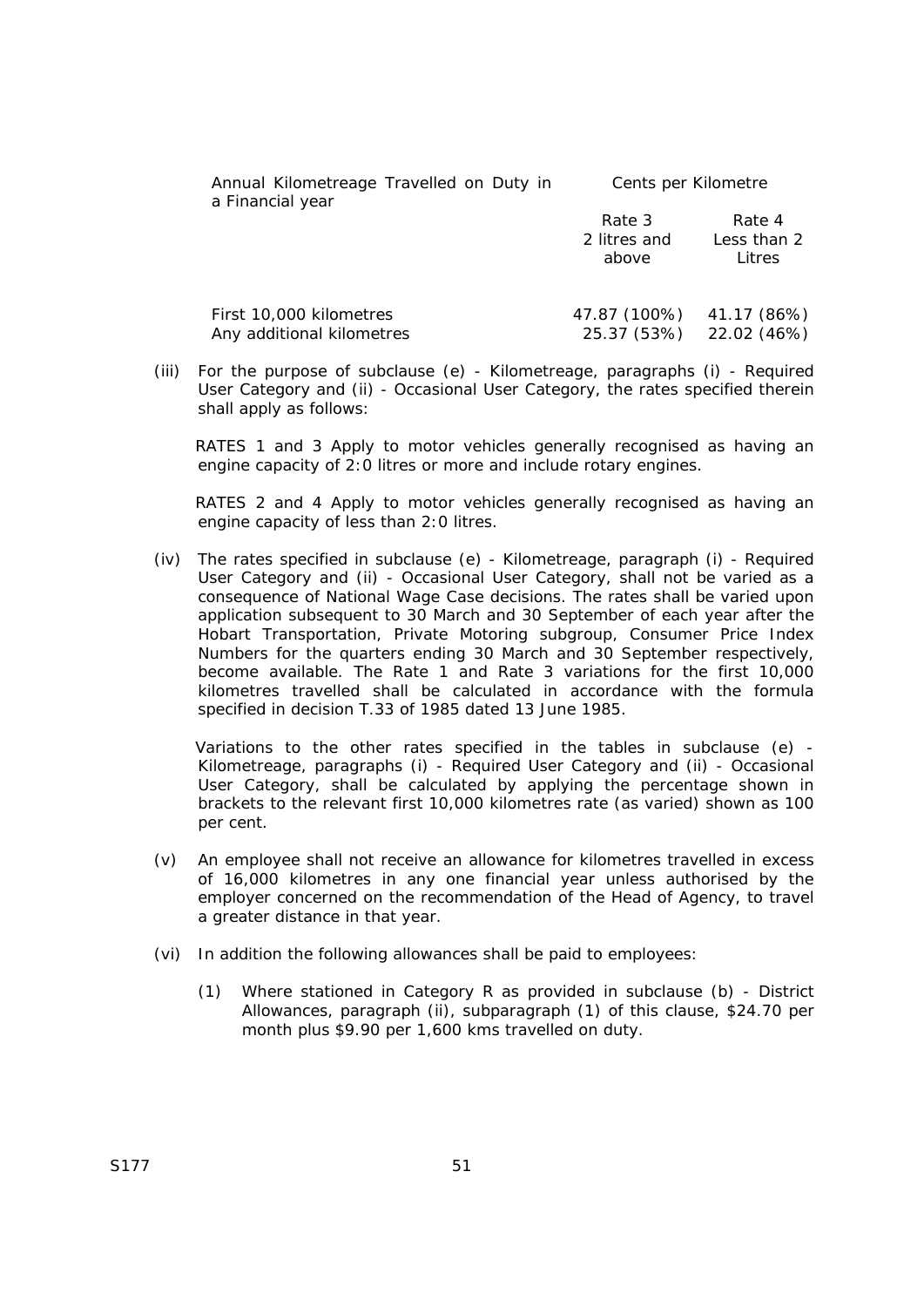- (2) Where stationed in Category B as provided in subclause (b) District Allowance, paragraph (ii), subparagraph (2) of this clause, \$16.40 per month plus \$9.90 per 1,600 kms travelled on duty.
- (3) Where authorised to use a utility, four-wheel drive motor vehicle or any other special type of motor vehicle approved by the employer concerned - \$9.90 per month.
- (4) Where authorised to use a trailer attached to the motor vehicle 2.97 cents for each kilometre travelled on duty with the trailer attached.
- (5) Where authorised to use a motor vehicle on work involving the regular carrying of heavy equipment - \$9.90 per month.
- (6) Where authorised to use a motor cycle 9.67 cents for each kilometre travelled on duty.
- (vii) Where an employee is required to provide a private motor vehicle in accordance with paragraph (i) - Required User Category of this clause and the distance travelled on duty in any financial year does not exceed 4,000 kilometres, the employee shall be paid an allowance calculated by multiplying the appropriate rate per kilometre by the difference between the actual number of kilometres travelled on duty during that year and 4,000 kilometres.
- (viii) Where a part-time employee is eligible for any payment under subclause (e) Kilometreage, paragraph (vii) of this clause, such allowance shall be calculated on the proportion of the total hours worked in that year by the part-time employee to the annual standard hours for a full-time employee of the same classification.
- (ix) Unless otherwise directed by the employer, kilometreage on duty shall be the distance travelled from an employee's place of employment to his or her destination and return to his or her place of employment.
- (x) A kilometreage allowance in excess of or at variance with the rates set forth in paragraphs (i) - Required User Category and (ii) - Occasional User Category of this subclause may be paid if, on the determination of the employer concerned, special circumstances exist which justify such excess or variation.
- (f) Meal Allowance
	- (i) Where an employee is required to commence duty at their headquarters not less than one and a half hours before, or to remain on duty for not less than one and a half hours after, the normal hours of duty, and that requirement necessitates the employee obtaining a meal away from home, that employee shall, subject to this paragraph, be paid a meal allowance at the following rate: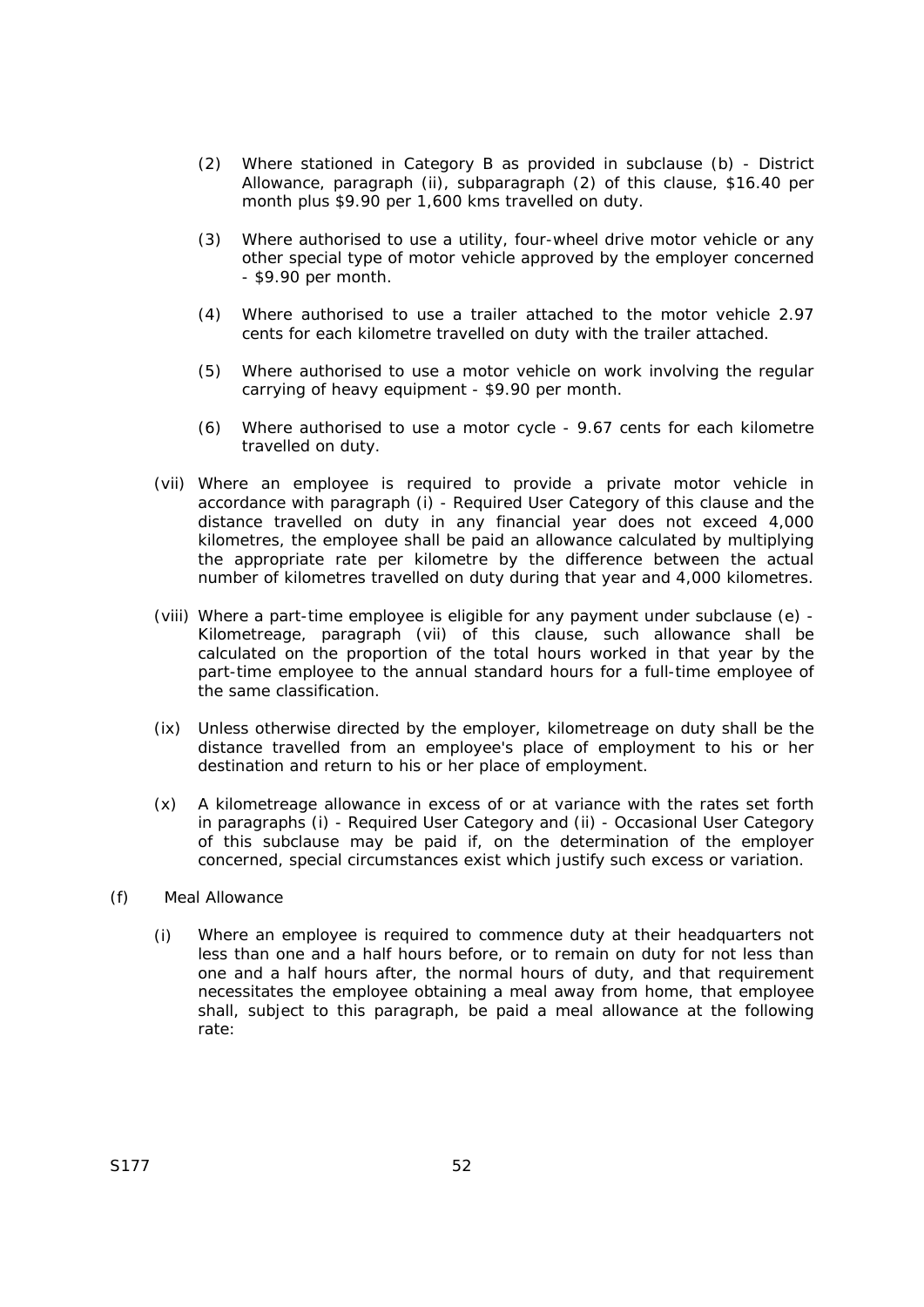| Meal                     | Rate of Allowance |
|--------------------------|-------------------|
|                          |                   |
| <b>Breakfast</b>         | 9.95              |
| Lunch (or midday meal)   | 10.95             |
| Dinner (or evening meal) | 19.35             |

**PROVIDED** that where an employee who is required to work overtime on a Saturday, Sunday or holiday with pay, has been given prior notice the previous day or earlier, the employee shall not be entitled to the meal allowance BUT where such prior notice has not been given the employee shall attract such payment.

- (ii) Where the duties of an employee require the employee to travel from that employee's headquarters and the employee is more than 60 kilometres at the normal meal break, that employee shall, subject to this paragraph, be paid:
	- (1) in the case of a meal purchased by the employee at any hotel, boarding house, or public eating house, a meal allowance at the following rate:

| Meal                     | Rate of Allowance |
|--------------------------|-------------------|
|                          |                   |
|                          |                   |
| <b>Breakfast</b>         | 995               |
| Lunch (or midday meal)   | 10.95             |
| Dinner (or evening meal) | 19.35             |

- (2) in the case of a meal provided by the employee, a meal allowance of \$3.55 for each meal so provided.
- (g) Training Courses and Conferences Allowance

An employee who is required or is authorised to attend either a training course, conference or other similar function where full accommodation (including meals) is provided at no extra cost to such employee, he/she shall be paid an allowance for incidental expenses for each day of such attendance at the rate of:

|      |                    | Rate per Day |
|------|--------------------|--------------|
|      |                    |              |
| (i)  | Within this State  | 10.95        |
| (ii) | Outside this State | 24.80        |

- (h) Travelling Allowance
	- (i) Employees travelling on duty who are required to remain away from their normal place of residence overnight shall be paid an allowance calculated in accordance with the following components: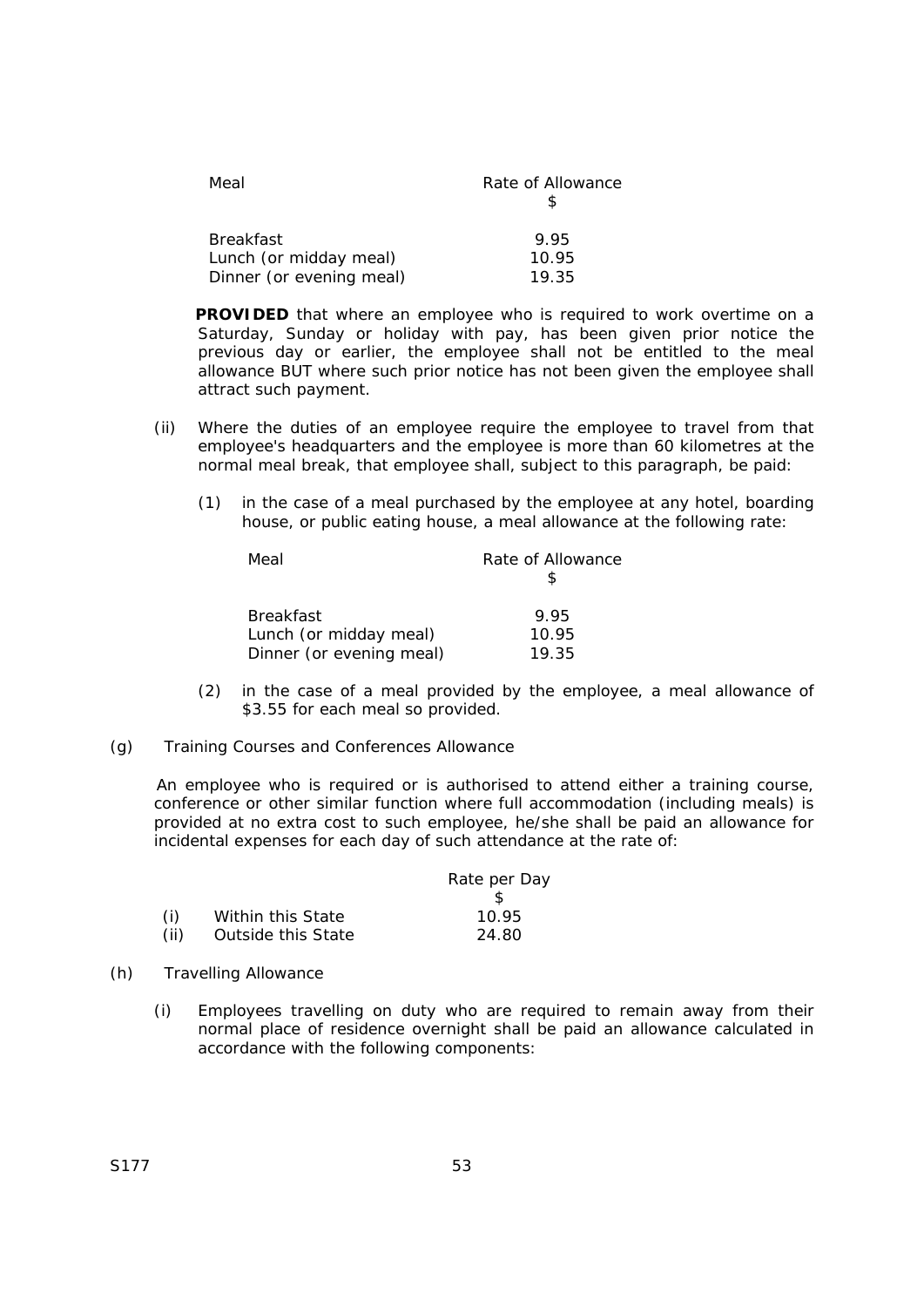| Component                                                                                               | Within<br>Tasmania | Outside<br>Tasmania |        | Sydney Melbourne |
|---------------------------------------------------------------------------------------------------------|--------------------|---------------------|--------|------------------|
|                                                                                                         | \$                 | \$                  | \$     | \$               |
| Overnight<br>absence<br>from<br>normal place of residence                                               | 97.90              | 136.80              | 159.75 | 136.80           |
| Breakfast (preceding<br>or<br>following<br>an overnight<br>absence) applicable hours<br>7.00am - 8.30am | 16.00              | 16.00               | 16.00  | 16.00            |
| Lunch (preceding<br>or<br>following an overnight<br>absence) applicable hours<br>12.30pm - 2.00pm       | 14.25              | 14.25               | 14.25  | 14.25            |
| Dinner (preceding<br>or<br>following an<br>overnight<br>absence) applicable hours<br>6.00pm - 7.30pm    | 30.35              | 30.35               | 30.35  | 30.35            |

**PROVIDED** that if the employee so wishes, that employee shall be allowed advance payment of the estimated allowance payable for the period of travel in question.

- (ii) In addition to the allowance available in accordance with paragraph (i) of this subclause and provided the employer is satisfied that the employee did incur the expense claimed, an employee shall be entitled to reimbursement of reasonable expense incurred, as a result of his or her absence from the normal place of residence, for the following purposes:
	- (1) a telephone call to the employee's spouse or children each 24 hours;
	- (2) dry cleaning or laundry required as the result of an extended absence.
- (iii) Notwithstanding paragraph (i) of this subclause where the employer is satisfied that no reasonable alternative accommodation is available, the employee may be reimbursed for actual expenses incurred.
- (iv) Where an employee travels with a Minister or in a representative capacity for the State, or on special duties as determined by the employer, and thereby incurs additional expense, the employee may be paid such travelling allowance as may be determined by the employer.
- (v) Where public transport is not conveniently available and employees in the performance of their duties find it necessary to hire other forms of transport, they shall, subject to the approval of the employer, be reimbursed the actual costs incurred in the hiring of such transport.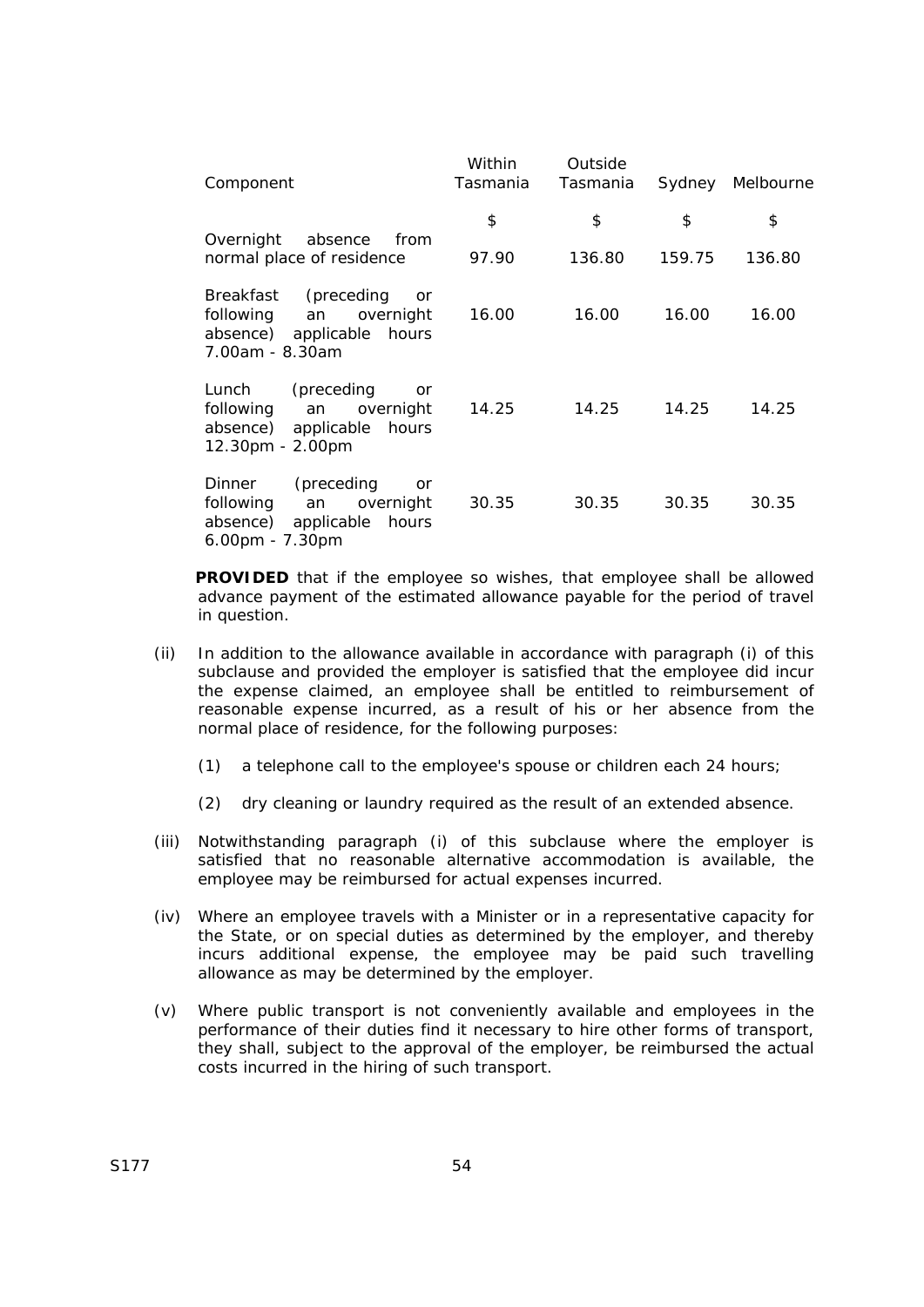- (vi) Where employees in the performance of their duties are required to be stationed temporarily at any place other than their usual headquarters for a period exceeding three weeks, and are absent from their normal place of residence, and have to procure board and lodging whilst so stationed, they shall be paid a travelling allowance at the following rates:
	- (1) for the first three weeks in accordance with the rates set forth in paragraph (i) of this subclause; and
	- (2) thereafter, at such rate as the employer concerned may determine.
- (vii) Where the employer certifies that the duties of an employee involve systematic travelling, the employer shall determine the rate to be paid to such employee within the limits of the rates set forth in paragraph (i) of this subclause.
- (viii) Where an employee in the performance of their duties is required to travel:
	- (1) Within Australia (including Papua New Guinea and New Zealand by ship, aircraft, railway train, or other means of conveyance, where the employee is provided meals and sleeping quarters, that employee, while so travelling, shall be paid a travelling allowance at the rate of:

|                    | Rate per Day |  |
|--------------------|--------------|--|
| Within this State  | 15.25        |  |
| Outside this State | 21.35        |  |

(2) Outside Australia, Papua New Guinea and New Zealand - that employee, while so travelling, shall be paid a travelling allowance at such a rate as the employer may approve.

### **4. BOARD AND LODGING**

(a) An employee who is provided with board and/or lodging at a health service facility shall have deducted from that employee's salary the following amounts in respect of such board and lodging:

| (i)   | Where both board and lodging is provided per week | 100.60 |
|-------|---------------------------------------------------|--------|
| (ii)  | Where lodging but no board is provided per week   | 18.45  |
| (iii) | Where board but no lodging is provided per week   | 82.15  |

 $\mathfrak{p}$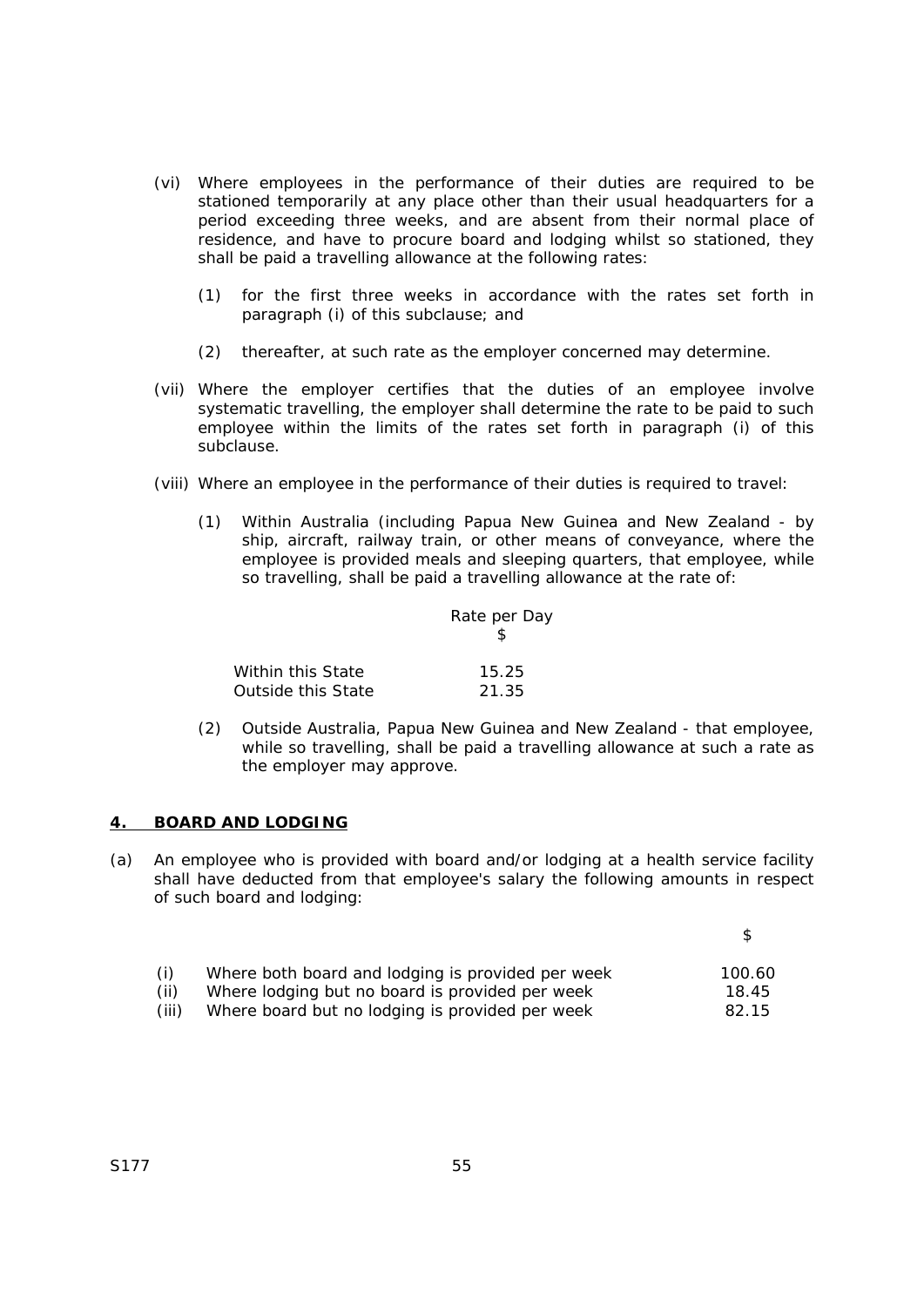(b) The amount that may be deducted where meals only are provided shall be as follows:

| Lunch/Evening                   | Rate Per Meal<br>S. |
|---------------------------------|---------------------|
| 3 Course (Soup, Main and Sweet) | 4.50                |
| 2 Course (Main, Soup or Sweet)  | 3.30                |
| Single Main - Hot or Cold       | 2.15                |
| Single Course other than Main   | 1.20                |
| Course                          |                     |
| All breakfasts - full           | 4.50                |
| Continental breakfast           | 2.70                |

**PROVIDED** that the employer may include on the cafeteria menu meals at prices above those covered by the award.

## **PROVIDED FURTHER:**

- (i) a minimum charge of \$1.20 applies for each meal taken;
- (ii) in each case where a one, two or three course meal is ordered and charged for as above, no extra charge is to be levied for either beverages, toast, bread, butter or condiments.

## **5. EXCESS FARES**

An employee who is required by the Head of Agency to attend work for short periods at a location other than their regular place of employment shall be paid such reasonable fares necessarily incurred.

**PROVIDED** that no employee shall be entitled to the benefits of this subclause for more than three months in any one continuous period.

## **6. LEAVE EXPENSES - BASS STRAIT ISLANDS**

Where an employee is stationed on the Bass Strait Islands and enters upon leave of absence the employee shall, three times in every year, be paid the return fare reasonably incurred by the employee for themselves or for any dependant member of their family resident on the Bass Strait Islands, travelling from their station to the nearest seaport or airport on the mainland of this State. Such travel shall include travel via Melbourne when such indirect travel is the most expedient means of travelling to or returning from the nearest seaport or airport on the mainland of this State.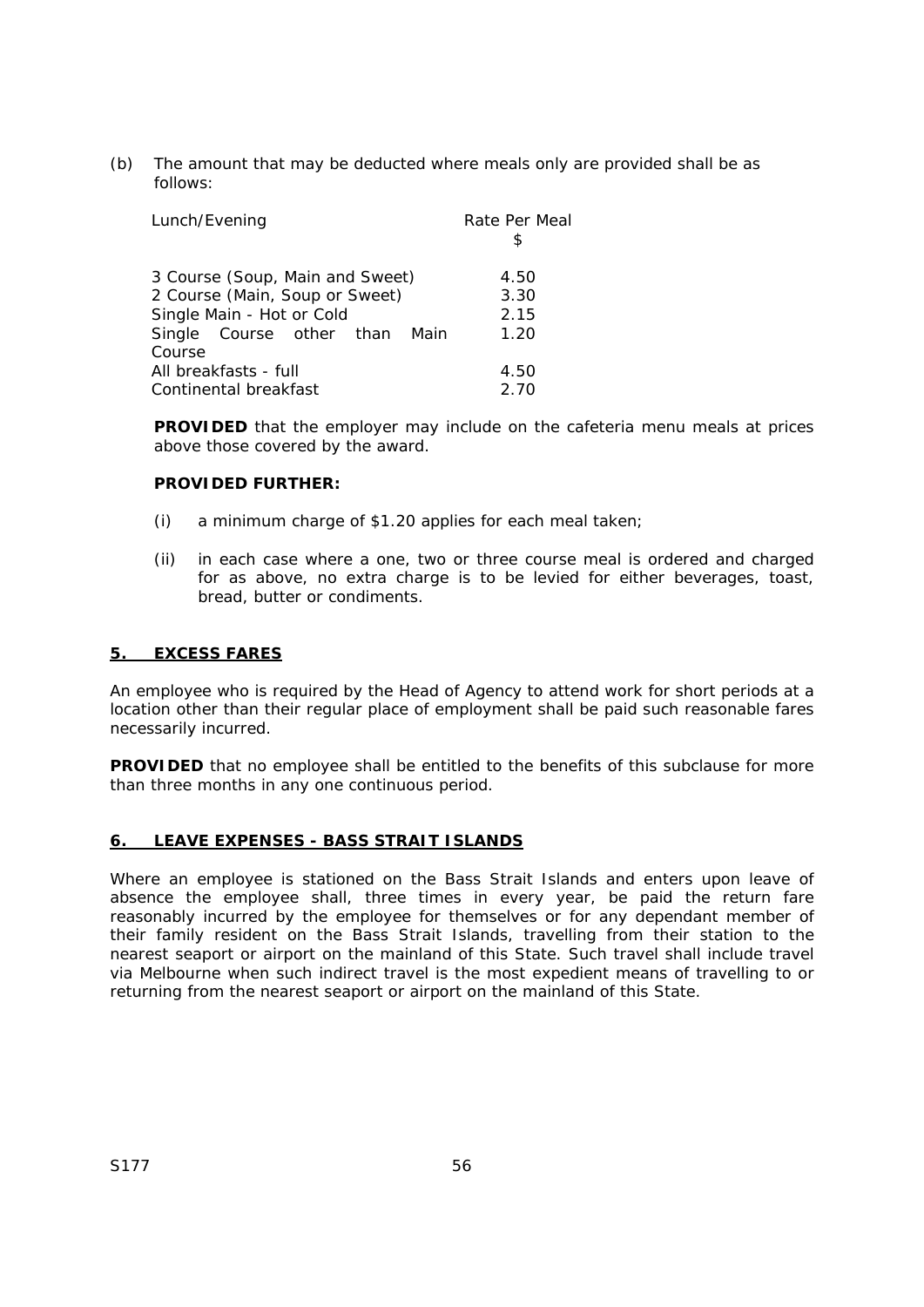## **PROVIDED** that:

- (a) an employee may in substitution for travel to the nearest seaport or airport in this State, travel to any other seaport or airport in this State or to Melbourne;
- (b) for the purpose of obtaining medical or dental treatment for an employee or dependant member of their family resident on the Bass Strait Islands an employee shall by way of reimbursement be paid the return fare reasonably incurred for travel from the employee's station to the nearest centre in this State, or to Melbourne, whereat such treatment can be obtained. Such reimbursement shall be in substitution for one or both of the return airfares for the person concerned, more particularly set forth in this paragraph;
- (c) the above entitlement is not cumulative, each year standing alone;
- (d) no employee shall be eligible to receive payment for the return fares as set forth above unless such employee has first completed three months continuous service on one or other of the Bass Strait Islands.

## **7. MEALS ON DUTY**

Where, on the determination of the Head of Agency, the nature of an employee's duties are such as to warrant free meals on duty, or where in the Head of Agency's opinion other good reason exists for the provision to an employee of free meals on duty, such meals shall be provided free of charge.

## **8. SPECIAL RATES**

Subject to subclause (a) of this clause in addition to the salary rates prescribed by Part III, Clause 1 - Salaries of this award the following special rates shall be paid to employees including apprentices and trainees:

(a) Cold Places

An employee working for an aggregate of more than one hour per shift in places where the temperature is reduced by artificial means below 0 degrees Celsius shall be paid \$0.45 per hour extra for the time so worked. Where the work continues for more than two hours, employees shall be entitled to a rest period of 20 minutes every two hours without loss of pay.

(b) Confined Spaces

An employee working in a confined space that is a compartment, space or place the dimensions of which necessitate such employee working in a stooped or otherwise cramped position or without proper ventilation, shall be paid \$0.55 per hour extra.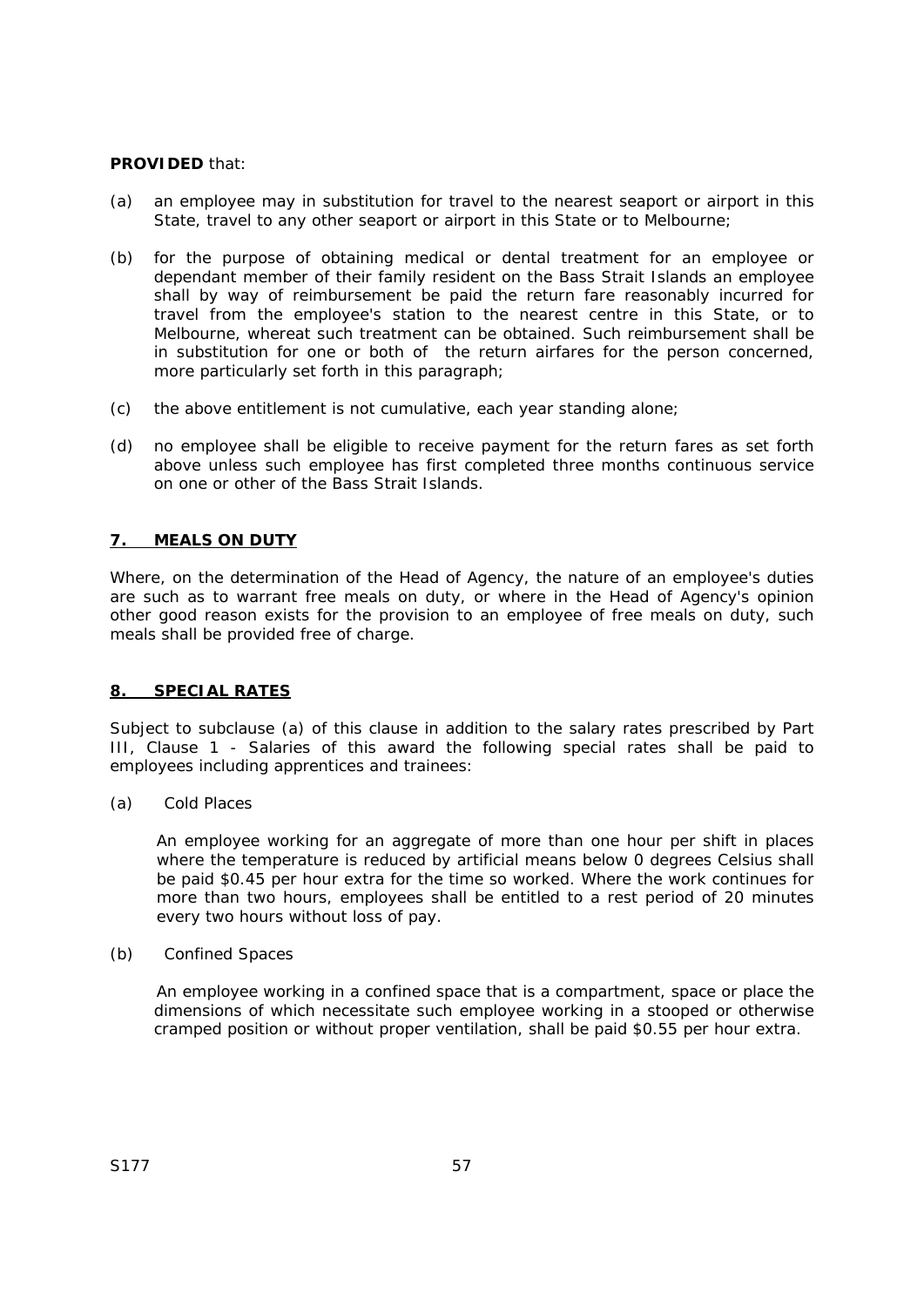## (c) Dirty Work

An employee required to perform work which an authorised representative for the employer and the employee shall agree, is of an unusually dirty or offensive nature shall be paid \$0.45 per hour extra. In case of a disagreement between the representative and the employee, the employee shall be entitled within 24 hours to ask for a decision on his/her claim by a representative responsible for the management or supervision of the work concerned. In such a case a decision shall be given on the employee's claim within 48 hours of it being asked for (unless that time expires on a non working day) or else the said allowance shall be paid. Any dispute arising under this subclause as to whether the work is of an unusually dirty or offensive nature shall be determined by the employer.

### (d) Hot Places

An employee working for more than one hour in the shade in places where the temperature is raised by artificial means to between 46 and 54 degrees Celsius, shall be paid \$0.45 per hour extra. The temperature shall be decided by a representative of the employer of the hospital concerned after consultation with the employees who claim the extra rate.

(e) Rates not Subject to Penalty Additions

The special rates herein prescribed shall be paid irrespective of the times at which the work is performed and shall not be subject to any premium or penalty additions.

## **9. WORK ABOVE FLOOR LEVEL**

In no circumstances shall appliances other than a suitable platform or ladder be used for carrying out work above floor level. Employees engaged on such work are required to comply with the manufacturers specifications regarding the use of such equipment and safety policies and similar instructions available in the workplace.

Work above floor level is defined as that which requires an employee to work on a platform or ladder which raises the employee to a height at least one metre above normal floor height.

## **10. WORK AWAY FROM NORMAL PLACE OF DUTY**

Starting time shall be at the usual place of employment and transport shall be provided to and from distant jobs, except where, having regard to the employee's usual place of residence in relation to the distant job, it is, in the opinion of the employer, more convenient for the employee to commence work at the distant job rather than at his/her usual place of employment, in which case starting time shall be at the distant job.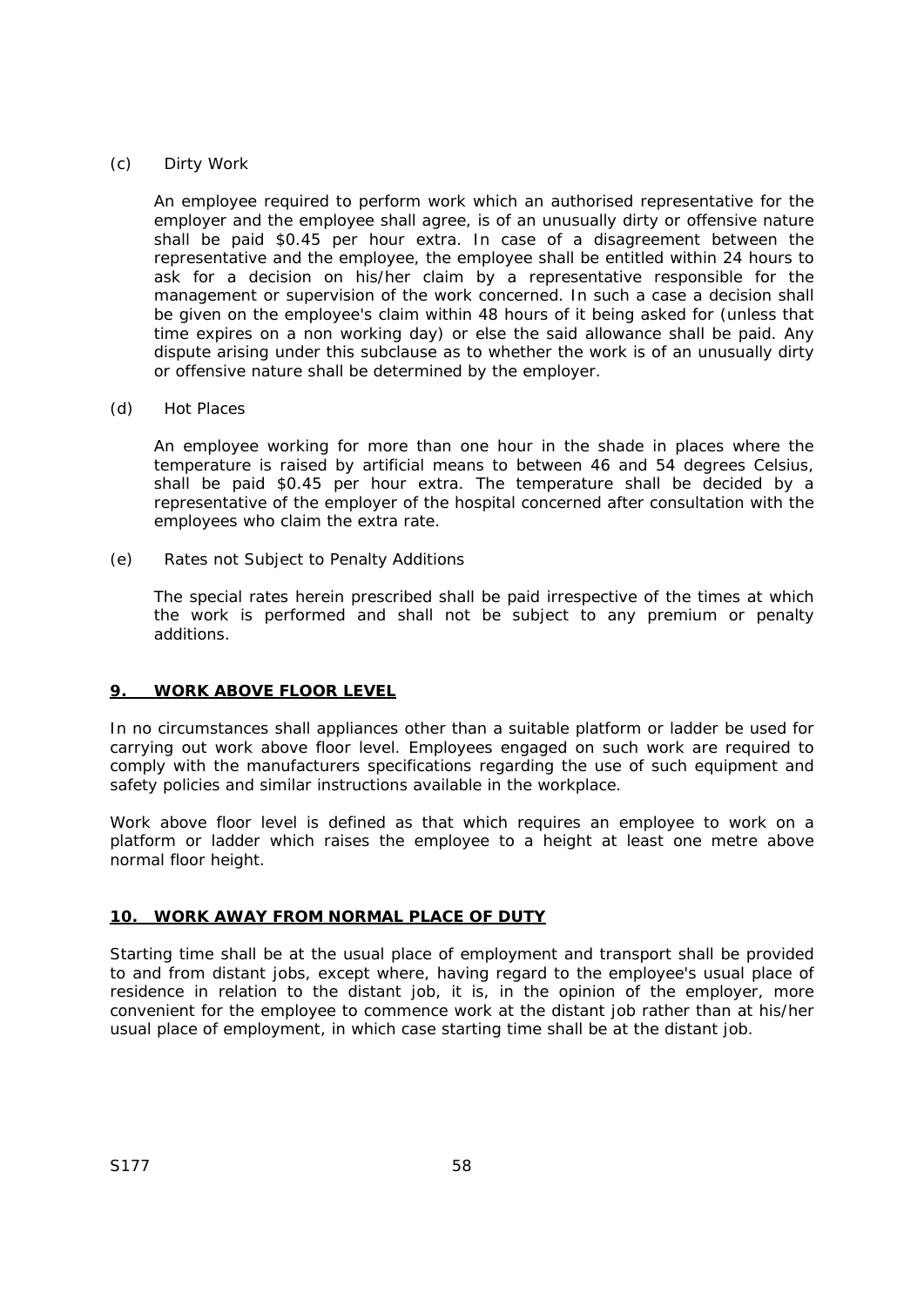## **PART V- HOURS OF WORK AND OVERTIME**

## **1. HOURS OF WORK - DAY WORKER**

- (a) The ordinary hours of work for a day worker shall be:
	- (i) 36¾ hours per week;
	- (ii) 37½ hours per week;
	- (iii) 38 hours per week;

to be worked five days, Monday to Friday inclusive, in continuous periods of seven hours 21 minutes, 7½ hours and seven hours 36 minutes per day respectively between the hours of 7.00am and 5.30pm except for a meal break of no more than one hour.

**PROVIDED** that all employees, engaged after 1 December 1993, shall work 38 hours per week, with all existing employees working less than 38 hours per week employed on or before the operative date shall, at their current classification level retain those hours until they reach the top of their classification level and have spent 12 months at that level.

**PROVIDED FURTHER** that work performed by day workers prior to 7.00am and after 5.30pm, shall be paid for at overtime rates, but shall be deemed for the purpose of this subclause to be part of the employees ordinary hours of work where his/her ordinary hours of work within the period 7.00am to 5.30pm in any week, have been less than 38, or whichever is applicable.

**PROVIDED ALWAYS** that no employee shall be required to work more than five hours without a meal break.

- (b) A day worker employed as an operational employee within a hospital who is directed to work during their recognised meal break shall, for all work performed during such period and thereafter until a meal break is allowed, be paid at the rate of double that employee's normal salary rate.
- (c) Notwithstanding the provisions of this subclause, the spread of hours may be altered between 7.00am and 7.00pm to all or a section of employees by mutual agreement between the employer, the relevant union and the majority of the employees affected, but not so as to require any employee to work more than nine hours in any day; or:
	- (i) for employees working 36.75 hours per week, no more than 147 hours in any two consecutive fortnightly pay periods;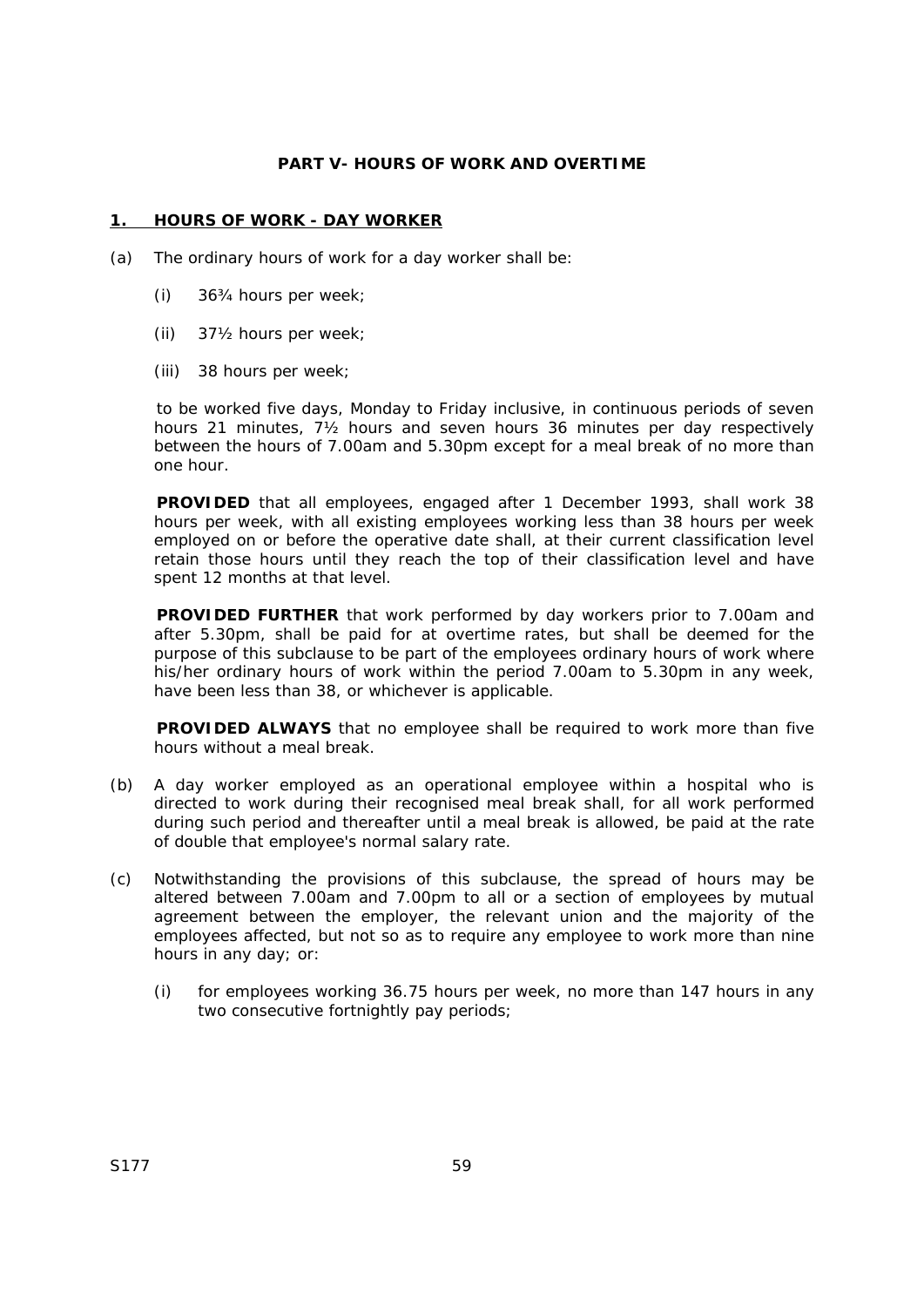- (ii) for employees working 37.50 hours per week, no more than 150 hours in any two consecutive fortnightly pay periods;
- (iii) for all other day workers, no more than 152 hours in any two consecutive fortnightly pay periods.

## **2. HOURS OF WORK – PART-TIME EMPLOYEES**

Part-time employees shall be entitled to the conditions prescribed by this award, except where such conditions are in conflict with those set out below, in which case this clause will apply.

- (a) A part-time employee shall be provided with minimum of two hours work or pay on each occasion they are required to attend for work unless otherwise mutually agreed by the employee, employer and the appropriate union.
- (b) A part-time employee, engaged as a day worker, who is required to work outside the spread of hours as prescribed in Part V, Clause 1 - Hours of Work - Day Worker shall be paid penalty rates as follows:
	- (i) Monday to Saturday time and a half for the first two hours, double time thereafter;
	- (ii) Sunday double time;
	- (iii) Holidays with Pay double time and a half.
- (c) A part-time employee who is required to work on Saturdays, Sundays and holidays with pay shall be paid for all time worked on those days, the penalty rates prescribed for those days in Part V, Clause 3 - Overtime - Other Than Shiftworkers, paragraph (a)(ii).

**PROVIDED** that a part-time employee who receives a loading in lieu of annual leave, personal leave and holidays with pay, shall be paid at the rate of 1.7 times the relevant award rate for work on a holiday with pay.

## **3. OVERTIME - OTHER THAN SHIFTWORKERS**

- (a) (i) The Head of Agency may require an employee to work reasonable overtime at overtime rates, and such employee shall work overtime in accordance with such requirement. No overtime shall be worked without the prior approval of the Head of Agency or a person authorised by the Head of Agency to approve overtime work.
	- (ii) For all time worked in excess of the ordinary hours of work, Monday to Saturday inclusive, payment shall be made at the rate of time and a half for the first two hours, and double time thereafter. For overtime work on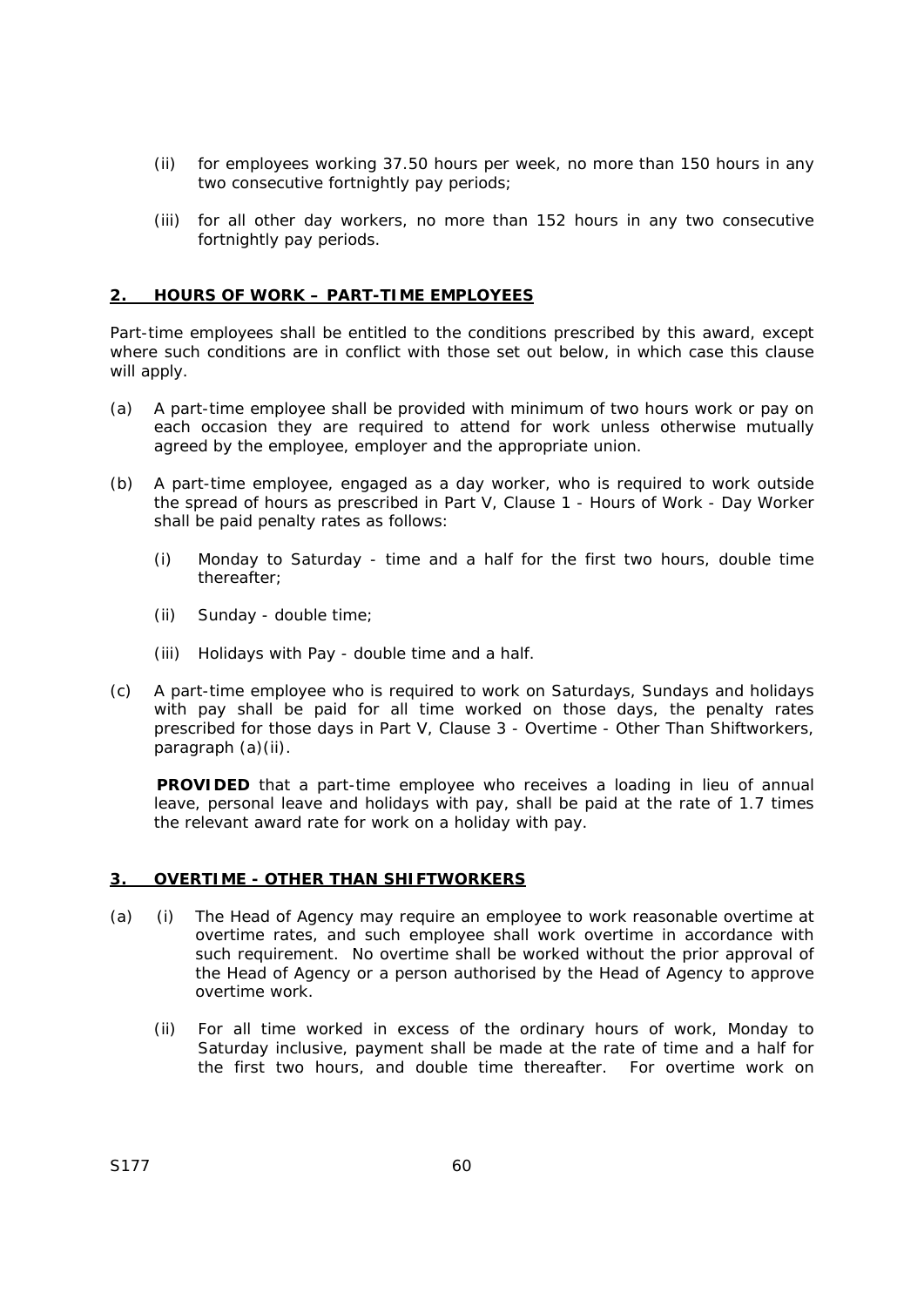Sunday, payment of double time and overtime performed on a holiday with pay or such other day as may be allowed as a State Service Holiday (other than rostered shiftwork) to be paid at double time and one half.

**PROVIDED** that, except as provided by Part V, Clause 5 – Availability and Recall of this award, where an employee is in receipt of a salary of or exceeding the maximum salary entitlement payable to Level 5 of the Administrative and Clerical classification as prescribed by this award but not exceeding the maximum salary entitlement prescribed for Level 7 of the Administrative and Clerical classification, an entitlement for payment of overtime shall be computed at the rate of the maximum salary entitlement payable to Level 5 of the Administrative and Clerical classification.

**PROVIDED FURTHER** that, except as provided by Part V, Clause 5 – Availability and Recall of this award, officers in receipt of a salary in excess of the maximum salary entitlement determined for Level 7 Administrative and Clerical classification under this award, shall not be entitled to payment for any overtime worked.

An employee who holds a position which regularly requires them to work on holidays with pay shall, where mutually agreed, by the employee, employer and the appropriate union, be paid in addition to any paid time off in lieu granted by the employer concerned, at the rate of time and a half of their ordinary rate for the first eight hours worked during their normal spread of hours, and thereafter in accordance with the overtime rates set forth in paragraph (ii) above.

**PROVIDED ALWAYS** that no employee shall receive in the aggregate more than the equivalent of double time and a half of the employee's ordinary rate. For the purposes of computing overtime, each day's work shall stand alone except in those cases where overtime is continuous from one day to the next.

- (iii) Unless the period of overtime is one and a half hours or less, an employee before starting overtime shall be allowed a meal break of twenty minutes, which shall be paid for at ordinary rates. The employer and an employee may agree to any variation of this provision to meet the circumstances of the work in hand.
- (iv) An employee required to work overtime for more than two hours without being notified on the previous day or earlier that the employee will be so required, shall either be supplied with a meal by the employer, or paid \$9.25 in lieu thereof.
- (v) Allowances prescribed by this award other than Higher and More Responsible Duties and Mixed Functions allowance, shall not be taken into account in the compilation of overtime and penalty rates prescribed by this award.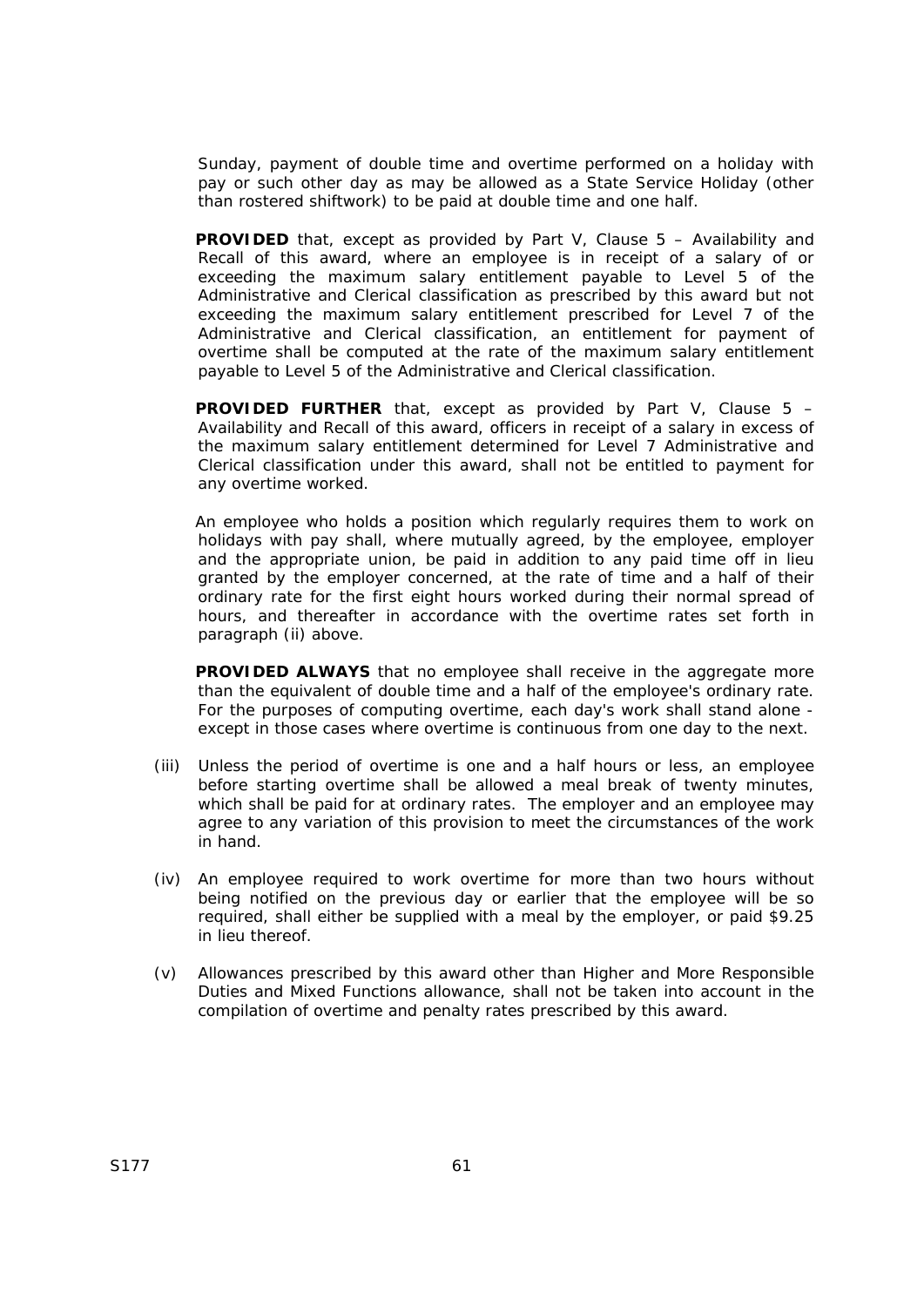Notwithstanding the foregoing, the 20 per cent loading payable to casual employees and part-time employees working less than 20 hours per week shall be taken into account before calculating penalty rates payable for weekend and holiday with pay shifts, but shall not be taken into account when calculating overtime payments.

- (b) Rest Period after Overtime
	- (i) When overtime work is necessary it shall, wherever reasonably practicable, be so arranged that employees have at least eight consecutive hours off duty between the work of successive days.
	- (ii) An employee (other than a casual employee) who works so much overtime between the termination of ordinary work on one day and the commencement of ordinary work on the next day, that the employee has not had at least eight consecutive hours off duty between those times shall, subject to this section, be released after completion of such overtime until that employee has had eight consecutive hours off duty without loss of pay for ordinary working time occurring during such absence.
	- (iii) If on the instructions of the employer such an employee resumes or continues work without having had eight consecutive hours off duty, the employee shall be paid at double time until the employee is released from duty for such period and the employee shall then be entitled to be absent until that employee has eight consecutive hours off duty without loss of pay for ordinary working time occurring during such absence.

## **4. OVERTIME - PART-TIME EMPLOYEES**

Part-time employees shall be entitled to the conditions prescribed by this award, except where such conditions are in conflict with those set out below, in which case this clause will apply.

The overtime rate for part-time employees shall be calculated by adding the overtime penalty prescribed in Part V, Clause 3 - Overtime - Other Than Shiftworkers, to the employee's normal hourly rate.

# **5. AVAILABILITY AND RECALL**

- (a) Availability
	- (i) The employer may require an employee, by way of a roster or direction, to be available to resume duty. The employee must remain: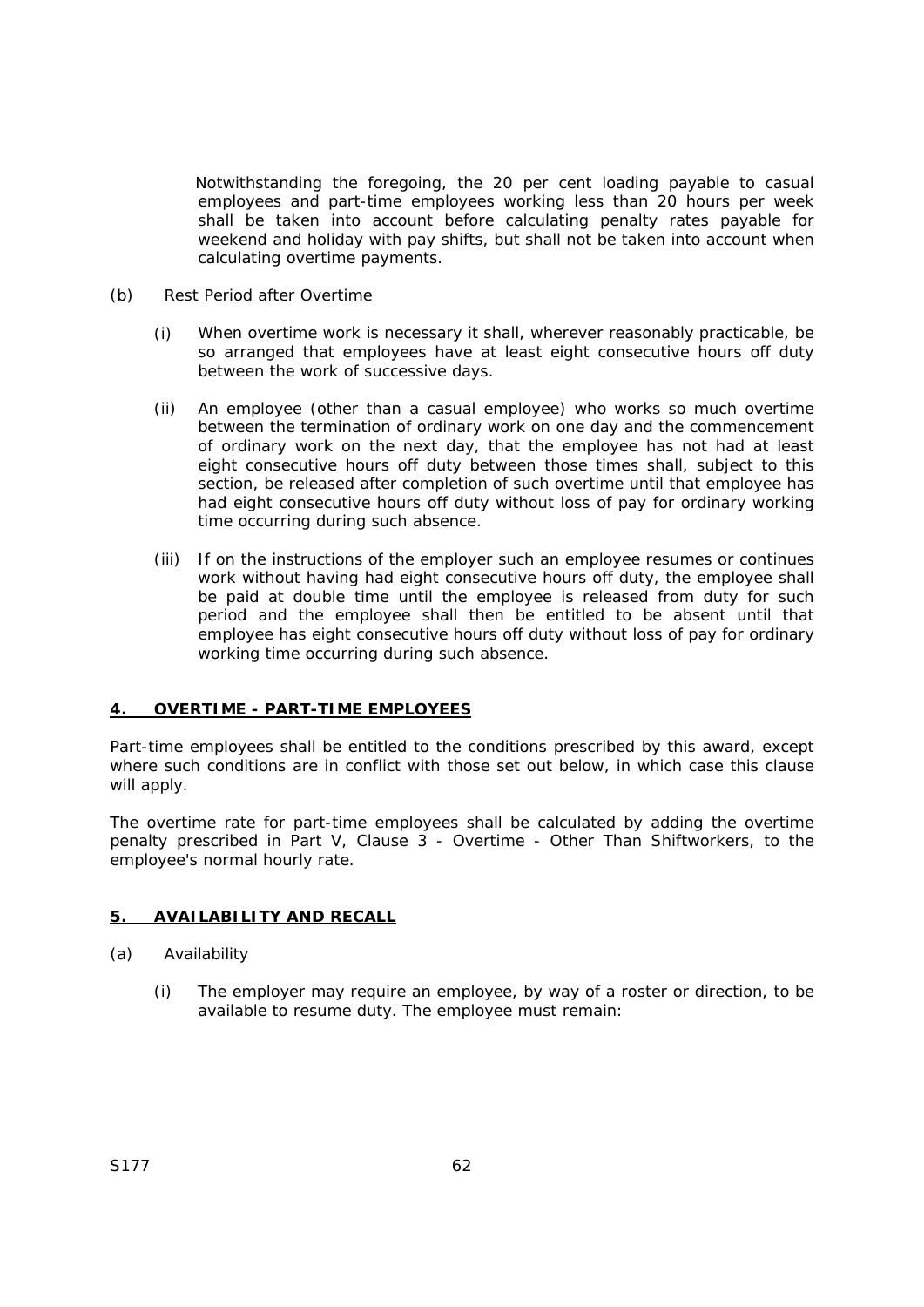- (1) Fit for duty; and
- (2) Contactable while so rostered or directed; and
- (3) Able to resume duty or return to work as soon as practicable.
- (ii) An employee rostered or directed to be available will be paid \$2.77 per hour for each hour they are required to be available.
- (iii) Where an employee is required to resume duty at a workplace the employee will be remunerated in accordance with the Recall, On Call provisions of this clause.
	- (1) For the purpose of this subclause, time reasonably spent in travelling to and from work will be regarded as time worked.
	- (2) An employee is required to maintain a record, in the form of a timesheet, of all time worked.
- (iv) Where an employee is required to perform duties out of hours without the requirement to resume duty at the workplace, the employee will be remunerated hour for hour at their normal rate of pay.
	- (1) Remuneration will be calculated on the cumulative hours worked and be rounded to the nearest hour with a minimum payment of one hour. For the purposes of this calculation each day of availability stands separately.
	- (2) An employee is required to maintain a record, in the form of a timesheet, of all time worked.
- (b) An employee who is recalled to work overtime without prior notice thereof shall be paid as follows:
	- (i) In respect of the first recall a minimum payment of three hours at the appropriate overtime rate.
	- (ii) In respect of subsequent recalls occurring up to three hours from the commencement of the first recall for which a minimum payment has been attracted, in accordance with paragraph (i) of this subclause no extra payment shall accrue until the time actually worked exceeds three hours.
	- (iii) Payment for all recalls occurring outside the three hour period from the commencement time of the first recall for which a minimum payment has been made shall be calculated at the appropriate overtime rate for actual time worked.
	- (iv) The appropriate overtime rate for the purpose of this clause shall be calculated as follows: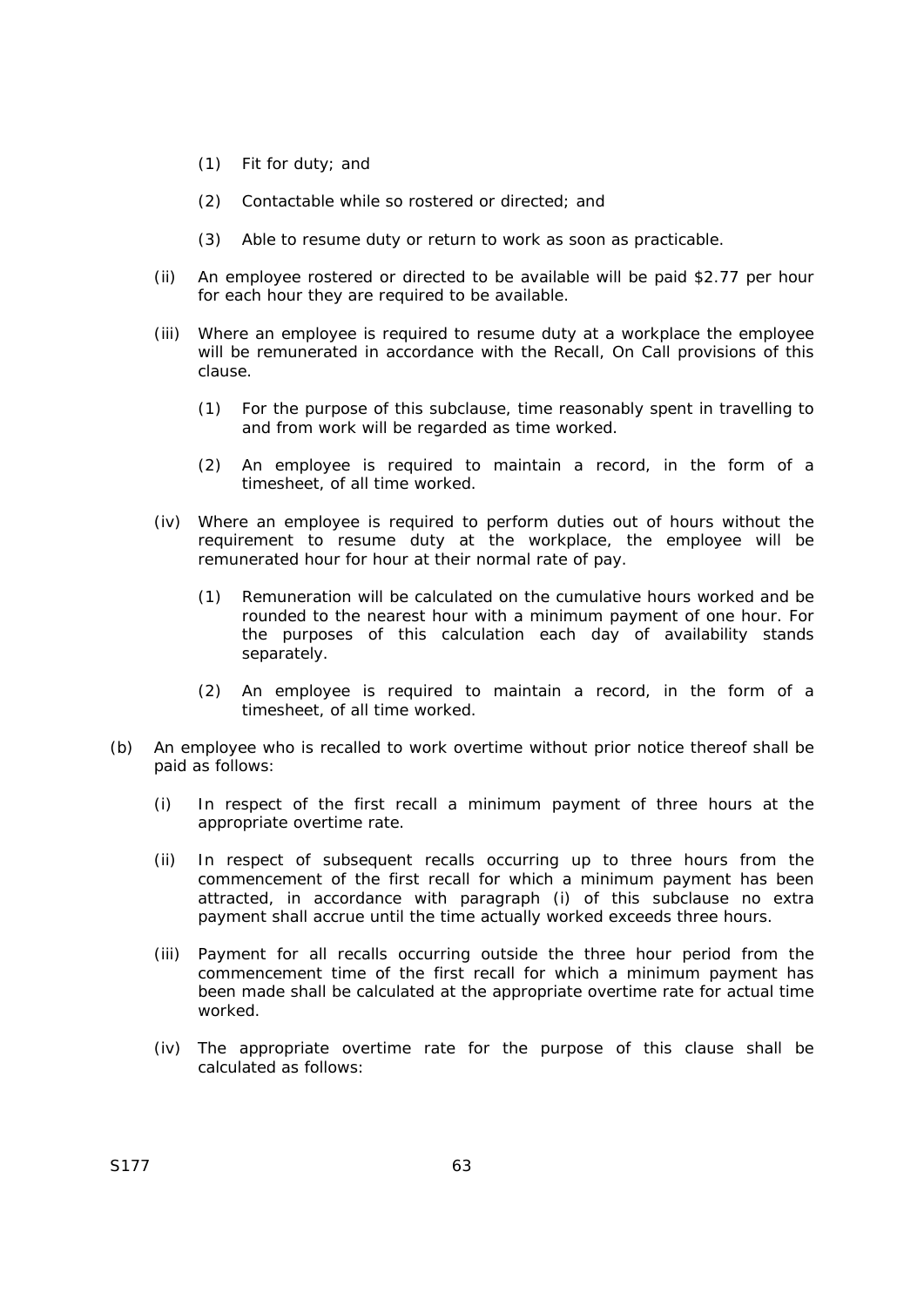(1) Professional Employees

For a professional employee classified at Level 1 of this category, on the employees annual salary rate exclusive of all allowances.

For all other professional employees, on the maximum salary payable for a Level 1 employee exclusive of all allowances.

(2) Technical Employees

For a technical employee classified at Levels 1 and 2 of this category, on the employees annual salary rate exclusive of all allowances.

For all other technical employees, at the maximum salary payable for a Level 2 employee exclusive of all allowances.

(3) Administrative and Clerical Employees

For an administrative and clerical employee classified at Levels 1, 2 and 3 of this category, on the employees annual salary rate exclusive of all allowances.

For all other administrative and clerical employees, at the maximum salary payable for a Level 3 employee exclusive of all allowances.

(4) Operational Employees

For an operational employee classified at Levels 1 through to 7 of this category, on the employees annual salary rate exclusive of all allowances.

For all other operational employees, at the maximum salary payable for a Level 7 employee exclusive of all allowances.

- (c) For the purposes of this clause time reasonably spent in travelling to and from work shall be regarded as time worked.
- (d) For the purposes of determining the first recall period each continuous on call period shall stand alone.

**PROVIDED** that where a continuous on call period exceeds 24 hours each 24 hour on call period shall stand alone.

(e) Where an employee is recalled to work within three hours of commencing normal duty, the employee shall be paid at the appropriate overtime rate for that period up until the commencement time of the normal duty, but the employee shall not be obliged to work for the full period if the work for which the employee was recalled is completed in less time.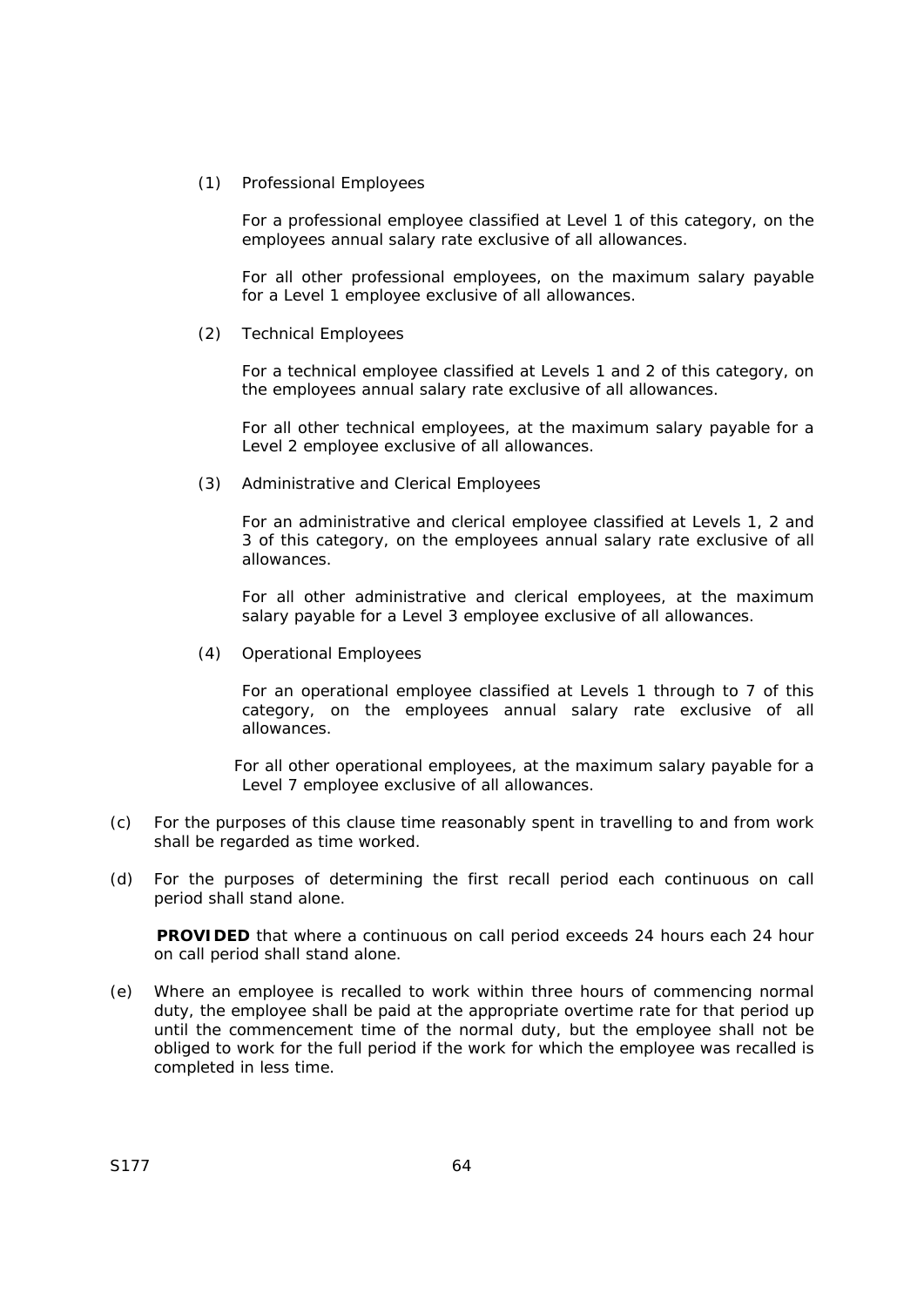(f) Where an employee as part of their normal duties returns to work for short periods to perform specific duties such as the checking of equipment or machinery, security or caretaking-type duties and the like that employee shall be excluded from the provisions of this clause.

## **6. SHIFT WORK**

(a) Afternoon Shift and Night Shift Allowances

Subject to existing customs and practices:

- (i) Shiftworkers, whilst on afternoon shift and night shift shall be paid 15 per cent more than the ordinary rate for such shifts.
- (ii) A shiftworker who works on any afternoon shift or night shift which does not continue for at least five successive afternoons or nights shall be paid for each shift 50 per cent more than their ordinary rate.
- (b) Broken Shifts

Subject to the proviso hereto broken shifts shall not be worked.

**PROVIDED** that in an emergency situation a broken shift may be worked by mutual agreement between the employer, the employee(s) and the appropriate union. All work performed in excess of a spread of nine hours shall be paid at the rate of double time.

(c) Daylight Saving

In accordance with the *Daylight Saving Act 1968*:

- (i) An employee shall not be penalised for time not worked because of the commencement of Daylight Saving;
- (ii) An employee who works the extra time at the end of Daylight Saving shall not be paid for such time worked.
- (d) 48 Hours Notice of Transfer in Emergencies

To enable the services of a hospital to be carried on in cases of illness or emergency situations an employee working or likely to work as a shiftworker may be transferred from a day worker, or vice versa, subject to a minimum period of 48 hours notice. Payment of the appropriate overtime rates shall be made in lieu of such notice.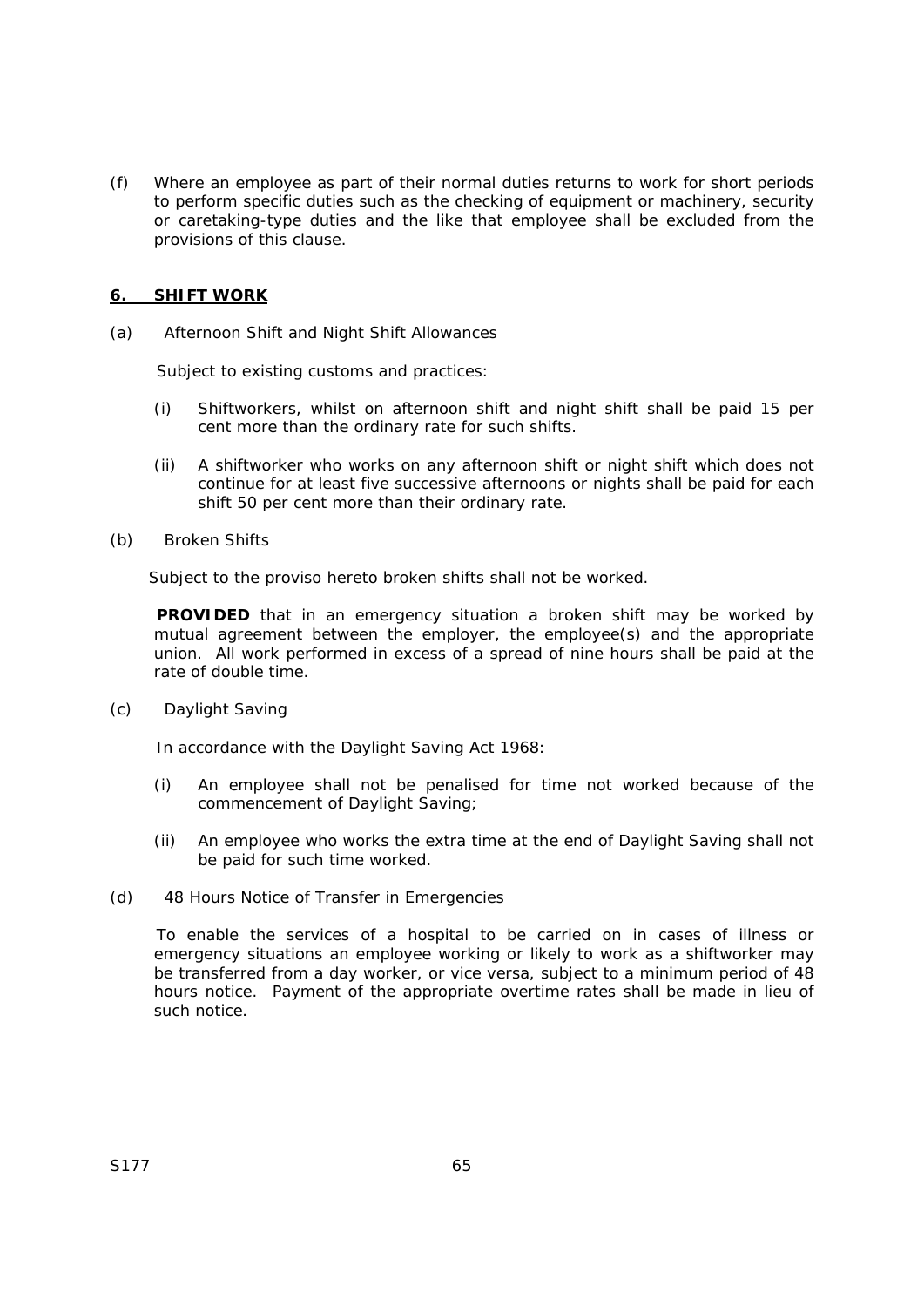- (e) Hours
	- (i) The ordinary hours of work for shift workers shall not exceed:
		- (1) eight in any one day; nor
		- (2) 48 in any one week; nor
		- (3) 88 in any 14 consecutive days; nor
		- (4) 152 in the 28 day accounting period.

**PROVIDED** that an employee may be rostered to work 160 hours in an accounting period but shall be paid for only 152 hours plus all additional payments due under subclause (a) - Afternoon Shift and Night Shift Allowances and subclause (h) - Saturdays, Sundays and Holidays with Pay of this clause. The employee shall be given a day off in lieu of the additional eight hours worked at a mutually convenient time and receive eight hours pay therefor.

- (ii) Subject to the following conditions shift workers shall work such time as the employer may require:
	- (1) a shift shall consist of not more than eight hours, inclusive of a meal break;
	- (2) except at the regular change-over of shifts an employee shall not be required to work more than one shift in each 24 hours;
	- (3) 25 minutes shall be allowed to shift workers each shift for a meal break which shall be counted as time worked.

**PROVIDED** that subject to mutual agreement between the employer, the employees and the appropriate union, day shift employees shall be allowed to extend their paid 25 minute meal break up to one hour each day, which shall not count as time worked and shall be unpaid.

(f) Overtime

Work performed by a shiftworker outside the ordinary hours of their shift, or on a shift other than a rostered shift, shall be paid at the rate of double time. But such payment shall not apply in those cases where arrangements have been made between the employees themselves or, in cases due to rotation of shifts, or, when the relieving employee does not attend for duty at the proper time. Where an employee has finished that employee's ordinary shift, such unrelieved employee shall be paid time and a half for the first eight hours, and double time thereafter.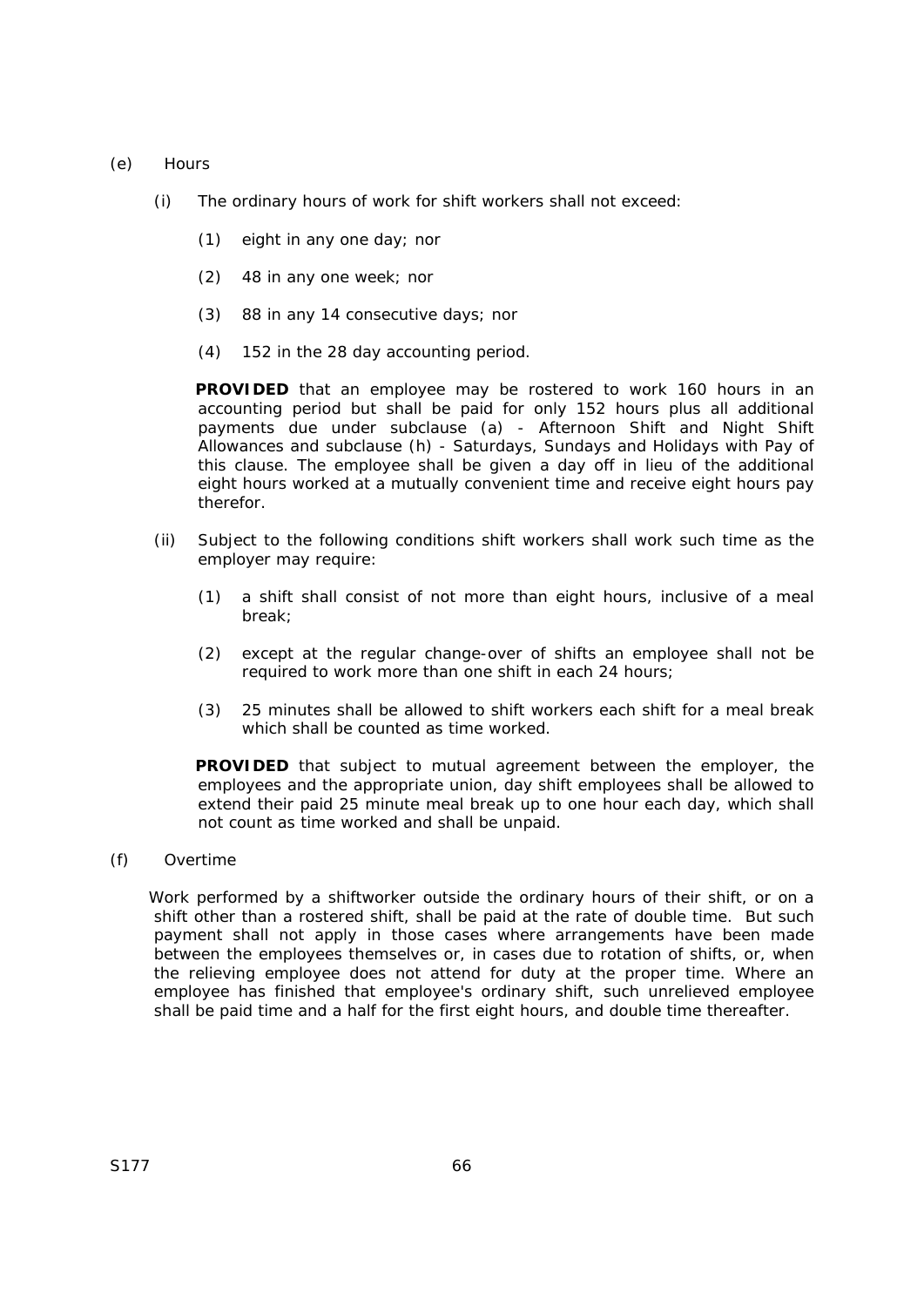**PROVIDED** that in cases where the employer has been given at least eight hours notice that an employee rostered to relieve a shiftworker will not attend at the proper time, all time spent on duty by the unrelieved shiftworker after completion of his/her normal shift, shall be paid at the rate of double time.

(g) Rosters

There shall be a roster for shifts which shall:

- (i) provide for rotation unless all the employees concerned desire otherwise;
- (ii) provide for not more than eight shifts to be worked in any nine consecutive days;
- (iii) not be changed until after four weeks notice.

**PROVIDED** that an employee's place on such roster shall not be changed, except on one week's notice of such change or, payment of the penalty rates set or provided for. So far as employees present themselves for work in accordance therewith, shifts, shall be worked according to the roster, which shall:

- (i) provide for a minimum of two consecutive days off duty except where by mutual agreement between the employer, the employee(s) concerned, and the appropriate union alternative arrangements are made;
- (ii) clearly stipulate a 28 day accounting period which shall include a nominated day off in addition to eight rostered days off. Such day off will not be nominated where an employee is required to work 160 hours in the accounting period in accordance with the proviso to subclause (e) - Hours, paragraph (i) of this clause.

The nominated day off shall be rostered to fall on a day of the week other than Saturday or Sunday.

**PROVIDED FURTHER** that staff engaged to provide relief on nominated days off pursuant to paragraph (ii) above while engaged in such capacity shall be regarded as shift workers for all purposes of the award (except additional annual leave). Rosters covering such relief employees shall not be required to rotate.

- (h) Saturday, Sunday and Holidays With Pay
	- (i) Where the major portion of a shift falls on a Saturday, the employee shall be paid at the rate of time and one half of the employee's normal salary rate.
	- (ii) Where the major portion of which falls on a Sunday or holiday with pay, as prescribed in Part VI, Clause 3 - Holidays with Pay, the employee shall be paid at the rate of double time.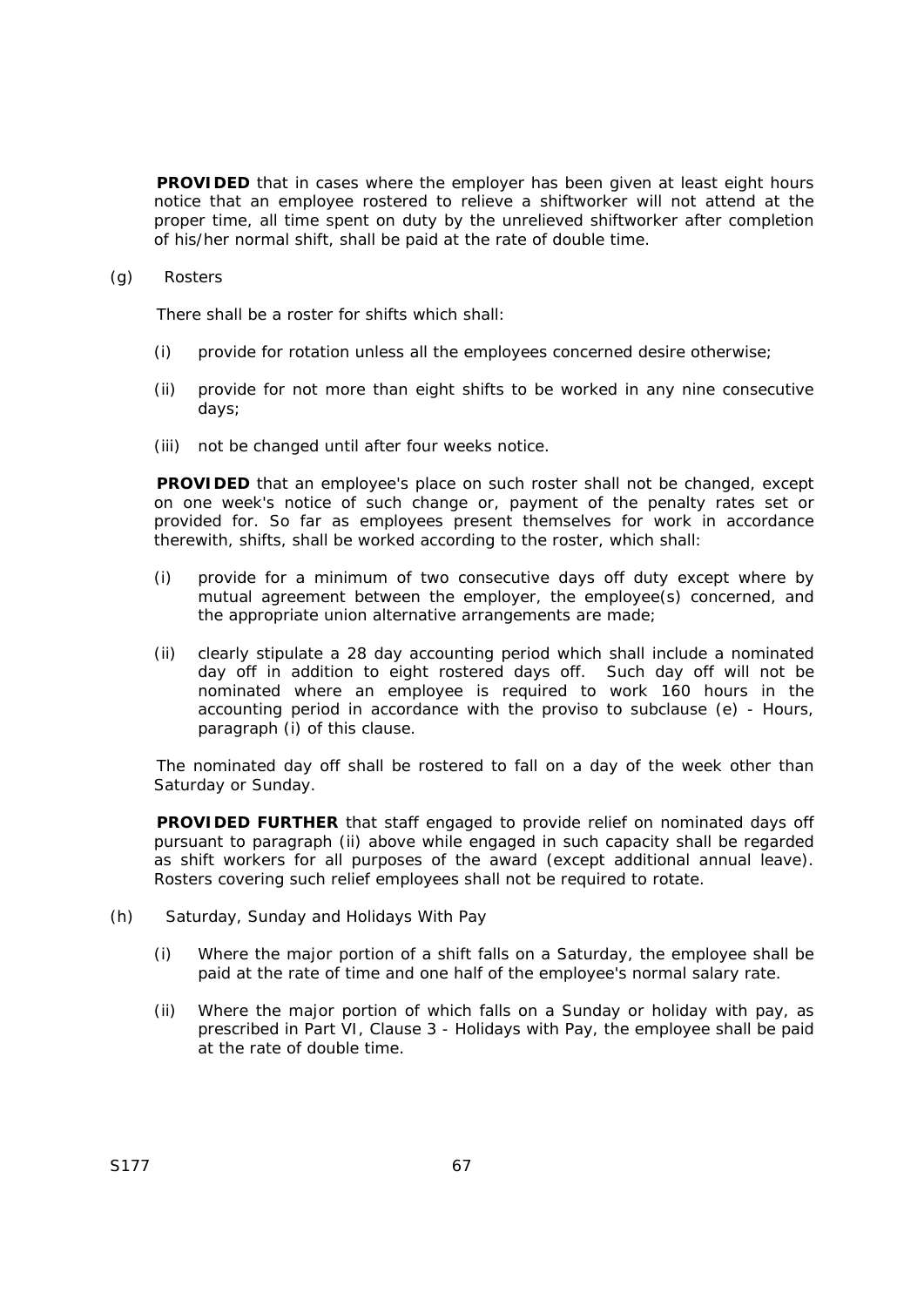**PROVIDED** that such rates shall be in substitution for and not cumulative upon the shift allowances more particularly set out in subclause (f) - Overtime of this clause. The provisions of this subclause shall not prejudice any right of an employee to obtain alternatively any higher rate in respect of that work by virtue of any provision of this award.

(iii) Where a shiftworker is required to work on a holiday with pay and is granted time off in lieu thereof, the above penalty rate shall not apply.

## **7. SHIFTWORK - PART-TIME EMPLOYEES**

Part-time employees shall be entitled to the conditions prescribed by this award, except where such conditions are in conflict with those set out below, in which case this clause will apply.

Part-time shiftworkers shall be entitled to the provisions of Part V, Clause 6 - Shift Work with the following exceptions:

- (a) Hours the maximum hours in any one fortnight shall be 80.
- (b) The maximum hours in any one day shall be eight, (except where such hours are worked in accordance with the provisions of Part V, Clause 6 - Shift Work, paragraph (a)(i), any time worked outside of these hours shall be paid at the rate of double time.
- (c) Rosters the provisions of Part V, Clause 6 Shift Work in this respect shall apply but work by choice or mutual agreement by the employee, employer or appropriate union outside rostered shifts shall not be subject to penalty (other than shift, Saturday, Sunday and holiday with pay penalties).

**PROVIDED** that any time worked in excess of eight hours per day shall be paid at the rate of double time.

Where an employee is instructed to work shifts other than in accordance with Part V, Clause 6 - Shift Work the employee shall be entitled to the penalty payments prescribed by that clause.

(d) Meal breaks - the paid meal break prescribed by Part V, Clause 6 - Shift Work shall be given to all employees who work in excess of four hours.

**PROVIDED** that in determining the amount of leave to which an employee is entitled at any time (other than leave which has been accumulated) the average hours worked per week in the preceding three months shall be used except that where an employee has less than three months' service, the period per week for which the employee was engaged shall be used.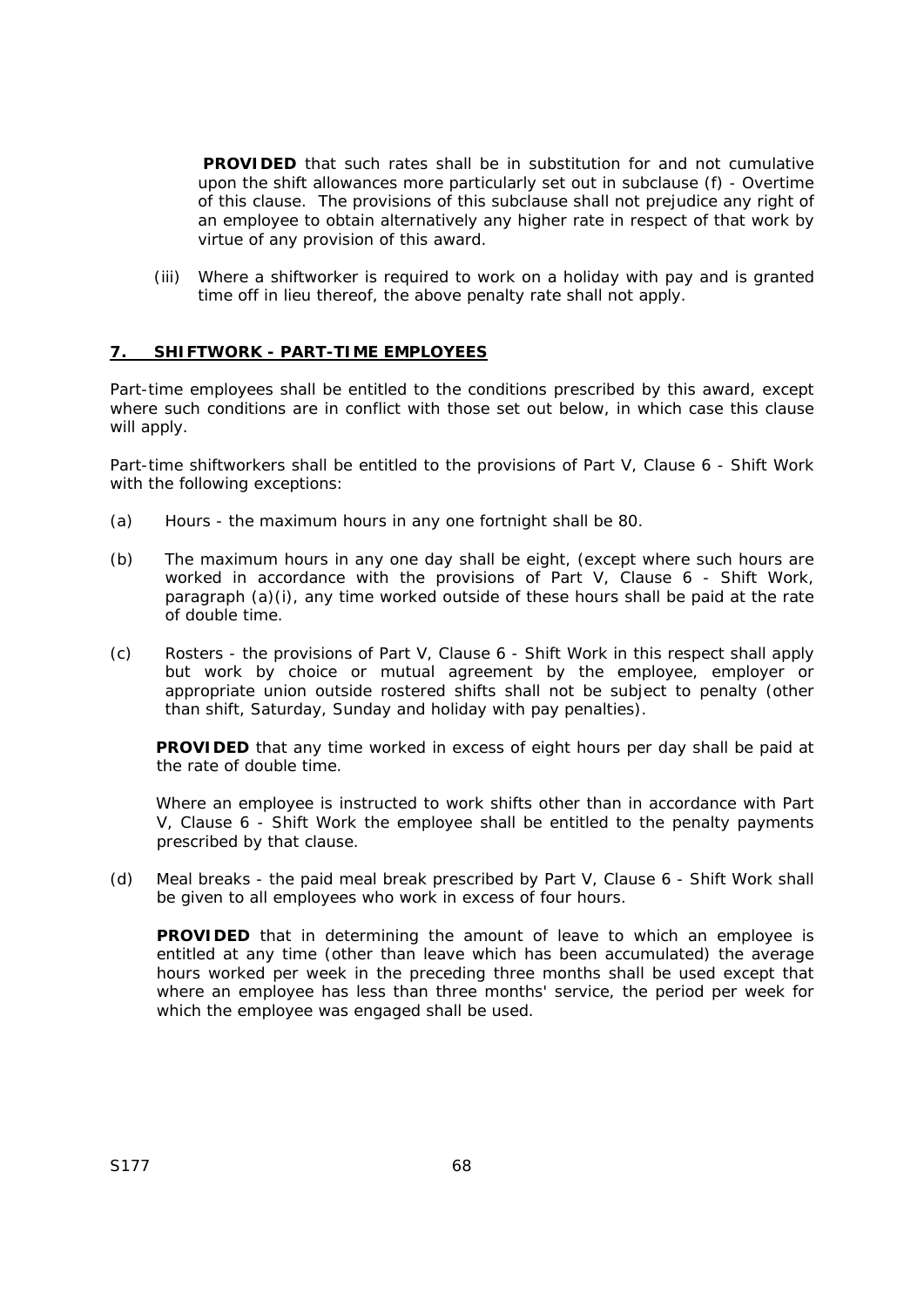**PROVIDED FURTHER** that in determining the amount of leave to be accumulated for the purposes of Part VI, Clause 4 – Personal Leave, subclause (d) the entitlement shall be based on the average number of hours worked in 12 months (less the period of personal leave taken).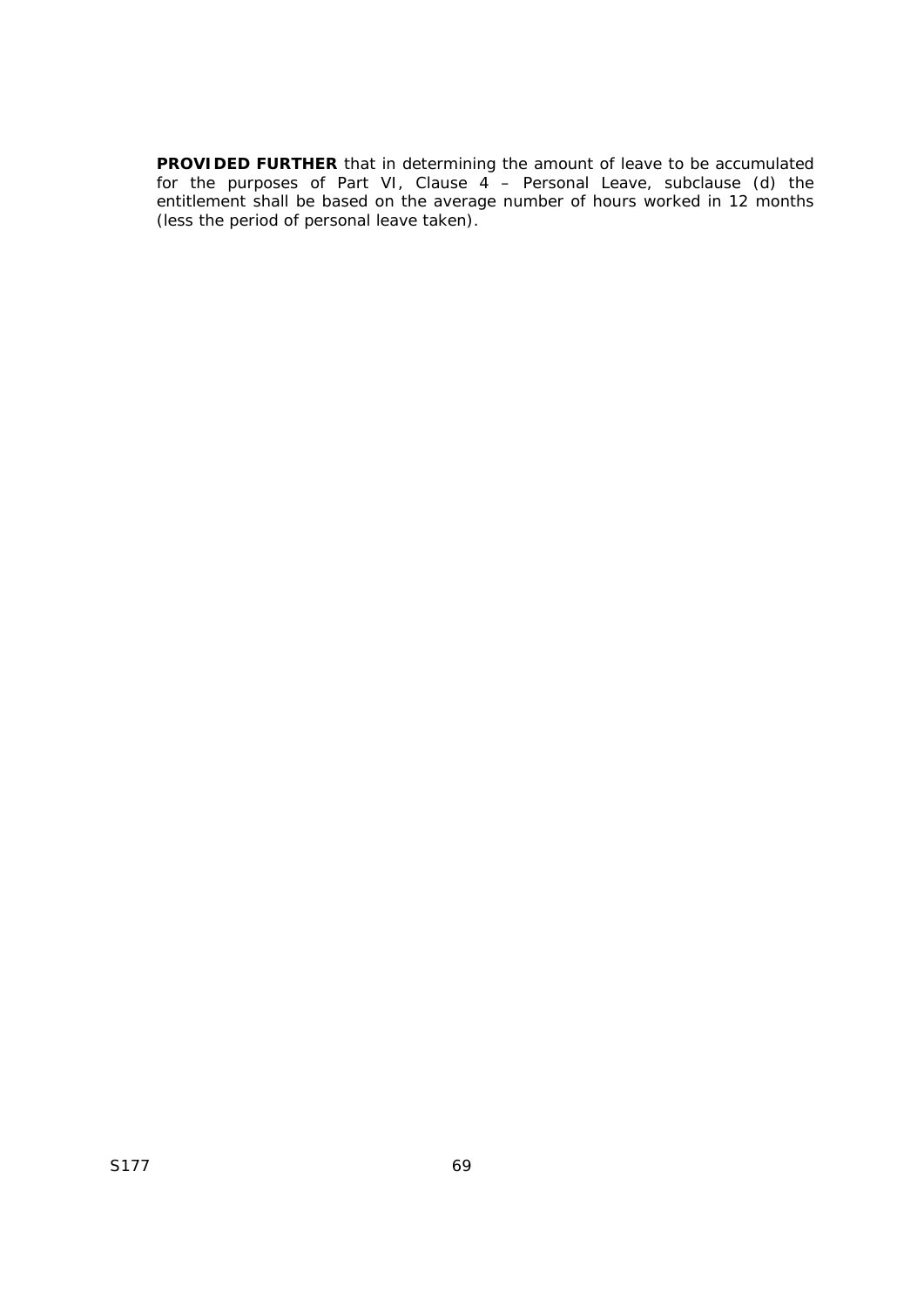## **PART VI – LEAVE AND HOLIDAYS WITH PAY**

## **1. ANNUAL LEAVE**

#### (a) Period of Leave

(i) Employees other than those who receive a 20 per cent loading (in lieu of annual leave, personal leave and holidays with pay) shall be allowed annually and after 12 month of continuous service:

152 hours leave in the case of employees working 38 hours per week 150 hours leave in the case of employees working 37.5 hours per week 147 hours leave in the case of employees working 36.75 hours per week

- (ii) Shiftworkers
	- (1) In addition to the leave prescribed in paragraph (a)(i) of this clause shiftworkers shall be allowed 38 hours leave to be taken in seven consecutive days including non-working days. Where an employee with 12 months' continuous service is engaged for part of the 12 monthly period as a shiftworker, that employee shall be entitled to have the period of annual leave prescribed in paragraph (a)(i) of this clause increased by 3.16 hours for each month the employee is continuously engaged.
	- (2) To qualify as a shift worker for the purposes of annual leave, an employee shall be rostered to perform work on not less than 10 Saturdays and 10 Sundays during any one leave year.
- (iii) Part-time Employees

 Part-time employees (excluding employees who receive the 20 per cent loading in lieu of annual leave, personal leave and holidays with pay) shall be entitled to annual leave based on the number of ordinary hours worked in the leave year.

The leave entitlement shall be calculated as follows:

part-time hours worked p.a. (including any periods of annual leave) full-time hours per annum X full-time leave entitlement 1

(b) Annual Leave Exclusive of Holidays With Pay

Subject to this subclause the annual leave prescribed by this clause shall be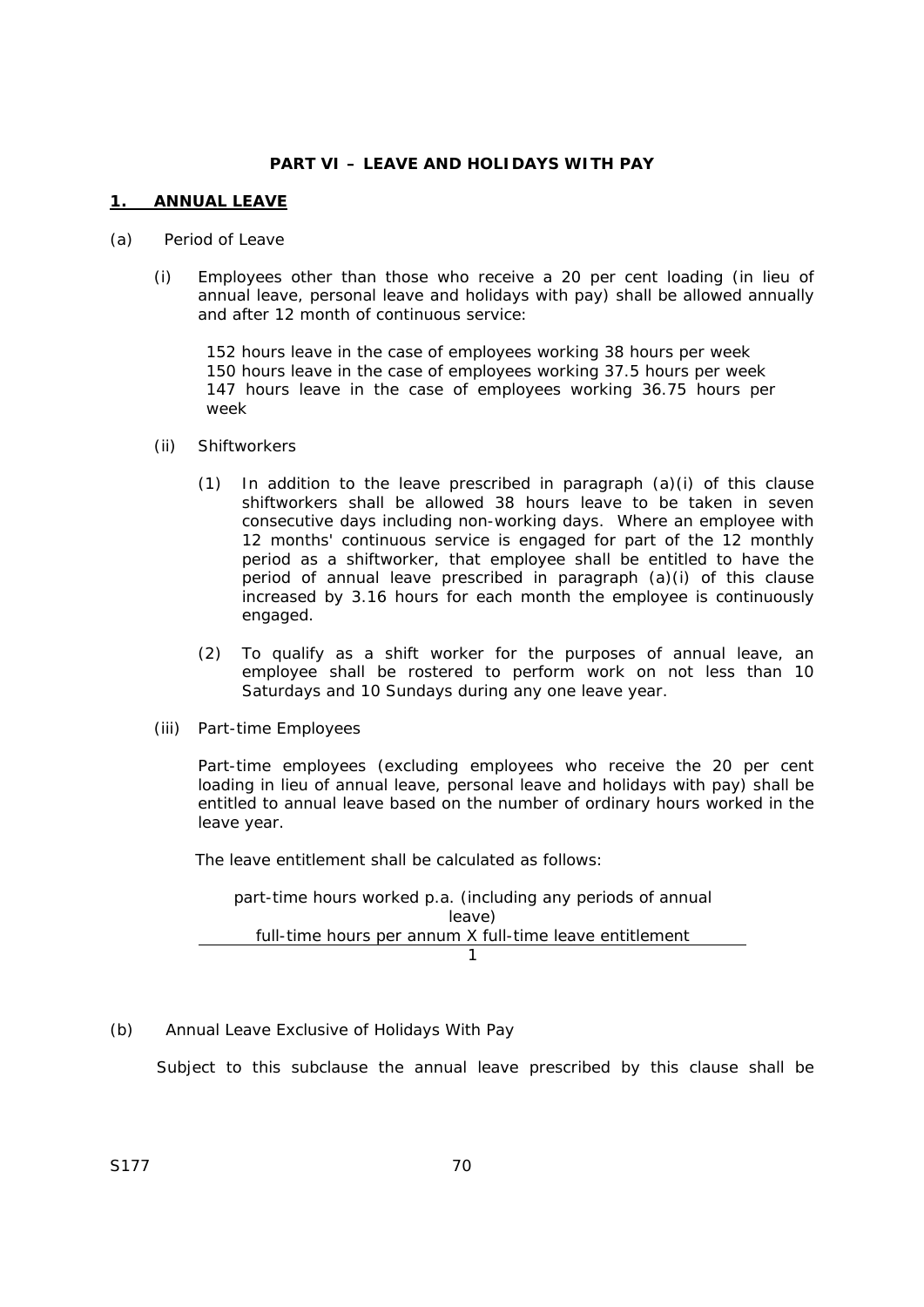exclusive of any of the holidays prescribed by Part VI, Clause 3 - Holidays with Pay, and if any such holiday falls within an employee's period of annual leave and is observed on a day which in the case of that employee would have been an ordinary working day, there shall be added to the period of annual leave time equivalent to the ordinary time which the employee would have worked if such day had not been a holiday.

Notwithstanding the foregoing provisions, a shift worker shall have added to their period of annual leave one day for each statutory holiday mentioned in Part VI, Clause 3 - Holidays with Pay, whether or not such holiday is observed on a day which, for that employee would have been a rostered day off. This shall not apply to a Statutory holiday which is observed on a Saturday or on a Sunday.

(c) Broken Leave

Leave allowed under the provisions of this clause shall be given and taken in not more than two separate periods unless the Head of Agency and the employee otherwise agree.

(d) Time of Taking Leave

Annual leave shall be given at a time fixed by the Head of Agency within a period not exceeding six months from the date when the right to annual leave accrued and after not less than two weeks notice to the employee.

(e) Payment in Lieu Prohibited

Except as provided in subclause (g) of this clause payment shall not be made or accepted in lieu of annual leave.

(f) Payment for Period of Leave

Each employee before going on leave shall be paid the amount of wages that employee would have received in respect of the ordinary time which the employee would have worked had that employee not been on leave during the relevant period and no deduction shall be made for board and lodging. Payment calculated in accordance with the provisions of this clause should be made for the full weeks of leave at the time, unless otherwise specified by the employee.

**PROVIDED** that a shiftworker who is normally rostered to work 160 hours in an accounting period, in accordance with the proviso to Part V, Clause 6 - Shift Work, subclause (e) - Hours, paragraph (i) of this award, shall be paid the amount of wages they would have received in respect of the ordinary time they would have worked had they been rostered to work the standard 152 hours had they not been on leave during the relevant period and no deduction shall be made for board and lodging and no day in lieu shall accrue.

Payment shall be made not later than 12 noon on the last day of work prior to going on leave.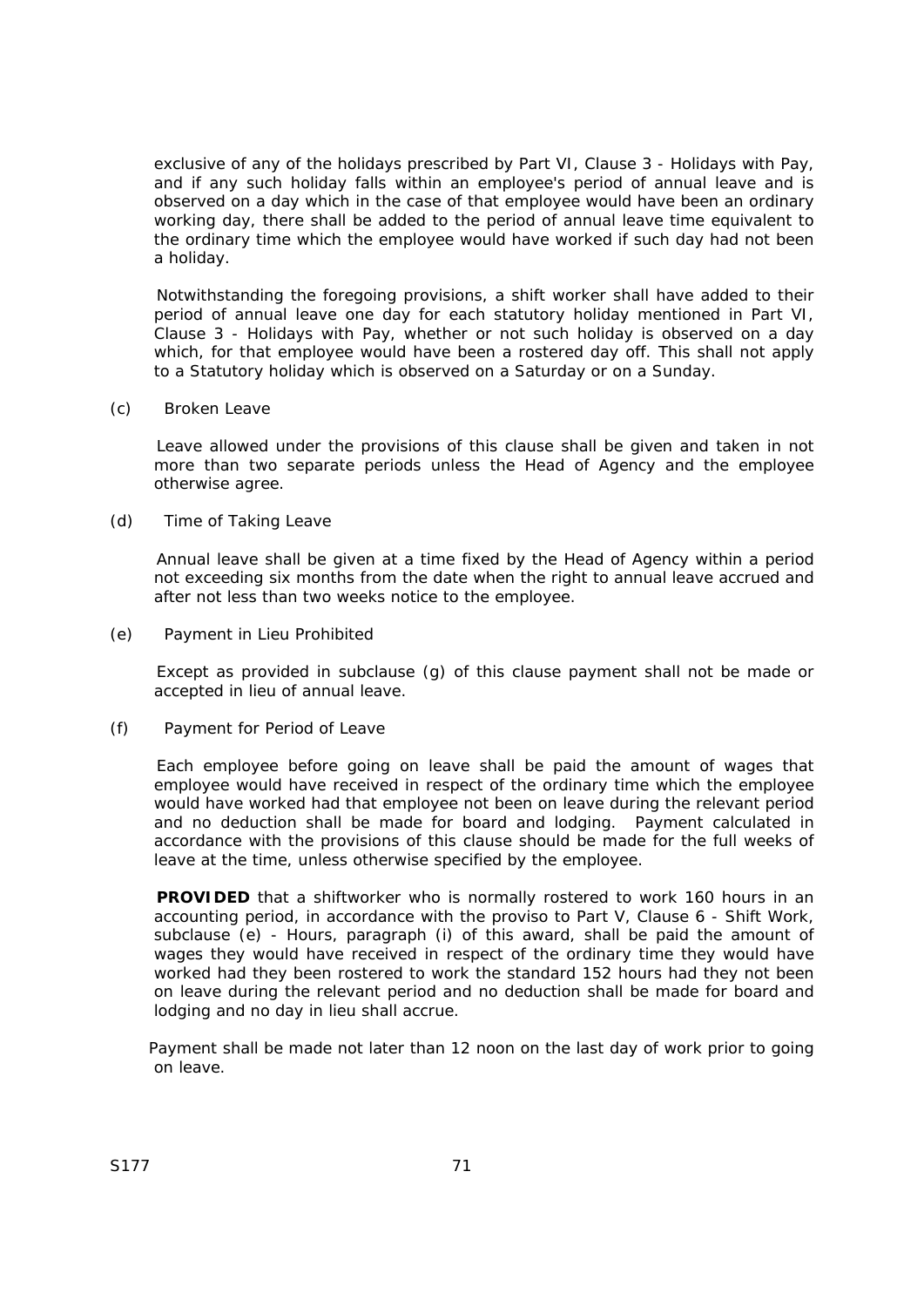(g) Proportionate Leave on Ending Service

If after one month of continuous service in any qualifying 12 month period an employee lawfully leaves their employment or their employment is terminated by the employer through no fault of the employee, the employee shall be paid at that employee's ordinary rate of wages as follows:

- (i) Day Worker 8.33 per cent of annual leave entitlement for that category of employee for each completed month of continuous service.
- (ii) Shift Worker who is entitled to five weeks leave in a full year 8.33 per cent of annual leave entitlement for that category of employee for each completed month of continuous service in addition such entitlements established under the provisions of subclause (b) - Annual Leave Exclusive of Holidays with Pay of this clause.
- (iii) Part-time Employees not attracting a 20 per cent loading:
	- (1) Shift Worker 8.33 per cent of normal hours worked in each completed month of continuous service in addition to such entitlements established under the provisions of subclause (b) - Annual Leave Exclusive of Holidays with Pay of this clause.
	- (2) Day Worker 8.33 per cent of annual leave entitlement for that category of employee for each completed month of continuous service.

Service shall be deemed to be continuous if the employee was engaged as a part-time employee during the relevant period.

(h) Calculation of Continuous Service

For the purpose of this clause, service shall be deemed to be continuous notwithstanding any absence from work on account of any approved leave with pay.

In calculating the period of 12 months continuous service, leave without pay shall not be calculated as continuous service after a cumulative period of 91 calendar days in any 12 month period.

- (i) Employer Instigated Cancellation of Leave by the Head of Agency
	- (i) Where the Head of Agency cancels approved annual leave (whether agreed or otherwise by the employee, and irrespective of when such cancellation notification is given) an employee incurs a monetary loss directly associated with pre-established annual leave holiday arrangements, and such loss is deemed to be unrecoverable, the employee shall be entitled to recover such otherwise unrecoverable costs from the employer.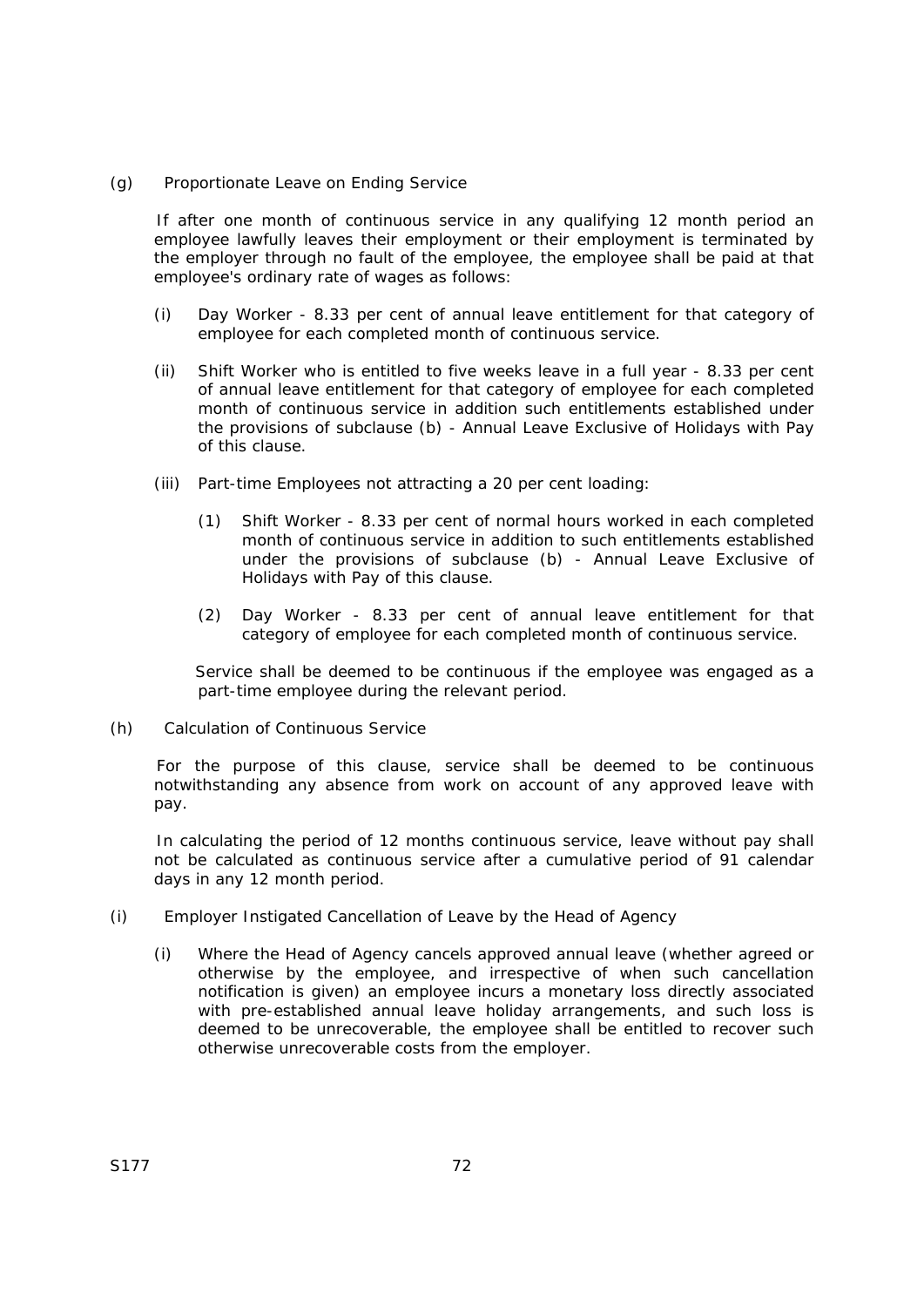**PROVIDED** that such claims must be verified by the production of receipts or other form of documentation indicating the prior expenditure incurred associated with pre-holiday arrangements. This information is to be accompanied by written notification, from the person or organisation with whom or which the payment was made, stating the amount which is not recoverable.

**PROVIDED FURTHER** that the employer shall only be liable to pay that portion of the payment declared unrecoverable, which is not subject to an insurance claim or payment.

(ii) An employee who, during a period of annual leave, responds to an employer instigated request to return to work during such a period of annual leave shall be entitled to redeem from the employer any travel and other associated costs incurred in returning to work and the subsequent resumption of annual leave. Such costs are deemed to be those in excess of costs normally incurred by the employee in travelling daily to and from work.

The reimbursement of costs associated with the resumption of annual leave would only apply when the period of leave was deemed to be continuous, save only for the interruption occasioned by the return to work.

Claims for reimbursement of travel and other associated costs must be accompanied by receipts and any other form of documentation which would be appropriate to the circumstances of the claim.

(iii) An employee, on returning to work in response to an employer instigated request, shall be recredited with one day's annual leave for each day or part thereof the employee is deemed to be at work. The employee shall be entitled to observe such additional recredited day or days in addition to that unused portion of approved annual leave (which the employee would have observed but for the interruption occasioned by his/her return to work) immediately upon the expiration of the period of duty for which the employer recalled the employee.

**PROVIDED** that an employee may elect to take the balance of unused leave and recredited days at a later date.

#### **2. ANNUAL LEAVE - PART-TIME SHIFTWORKERS**

Part-time employees shall be entitled to the conditions prescribed by this award, except where such conditions are in conflict with those set out below, in which case this clause will apply.

(a) To qualify as a shiftworker for the purposes of receiving an additional week's annual leave a part-time employee shall be rostered to perform work on not less than 10 Saturdays and not less than 10 Sundays during any one year.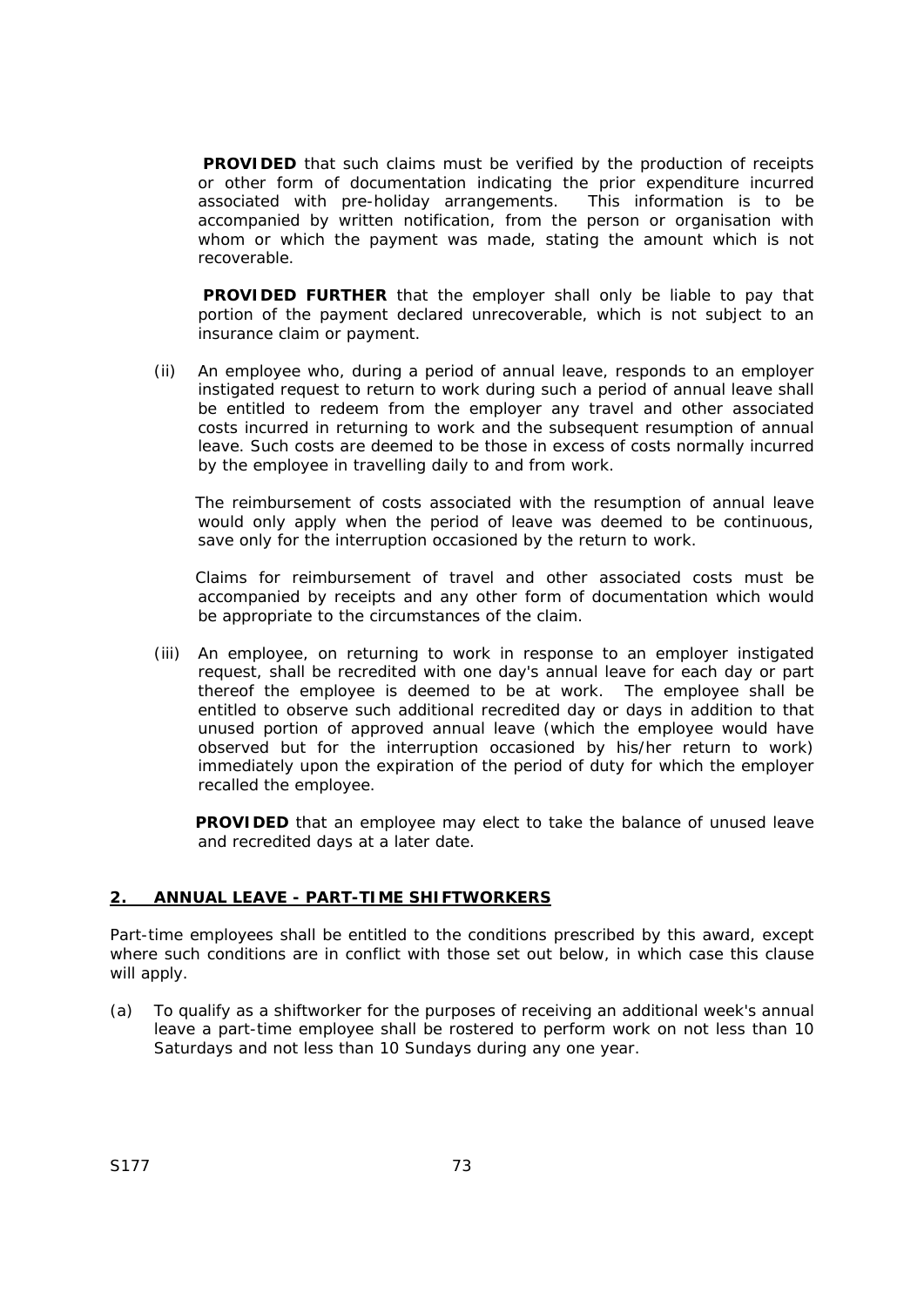(b) A part-time shiftworker shall have his/her period of annual leave extended by the addition of one day for each holiday with pay as prescribed in Part VI, Clause 3 - Holidays with Pay, whether or not such holiday is observed on a day which for that employee would have been a rostered day off.

This shall not apply in respect to a statutory holiday which is observed on a Saturday or a Sunday.

(c) A part-time shiftworker whose place upon a roster does not rotate (by agreement between the relevant parties and persons bound by this award and the employees concerned) shall only have their period of annual leave extended by the addition of one day for each holiday prescribed in Part VI, Clause 3 - Holidays with Pay, upon which the employee is rostered to work.

The provisions of paragraphs (ii) and (iii) of this subclause shall not apply in respect to a statutory holiday which is observed on a Saturday or a Sunday.

#### **3. HOLIDAYS WITH PAY**

(a) All employees, other than shift workers, casual employees and part-time employees engaged to work more than 20 hours per week, shall be entitled to the following holidays without deduction from their wages:

Christmas Day, Boxing Day, New Year's Day, Australia Day, Cup Day, Hobart Regatta Day (south of Oatlands, including Oatlands), Eight Hours Day, Good Friday, Easter Monday, Easter Tuesday, ANZAC Day, Queen's Birthday, Show Day and the first Monday in November in those districts where Hobart Regatta Day is not observed, or such other day as may be observed in the locality in lieu of any of the aforementioned holidays.

In addition, such other day or days declared from time to time to be State Service holidays, having regard to the declared location of such day or days.

- (b) Payment for the holidays mentioned in subclause (a) of this clause which are taken and not worked, shall be at the normal rate of pay which would have applied to the employee concerned, when if it were not for such holiday, he/she would have had been at work.
- (c) Where an employee who is entitled to holidays in accordance with subclause (a) of this clause is required to work on any of the holidays mentioned in that subclause, either for part or the whole of such day the employee shall, in the case of a shift worker be paid at the rate prescribed in Part V, Clause 6 - Shift Work, subclause (h) - Saturday, Sunday and Holiday with Pay shifts, and in the case of a day worker be paid at the overtime rate prescribed in Part V, Clause 3 - Overtime - Other than Shiftworkers.
- (d) An employee required to work on any of the holidays mentioned in subclause (a) of this clause, where such holiday applies at his/her normal place of work but because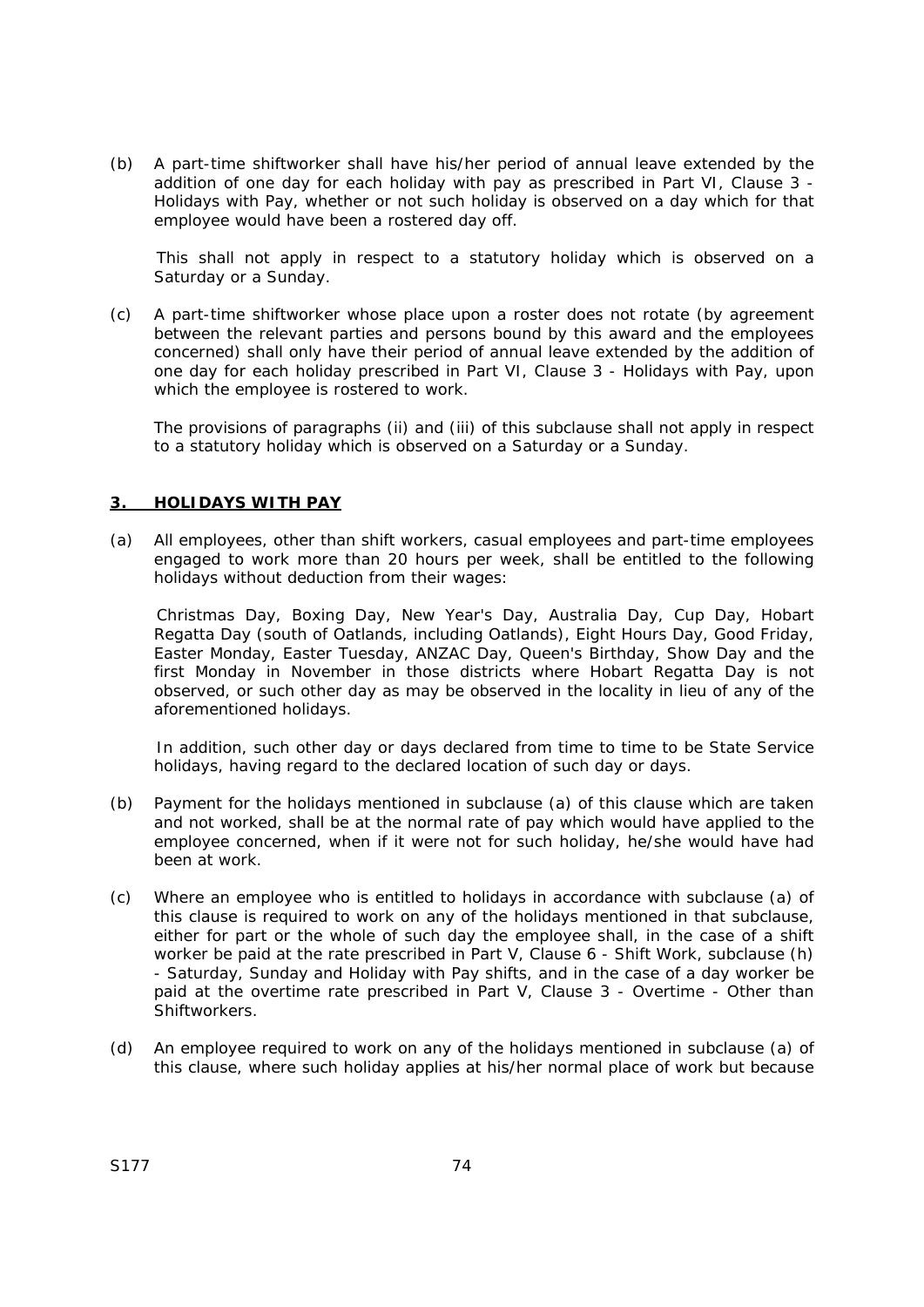his/her duties require the employee to work at a place where the holiday does not apply, shall have the time in lieu of such holiday added to the employee's annual leave entitlement.

**PROVIDED** that ordinarily no employee shall be entitled to observe more than one full day or one half day (as the case may be) Cup Day holiday in any one year.

## **4. PERSONAL LEAVE**

The provisions of this clause apply to permanent and fixed-term employees but do not apply to casuals. The entitlements of casual employees are set out in clause (n).

- (a) Definitions
	- (i) Health Practitioner means a registered health practitioner registered or licensed as a health practitioner under an appropriate law of the State of Tasmania.
	- (ii) Household in respect of an employee means any person or persons who usually reside with the employee.
	- (iii) Immediate family in respect of an employee includes:
		- (1) spouse (including a former spouse) of the employee. Spouse means a person who is married or a person who is in a significant relationship within the meaning of the *Relationships Act 2003*.

 A significant relationship is a relationship between two adult persons who:

- (A) have a relationship as a couple; and
- (B) are not married to one another or related by family.
- (2) child or an adult child (including an adopted child, a step child or an exnuptial child), parent (including foster parent step parent or legal guardian), grandparent, grandchild, sibling or step sibling, of the employee or employee's spouse.
- (i) Medical Certificate issued by a registered health practitioner is taken to be a medical certificate for the purpose of this clause if it is issued in respect of the area of practice in which the practitioner is registered or licensed under an appropriate law of the State of Tasmania that provides for the registration or licensing of health practitioners.
- (ii) Personal Leave means leave provided for:
	- (1) personal illness or injury; or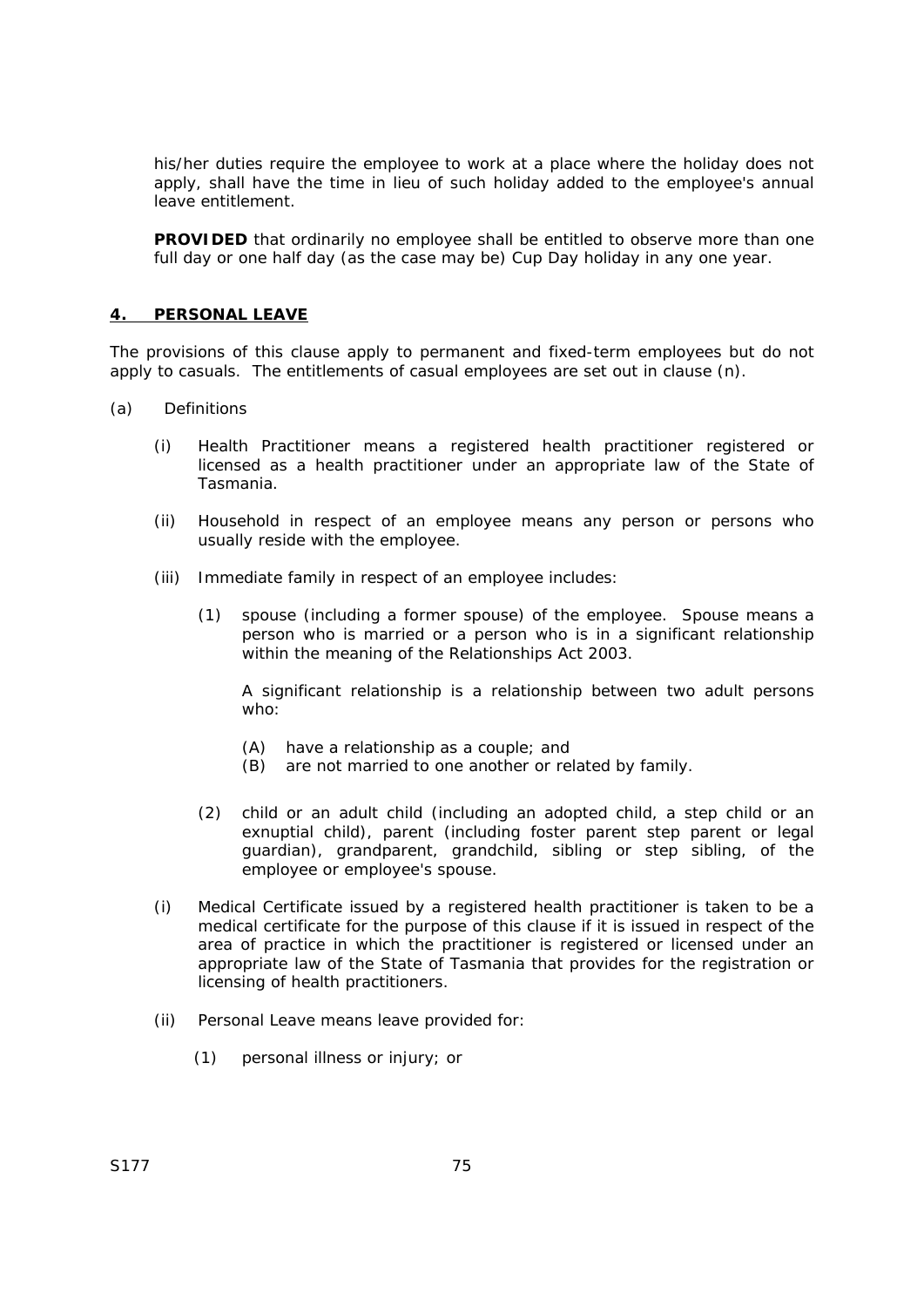- (2) to care for members of their immediate family or household who are sick and require care and support; or
- (3) to care for members of their immediate family or household who require care due to an unexpected emergency.
- (b) Amount of Personal Leave
	- (i) Personal leave is available to an employee, when the employee is absent:
		- (1) due to personal illness or injury; or
		- (2) for the purposes of caring for an immediate family or household member who is sick and requires the employee's care and support or who requires care due to an unexpected emergency.
	- (ii) Personal leave accrues according to length of service. Part time employees are entitled to the same personal leave credits as a full time employee but on a pro-rata basis according to the number of hours worked compared to full time employees. Payment for personal leave will only be made for those hours that would normally have been worked had the employee not been on personal leave.
	- (iii) An employee is entitled to a maximum accrual of 152 hours in each personal leave year except as prescribed in subclause (c) of this clause. In the first year of service an employee is entitled to a maximum of 12 hours and 40 minutes for each completed month of service.
	- (iv) An employee is entitled to leave on full pay (excluding shift or weekend allowances, overtime or penalties).
- (c) Accumulation of personal leave

If the full period of personal leave as prescribed in subclause (b) (iii) of this clause is not taken in any personal leave year, the proportion that is not taken is cumulative from year to year without limitation.

(d) The effect of workers compensation

An employee is not entitled to take paid personal leave for a period during which the employee is receiving workers' compensation.

(e) Personal Leave for Personal Injury or Sickness

An employee is entitled to use the full amount of their personal leave entitlement including accrued leave for the purposes of personal illness or injury, subject to the conditions set out in this clause.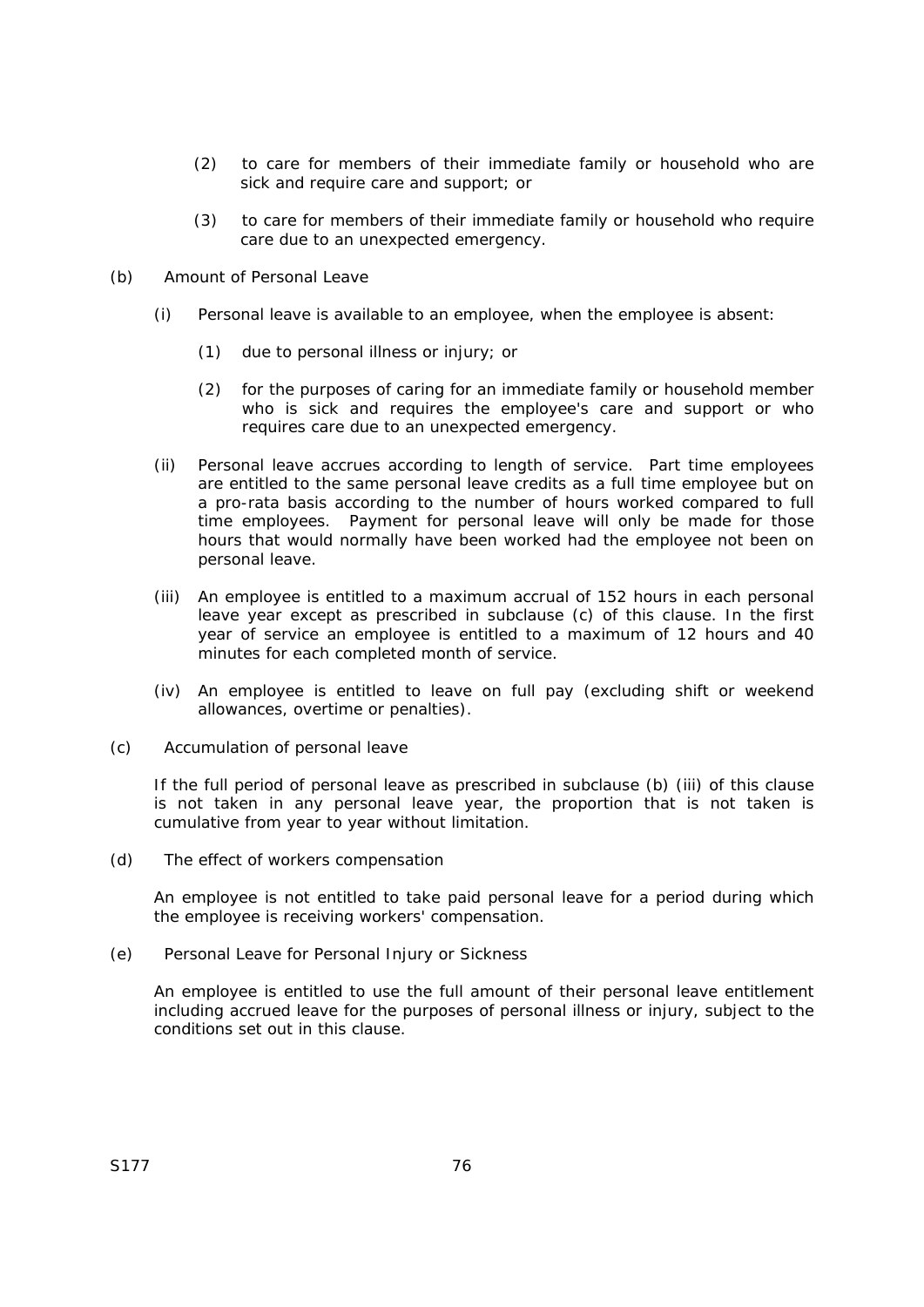- (f) Personal Leave to Care for an Immediate Family or Household Member
	- (i) An employee is entitled to use up to 76 hours personal leave, including accrued personal leave, each year to care for members of their immediate family or household who are sick and require care and support or who require care due to an unexpected emergency, subject to the conditions set out in this clause.
	- (ii) Leave may be taken for part of a single day.
	- (iii) By agreement between an employer and an individual employee, the employee may access an additional amount of their accrued personal leave for the purposes set out in subclause (f)(i), beyond the limit set out in subclause (f)(i). In such circumstances, the employer and the employee will agree upon the additional amount that may be accessed.
- (g) Sole person accessing leave

In normal circumstances an employee is not to take leave for caring purposes where another person has taken leave to care for the same person.

(h) Employee Must Give Notice

An employee is required to provide notice in writing for leave to be approved.

(i) An employee absent on personal leave for personal injury or illness (except in exceptional circumstances) must inform the employer of the employee's inability to attend for duty within two hours of commencement time of normal duty on the day of the personal leave absence.

As far as practicable the employee is to state:

- the nature of the injury or illness and;
- the estimated duration of the absence.
- (ii) As far as practicable an employee taking personal leave to care for members of their immediate family or household who are sick and require care and support, or who require care due to an unexpected emergency is to give the employer:
	- notice prior to the absence of the intention to take leave;
	- the name of the person requiring care and their relationship to the employee;
	- the reasons for taking such leave; and the estimated length of absence.
- (iii) If it is not practicable for the employee to give prior notice of the absence, the employee is to notify the employer at the earliest opportunity on any day leave is required and provide an estimation of the length of leave required.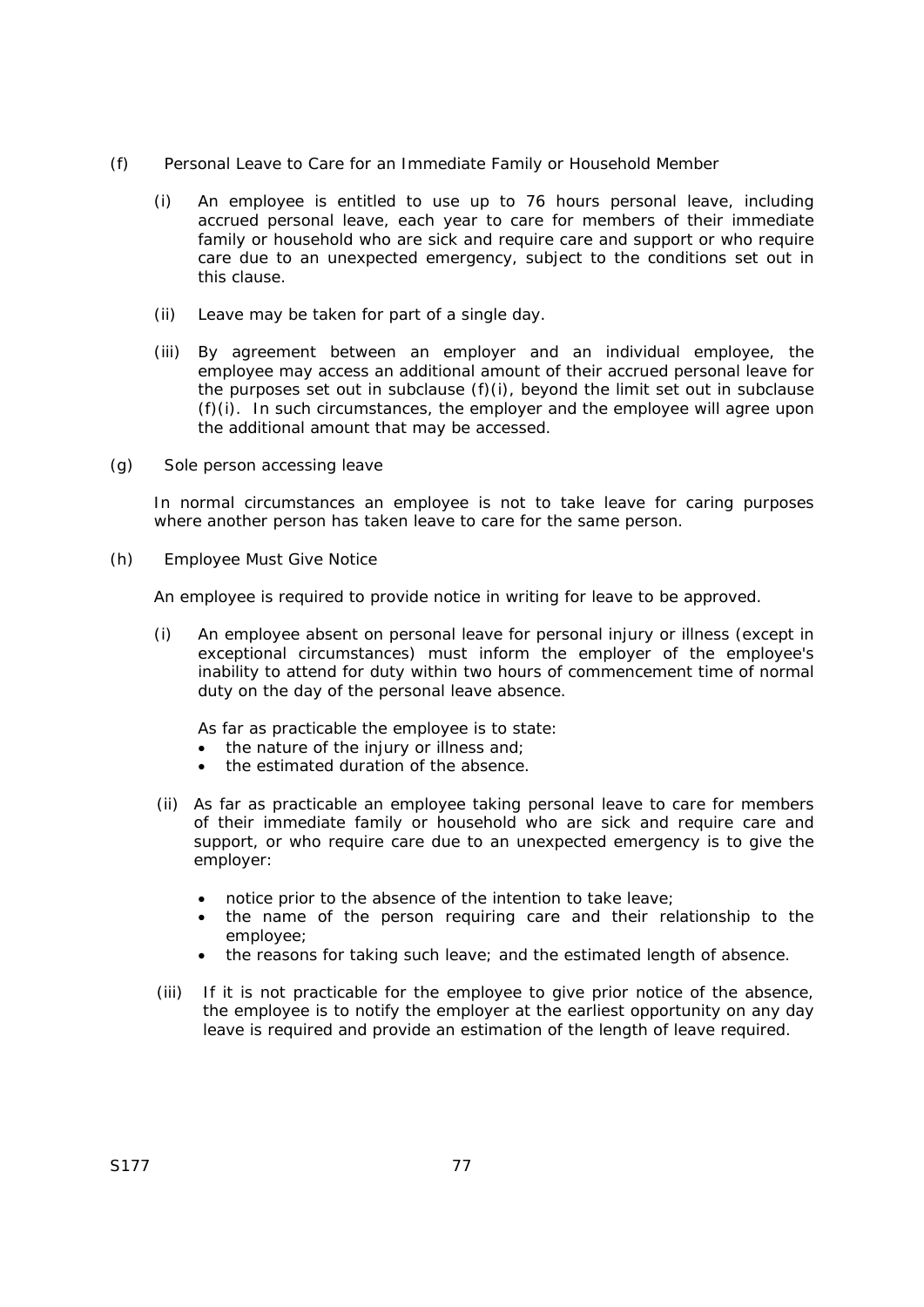#### (i) Evidence Supporting Claim

 Subject to subclause (j) when taking personal leave the employee is to prove to the satisfaction of the employer that the employee was unable to attend duty on the day or days on which personal leave is claimed.

- (i) Where evidence is required and where reasonably practicable to do so;
	- (1) An employee absent on account of personal injury or illness is to provide a medical certificate from a registered health practitioner
	- (2) Where taking leave to care for members of immediate family or household who are sick and require care and support the employee is to provide a medical certificate from a registered health practitioner stating the illness of the person concerned and that such illness requires care by the employee
	- (3) Where taking leave to care for members of immediate family or household who require care due to an unexpected emergency, the employee is to provide documentation acceptable to the employer stating the nature of the emergency and that such emergency resulted in the person concerned requiring care by the employee.
- (ii) If it is not reasonably practicable for the employee to give the employer a medical certificate a statutory declaration made by the employee, stating the illness of the person concerned and where applicable that such illness requires care by the employee.
- (j) Days without medical certificate for personal injury or illness
	- (i) Where leave is granted under this clause for personal leave for personal illness or injury for a period of three or more consecutive working days, the third and subsequent days are without pay unless the leave is supported by a certificate from a registered health practitioner.
	- (ii) A medical certificate from a registered jhealth practitioner is required for each personal leave absence for personal illness or injury after the employee has taken an aggregate of 38 hours without a medical certificate in any personal leave year.
- (k) Calculation of Personal Leave year
	- (i) A personal leave year for the purposes of this clause means 12 months of continuous paid employment from the commencement of employment including periods of paid leave.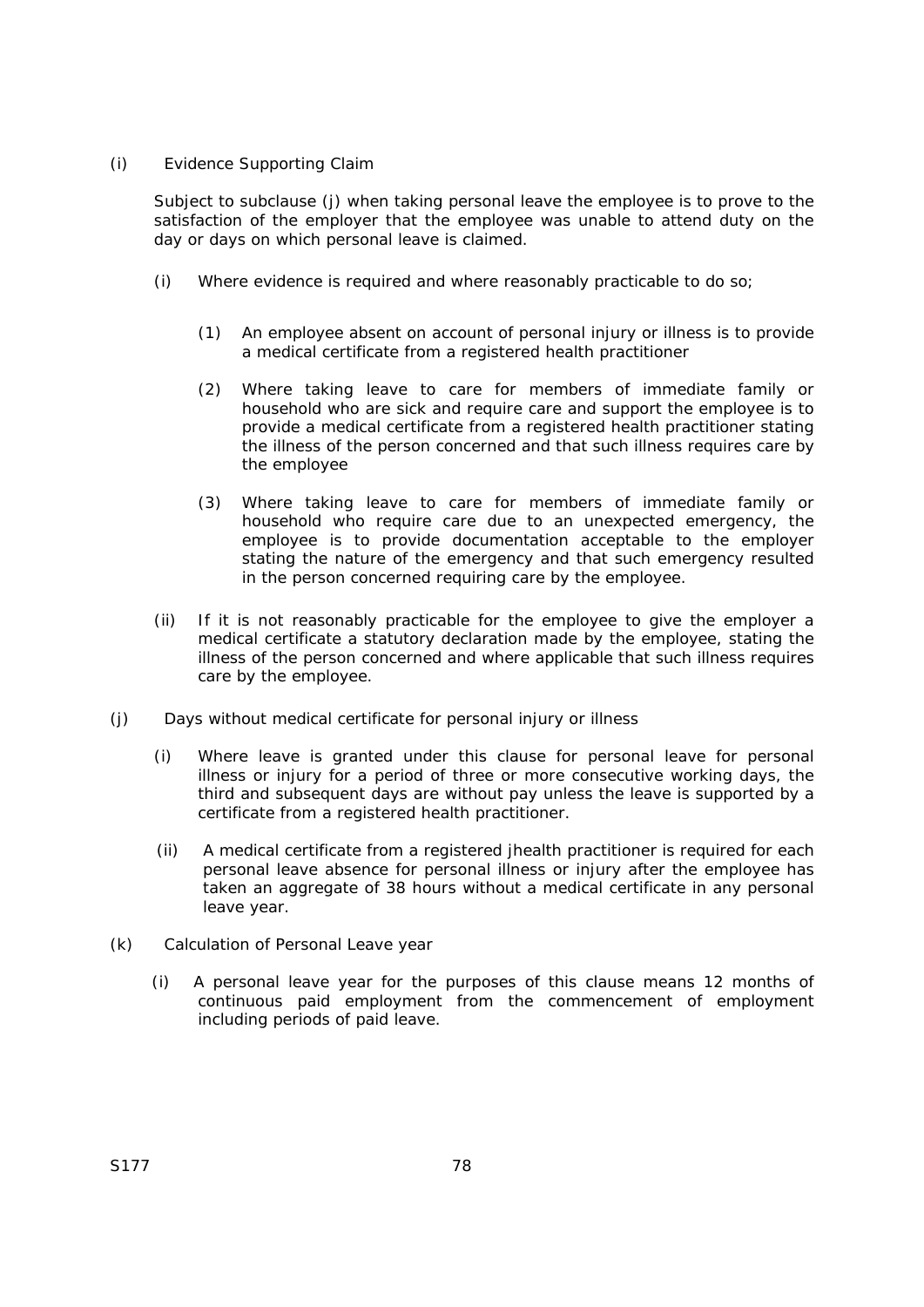(ii) For any period of leave without pay, including personal leave without pay, taken by an employee of more than 20 working days in aggregate in any personal leave year the whole of that period is not to count as service for the purpose of calculating the personal leave accrual date.

## (l) Verification of illness

Personal leave on account of personal illness or injury is not to be granted to an employee who is suspected of being absent from duty without sufficient cause, and in order to satisfy the employer that there was or was not sufficient cause, the employer may direct an employee to undergo a medical examination by a registered health practitioner selected and paid for by the employer at any reasonable time and place and with reasonable notice.

(m) Unpaid Personal Leave

Where an employee has exhausted all paid personal leave entitlements, they are entitled to take unpaid personal leave to care for members of their immediate family or household who are sick and require care and support or who require care due to an expected emergency. The employer and the employee are to agree on the period. In the absence of agreement, the employee is entitled to take up to two working days per occasion, provided the requirements of subclauses (h) and (i) are met.

- (n) Casual Employees Caring Responsibilities
	- (i) Subject to the evidentiary and notice requirements in subclauses (h) and (i) casual employees are entitled to not be available to attend work, or to leave work if they need to care for members of their immediate family or household who are sick and require care and support, or who require care due to an unexpected emergency.
	- (ii) The employer and the employee are to agree on the period for which the employee will be entitled to not be available to attend work. In the absence of agreement, the employee is entitled to not be available to attend work for up to two working days per occasion. The casual employee is not entitled to any payment for the period of non-attendance.
	- (iii) An employer must not fail to re-engage a casual employee because the employee accessed the entitlement provided for in this clause. The rights of an employer to engage or not to engage a casual employee are otherwise not affected.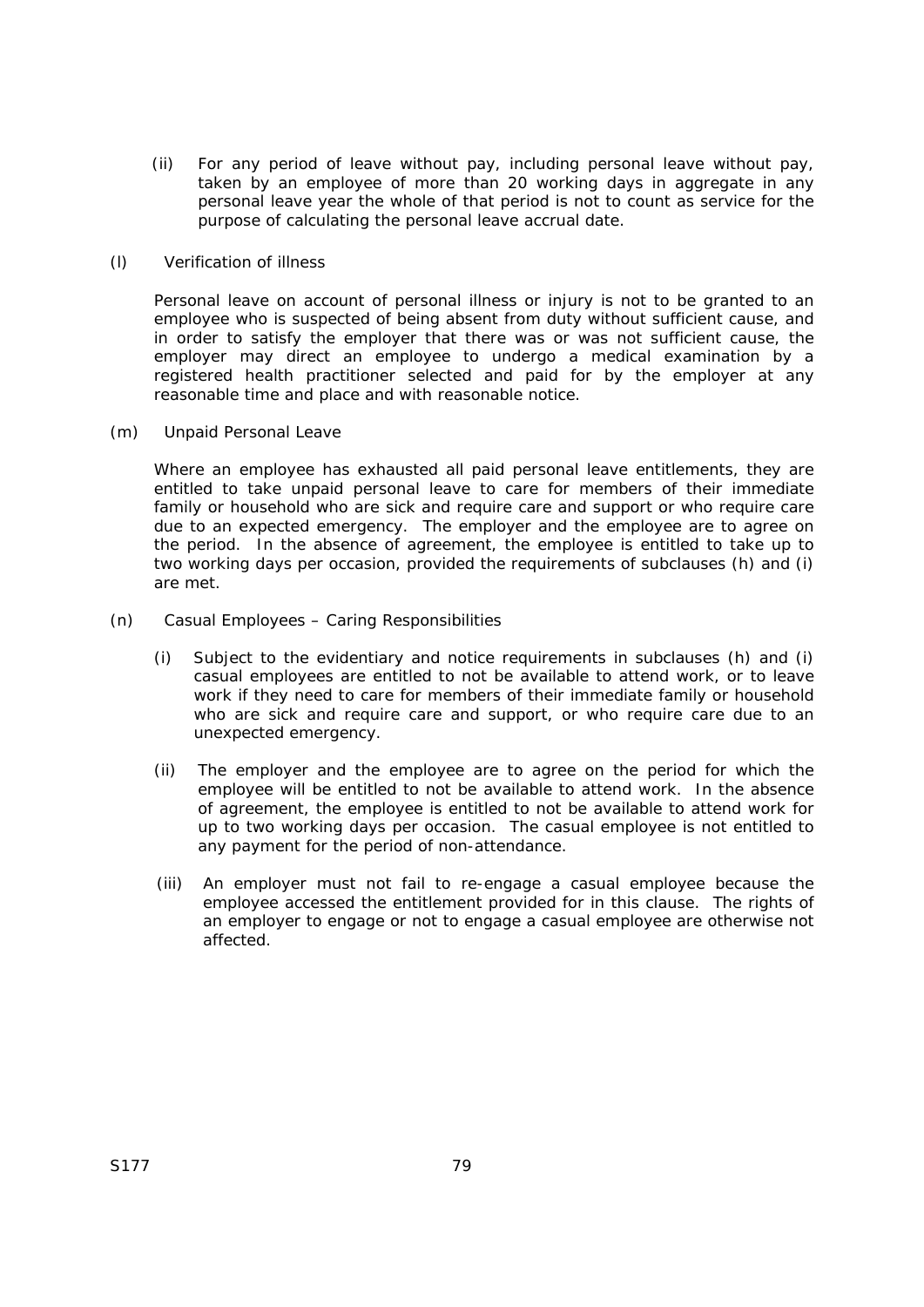#### **5. PERSONAL LEAVE FOR PART-TIME EMPLOYEES**

Part-time employees shall be entitled to the conditions prescribed by this award, except where such conditions are in conflict with those set out below, in which case this clause will apply.

Part-time employees who work in excess of 20 hours per week shall, in any one year, be entitled to the following personal leave entitlements:

| 20 hours to less than 30 hours per week | 114 hours pa |
|-----------------------------------------|--------------|
| 30 hours and above                      | 152 hours pa |

#### **6. BEREAVEMENT LEAVE**

The provisions of this clause apply to permanent and fixed-term employees but do not apply to casuals. The entitlements of casual employees are set out in subclause (g).

- (a) Definitions
	- (i) Household in respect of an employee means any person or persons who usually reside with the employee.
	- (ii) Immediate family in respect of an employee includes:
		- (1) spouse (including a former spouse) of the employee. Spouse means a person who is married or a person who is in a significant relationship within the meaning of the *Relationships Act 2003*.

 A significant relationship is a relationship between two adult persons who:

- (A) have a relationship as a couple; and
- (B) are not married to one another or related by family.
- (2) child or an adult child (including an adopted child, a step child or an exnuptial child), parent (including foster parent step parent or legal guardian), grandparent, grandchild, sibling or step sibling, of the employee or employee's spouse.
- (b) Paid leave entitlement

In the event of the death of a member of the employee's immediate family or household an employee will be granted bereavement leave upon application being made to and approved by the employer without loss of pay or entitlement to continuous service for a period of up to ten days with the discretion of the employer to grant additional paid leave.

(c) This clause has no application while the period of entitlement to leave under it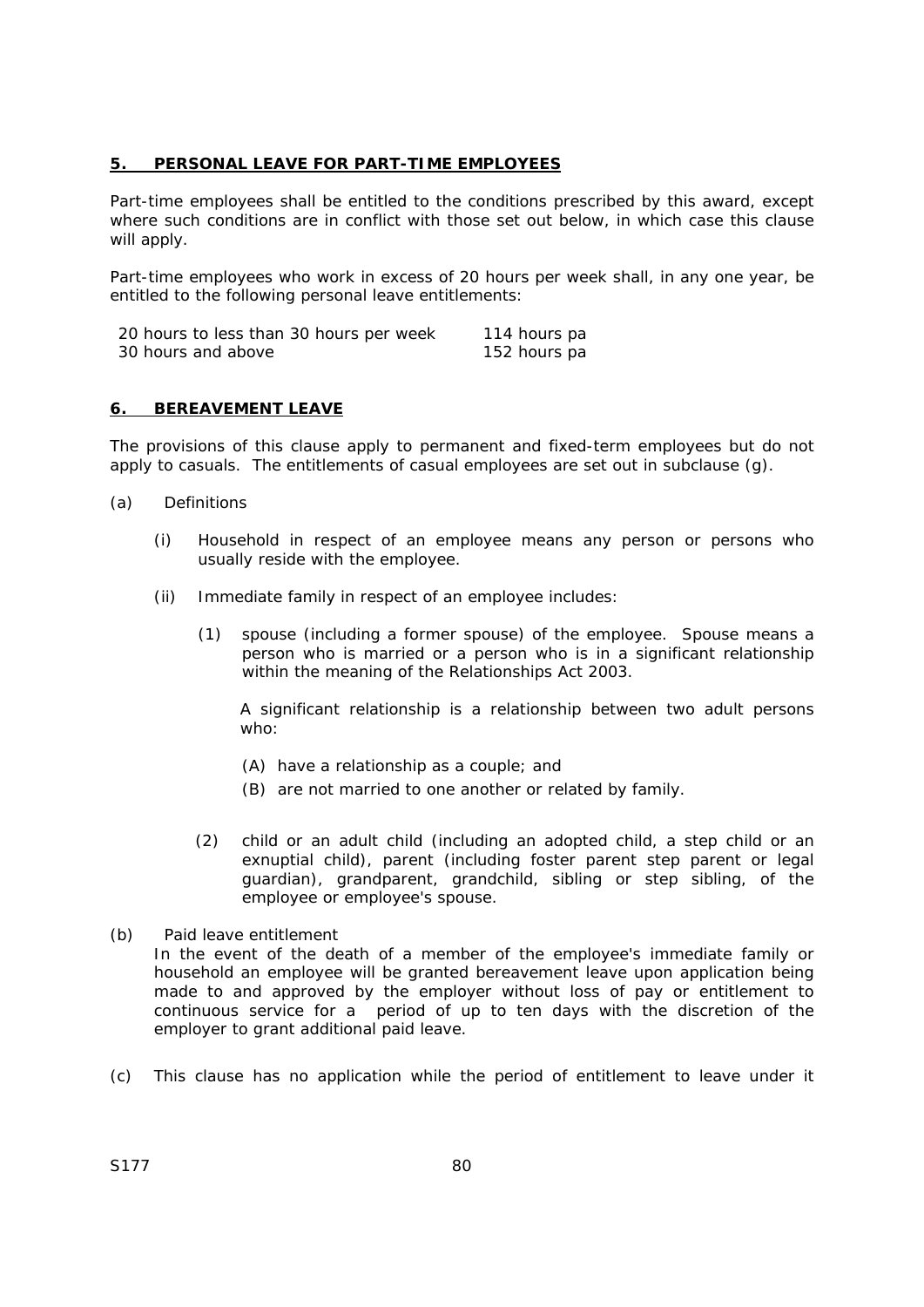coincides with any other period of entitlement to leave.

- (d) Provided that no payment will be made in respect of the employee's rostered days off.
- (e) Evidence Requirements

The employer may request evidence of death in the form of a death notice, or other written evidence furnished by the employee to the satisfaction of the employer**.** 

(f) Unpaid Bereavement Leave

An employee may take unpaid bereavement leave by agreement with the employer.

- (g) Casual Employees
	- (i) Subject to the evidentiary requirements in clause 6(e), casual employees are entitled to not be available to attend work, or to leave work upon the death in Australia of an immediate family or household member.
	- (ii) The employer and the employee will agree on the period for which the employee is entitled to not be available to attend work. In the absence of agreement, the employee is entitled to not be available to attend work for up to two days per occasion. The casual employee is not entitled to any payment for the period of non-attendance.

 An employer must not fail to re-engage a casual employee because the employee accessed the entitlement provided for in this clause. The rights of an employer to engage or not engage a casual employee are otherwise not affected.

# **7. LEAVE WITHOUT PAY – PART-TIME EMPLOYEES**

Part-time employees shall be entitled to the conditions prescribed by this award, except where such conditions are in conflict with those set out below, in which case this clause will apply.

A part-time employee working less than 20 hours per week who receives a loading in lieu of annual leave, personal leave and holidays with pay, shall be entitled to elect to take up to four weeks leave without pay in any one leave year. Leave under this provision shall not be cumulative.

Leave allowed under this provision may be taken by mutual agreement by the employee, employer and the appropriate union.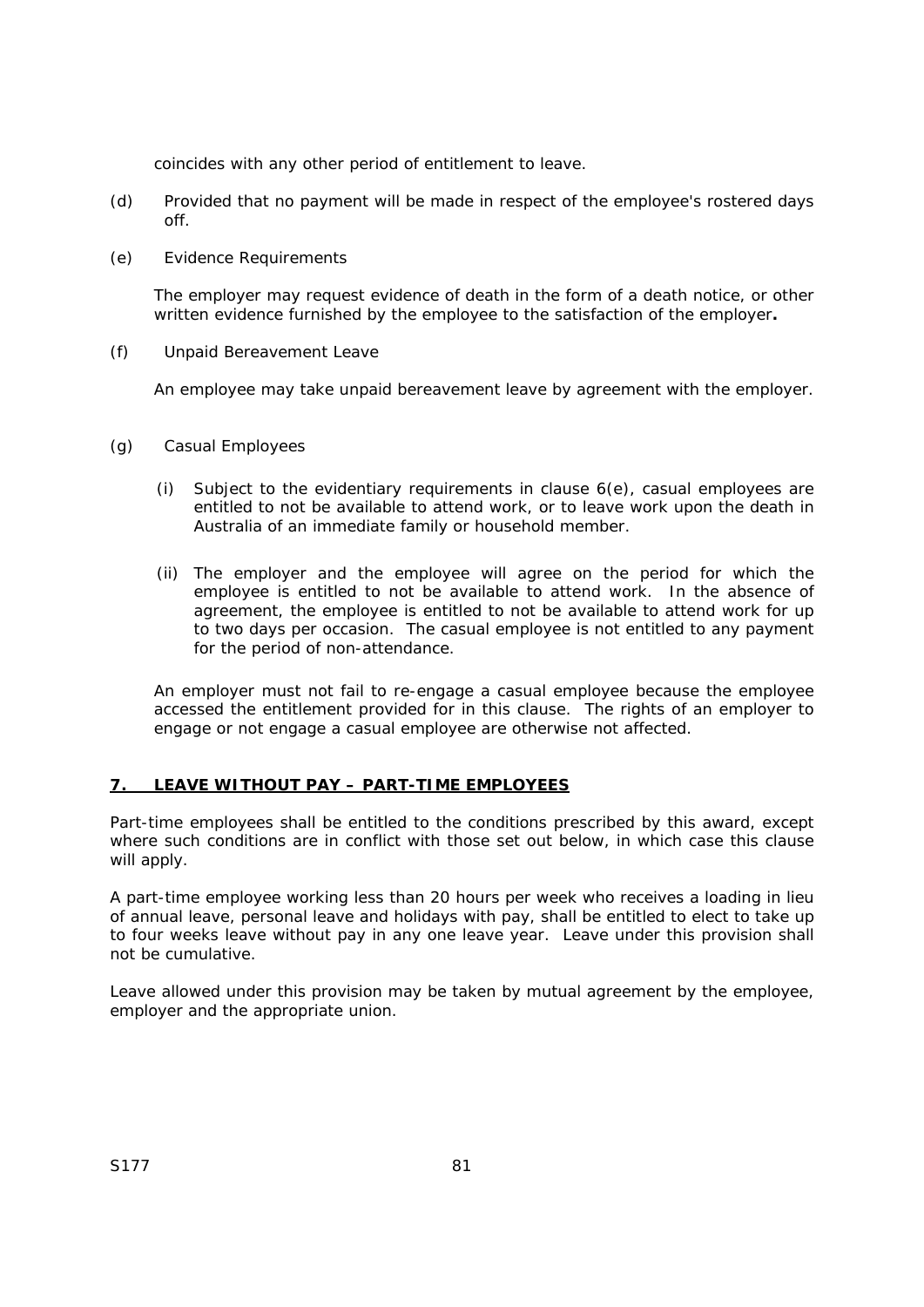#### **8. PARENTAL LEAVE**

Subject to the terms of this clause employees are entitled to maternity, paternity and adoption leave and to work part-time in connection with the birth or adoption of a child.

#### (a) Definitions

For the purposes of this clause:

- (i) **'Child'** means a child of the employee under the age of one year except for adoption of a child where 'child' means a person under the age of five years who is placed with the employee for the purposes of adoption other than a child or step child of the employee or of the spouse or a child who has previously lived continuously with the employee for a period of sixth months.
- (ii) For the purposes of this clause, **'continuous service'** is work for an employer on a regular and systematic basis including any period of authorised leave or absence.
- (iii) **'Eligible casual employee'** means a casual employee employed during a period of at least 12 months, either:
	- (1) on a regular and systematic basis for several periods of employment; or
	- (2) on a regular and systematic basis for an ongoing period of employment, and who has, but for the pregnancy or the decision to adopt, a reasonable expectation of ongoing employment.
- (iv) **'Employee'** includes full time, part time, permanent, fixed term and "eligible" casual employees.
- (v) **'Expected date of birth'** means the day certified by a medial practitioner to be the day on which the medical practitioner expects the employee or the employee's spouse, as the case may be, to give birth to a child.
- (vi) Normal rate of pay means an employee's rate of salary and includes allowances (excluding shift or weekend allowances, overtime or penalties) which would have continued to be paid but for taking parental leave.

The normal rate of pay for a part-time employee with variable hours of work is calculated as the greater of the following:

- (1) the average of the hours worked by the employee over the preceding 12 months or;
- (2) the actual hours of work at the time of commencement of leave.
- (vii) **'Parental Leave'** means adoption leave, maternity leave, special maternity leave and paternity leave, as appropriate.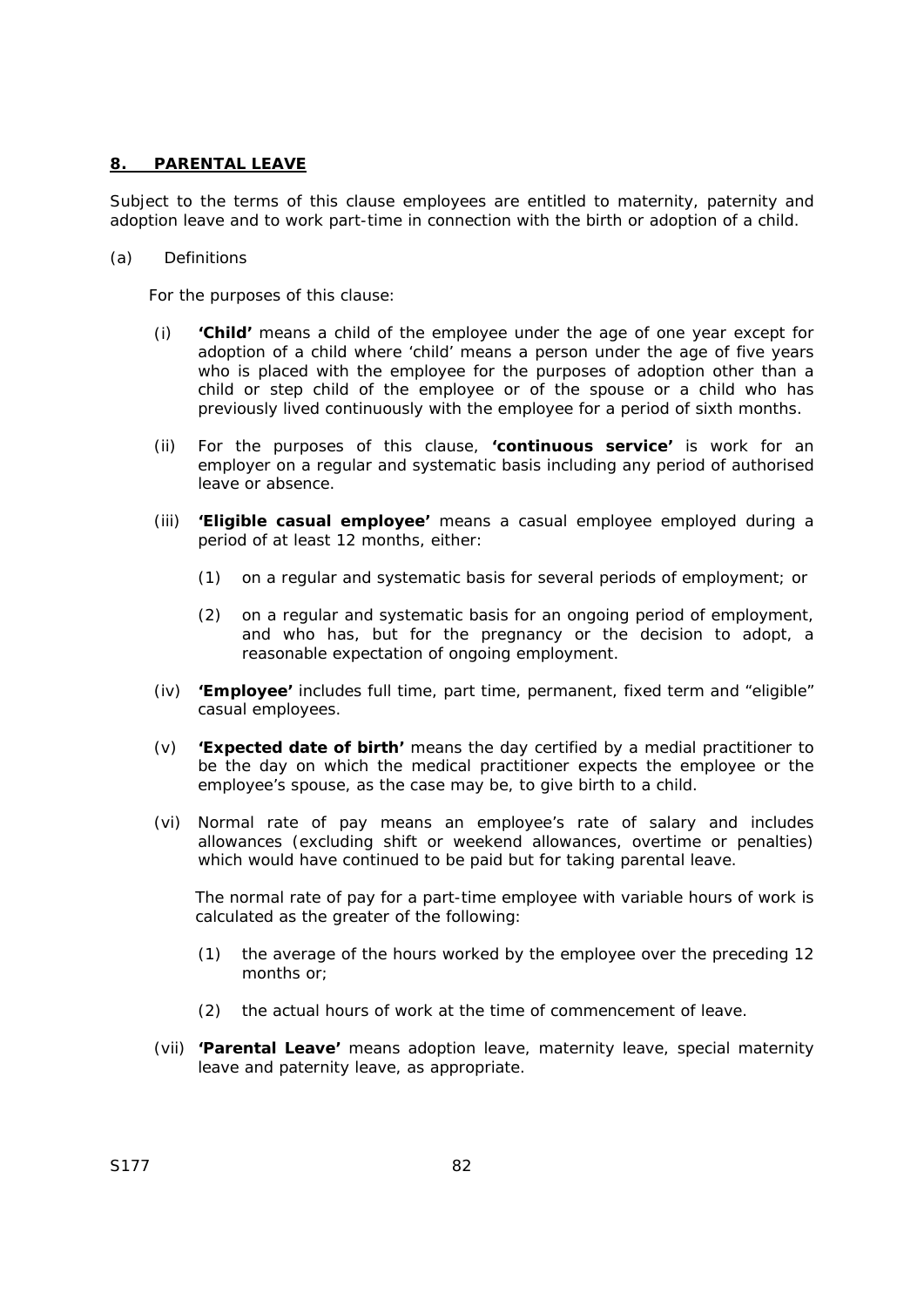- (viii) **'Personal Leave'** for the purposes of this clause means absence due to personal illness or injury.
- (ix) **Spouse'** means a person who is married or a person who is in a significant relationship within the meaning of the *Relationships Act 2003.*

A **'significant relationship'** is a relationship between two adult persons who:

- (1) have a relationship as a couple; and
- (2) are not married to one another or related by family.
- (x) **'Primary Care Giver'** means a person who assumes the principal role of providing care and attention to a child. The employer may require confirmation of primary care giver status.
- (xi) **'State Service'** means an organisation listed in Schedule 1 of the *State Service Act 2000*
- (b) Entitlement
	- (i) After 12 months continuous service parents are entitled to a combined period of up to 52 weeks unpaid parental leave on a shared basis in relation to the birth or adoption of a child. For females, maternity leave may be taken and for males paternity leave may be taken. Adoption leave may be taken in the case of adoption.
	- (ii) Parental leave is only available to one parent at a time in a single unbroken period, except both parents are entitled to access simultaneous parental leave in the following circumstances:
		- (1) for maternity and paternity leave an unbroken period of up to one week at the time of the birth of the child which includes one day of paid leave for the partner to attend the birth of the child;
		- (2) for adoption leave an unbroken period of up to three weeks at the time of placement of the child.
	- (iii) Right to request
		- (1) An employee entitled to parental leave pursuant to the provisions of this clause may request the employer to allow the employee:
			- (A) to extend the period of simultaneous unpaid parental leave provided for in this clause up to a maximum of eight weeks; and/or
			- (B) to extend the period of unpaid parental leave provided for in this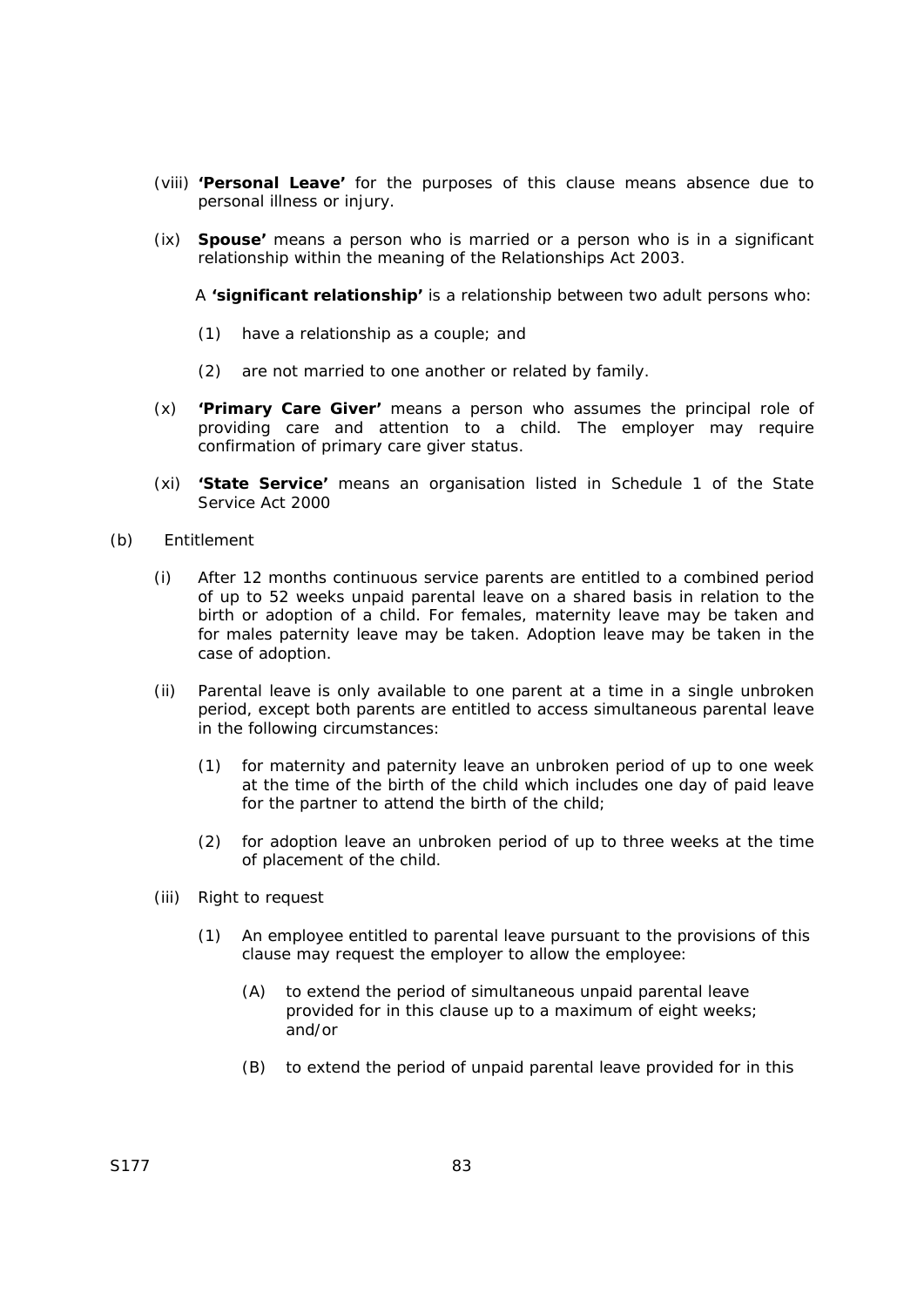clause by a further continuous period of leave not exceeding 12 months;

to assist the employee in reconciling work and parental responsibilities.

- (2) The employer is to consider a request, according to this clause and having regard to the employee's circumstances and, provided the request is genuinely based on the employee's parental responsibilities, may only refuse the request on reasonable grounds related to the effect on the workplace or the employer's business. Such grounds might include cost, lack of adequate replacement staff, loss of efficiency and the impact on customer service.
- (iv) An employee is eligible, without resuming duty, for subsequent periods of parental leave in accordance with the provisions of this clause.
- (v) An employee employed for a fixed term contract has the same entitlement to parental leave, however the period of leave granted is not to extend beyond the term of that contract.
- (c) Maternity Leave
	- (i) After twelve months continuous service an employee is entitled to 12 weeks paid maternity leave which forms part of the 52 week entitlement provided in clause (b)(i).
	- (ii) The rate of pay for the period of paid absence is the normal rate of pay, as defined, for that employee.
	- (iii) An employee is to provide written notice to the employer in advance of the expected date of commencement of parental leave. The notice requirements are:
		- (1) at least ten weeks notice of the expected date of birth in a certificate from a registered medical practitioner stating that the employee is pregnant;
		- (2) at least four weeks notice of the date on which the employee proposes to commence maternity leave and the period of leave to be taken.
		- (3) particulars of any period of paternity leave sought or taken by her spouse.
	- (iv) An employee is not in breach of this clause if failure to give the required notice is due to confinement occurring earlier than the presumed date.
	- (v) Subject to sub-clause(c)(i) and unless agreed otherwise between the employer and employee, an employee may commence maternity leave at any time within six weeks immediately prior to the expected date of birth.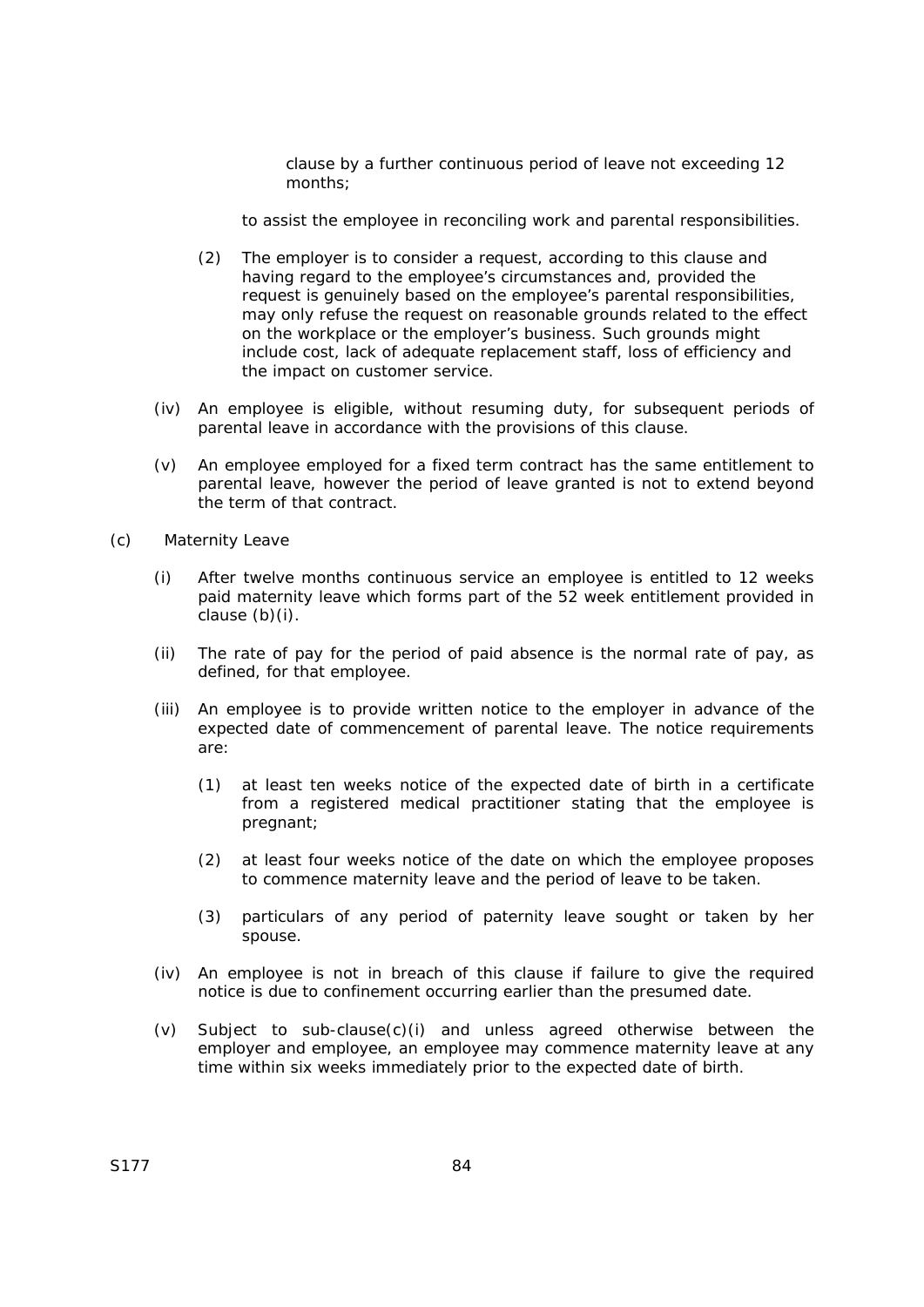- (vi) An employee who continues to work within the six week period immediately prior to the expected date of birth, or an employee who elects to return to work within six weeks after the birth of the child is required to provide a medical certificate to the employer stating that she is fit to work on her normal duties.
- (d) Special Maternity Leave
	- (i) n employee who has not yet commenced maternity leave and who suffers an illness related to her pregnancy or is required to undergo a pregnancy related medical procedure is to be granted any paid personal leave to which she is entitled and such further unpaid special maternity leave as a registered medical practitioner certifies as necessary before her return to work.
	- (ii) here a pregnancy related illness or medical procedure is continuous with the commencement of maternity leave the aggregate of paid personal leave, special maternity leave and parental leave, including parental leave taken by a spouse, is not to exceed 52 weeks.
	- (iii) here the pregnancy of an employee terminates other than by the birth of a living child, not earlier than 20 weeks before the expected date of birth the employee is entitled to up to 52 weeks parental leave, including 12 weeks paid maternity leave, certified as necessary by a registered medical practitioner.
- (e) Paternity Leave

An employee is to provide to the employer at least ten weeks notice prior to each proposed period of paternity leave, with:

- (i) a certificate from a registered medical practitioner which names the other parent, states that she is pregnant and the expected date of confinement, or states the date on which the birth took place; and
- (ii) An employee is to provide written notice to the employer in advance of the expected date of commencement of parental leave. The notice requirements are:
	- (1) the proposed dates to start and finish the period of paternity leave; and
	- (2) that the period of paternity leave will be taken to become the primary care-giver of a child; and
	- (3) particulars of any period of parental leave sought or taken by the other parent.

An employee is not in breach of sub-clause (e) if the failure to give the required period of notice is due to the birth occurring earlier than expected,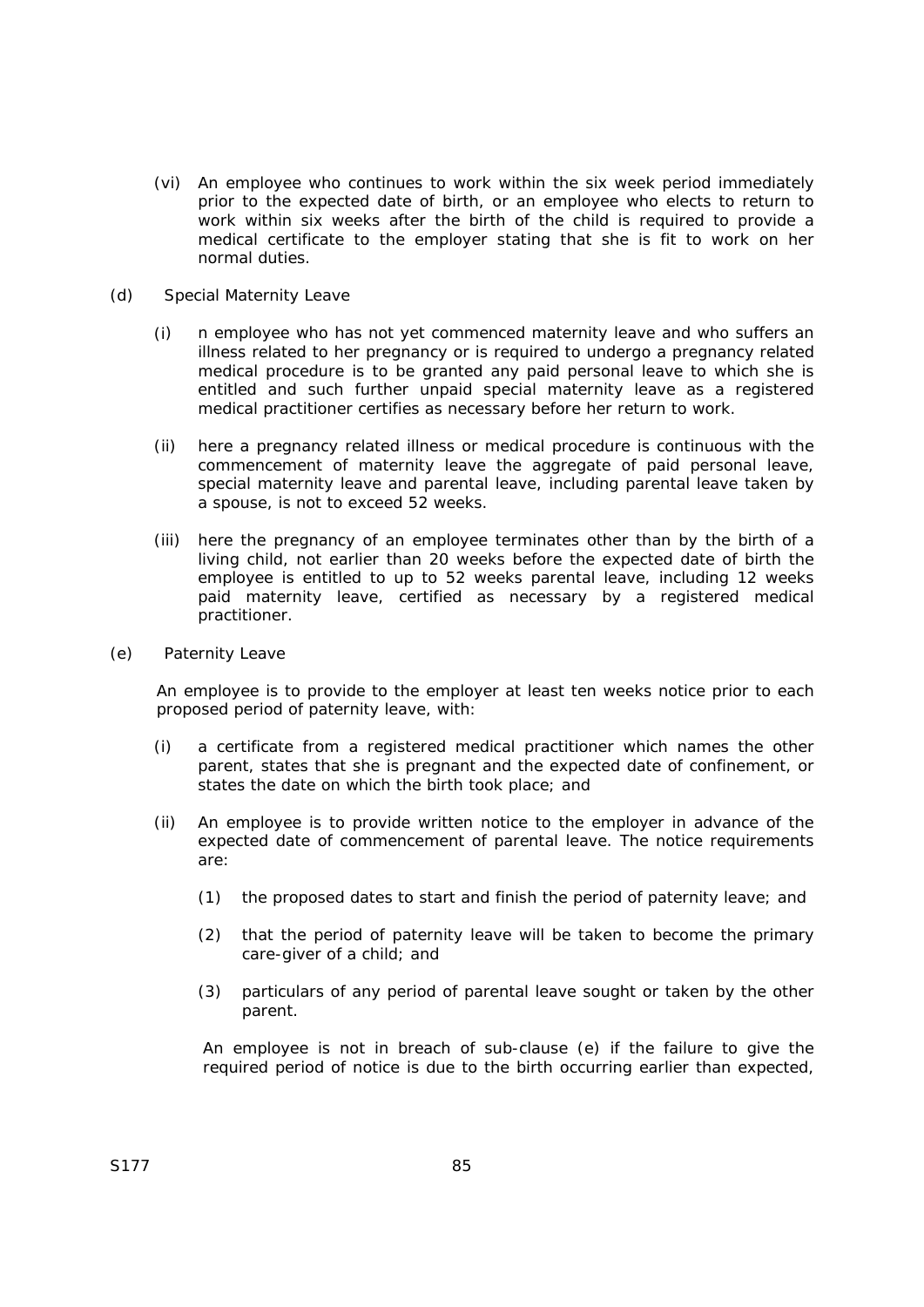or due to the death of the mother of the child, or other compelling circumstances.

- (f) Adoption Leave
	- (i) After twelve months continuous service an employee identified as the primary care giver is entitled to 12 weeks paid adoption leave, which forms part of the 52 week entitlement.
	- (ii) An employee is to notify the employer at least ten weeks in advance of the date of commencement of adoption leave and the period of leave to be taken. An employee may commence adoption leave prior to providing such notice where, through circumstances beyond the control of the employee, the adoption of a child takes place earlier than expected.
	- (iii) Before commencing adoption leave, an employee is to provide the employer with a statutory declaration stating:
		- (1) the employee is seeking adoption leave to become the primary caregiver of the child; and
		- (2) particulars of any period of adoption leave sought or taken by the employee's spouse.
	- (iv) An employer may require an employee to provide confirmation of the placement from the appropriate government authority.
	- (v) Where the placement of a child for adoption with an employee does not proceed or continue, the employee is to notify the employer immediately and the employer is to nominate a time not exceeding four weeks from receipt of notification for the employee's return to work.
	- (vi) An employee is not in breach of this clause as a consequence of failure to give the required periods of notice if the failure is due to a requirement of an adoption agency to accept earlier or later placement of a child, or due to the death of a spouse, or other compelling circumstances.
	- (vii) An employee seeking to adopt a child is entitled to unpaid leave to attend any compulsory interviews or examinations that are necessarily part of the adoption procedure. The employee and the employer are to agree on the length of the unpaid leave. Where agreement cannot be reached, the employee is entitled to take up to two days unpaid leave. If available paid leave, other than personal leave, may be taken instead.
	- (viii) Adoption leave with pay may be granted in cases where a child is over 5 years of age and special circumstances exist.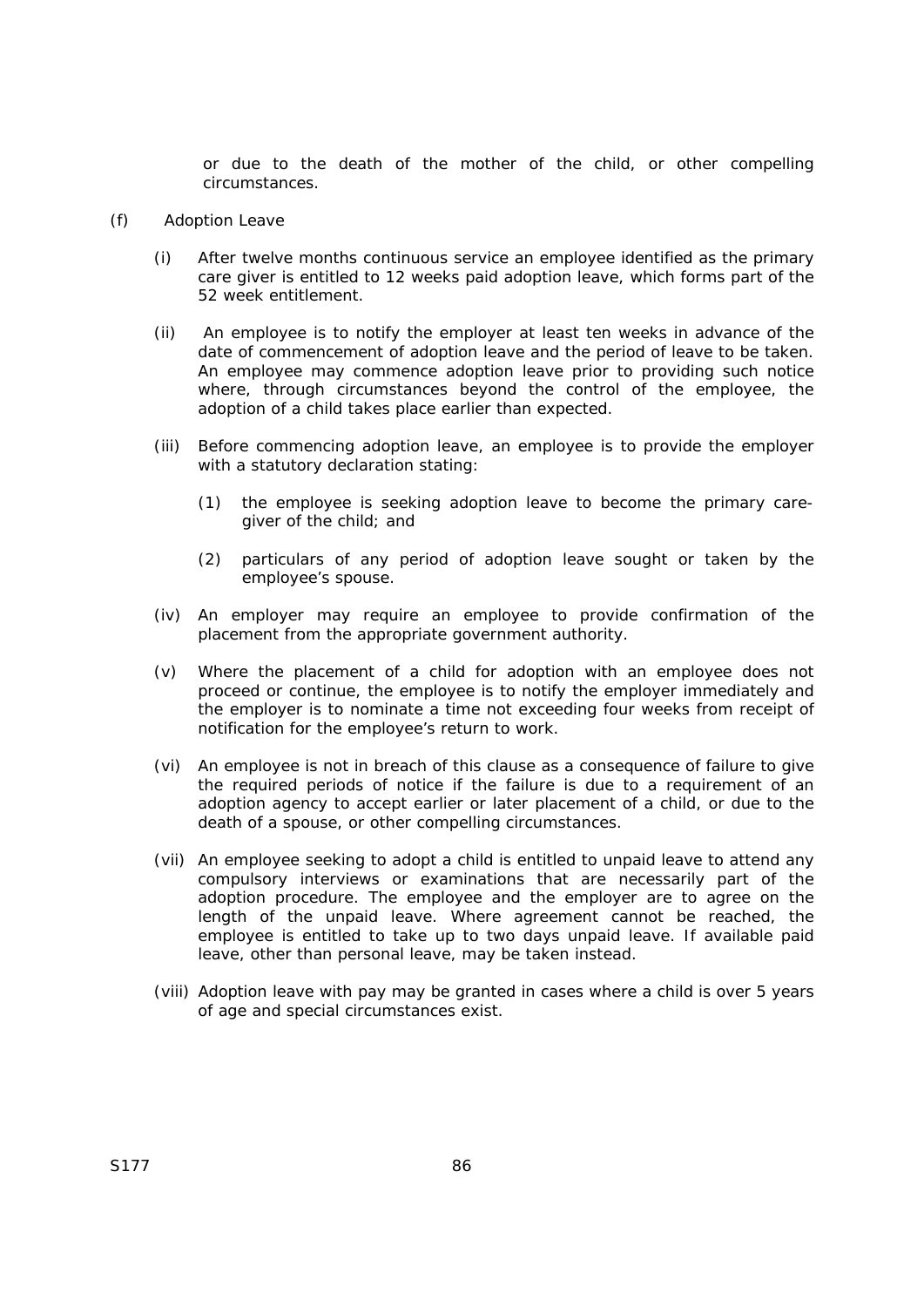(g) Variation of Period of Parental Leave

With the agreement of the employer an employee may shorten or extend the period of parental leave, provided the maximum of 52 weeks is not exceeded. Any such change is to be notified at least four weeks prior to the commencement of the requested changed arrangements.

- (h) Parental leave and other entitlements
	- (i) An employee may, in lieu of or in conjunction with parental leave, access any accrued annual leave or long service leave entitlements subject to the total amount of leave not exceeding 52 weeks.
	- (ii) Unpaid leave
		- (1) A period of unpaid leave is available according to this clause and may form part of an employee's parental leave entitlement.
		- (2) Any period of parental leave without pay in excess of 20 working days is regarded as leave without pay for accrual purposes, including for annual leave, personal leave and long service leave but does not break an employee's continuity of service.
- (i) Transfer to a Safe Job
	- (i) Where an employee is pregnant and, in the opinion of a registered medical practitioner, illness or risks arising out of the pregnancy or hazards connected with the work assigned to the employee make it inadvisable for the employee to continue at her present work, the employee is to be transferred to a safe job , if the employer deems it practicable, until maternity leave commences.
	- (ii) If the transfer to a safe job is not practicable, the employee may elect, or the employer may require the employee to commence parental leave for such time as is certified necessary by a registered medical practitioner.
- (j) Returning to Work After a Period of Parental Leave
	- (i) An employee is to notify of their intention to return to work after a period of parental leave at least four weeks prior to the expiration of the leave.
	- (ii) An employee is to notify of their intention to return to work on a part-time basis after a period of parental leave at least 8 weeks prior to the expiration of leave to enable the employer to satisfy the requirements of these provisions.
	- (iii) When an employee returns to work after a period of parental leave an employee is entitled to undertake the duties allocated to the position which they held immediately before proceeding on parental leave and which the employee would have continued to undertake but for taking parental leave: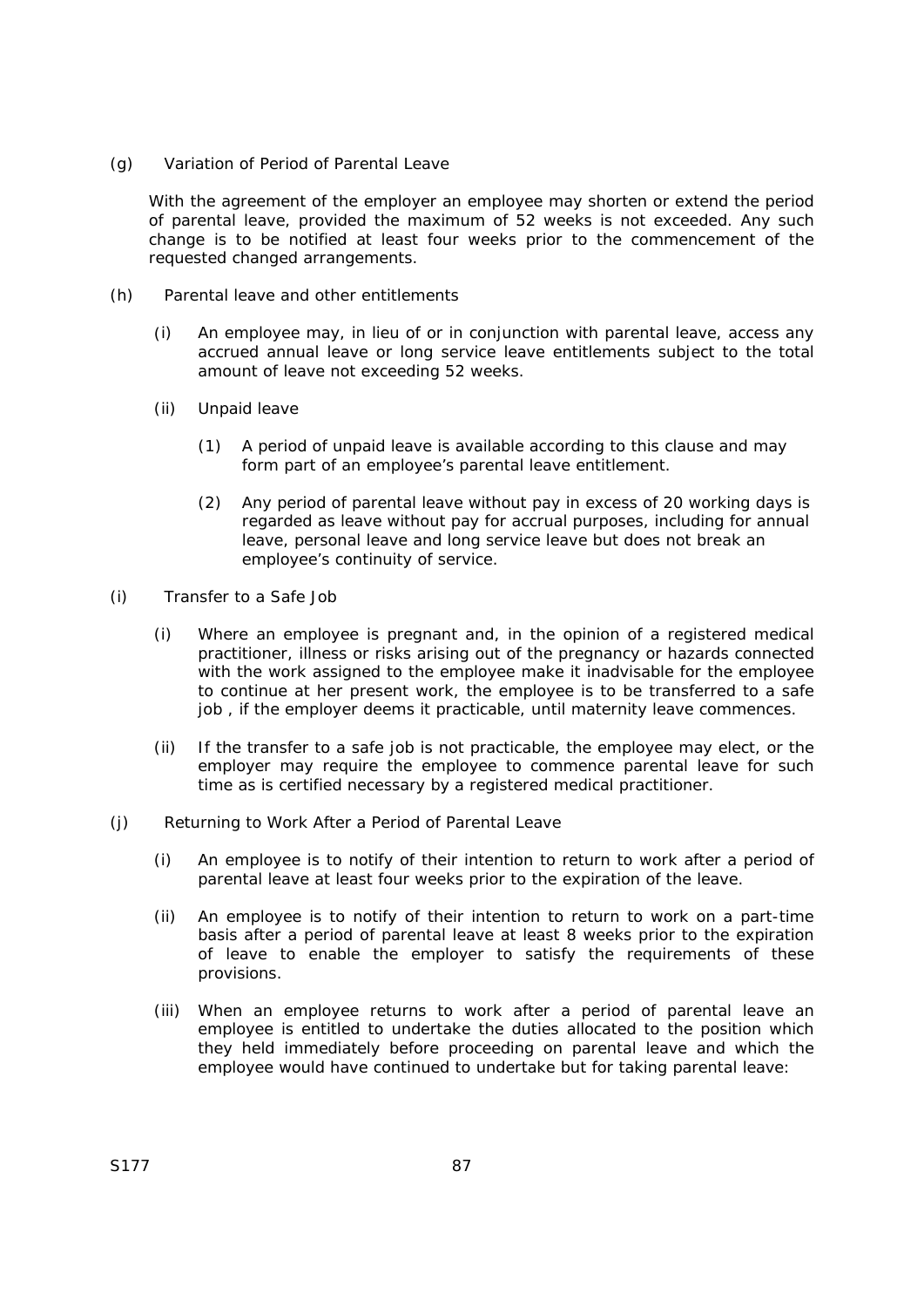- (1) if the female employee was moved to safe duties because of the pregnancy – immediately before the move; or
- (2) if the female employee began working part-time because of the pregnancy – immediately before the part-time work began; or
- (3) otherwise immediately before the employee commenced maternity leave, except duties for which the employee was in receipt of a higher or more responsible duties allowances, unless the employee resumes those duties upon returning to work.
- (iv) If those duties no longer exist, the employer is to assign similar duties at the same classification, as appropriate, to the employee.
- (k) Right to request
	- (i) An employee entitled to parental leave pursuant to the provisions of clause (b)(i) may request the employer to allow the employee to return from a period of parental leave on a part-time basis until the child reaches school age to assist the employee in reconciling work and parental responsibilities.
	- (ii) The employer is to consider the request having regard to the employee's circumstances and, provided the request is genuinely based on the employee's parental responsibilities, may only refuse the request on reasonable grounds related to the effect on the workplace or the employer's business. Such grounds might include cost, lack of suitable replacement staff, loss of efficiency and effectiveness, the specialised nature of the work and the impact on customer service.
	- (iii) An employee may return to work on a modified basis that may involve the employee:
		- (1) working on different days or at different times, or both; and/or
		- (2) working on fewer days or for fewer hours or both, and/or
		- (3) undertaking different duties at the same classification;

than the employee worked immediately before commencing parental leave, other than for an employee to whom sub-clause (i) applied.

- (l) Replacement Employees
	- (i) A replacement employee is an employee specifically engaged or promoted or transferred for a fixed-term as a result of another employee proceeding on parental leave.
	- (ii) Prior to engagement, a replacement employee is to be informed of the fixed-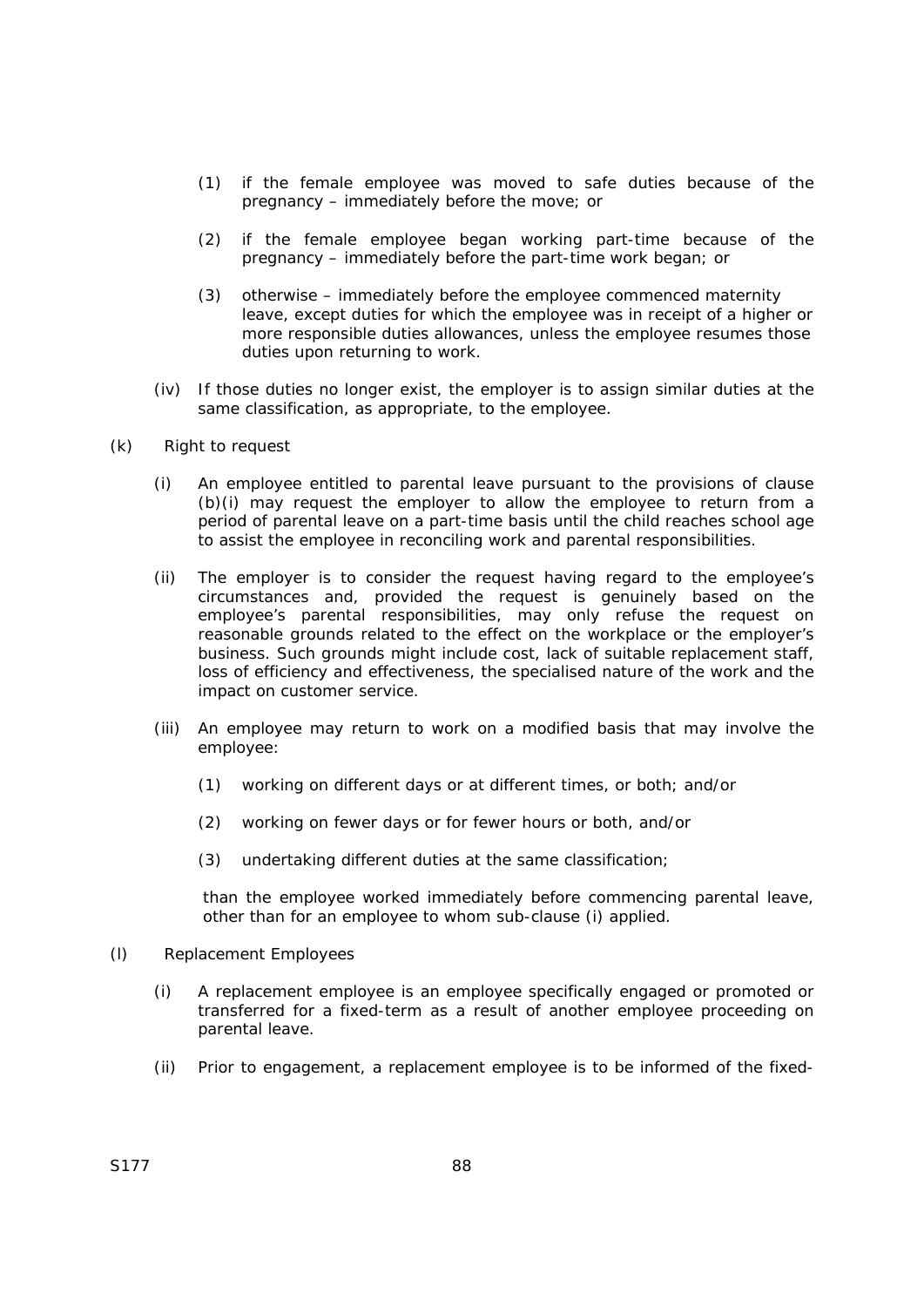term nature of the employment and of the rights of the employee who is being replaced, including that the engagement may be subject to variation according to sub-clause (g) and the right to request provisions of sub-clause (b)(iii). (iii) Nothing in this subclause is to be construed as requiring an employer to engage a replacement employee.

- (m) Communication During Parental Leave
	- (i) Where an employee is on parental leave and a definite decision has been made to introduce significant change at the workplace, the employer is to take reasonable steps to:
		- (1) make information available in relation to any significant effect the change is to have on the status or responsibility level of the duties allocated to the position the employee held before commencing parental leave; and
		- (2) provide an opportunity for the employee to discuss any significant effect the change is to have on the status or responsibility level of the duties allocated to the position the employee held before commencing parental leave.
	- (ii) The employee is to take reasonable steps to inform the employer about any significant matter that will affect the employee's decision regarding the duration of parental leave to be taken, whether the employee intends to return to work and whether the employee intends to request to return to work on a part-time basis.
	- (iii) The employee is to also notify the employer of changes of address or other contact details which might affect the employer's capacity to comply with (m)(i) above.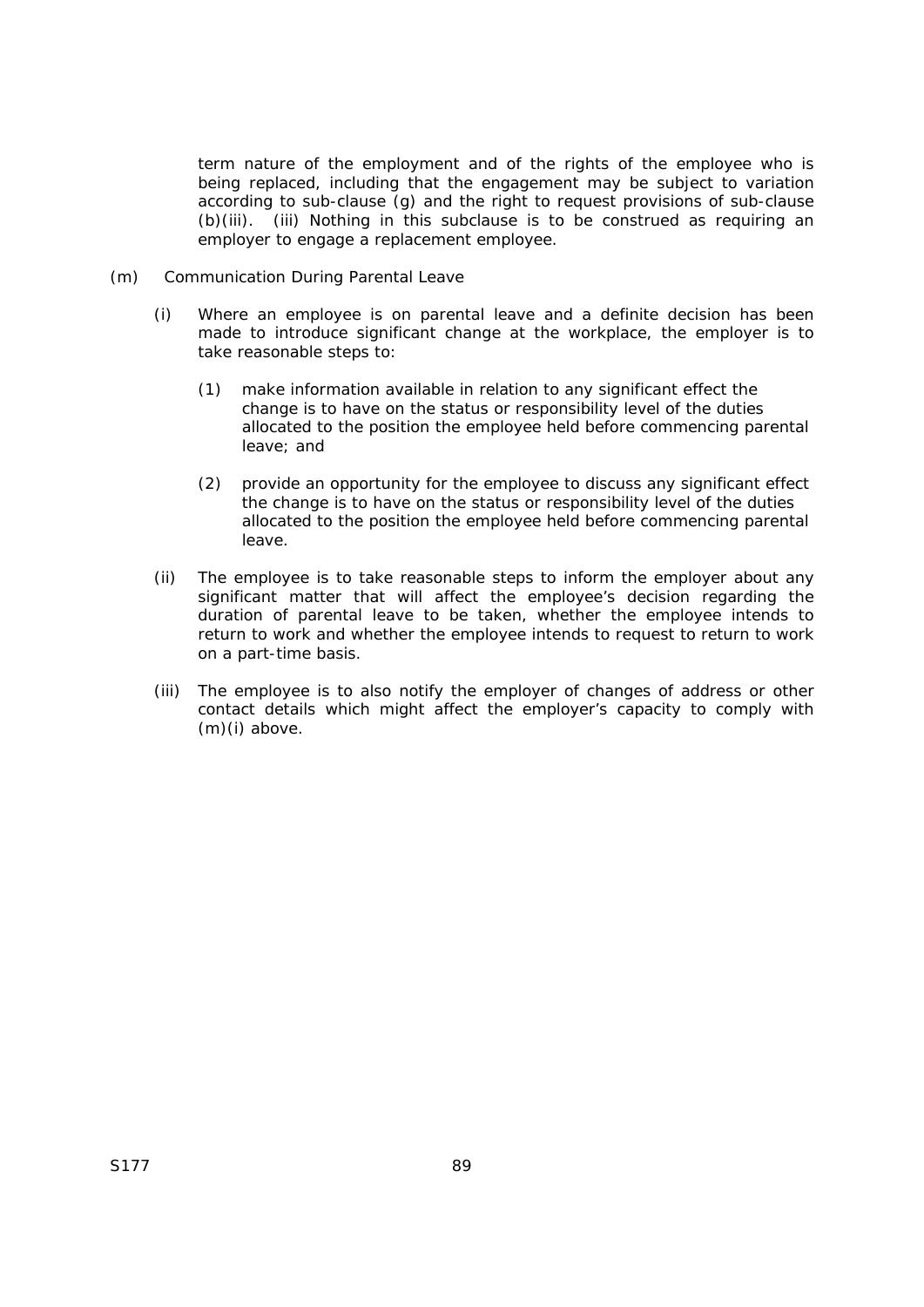## **PART VII – PROCEDURE FOR SETTLING GRIEVANCES AND AVOIDING DISPUTES**

## **1. GRIEVANCE AND DISPUTE SETTLEMENT PROCEDURE**

The objectives of this procedure are to promote the resolution of grievances and disputes by measures based on consultation, co-operation and discussion; to reduce the level of industrial disputation and to avoid interruption to the performance of work and the consequential loss of service to the community and of wages.

- (a) In the first instance, the employees and/or union(s) shall attempt to resolve the grievance or dispute with the immediate supervisor. The local union representative(s) shall be present if desired by either party.
- (b) If the grievance or dispute is not settled at that stage, the matter shall be referred to the manager of the work unit. The local union representative shall be present if desired by either party.
- (c) If the grievance or dispute remains unresolved, the matter shall be referred to representatives of regional or corporate management and the state secretary of the appropriate union.
- (d) It is agreed that steps (a) to (c) shall take place within seven days.
- (e) If the grievance or dispute remains unresolved, the matter shall be referred to the Tasmanian Industrial Commission for decision, which shall be accepted by all parties as settlement of the grievance or dispute.
- (f) Until the grievance/dispute is resolved through any or all of the steps (a) to (e), work shall continue normally in accordance with custom and practice existing before the grievance or dispute arose.

No party shall be prejudiced as to the final settlement of a grievance or dispute by the continuation of normal work as above.

(g) The foregoing grievance and dispute settling procedure is without prejudice to any statutory rights available to an employee under the provisions of the Tasmanian *State Service Act*.

#### **2. NOTICE BOARD**

The Head of Agency shall provide a notice board of reasonable dimensions to be erected in the workplace in a prominent position upon which accredited union representatives shall be permitted to post formal signed union notices.